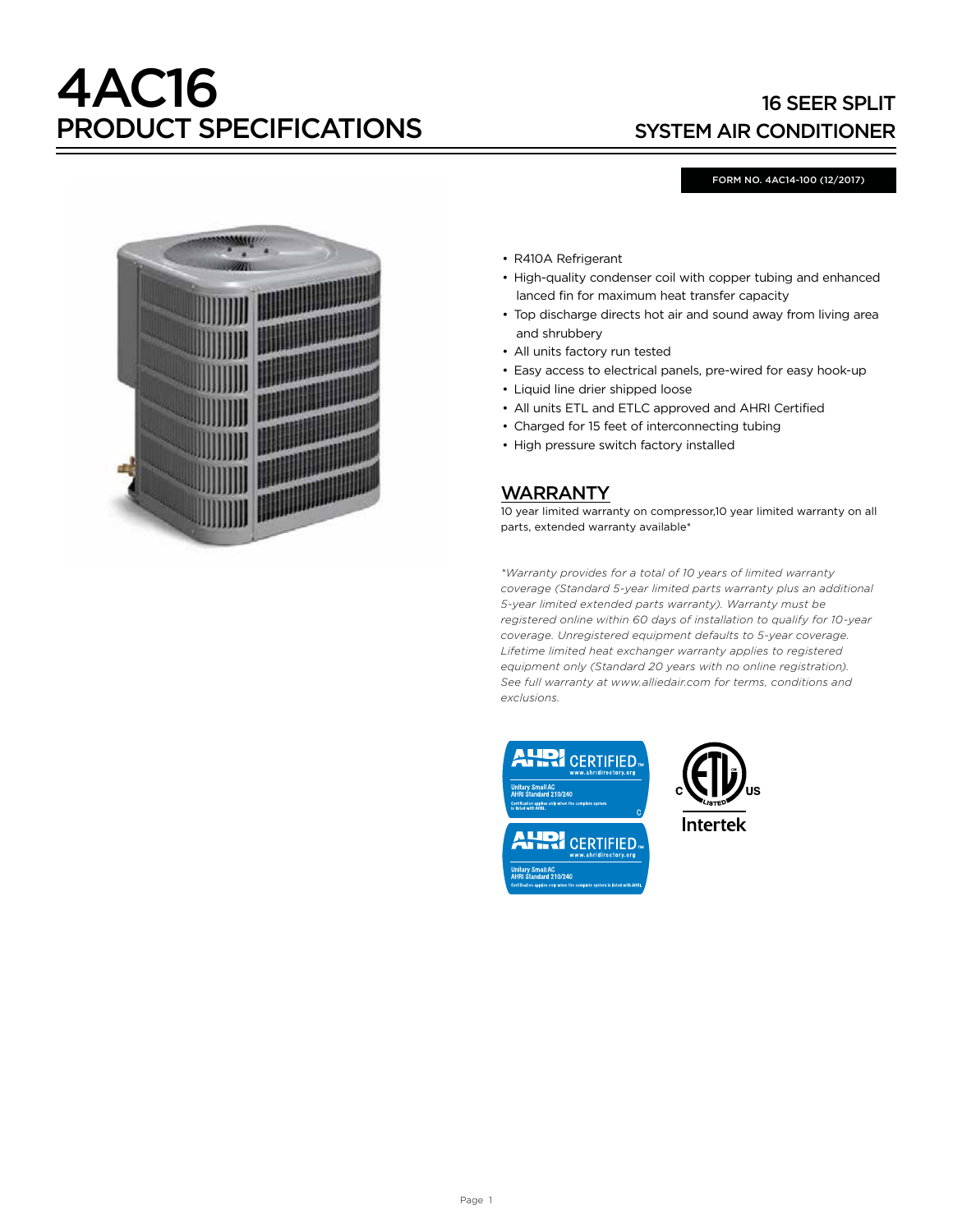

#### **PHYSICAL AND ELECTRICAL DATA**

|            |                |                  | Min.            | Max. Over-                  |                         | Compressor                |                         | <b>Outdoor Fan Motor</b> |                    | Refrig.         | Shipping         |
|------------|----------------|------------------|-----------------|-----------------------------|-------------------------|---------------------------|-------------------------|--------------------------|--------------------|-----------------|------------------|
| Model      | Volts/Hz/Phase | Voltage<br>Range | Circuit<br>Amp. | current<br>Device<br>(amps) | Rated<br>Load<br>(amps) | Locked<br>Rotor<br>(amps) | Rated<br>Load<br>(amps) | Rated<br><b>HP</b>       | Nom.<br><b>RPM</b> | Charge<br>(oz.) | Weight<br>(lbs.) |
| 4AC16L8P   | 208-230/60/1   | 197-253          | 12.4            | 20                          | 9.4                     | 56.6                      | O.7                     | 1/10                     | 1075               | 77              | 150              |
| 4AC16LR18P |                |                  |                 |                             |                         |                           |                         |                          |                    |                 |                  |
| 4AC16L24P  | 208-230/60/1   | 197-253          | 15.0            | 25                          | 11.2                    | 60.8                      | 1.0                     | 1/6                      | 825                | 86              | 160              |
| 4AC16LR24P |                |                  |                 |                             |                         |                           |                         |                          |                    |                 |                  |
| 4AC16L30P  | 208-230/60/1   | 197-253          | 17.0            | 25                          | 12.8                    | 67.8                      | 1.0                     | 1/6                      | 825                | 100             | 180              |
| 4AC16LR30P |                |                  |                 |                             |                         |                           |                         |                          |                    |                 |                  |
| 4AC16L36P  | 208-230/60/1   | 197-253          | 18.6            | 30                          | 14.1                    | 83                        | 1.0                     | 1/6                      | 825                | 102             | 185              |
| 4AC16LR36P |                |                  |                 |                             |                         |                           |                         |                          |                    |                 |                  |
| 4AC16L41P  | 208-230/60/1   | 197-253          | 22.6            | 35                          | 16.7                    | 79                        | 1.7                     | 1/4                      | 825                | 161             | 210              |
| 4AC16L42P  | 208-230/60/1   | 197-253          | 24.1            | 40                          | 17.9                    | 113                       | 1.7                     | 1/4                      | 825                | 160             | 208              |
| 4AC16LR42P |                |                  |                 |                             |                         |                           |                         |                          |                    |                 |                  |
| 4AC16L47P  | 208-230/60/1   | 197-253          | 26.7            | 45                          | 19.9                    | 109                       | 1.8                     | 1/3                      | 825                | 179             | 251              |
| 4AC16L48P  | 208-230/60/1   | 197-253          | 26.6            | 45                          | 19.8                    | 109                       | 1.7                     | 1/4                      | 825                | 174             | 220              |
| 4AC16L59P  | 208-230/60/1   | 197-253          | 34.1            | 50                          | 25.0                    | 134                       | 2.8                     | 1/3                      | 825                | 178             | 235              |
| 4AC16L60P  | 208-230/60/1   | 197-253          | 34.8            | 60                          | 26.4                    | 134                       | 1.8                     | 1/3                      | 825                | 192             | 253              |

*Note:* 

*Weights listed are unit weights with packaging* 

*+ Factory charged for 15 feet of line set. Adjust per installation instructions.*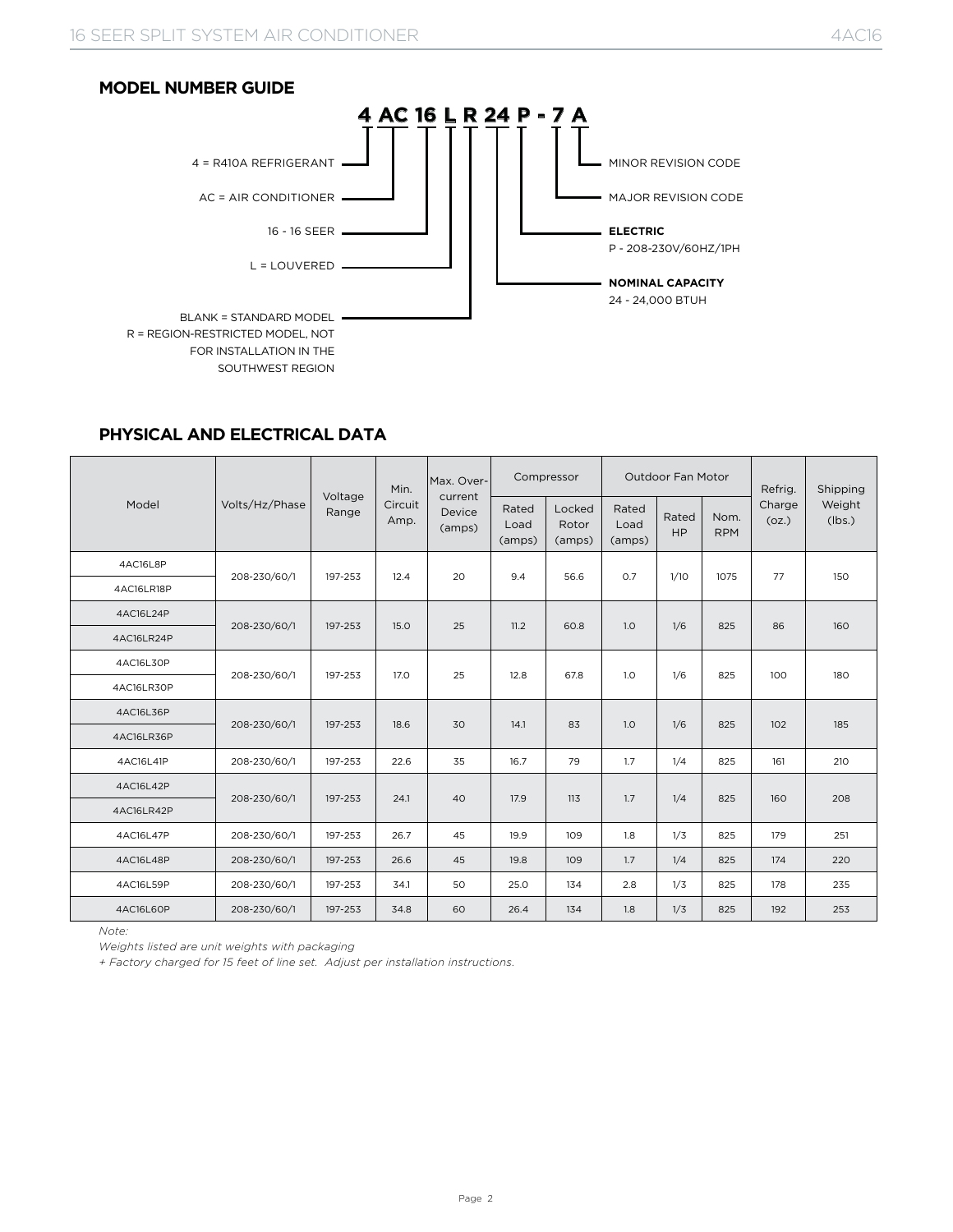#### **UNIT DIMENSIONS & SOUND RATINGS**

|            |           | Dimensions (inch) |            | Sound        |  |
|------------|-----------|-------------------|------------|--------------|--|
| Model      | A - Width | B - Depth         | C - Height | Rating (dBA) |  |
| 4AC16L18P  | 24.25     | 24.25             | 29         | 71           |  |
| 4AC16LR18P |           |                   |            |              |  |
| 4AC16L24P  | 28.25     | 28.25             | 29         | 76           |  |
| 4AC16LR24P |           |                   |            |              |  |
| 4AC16L30P  | 28.25     | 28.25             | 37         | 74           |  |
| 4AC16LR30P |           |                   |            |              |  |
| 4AC16L36P  | 28.25     | 28.25             | 37         | 74           |  |
| 4AC16LR36P |           |                   |            |              |  |
| 4AC16L41P  | 28.25     | 28.25             | 37         | 76           |  |
| 4AC16L42P  | 28.25     | 28.25             | 33         | 76           |  |
| 4AC16LR42P |           |                   |            |              |  |
| 4AC16L47P  | 28.25     | 28.25             | 37         | 80           |  |
| 4AC16L48P  | 28.25     | 28.25             | 33         | 80           |  |
| 4AC16L59P  | 32.25     | 32.25             | 37         | 78           |  |
| 4AC16L60P  | 32.25     | 32.25             | 37         | 80           |  |



*Note:* 

*Dimensions listed are unit sizes w/o packaging*

*\* Denotes: "L", "B"*

## **COOLING PERFORMANCE WITH EVAPORATOR COILS AC'S**

|               |                                            |       |      |                                     |                         |      |         | <b>Refrigerant Connection</b> |         |        |         | Refrigerant | Indoor              |            |
|---------------|--------------------------------------------|-------|------|-------------------------------------|-------------------------|------|---------|-------------------------------|---------|--------|---------|-------------|---------------------|------------|
|               | <b>Indoor Model</b>                        |       |      | <b>AHRI</b>                         | Rated                   |      | Outdoor |                               |         | Indoor |         | Line Set    | Expansion<br>Device |            |
| Outdoor Model | Evap. Coil(3)                              | SEER  | EER  | Rated<br>Capacity(1)<br><b>BTUH</b> | Sensible<br><b>BTUH</b> | CFM  | Suction | Liquid                        | Suction | Liquid | Suction | Liquid      | Piston(2)           | <b>LXA</b> |
|               | EC4X29(A,B)+45 SEC BLOWER DELAY            | 14.5  | 12.2 | 18000                               | 13000                   | 650  | 3/4     | 3/8                           | 3/4     | 3/8    | 3/4     | 3/8         | 0.053               |            |
|               | $E^*$ 1P23(A,B)+TDR                        | 14.25 | 12.2 | 18000                               | 13000                   | 650  | 3/4     | 3/8                           | 3/4     | 3/8    | 3/4     | 3/8         | 0.053               |            |
|               | $E^*1P29(A,B)+TDR$                         | 14.25 | 12.2 | 18000                               | 13000                   | 650  | 3/4     | 3/8                           | 3/4     | 3/8    | 3/4     | 3/8         | 0.053               |            |
| 4AC16L18P-1   | $E^*$ 1P36(A,B,C)+TDR                      | 14.25 | 12.2 | 18000                               | 13000                   | 650  | 3/4     | 3/8                           | 3/4     | 3/8    | 3/4     | 3/8         | 0.053               |            |
|               | EC4X23(A,B)+45 SEC BLOWER DELAY            | 14.25 | 12.2 | 18000                               | 13000                   | 650  | 3/4     | 3/8                           | 3/4     | 3/8    | 3/4     | 3/8         | 0.053               |            |
|               | EC4X36(A,B,C)+45 SEC BLOWER DELAY          | 14.25 | 12.2 | 18000                               | 13000                   | 650  | 3/4     | 3/8                           | 3/4     | 3/8    | 3/4     | 3/8         | 0.053               |            |
|               | E*1P30(A,B,C)+45 SEC BLOWER DELAY          | 14    | 12.2 | 18000                               | 13000                   | 650  | 3/4     | 3/8                           | 3/4     | 3/8    | 3/4     | 3/8         | 0.053               |            |
|               | ED1P30/36+H4TXV01+45 SEC BLOWER TIME DELAY | 14    | 12.2 | 18000                               | 13000                   | 600  | 3/4     | 3/8                           | 3/4     | 3/8    | 3/4     | 3/8         | 0.053               |            |
|               | EC4X29(A,B)+45 SEC BLOWER DELAY            | 14.5  | 12.2 | 23000                               | 17000                   | 850  | 3/4     | 3/8                           | 3/4     | 3/8    | 3/4     | 3/8         | 0.053               |            |
|               | EC4X36(A,B,C)+45 SEC BLOWER DELAY          | 14.5  | 12.2 | 23000                               | 17000                   | 850  | 3/4     | 3/8                           | 3/4     | 3/8    | 3/4     | 3/8         | 0.053               |            |
|               | $E^*1P23(A,B)+TDR$                         | 14.25 | 12.2 | 23000                               | 17000                   | 850  | 3/4     | 3/8                           | 3/4     | 3/8    | 3/4     | 3/8         | 0.053               |            |
| 4AC16L24P-1   | $E^*$ 1P36(A,B,C)+TDR                      | 14.25 | 12.2 | 23000                               | 17000                   | 850  | 3/4     | 3/8                           | 3/4     | 3/8    | 3/4     | 3/8         | 0.053               | A4TXV01    |
|               | EC4X23(A,B)+45 SEC BLOWER DELAY            | 14.25 | 12.2 | 23000                               | 17000                   | 850  | 3/4     | 3/8                           | 3/4     | 3/8    | 3/4     | 3/8         | 0.053               |            |
|               | $E^*$ 1P29(A,B)+TDR                        | 14    | 12.2 | 23000                               | 17000                   | 850  | 3/4     | 3/8                           | 3/4     | 3/8    | 3/4     | 3/8         | 0.053               |            |
|               | E*1P30(A,B,C)+45 SEC BLOWER DELAY          | 14    | 12.2 | 23000                               | 17000                   | 750  | 3/4     | 3/8                           | 3/4     | 3/8    | 3/4     | 3/8         | 0.053               |            |
|               | ED1P30/36+H4TXV01+45 SEC BLOWER TIME DELAY | 14    | 12.2 | 23000                               | 17000                   | 800  | 3/4     | 3/8                           | 3/4     | 3/8    | 3/4     | 3/8         | 0.053               |            |
|               | EC4X43(B,C)+45 SEC BLOWER DELAY            | 14.5  | 12.2 | 28000                               | 21000                   | 1000 | 3/4     | 3/8                           | 3/4     | 3/8    | 3/4     | 3/8         | 0.065               |            |
| 4AC16L30P-1   | $E^*$ 1P36(A,B,C)+TDR                      | 14.25 | 12.2 | 28000                               | 21000                   | 1000 | 3/4     | 3/8                           | 3/4     | 3/8    | 3/4     | 3/8         | 0.065               |            |
|               | EC4X36(A,B,C)+45 SEC BLOWER DELAY          | 14.25 | 12.2 | 28000                               | 21000                   | 1000 | 3/4     | 3/8                           | 3/4     | 3/8    | 3/4     | 3/8         | 0.065               |            |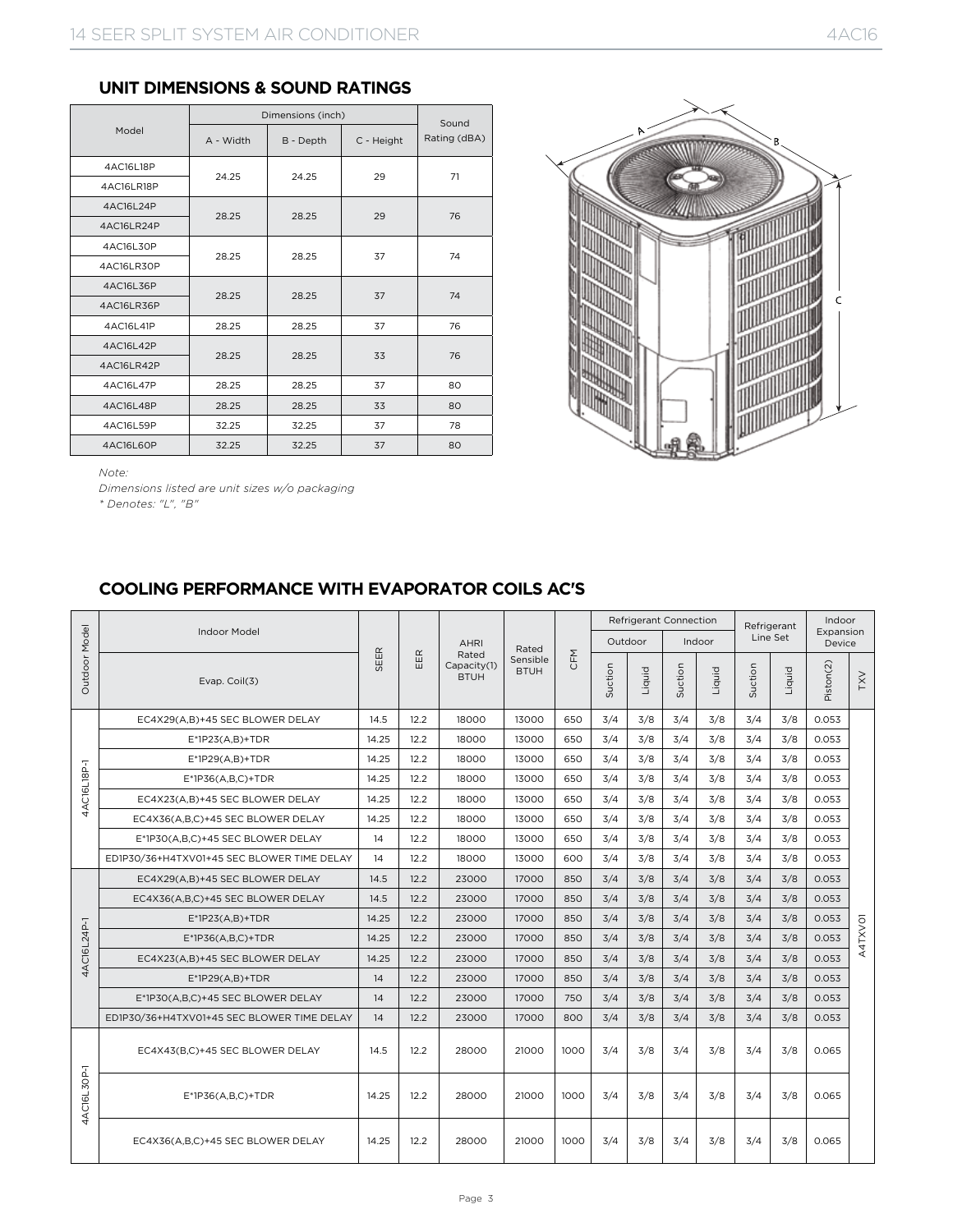#### **COOLING PERFORMANCE WITH EVAPORATOR COILS AC'S**

|               |                                               |       |      |                                     |                         |      |         | <b>Refrigerant Connection</b> |         |        | Refrigerant |          | Indoor              |         |
|---------------|-----------------------------------------------|-------|------|-------------------------------------|-------------------------|------|---------|-------------------------------|---------|--------|-------------|----------|---------------------|---------|
|               | Indoor Model                                  |       |      | <b>AHRI</b>                         | Rated                   |      |         | Outdoor                       |         | Indoor |             | Line Set | Expansion<br>Device |         |
| Outdoor Model | Evap. Coil(3)                                 | SEER  | EER  | Rated<br>Capacity(1)<br><b>BTUH</b> | Sensible<br><b>BTUH</b> | CFM  | Suction | Liquid                        | Suction | Liquid | Suction     | Liquid   | Piston(2)           | TXV     |
|               | $E^*$ 1P43(B,C)+TDR                           | 14.5  | 12.2 | 34000                               | 25500                   | 1200 | 7/8     | 3/8                           | 7/8     | 3/8    | 7/8         | 3/8      | 0.071               |         |
|               | EC4X43(B,C)+45 SEC BLOWER DELAY               | 14.5  | 12.2 | 34000                               | 25500                   | 1200 | 7/8     | 3/8                           | 7/8     | 3/8    | 7/8         | 3/8      | 0.071               |         |
|               | EC4X49C+TDR                                   | 14.5  | 12.2 | 34000                               | 25500                   | 1200 | 7/8     | 3/8                           | 7/8     | 3/8    | 7/8         | 3/8      | 0.071               |         |
| 4AC16L36P-1   | EC4X48(B,C)+45 SEC BLOWER DELAY               | 14.5  | 12.2 | 34000                               | 25500                   | 1200 | 7/8     | 3/8                           | 7/8     | 3/8    | 7/8         | 3/8      | 0.071               | A4TXVO1 |
|               | EC4X50C+45 SEC BLOWER DELAY                   | 14.5  | 12.2 | 34000                               | 25500                   | 1200 | 7/8     | 3/8                           | 7/8     | 3/8    | 7/8         | 3/8      | 0.071               |         |
|               | $E^*$ 1P36(B,C)+TDR                           | 14.25 | 12.2 | 34000                               | 25500                   | 1200 | 7/8     | 3/8                           | 7/8     | 3/8    | 7/8         | 3/8      | 0.071               |         |
|               | EC4X36(B,C)+45 SEC BLOWER DELAY               | 14.25 | 12.2 | 34000                               | 25500                   | 1200 | 7/8     | 3/8                           | 7/8     | 3/8    | 7/8         | 3/8      | 0.071               |         |
|               | E(C,H,U)1P49C+TXV+TDR                         | 14.5  | 12.2 | 38000                               | 28000                   | 1400 | 7/8     | 3/8                           | 7/8     | 3/8    | 7/8         | 3/8      |                     |         |
|               | E(C,H,U)1P62C+TXV+TDR                         | 14.5  | 12.2 | 38000                               | 28000                   | 1400 | 7/8     | 3/8                           | 7/8     | 3/8    | 7/8         | 3/8      |                     |         |
| 4AC16L41P-1   | EC4X49C+TDR                                   | 14.5  | 12.2 | 38000                               | 28000                   | 1400 | 7/8     | 3/8                           | 7/8     | 3/8    | 7/8         | 3/8      |                     |         |
|               | EC4X62C+TDR                                   | 14.5  | 12.2 | 38000                               | 28000                   | 1400 | 7/8     | 3/8                           | 7/8     | 3/8    | 7/8         | 3/8      |                     |         |
|               | E*1P43(B,C)+H4TXV02+45 SEC BLOWER DELAY       | 14    | 12.2 | 37000                               | 28000                   | 1380 | 7/8     | 3/8                           | 7/8     | 3/8    | 7/8         | 3/8      |                     |         |
|               | E*1P49C+TDR+H4TXV02                           | 14    | 12.2 | 40000                               | 30000                   | 1400 | 7/8     | 3/8                           | 7/8     | 3/8    | 7/8         | 3/8      |                     |         |
|               | E*1P43(B,C)+TDR+H4TXV02                       | 14    | 12.2 | 40000                               | 30000                   | 1400 | 7/8     | 3/8                           | 7/8     | 3/8    | 7/8         | 3/8      |                     |         |
| ā             | EC4X62D+TDR                                   | 14    | 12.2 | 40000                               | 30000                   | 1400 | 7/8     | 3/8                           | 7/8     | 3/8    | 7/8         | 3/8      |                     |         |
|               | EC4X62C+TDR                                   | 14    | 12.2 | 40000                               | 30000                   | 1400 | 7/8     | 3/8                           | 7/8     | 3/8    | 7/8         | 3/8      |                     |         |
| 4AC16L42      | EC4X49C+TDR                                   | 14    | 12.2 | 40000                               | 30000                   | 1400 | 7/8     | 3/8                           | 7/8     | 3/8    | 7/8         | 3/8      |                     |         |
|               | EC4X43B,C+TDR                                 | 14    | 12.2 | 40000                               | 30000                   | 1400 | 7/8     | 3/8                           | 7/8     | 3/8    | 7/8         | 3/8      |                     |         |
|               | E*1P62D+TDR+H4TXV02                           | 14    | 12.2 | 40000                               | 30000                   | 1400 | 7/8     | 3/8                           | 7/8     | 3/8    | 7/8         | 3/8      |                     |         |
|               | EC4X62C+TDR                                   | 14.5  | 11.7 | 46000                               | 35000                   | 1600 | 7/8     | 3/8                           | 7/8     | 3/8    | 7/8         | 3/8      |                     |         |
|               | EC4X62D+TDR                                   | 14.5  | 11.7 | 46000                               | 35000                   | 1600 | 7/8     | 3/8                           | 7/8     | 3/8    | 7/8         | 3/8      |                     |         |
|               | EC4X49C+TDR                                   | 14.5  | 11.7 | 46000                               | 35000                   | 1600 | 7/8     | 3/8                           | 7/8     | 3/8    | 7/8         | 3/8      |                     |         |
|               | EC4X43C+TDR                                   | 14.5  | 11.7 | 46000                               | 35000                   | 1600 | 7/8     | 3/8                           | 7/8     | 3/8    | 7/8         | 3/8      |                     |         |
| 4AC16L47P-1   | EC4X60D+TDR                                   | 14.5  | 11.7 | 46000                               | 35000                   | 1600 | 7/8     | 3/8                           | 7/8     | 3/8    | 7/8         | 3/8      |                     |         |
|               | $E(C,H,U)$ 1P62C+TXV+TDR                      | 14    | 11.7 | 46000                               | 35000                   | 1600 | 7/8     | 3/8                           | 7/8     | 3/8    | 7/8         | 3/8      |                     |         |
|               | E(C,H,U)1P62D+TXV+TDR                         | 14    | 11.7 | 46000                               | 35000                   | 1600 | 7/8     | 3/8                           | 7/8     | 3/8    | 7/8         | 3/8      |                     |         |
|               | $E(C,H,U)$ 1P49C+TXV+TDR                      | 14    | 11.7 | 46000                               | 35000                   | 1600 | 7/8     | 3/8                           | 7/8     | 3/8    | 7/8         | 3/8      |                     | A4TXVO2 |
|               | E*1P62C+TDR+H4TXV02                           | 14.25 | 12   | 46500                               | 34500                   | 1600 | 7/8     | 3/8                           | 7/8     | 3/8    | 7/8         | 3/8      |                     |         |
|               | E*1P49C+TDR+H4TXV02                           | 14    | 12   | 46500                               | 34500                   | 1600 | 7/8     | 3/8                           | 7/8     | 3/8    | 7/8         | 3/8      |                     |         |
| $L48P-1$      | E*1P62D+TDR+H4TXV02                           | 14    | 12   | 46500                               | 34500                   | 1600 | 7/8     | 3/8                           | 7/8     | 3/8    | 7/8         | 3/8      |                     |         |
| 4AC1          | EC4X49C+TDR                                   | 14    | 12   | 46500                               | 34500                   | 1600 | 7/8     | 3/8                           | 7/8     | 3/8    | 7/8         | 3/8      |                     |         |
|               | EC4X62D+TDR                                   | 14    | 12   | 46500                               | 34500                   | 1600 | 7/8     | 3/8                           | 7/8     | 3/8    | 7/8         | 3/8      |                     |         |
|               | EC4X62C+TDR                                   | 14    | 12   | 46500                               | 34500                   | 1600 | 7/8     | 3/8                           | 7/8     | 3/8    | 7/8         | 3/8      |                     |         |
|               | EC4X62D+TDR                                   | 14.5  | 12   | 58000                               | 41500                   | 1800 | 11/8    | 3/8                           | 7/8     | 3/8    | 11/8        | 3/8      |                     |         |
|               | EC4X60D+TDR                                   | 14.5  | 12   | 58000                               | 41500                   | 1800 | 11/8    | 3/8                           | 7/8     | 3/8    | 11/8        | 3/8      |                     |         |
|               | E*1P62C+TDR+H4TXV03                           | 14.25 | 12   | 58000                               | 41500                   | 1800 | 11/8    | 3/8                           | 7/8     | 3/8    | 11/8        | 3/8      |                     |         |
| 59P-1         | EC4X62C+TDR                                   | 14.25 | 12   | 58000                               | 41500                   | 1800 | 11/8    | 3/8                           | 7/8     | 3/8    | 11/8        | 3/8      |                     |         |
| 4AC16L        | E*1P62D+TDR+H4TXV03                           | 14    | 12   | 58000                               | 41500                   | 1800 | 11/8    | 3/8                           | 7/8     | 3/8    | 11/8        | 3/8      |                     |         |
|               | ED1P60+H4TXV02+45 SEC BLOWER TIME DELAY       | 14    | 11.7 | 55500                               | 41500                   | 1750 | 11/8    | 3/8                           | 7/8     | 3/8    | 11/8        | 3/8      |                     |         |
|               | ED1P50/60+H4TXV02+45 SEC BLOWER TIME<br>DELAY | 14    | 11.7 | 55500                               | 41500                   | 1750 | 11/8    | 3/8                           | 7/8     | 3/8    | 11/8        | 3/8      |                     |         |
| 4AC16L6OP-1   | EC4X62C+TDR                                   | 14.5  | 12   | 58000                               | 42000                   | 1800 | 11/8    | 3/8                           | 7/8     | 3/8    | 11/8        | 3/8      |                     |         |
|               | E*1P62C+TDR+H4TXV03                           | 14    | 12   | 58000                               | 42000                   | 1800 | 11/8    | 3/8                           | 7/8     | 3/8    | 11/8        | 3/8      |                     |         |

*Note:* 

<sup>1</sup> Certified in accordance with Unitary Air Conditioner Certification Program, which is based on AHRI Standard 210/240

<sup>2</sup> Required to achieve AHRI rating. If NA (Not Applicable) is in the piston column, then TXV is required.<br><sup>3</sup> A blower time delay relay is required to achieve AHRI rating. This feature is standard on all Allied Air Enterp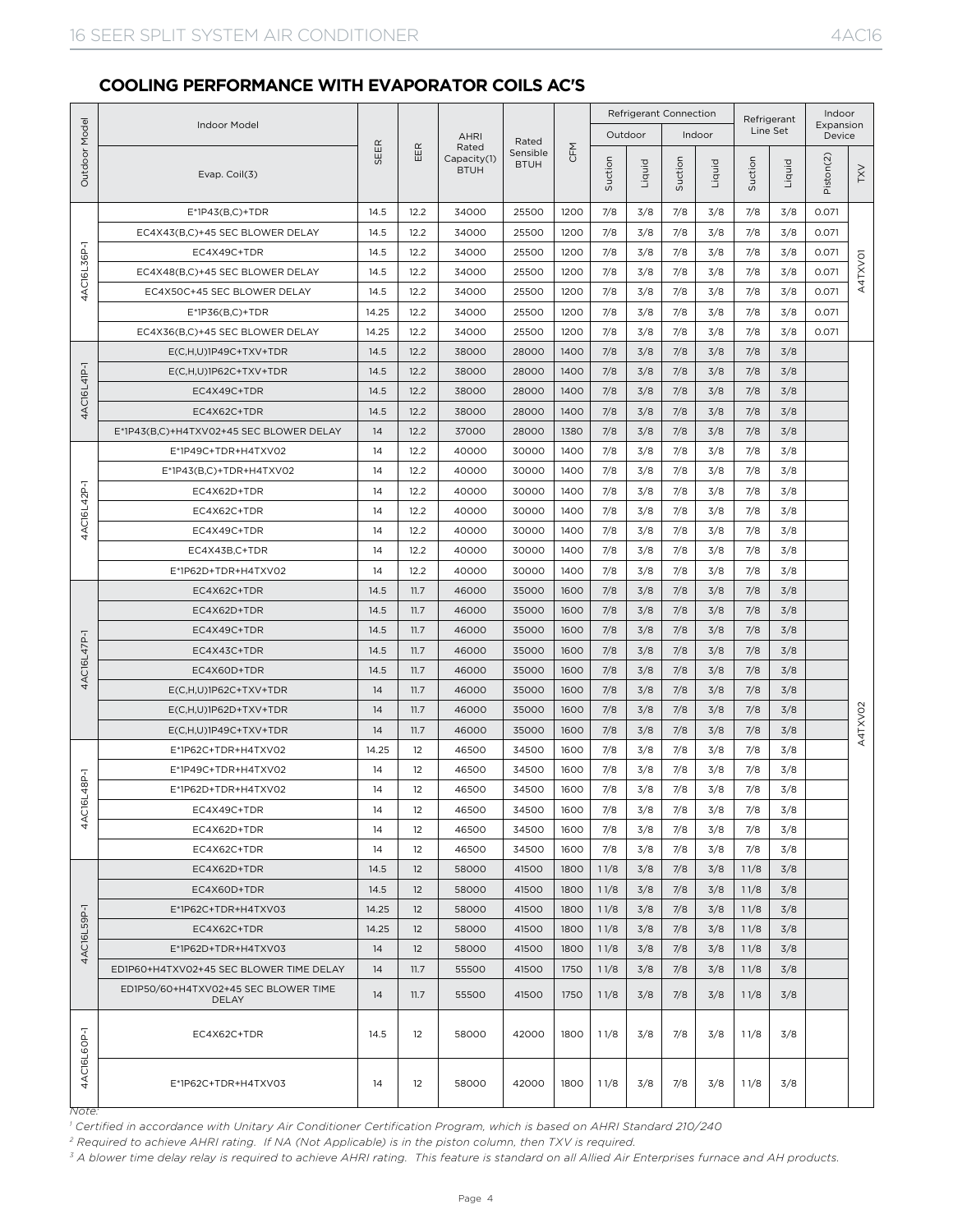#### **COOLING PERFORMANCE WITH EVAPORATOR COILS AC'S**

|              |                                            |       |      |                                     |                         |      |         | <b>Refrigerant Connection</b> |         |        |         | Refrigerant | Indoor                |                     |
|--------------|--------------------------------------------|-------|------|-------------------------------------|-------------------------|------|---------|-------------------------------|---------|--------|---------|-------------|-----------------------|---------------------|
| Model        | Indoor Model                               |       |      | <b>AHRI</b>                         | Rated                   |      |         | Outdoor                       |         | Indoor |         | Line Set    | Expansion<br>Device   |                     |
| Outdoor      | Evap. Coil(3)                              | SEER  | EER  | Rated<br>Capacity(1)<br><b>BTUH</b> | Sensible<br><b>BTUH</b> | CFM  | Suction | Liquid                        | Suction | Liquid | Suction | Liquid      | Piston <sub>(2)</sub> | <b>TXV</b>          |
|              | EC4X29(A,B)+45 SEC BLOWER DELAY            | 14.5  | 12.2 | 18000                               | 13000                   | 650  | 3/4     | 3/8                           | 3/4     | 3/8    | 3/4     | 3/8         | 0.053                 |                     |
|              | E*1P29(A,B)+TDR                            | 14.25 | 12.2 | 18000                               | 13000                   | 650  | 3/4     | 3/8                           | 3/4     | 3/8    | 3/4     | 3/8         | 0.053                 |                     |
|              | $E^*$ 1P36(A,B,C)+TDR                      | 14.25 | 12.2 | 18000                               | 13000                   | 650  | 3/4     | 3/8                           | 3/4     | 3/8    | 3/4     | 3/8         | 0.053                 |                     |
| 4AC16LR18P-1 | EC4X36(A,B,C)+45 SEC BLOWER DELAY          | 14.25 | 12.2 | 18000                               | 13000                   | 650  | 3/4     | 3/8                           | 3/4     | 3/8    | 3/4     | 3/8         | 0.053                 |                     |
|              | $E^*$ 1P23(A,B)+TDR                        | 14    | 12.2 | 18000                               | 13000                   | 650  | 3/4     | 3/8                           | 3/4     | 3/8    | 3/4     | 3/8         | 0.053                 |                     |
|              | EC4X23(A,B)+45 SEC BLOWER DELAY            | 14    | 12.2 | 18000                               | 13000                   | 650  | 3/4     | 3/8                           | 3/4     | 3/8    | 3/4     | 3/8         | 0.053                 |                     |
|              | ED1P30/36+H4TXV01+45 SEC BLOWER TIME DELAY | 14    | 12.2 | 18000                               | 13000                   | 600  | 3/4     | 3/8                           | 3/4     | 3/8    | 3/4     | 3/8         | 0.053                 |                     |
|              | EC4X29(A,B)+45 SEC BLOWER DELAY            | 14.5  | 12.2 | 23000                               | 17000                   | 850  | 3/4     | 3/8                           | 3/4     | 3/8    | 3/4     | 3/8         | 0.053                 |                     |
|              | EC4X36(A,B,C)+45 SEC BLOWER DELAY          | 14.5  | 12.2 | 23000                               | 17000                   | 850  | 3/4     | 3/8                           | 3/4     | 3/8    | 3/4     | 3/8         | 0.053                 |                     |
|              | $E^*$ 1P36(A,B,C)+TDR                      | 14.25 | 12.2 | 23000                               | 17000                   | 850  | 3/4     | 3/8                           | 3/4     | 3/8    | 3/4     | 3/8         | 0.053                 |                     |
|              | $E^*1P23(A,B)+TDR$                         | 14    | 12.2 | 23000                               | 17000                   | 850  | 3/4     | 3/8                           | 3/4     | 3/8    | 3/4     | 3/8         | 0.053                 |                     |
| 4AC16LR24P-1 | $E^*$ 1P29(A,B)+TDR                        | 14    | 12.2 | 23000                               | 17000                   | 850  | 3/4     | 3/8                           | 3/4     | 3/8    | 3/4     | 3/8         | 0.053                 |                     |
|              | $E^*$ 1P30(A,B,C)+TDR                      | 14    | 11.5 | 23000                               | 17000                   | 850  | 3/4     | 3/8                           | 3/4     | 3/8    | 3/4     | 3/8         | 0.053                 |                     |
|              | EC4X23(A,B)+45 SEC BLOWER DELAY            | 14    | 12.2 | 23000                               | 17000                   | 850  | 3/4     | 3/8                           | 3/4     | 3/8    | 3/4     | 3/8         | 0.053                 | A4TXVO1             |
|              | EC4X30(A,B,C)+45 SEC BLOWER DELAY          | 14    | 11.5 | 23000                               | 17000                   | 850  | 3/4     | 3/8                           | 3/4     | 3/8    | 3/4     | 3/8         | 0.053                 |                     |
|              | ED1P30/36+H4TXV01+45 SEC BLOWER TIME DELAY | 14    | 12.2 | 23000                               | 17000                   | 800  | 3/4     | 3/8                           | 3/4     | 3/8    | 3/4     | 3/8         | 0.053                 |                     |
|              | EC4X36(A,B,C)+45 SEC BLOWER DELAY          | 14.5  | 12.2 | 28000                               | 21000                   | 1000 | 3/4     | 3/8                           | 3/4     | 3/8    | 3/4     | 3/8         | 0.065                 |                     |
| 4AC16LR30P-1 | EC4X43(B,C)+45 SEC BLOWER DELAY            | 14.5  | 12.2 | 28000                               | 21000                   | 1000 | 3/4     | 3/8                           | 3/4     | 3/8    | 3/4     | 3/8         | 0.065                 |                     |
|              | $E^*$ 1P36(B,C)+TDR                        | 14    | 12.2 | 28000                               | 21000                   | 1000 | 3/4     | 3/8                           | 3/4     | 3/8    | 3/4     | 3/8         | 0.065                 |                     |
|              | $E*1P36(A,B,C)+TDR$                        | 14    | 12.2 | 28000                               | 21000                   | 1000 | 3/4     | 3/8                           | 3/4     | 3/8    | 3/4     | 3/8         | 0.065                 |                     |
|              | EC4X36(B,C)+45 SEC BLOWER DELAY            | 14    | 12.2 | 28000                               | 21000                   | 1000 | 3/4     | 3/8                           | 3/4     | 3/8    | 3/4     | 3/8         | 0.065                 |                     |
|              | $E^*$ 1P43(B,C)+TDR                        | 14.5  | 12.2 | 34000                               | 25500                   | 1200 | 7/8     | 3/8                           | 7/8     | 3/8    | 7/8     | 3/8         | 0.071                 |                     |
|              | EC4X43(B,C)+45 SEC BLOWER DELAY            | 14.5  | 12.2 | 34000                               | 25500                   | 1200 | 7/8     | 3/8                           | 7/8     | 3/8    | 7/8     | 3/8         | 0.071                 |                     |
|              | EC4X49C+TDR                                | 14.5  | 12.2 | 34000                               | 25500                   | 1200 | 7/8     | 3/8                           | 7/8     | 3/8    | 7/8     | 3/8         | 0.071                 |                     |
| 4AC16LR36P-1 | EC4X48(B,C)+45 SEC BLOWER DELAY            | 14.5  | 12.2 | 34000                               | 25500                   | 1200 | 7/8     | 3/8                           | 7/8     | 3/8    | 7/8     | 3/8         | 0.071                 |                     |
|              | EC4X50C+45 SEC BLOWER DELAY                | 14.5  | 12.2 | 34000                               | 25500                   | 1200 | 7/8     | 3/8                           | 7/8     | 3/8    | 7/8     | 3/8         | 0.071                 |                     |
|              | $E^*$ 1P36(B,C)+TDR                        | 14.25 | 12.2 | 34000                               | 25500                   | 1200 | 7/8     | 3/8                           | 7/8     | 3/8    | 7/8     | 3/8         | 0.071                 |                     |
|              | EC4X36(B,C)+45 SEC BLOWER DELAY            | 14    | 12.2 | 34000                               | 25500                   | 1200 | 7/8     | 3/8                           | 7/8     | 3/8    | 7/8     | 3/8         | 0.071                 |                     |
|              | E*1P49C+TDR+H4TXV02                        | 14    | 12   | 40000                               | 30000                   | 1400 | 7/8     | 3/8                           | 7/8     | 3/8    | 7/8     | 3/8         |                       |                     |
|              | E*1P43(B,C)+TDR+H4TXV02                    | 14    | 12   | 40000                               | 30000                   | 1400 | 7/8     | 3/8                           | 7/8     | 3/8    | 7/8     | 3/8         |                       |                     |
|              | E*1P62C+TDR+H4TXV02                        | 14    | 12   | 40000                               | 30000                   | 1400 | 7/8     | 3/8                           | 7/8     | 3/8    | 7/8     | 3/8         |                       |                     |
| 4AC16LR42P-1 | EC4X43B,C+TDR                              | 14    | 12   | 40000                               | 30000                   | 1400 | 7/8     | 3/8                           | 7/8     | 3/8    | 7/8     | 3/8         |                       | A4TXVO <sub>2</sub> |
|              | EC4X62C+TDR                                | 14    | 12   | 40000                               | 30000                   | 1400 | 7/8     | 3/8                           | 7/8     | 3/8    | 7/8     | 3/8         |                       |                     |
|              | EC4X49C+TDR                                | 14    | 12   | 40000                               | 30000                   | 1400 | 7/8     | 3/8                           | 7/8     | 3/8    | 7/8     | 3/8         |                       |                     |

*Note:* 

<sup>1</sup> Certified in accordance with Unitary Air Conditioner Certification Program, which is based on AHRI Standard 210/240

<sup>2</sup> Required to achieve AHRI rating. If NA (Not Applicable) is in the piston column, then TXV is required.<br><sup>3</sup> A blower time delay relay is required to achieve AHRI rating. This feature is standard on all Allied Air Enterp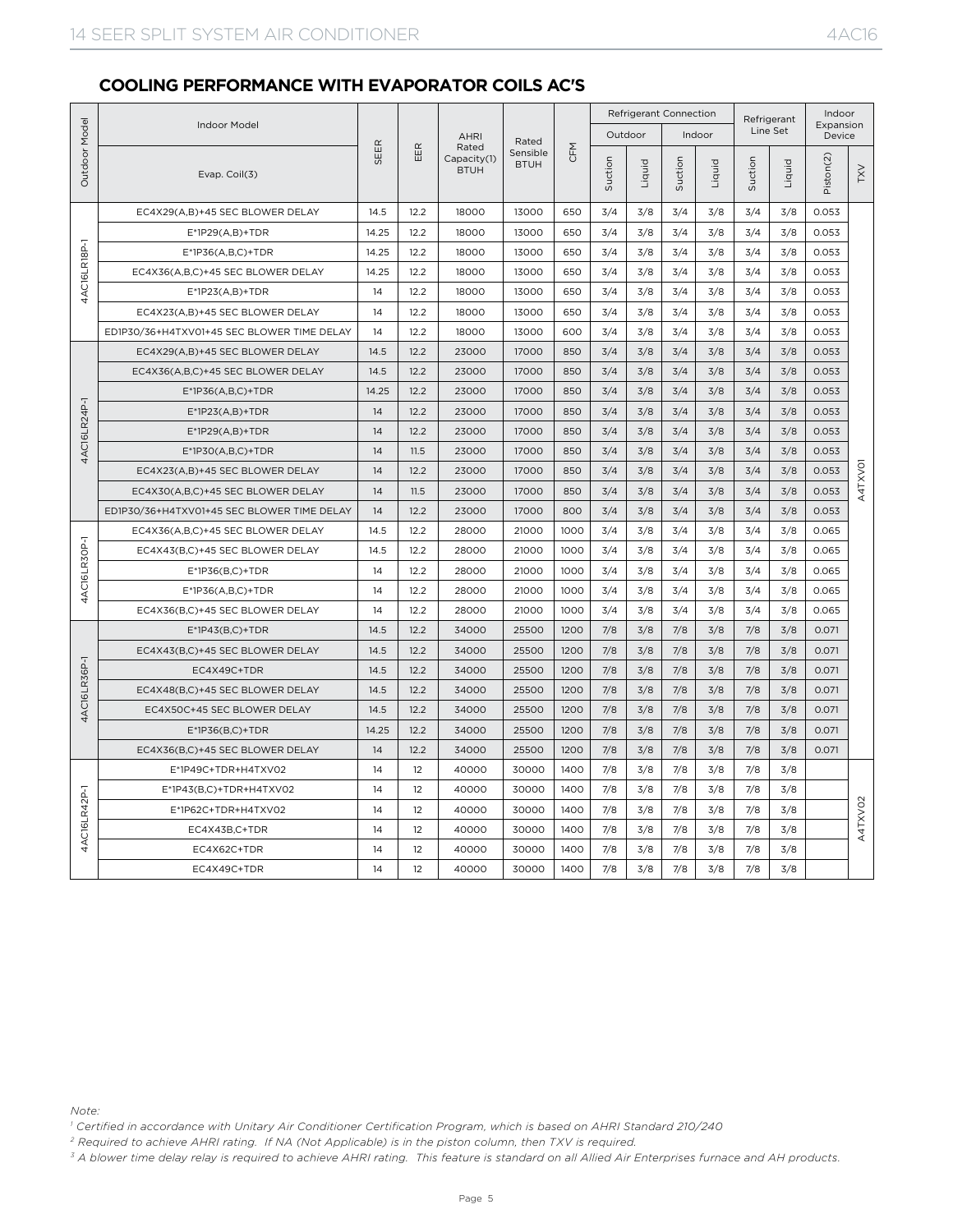|                   | <b>Indoor Model</b> |                      |      |      |                                              |                      |            |
|-------------------|---------------------|----------------------|------|------|----------------------------------------------|----------------------|------------|
| Outdoor Unit      | Evap Coil           | <b>Furnace Model</b> | SEER | EER  | <b>AHRI Rated</b><br>Capacity<br><b>BTUH</b> | Sensible<br>Capacity | <b>CFM</b> |
|                   | BCE3M24E****4X      |                      | 16   | 13   | 18000                                        | 13000                | 650        |
|                   | BCE3M24V****4X      |                      | 16   | 13   | 18000                                        | 13000                | 650        |
|                   | BCE3M18V****4X      |                      | 14.5 | 12.2 | 18000                                        | 13000                | 600        |
|                   | $E*1P23A$           | 80G1UH045AE12        | 16   | 13   | 18000                                        | 13000                | 650        |
|                   | $E^*$ 1P23A         | 80G2UH070AV12        | 16   | 13   | 18000                                        | 13000                | 650        |
|                   | E*1P23A+H4TXV01     | A80US2V070A12L       | 16   | 13   | 18000                                        | 13000                | 650        |
|                   | $E^*$ 1P23B         | 80G2UH090BV16        | 16   | 13   | 18000                                        | 13000                | 620        |
|                   | $E*1P23B$           | 95G2UH045BV12        | 16   | 13   | 18000                                        | 13000                | 650        |
|                   | $E*1P23B$           | 95G2UH070BV12        | 16   | 13   | 18000                                        | 13000                | 650        |
|                   | E*1P23B             | EFV08BC              | 16   | 13   | 18000                                        | 13000                | 650        |
|                   | $E^*$ 1P23B+TXV     | 95G1UH045BE12        | 16   | 13   | 18000                                        | 13000                | 635        |
|                   | $E^*$ 1P23B+TXV     | 95G2UH045BE12        | 16   | 13   | 18000                                        | 13000                | 635        |
|                   | $E^*1P24A$          | 80G2UH070AV12        | 16   | 13   | 18000                                        | 13000                | 650        |
|                   | $E^*$ 1P24B         | 80G2UH090BV16        | 16   | 13   | 18000                                        | 13000                | 620        |
|                   | $E^*$ 1P24B         | 95G2UH070BV12        | 16   | 13   | 18000                                        | 13000                | 650        |
|                   | E*1P29A             | 80G1UH045AE12        | 16   | 13   | 18000                                        | 13000                | 650        |
|                   | $E*1P29A$           | 80G2UH070AV12        | 16   | 13   | 18000                                        | 13000                | 650        |
|                   | E*1P29B             | 80G2UH090BV16        | 16   | 13   | 18000                                        | 13000                | 620        |
|                   | $E*1P29B$           | 95G2UH045BV12        | 16   | 13   | 18000                                        | 13000                | 650        |
|                   | $E*1P29B$           | 95G2UH070BV12        | 16   | 13   | 18000                                        | 13000                | 650        |
| <b>AC16L18P-1</b> | E*1P29B+TXV         | 95G1UH045BE12        | 16   | 13   | 18000                                        | 13000                | 635        |
| Ā                 | E*1P29B+TXV         | 95G2UH045BE12        | 16   | 13   | 18000                                        | 13000                | 635        |
|                   | E*1P30A             | 80G1UH045AE12        | 16   | 13   | 18000                                        | 13000                | 650        |
|                   | E*1P30A             | 80G2UH070AV12        | 16   | 13   | 18000                                        | 13000                | 650        |
|                   | $E*1P3OB$           | 80G2UH090BV16        | 16   | 13   | 18000                                        | 13000                | 620        |
|                   | $E*1P3OB$           | 95G2UH045BV12        | 16   | 13   | 18000                                        | 13000                | 650        |
|                   | $E*1P3OB$           | 95G2UH070BV12        | 16   | 13   | 18000                                        | 13000                | 650        |
|                   | $E^*$ 1P30C         | 95G2UH090CV12        | 16   | 13   | 18000                                        | 13000                | 650        |
|                   | $E*1P36A$           | 80G1UH045AE12        | 16   | 13   | 18000                                        | 13000                | 650        |
|                   | E*1P36A             | 80G2UH070AV12        | 16   | 13   | 18000                                        | 13000                | 650        |
|                   | $E*1P36B$           | 80G2UH090BV16        | 16   | 13   | 18000                                        | 13000                | 620        |
|                   | $E*1P36B$           | 95G2UH045BV12        | 16   | 13   | 18000                                        | 13000                | 650        |
|                   | $E^*$ 1P36B         | 95G2UH070BV12        | 16   | 13   | 18000                                        | 13000                | 650        |
|                   | $E*1P36C$           | 95G2UH090CV12        | 16   | 13   | 18000                                        | 13000                | 650        |
|                   | EC4X23A             | 80G1UH045AE12        | 16   | 13   | 18000                                        | 13000                | 650        |
|                   | EC4X23A             | 80G2UH070AV12        | 16   | 13   | 18000                                        | 13000                | 650        |
|                   | EC4X23A             | A80US2V070A12L       | 16   | 13   | 18000                                        | 13000                | 650        |
|                   | EC4X23B             | 80G2UH090BV16        | 16   | 13   | 18000                                        | 13000                | 620        |
|                   | EC4X23B             | 95G1UH045BE12        | 16   | 13   | 18000                                        | 13000                | 635        |
|                   | EC4X23B             | 95G2UH045BE12        | 16   | 13   | 18000                                        | 13000                | 635        |

*Note:*

*1 Certified in accordance with Unitary Air Conditioner Certification Program, which is based on AHRI Standard 210/240*

*2 Required to achieve AHRI rating. If NA (Not Applicable) is in the piston column, then TXV is required*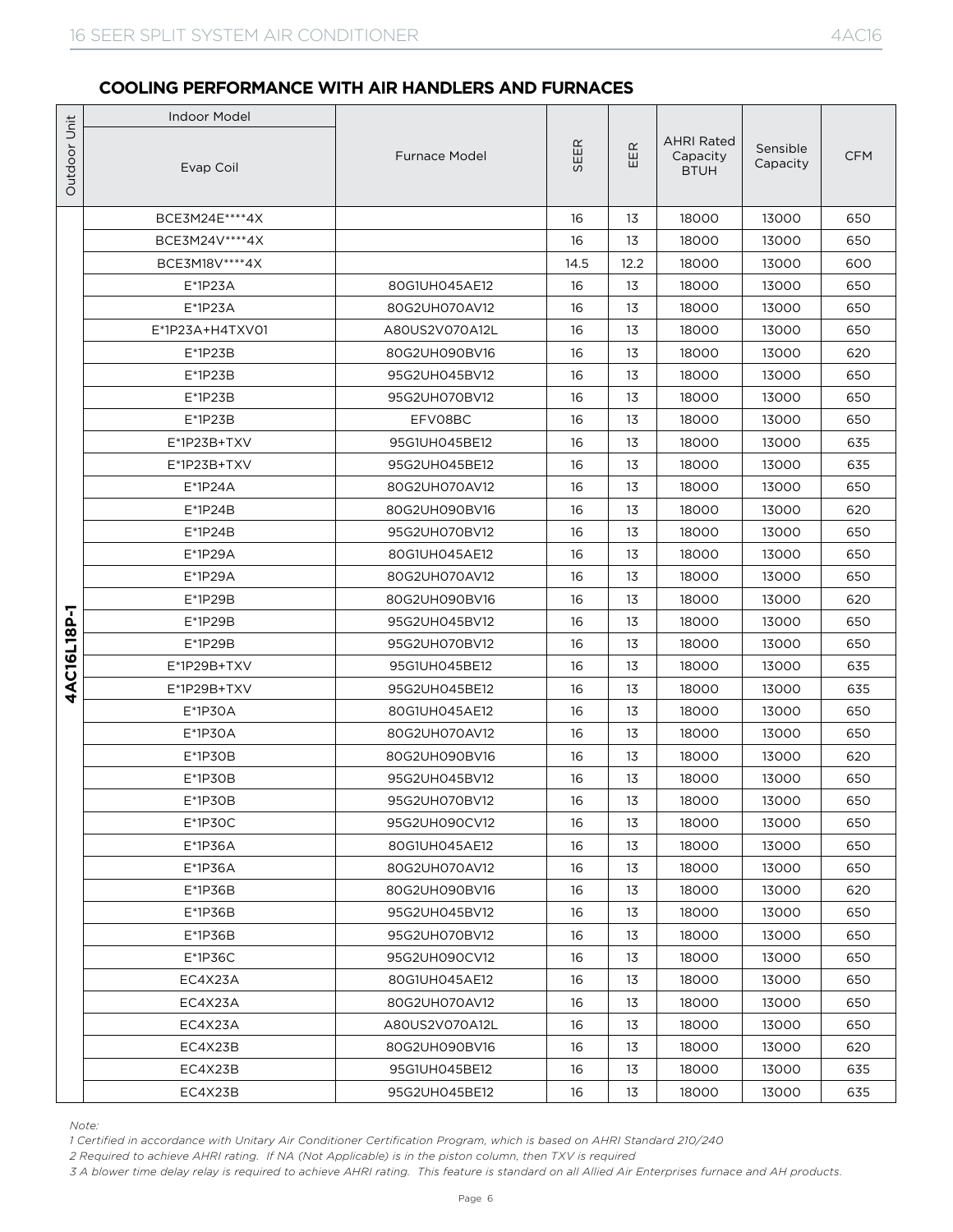|              | <b>Indoor Model</b> |                      |      |      |                                              |                      |            |
|--------------|---------------------|----------------------|------|------|----------------------------------------------|----------------------|------------|
| Outdoor Unit | Evap Coil           | <b>Furnace Model</b> | SEER | EER  | <b>AHRI Rated</b><br>Capacity<br><b>BTUH</b> | Sensible<br>Capacity | <b>CFM</b> |
|              | EC4X23B             | 95G2UH045BV12        | 16   | 13   | 18000                                        | 13000                | 650        |
|              | EC4X23B             | 95G2UH070BV12        | 16   | 13   | 18000                                        | 13000                | 650        |
|              | EC4X23B             | EFV08BC              | 16   | 13   | 18000                                        | 13000                | 650        |
|              | EC4X24A             | 80G2UH070AV12        | 16   | 13   | 18000                                        | 13000                | 650        |
|              | EC4X24B             | 80G2UH090BV16        | 16   | 13   | 18000                                        | 13000                | 620        |
|              | EC4X24B             | 95G2UH070BV12        | 16   | 13   | 18000                                        | 13000                | 650        |
|              | EC4X29A             | 80G1UH045AE12        | 16   | 13   | 18000                                        | 13000                | 650        |
|              | EC4X29A             | 80G2UH070AV12        | 16   | 13   | 18000                                        | 13000                | 650        |
|              | EC4X29B             | 80G2UH090BV16        | 16   | 13   | 18000                                        | 13000                | 620        |
|              | EC4X29B             | 95G1UH045BE12        | 16   | 13   | 18000                                        | 13000                | 635        |
|              | EC4X29B             | 95G2UH045BE12        | 16   | 13   | 18000                                        | 13000                | 635        |
|              | EC4X29B             | 95G2UH045BV12        | 16   | 13   | 18000                                        | 13000                | 650        |
|              | EC4X29B             | 95G2UH070BV12        | 16   | 13   | 18000                                        | 13000                | 650        |
|              | EC4X30A             | 80G1UH045AE12        | 16   | 13   | 18000                                        | 13000                | 650        |
|              | EC4X30A             | 80G2UH070AV12        | 16   | 13   | 18000                                        | 13000                | 650        |
|              | EC4X30B             | 80G2UH090BV16        | 16   | 13   | 18000                                        | 13000                | 620        |
|              | EC4X30B             | 95G2UH045BV12        | 16   | 13   | 18000                                        | 13000                | 650        |
|              | EC4X30B             | 95G2UH070BV12        | 16   | 13   | 18000                                        | 13000                | 650        |
|              | EC4X30C             | 95G2UH090CV12        | 16   | 13   | 18000                                        | 13000                | 650        |
|              | EC4X36A             | 80G1UH045AE12        | 16   | 13   | 18000                                        | 13000                | 650        |
| 4AC16L18P-1  | EC4X36A             | 80G2UH070AV12        | 16   | 13   | 18000                                        | 13000                | 650        |
|              | EC4X36B             | 80G2UH090BV16        | 16   | 13   | 18000                                        | 13000                | 620        |
|              | EC4X36B             | 95G2UH045BV12        | 16   | 13   | 18000                                        | 13000                | 650        |
|              | EC4X36B             | 95G2UH070BV12        | 16   | 13   | 18000                                        | 13000                | 650        |
|              | EC4X36C             | 95G2UH090CV12        | 16   | 13   | 18000                                        | 13000                | 650        |
|              | $E*1P23B$           | 80G1UH070BE12        | 15.1 | 13   | 18000                                        | 13000                | 650        |
|              | E*1P23B             | 95G1UH045BE12        | 15.1 | 13   | 18000                                        | 13000                | 650        |
|              | $E*1P23B$           | 95G1UH070BE12        | 15.1 | 13   | 18000                                        | 13000                | 650        |
|              | $E^*$ 1P23B         | 95G2UH045BE12        | 15.1 | 13   | 18000                                        | 13000                | 620        |
|              | $E^*$ 1P23B         | 95G2UH070BE12        | 15.1 | 13   | 18000                                        | 13000                | 650        |
|              | $E^*$ 1P24A         | 80G1UH045AE12        | 15.1 | 13   | 18000                                        | 13000                | 650        |
|              | $E^*$ 1P24B         | 80G1UH070BE12        | 15.1 | 13   | 18000                                        | 13000                | 620        |
|              | $E^*$ 1P24B         | 95G1UH045BE12        | 15.1 | 13   | 18000                                        | 13000                | 620        |
|              | $E^*$ 1P24B         | 95G2UH045BE12        | 15.1 | 13   | 18000                                        | 13000                | 620        |
|              | $E^*$ 1P24B         | 95G2UH045BV12        | 15.1 | 13   | 18000                                        | 13000                | 650        |
|              | $E^*$ 1P24B         | EFV08BC              | 15.1 | 13   | 18000                                        | 13000                | 650        |
|              | E*1P24B+TXV         | 95G1UH045BE12        | 15.1 | 12.5 | 18000                                        | 13000                | 635        |
|              | E*1P24B+TXV         | 95G2UH045BE12        | 15.1 | 12.5 | 18000                                        | 13000                | 635        |
|              | E*1P29B             | 80G1UH070BE12        | 15.1 | 13   | 18000                                        | 13000                | 620        |
|              | E*1P29B             | 95G1UH045BE12        | 15.1 | 13   | 18000                                        | 13000                | 620        |

*Note:*

*1 Certified in accordance with Unitary Air Conditioner Certification Program, which is based on AHRI Standard 210/240*

*2 Required to achieve AHRI rating. If NA (Not Applicable) is in the piston column, then TXV is required*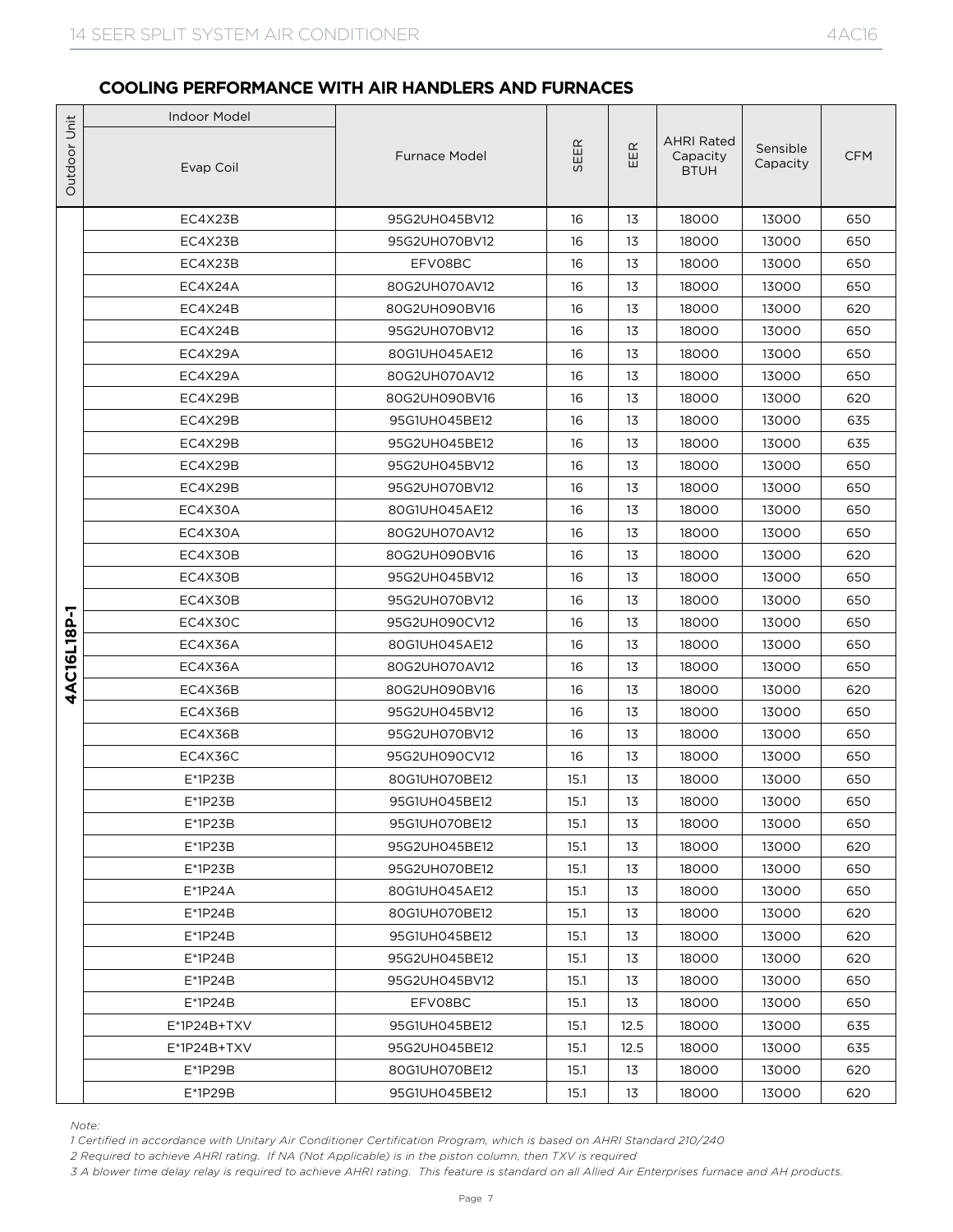|              | <b>Indoor Model</b> |                      |      |        |                                              |                      |            |
|--------------|---------------------|----------------------|------|--------|----------------------------------------------|----------------------|------------|
| Outdoor Unit | Evap Coil           | <b>Furnace Model</b> | SEER | E<br>Ш | <b>AHRI Rated</b><br>Capacity<br><b>BTUH</b> | Sensible<br>Capacity | <b>CFM</b> |
|              | $E*1P29B$           | 95G1UH070BE12        | 15.1 | 13     | 18000                                        | 13000                | 650        |
|              | $E*1P29B$           | 95G2UH045BE12        | 15.1 | 13     | 18000                                        | 13000                | 620        |
|              | $E*1P29B$           | 95G2UH070BE12        | 15.1 | 13     | 18000                                        | 13000                | 650        |
|              | $E*1P29B$           | EFV08BC              | 15.1 | 13     | 18000                                        | 13000                | 650        |
|              | $E*1P3OB$           | 80G1UH070BE12        | 15.1 | 13     | 18000                                        | 13000                | 620        |
|              | $E*1P3OB$           | 95G1UH045BE12        | 15.1 | 13     | 18000                                        | 13000                | 620        |
|              | $E*1P3OB$           | 95G1UH070BE12        | 15.1 | 13     | 18000                                        | 13000                | 650        |
|              | $E*1P3OB$           | 95G2UH045BE12        | 15.1 | 13     | 18000                                        | 13000                | 620        |
|              | $E*1P3OB$           | 95G2UH070BE12        | 15.1 | 13     | 18000                                        | 13000                | 650        |
|              | $E*1P3OB$           | EFV08BC              | 15.1 | 13     | 18000                                        | 13000                | 650        |
|              | $E*1P36B$           | 80G1UH070BE12        | 15.1 | 13     | 18000                                        | 13000                | 620        |
|              | $E*1P36B$           | 95G1UH045BE12        | 15.1 | 13     | 18000                                        | 13000                | 620        |
|              | $E*1P36B$           | 95G1UH070BE12        | 15.1 | 13     | 18000                                        | 13000                | 650        |
|              | $E*1P36B$           | 95G2UH045BE12        | 15.1 | 13     | 18000                                        | 13000                | 620        |
|              | E*1P36B             | 95G2UH070BE12        | 15.1 | 13     | 18000                                        | 13000                | 650        |
|              | $E*1P36B$           | EFV08BC              | 15.1 | 13     | 18000                                        | 13000                | 650        |
|              | EC4X23B             | 80G1UH070BE12        | 15.1 | 13     | 18000                                        | 13000                | 650        |
|              | EC4X23B             | 95G1UH070BE12        | 15.1 | 13     | 18000                                        | 13000                | 650        |
| 4AC16L18P-1  | EC4X23B             | 95G2UH070BE12        | 15.1 | 13     | 18000                                        | 13000                | 650        |
|              | EC4X24A             | 80G1UH045AE12        | 15.1 | 13     | 18000                                        | 13000                | 650        |
|              | EC4X24B             | 80G1UH070BE12        | 15.1 | 13     | 18000                                        | 13000                | 620        |
|              | EC4X24B             | 95G1UH045BE12        | 15.1 | 12.5   | 18000                                        | 13000                | 635        |
|              | EC4X24B             | 95G2UH045BE12        | 15.1 | 12.5   | 18000                                        | 13000                | 635        |
|              | EC4X24B             | 95G2UH045BV12        | 15.1 | 13     | 18000                                        | 13000                | 650        |
|              | EC4X24B             | EFV08BC              | 15.1 | 13     | 18000                                        | 13000                | 650        |
|              | EC4X29B             | 80G1UH070BE12        | 15.1 | 13     | 18000                                        | 13000                | 620        |
|              | EC4X29B             | 95G1UH070BE12        | 15.1 | 13     | 18000                                        | 13000                | 650        |
|              | EC4X29B             | 95G2UH070BE12        | 15.1 | 13     | 18000                                        | 13000                | 650        |
|              | EC4X29B             | EFV08BC              | 15.1 | 13     | 18000                                        | 13000                | 650        |
|              | EC4X30B             | 80G1UH070BE12        | 15.1 | 13     | 18000                                        | 13000                | 620        |
|              | EC4X30B             | 95G1UH045BE12        | 15.1 | 13     | 18000                                        | 13000                | 620        |
|              | EC4X30B             | 95G1UH070BE12        | 15.1 | 13     | 18000                                        | 13000                | 650        |
|              | EC4X30B             | 95G2UH045BE12        | 15.1 | 13     | 18000                                        | 13000                | 620        |
|              | EC4X30B             | 95G2UH070BE12        | 15.1 | 13     | 18000                                        | 13000                | 650        |
|              | EC4X30B             | EFV08BC              | 15.1 | 13     | 18000                                        | 13000                | 650        |
|              | EC4X36B             | 80G1UH070BE12        | 15.1 | 13     | 18000                                        | 13000                | 620        |
|              | EC4X36B             | 95G1UH045BE12        | 15.1 | 13     | 18000                                        | 13000                | 620        |
|              | EC4X36B             | 95G1UH070BE12        | 15.1 | 13     | 18000                                        | 13000                | 650        |
|              | EC4X36B             | 95G2UH045BE12        | 15.1 | 13     | 18000                                        | 13000                | 620        |
|              | EC4X36B             | 95G2UH070BE12        | 15.1 | 13     | 18000                                        | 13000                | 650        |

*Note:*

*1 Certified in accordance with Unitary Air Conditioner Certification Program, which is based on AHRI Standard 210/240*

*2 Required to achieve AHRI rating. If NA (Not Applicable) is in the piston column, then TXV is required*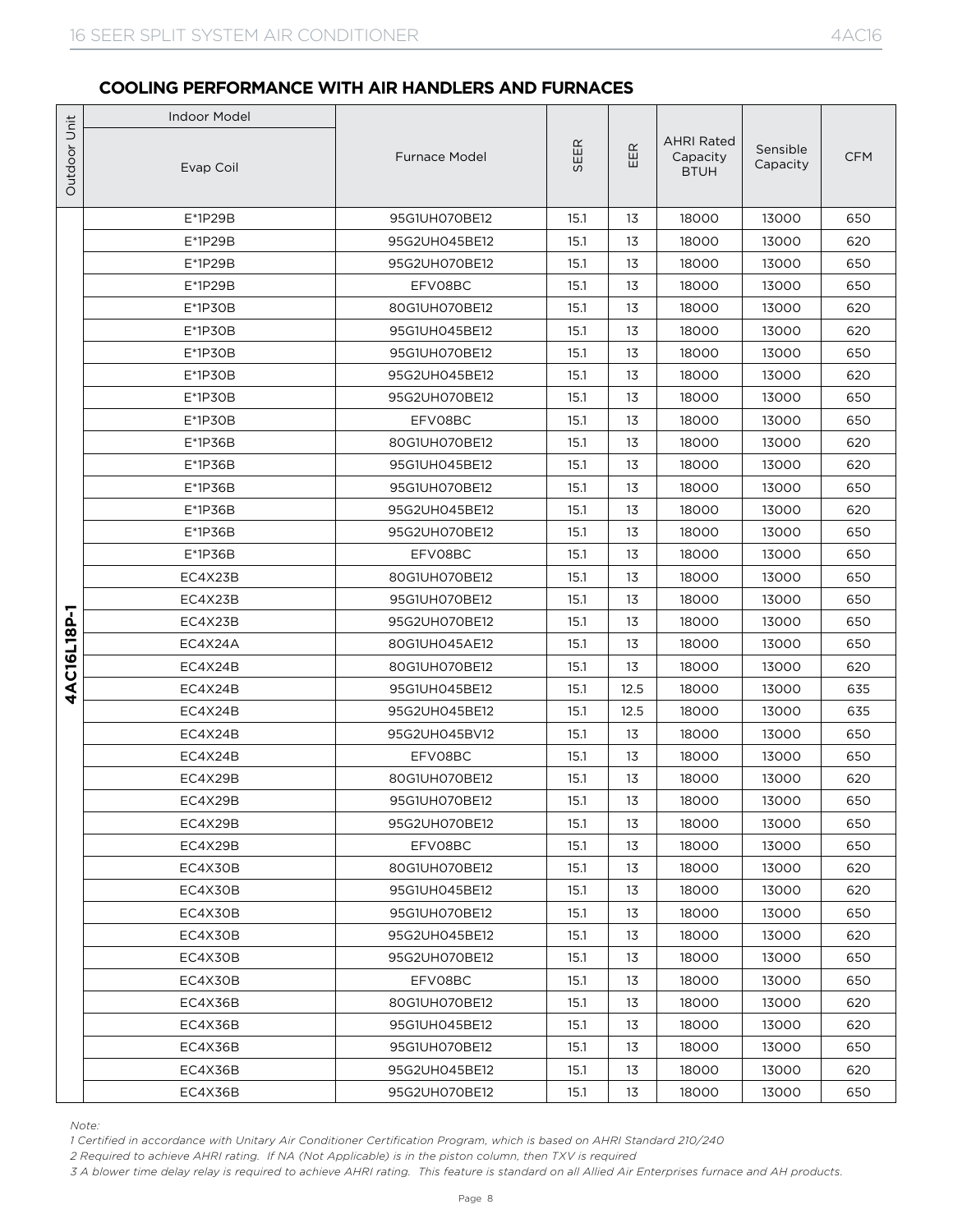|                | <b>Indoor Model</b> |                      |      |      |                                              |                      |            |
|----------------|---------------------|----------------------|------|------|----------------------------------------------|----------------------|------------|
| Outdoor Unit   | Evap Coil           | <b>Furnace Model</b> | SEER | EER  | <b>AHRI Rated</b><br>Capacity<br><b>BTUH</b> | Sensible<br>Capacity | <b>CFM</b> |
|                | EC4X36B             | EFV08BC              | 15.1 | 13   | 18000                                        | 13000                | 650        |
|                | $E^*$ 1P24B         | 95G1UH070BE12        | 14.5 | 12.2 | 18000                                        | 13000                | 650        |
| 7              | $E^*$ 1P24B         | 95G2UH070BE12        | 14.5 | 12.2 | 18000                                        | 13000                | 650        |
|                | EC4X24B             | 95G1UH070BE12        | 14.5 | 12.2 | 18000                                        | 13000                | 650        |
| 4AC16L18P      | EC4X24B             | 95G2UH070BE12        | 14.5 | 12.2 | 18000                                        | 13000                | 650        |
|                | BCE3M18C****P       |                      | 14   | 12.2 | 18000                                        | 13000                | 650        |
|                | ED1P18A+H4TXV01     | 80G1DF045AE12        | 14   | 12.2 | 18000                                        | 13000                | 625        |
|                | ED1P24A+H4TXV01     | 80G1DF045AE12        | 14   | 12.2 | 18000                                        | 13000                | 625        |
|                | ED1P24B+H4TXV01     | 80G1DF070BE12        | 14   | 12.2 | 18000                                        | 13000                | 645        |
|                | BCE3M24V****4X      |                      | 16   | 13   | 23000                                        | 17000                | 820        |
|                | BCE3M30V **** 4X    |                      | 16   | 13   | 23000                                        | 17000                | 800        |
|                | BCE3M36E****4X      |                      | 16   | 13   | 23000                                        | 17000                | 850        |
|                | BCE3M36V****4X      |                      | 16   | 13   | 23000                                        | 17000                | 820        |
|                | BCE3M24E **** 4X    |                      | 15.1 | 12.5 | 23000                                        | 17000                | 850        |
|                | BCE3M30E****4X      |                      | 15.1 | 13   | 23000                                        | 17000                | 850        |
|                | BCE3M24C****P       |                      | 14   | 12.2 | 23000                                        | 17000                | 850        |
|                | $E^*$ 1P23A         | 80G1UH045AE12        | 16   | 13   | 23000                                        | 17000                | 850        |
|                | E*1P23A+H4TXV01     | A80US2V070A12L       | 16   | 13   | 23000                                        | 17000                | 850        |
|                | $E^*$ 1P23B         | 95G2UH045BV12        | 16   | 13   | 23000                                        | 17000                | 850        |
|                | $E^*$ 1P23B         | 95G2UH070BE12        | 16   | 13   | 23000                                        | 17000                | 800        |
|                | E*1P23B+H4TXV01     | A80US2V090B16L       | 16   | 13   | 23000                                        | 17000                | 850        |
|                | $E^*$ 1P23B+TXV     | 95G1UH045BE12        | 16   | 13   | 23000                                        | 17000                | 785        |
|                | $E^*$ 1P23B+TXV     | 95G1UH070BE12        | 16   | 13   | 23000                                        | 17000                | 835        |
|                | $E^*$ 1P23B+TXV     | 95G2UH070BE12        | 16   | 13   | 23000                                        | 17000                | 835        |
| AC16L24P-1     | $E^*1P24A$          | 80G2UH070AV12        | 16   | 13   | 23000                                        | 17000                | 850        |
|                | $E^*$ 1P24B         | 80G1UH070BE12        | 16   | 13   | 23000                                        | 17000                | 800        |
| $\overline{a}$ | $E^*$ 1P29B         | 95G1UH070BE12        | 16   | 13   | 23000                                        | 17000                | 800        |
|                | E*1P29B+TXV         | 95G1UH045BE12        | 16   | 13   | 23000                                        | 17000                | 785        |
|                | $E^*$ 1P29B+TXV     | 95G1UH070BE12        | 16   | 13   | 23000                                        | 17000                | 835        |
|                | $E^*$ 1P29B+TXV     | 95G2UH070BE12        | 16   | 13   | 23000                                        | 17000                | 835        |
|                | $E*1P3OB$           | 80G2UH090BV16        | 16   | 13   | 23000                                        | 17000                | 800        |
|                | $E*1P3OB$           | 95G2UH045BV12        | 16   | 13   | 23000                                        | 17000                | 850        |
|                | $E*1P36A$           | 80G2UH070AV12        | 16   | 13   | 23000                                        | 17000                | 850        |
|                | $E*1P36B$           | 95G1UH045BE12        | 16   | 13   | 23000                                        | 17000                | 760        |
|                | $E*1P36B$           | 95G2UH070BV12        | 16   | 13   | 23000                                        | 17000                | 850        |
|                | $E^*$ 1P36B+TXV     | 95G1UH045BE12        | 16   | 13   | 23000                                        | 17000                | 785        |
|                | $E^*$ 1P36B+TXV     | 95G1UH070BE12        | 16   | 13   | 23000                                        | 17000                | 835        |
|                | $E^*$ 1P36B+TXV     | 95G2UH045BE12        | 16   | 13   | 23000                                        | 17000                | 785        |
|                | E*1P36B+TXV         | 95G2UH070BE12        | 16   | 13   | 23000                                        | 17000                | 835        |
|                | $E*1P36C$           | 95G2UH090CV12        | 16   | 13   | 23000                                        | 17000                | 850        |

*Note:*

*1 Certified in accordance with Unitary Air Conditioner Certification Program, which is based on AHRI Standard 210/240*

*2 Required to achieve AHRI rating. If NA (Not Applicable) is in the piston column, then TXV is required*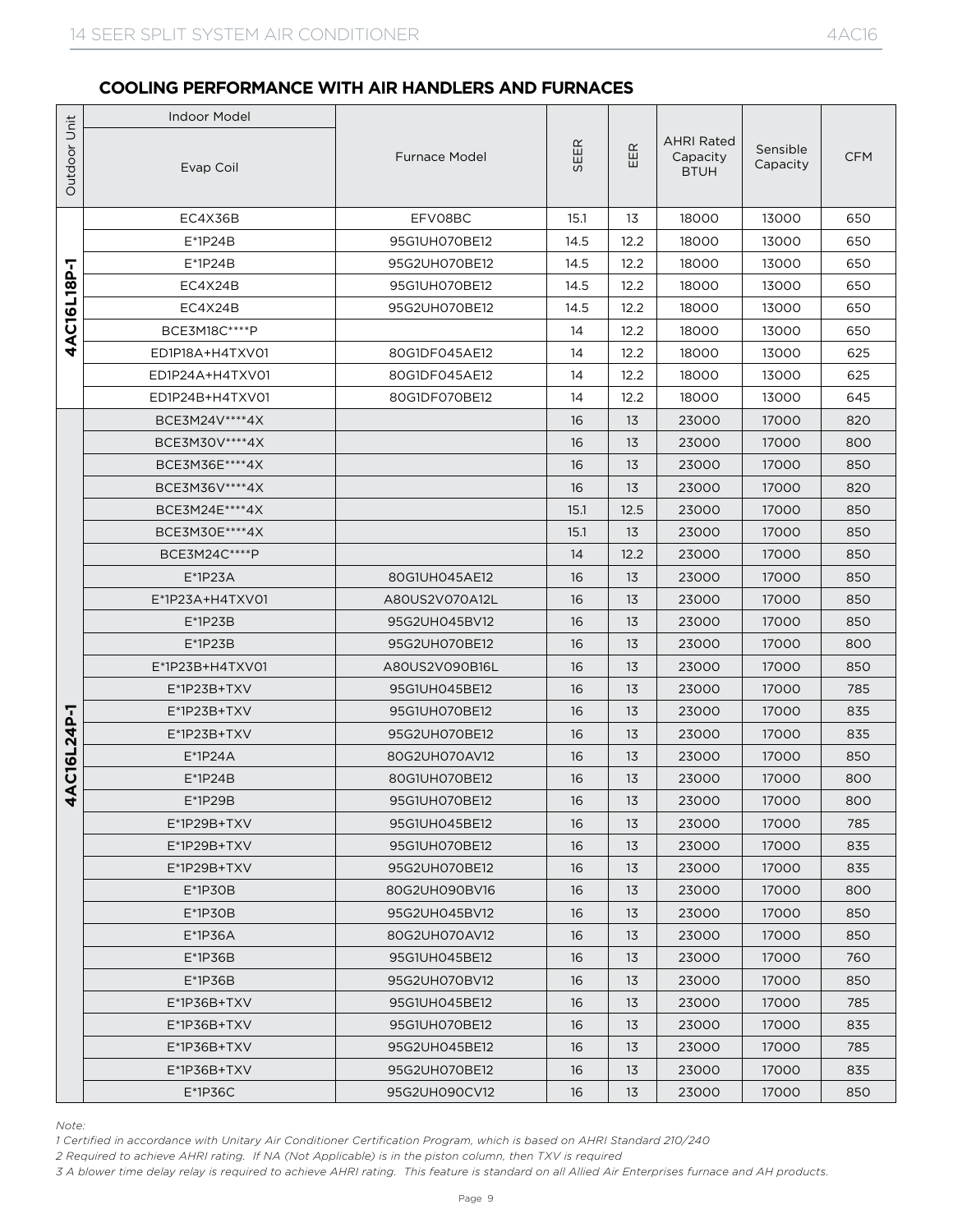|              | <b>Indoor Model</b>                                                                                                                                                                                                                                                                                                                                                                          |                      |      |      |                                              |                      |            |
|--------------|----------------------------------------------------------------------------------------------------------------------------------------------------------------------------------------------------------------------------------------------------------------------------------------------------------------------------------------------------------------------------------------------|----------------------|------|------|----------------------------------------------|----------------------|------------|
| Outdoor Unit | Evap Coil                                                                                                                                                                                                                                                                                                                                                                                    | <b>Furnace Model</b> | SEER | EER  | <b>AHRI Rated</b><br>Capacity<br><b>BTUH</b> | Sensible<br>Capacity | <b>CFM</b> |
|              | EC4X23A                                                                                                                                                                                                                                                                                                                                                                                      | 80G1UH045AE12        | 16   | 13   | 23000                                        | 17000                | 850        |
|              | EC4X23A                                                                                                                                                                                                                                                                                                                                                                                      | A80US2V070A12L       | 16   | 13   | 23000                                        | 17000                | 850        |
|              | EC4X23B                                                                                                                                                                                                                                                                                                                                                                                      | 95G1UH045BE12        | 16   | 13   | 23000                                        | 17000                | 785        |
|              | EC4X23B                                                                                                                                                                                                                                                                                                                                                                                      | 95G1UH070BE12        | 16   | 13   | 23000                                        | 17000                | 835        |
|              | EC4X23B                                                                                                                                                                                                                                                                                                                                                                                      | 95G2UH045BV12        | 16   | 13   | 23000                                        | 17000                | 850        |
|              | EC4X23B                                                                                                                                                                                                                                                                                                                                                                                      | 95G2UH070BE12        | 16   | 13   | 23000                                        | 17000                | 835        |
|              | EC4X23B                                                                                                                                                                                                                                                                                                                                                                                      | A80US2V090B16L       | 16   | 13   | 23000                                        | 17000                | 850        |
|              | EC4X24A                                                                                                                                                                                                                                                                                                                                                                                      | 80G2UH070AV12        | 16   | 13   | 23000                                        | 17000                | 850        |
|              | EC4X24B                                                                                                                                                                                                                                                                                                                                                                                      | 80G1UH070BE12        | 16   | 13   | 23000                                        | 17000                | 800        |
|              | EC4X29B                                                                                                                                                                                                                                                                                                                                                                                      | 95G1UH045BE12        | 16   | 13   | 23000                                        | 17000                | 785        |
|              | EC4X29B                                                                                                                                                                                                                                                                                                                                                                                      | 95G1UH070BE12        | 16   | 13   | 23000                                        | 17000                | 835        |
|              | EC4X29B                                                                                                                                                                                                                                                                                                                                                                                      | 95G2UH070BE12        | 16   | 13   | 23000                                        | 17000                | 835        |
|              | EC4X30B                                                                                                                                                                                                                                                                                                                                                                                      | 80G2UH090BV16        | 16   | 13   | 23000                                        | 17000                | 800        |
|              | EC4X30B                                                                                                                                                                                                                                                                                                                                                                                      | 95G2UH045BV12        | 16   | 13   | 23000                                        | 17000                | 850        |
|              | EC4X36A                                                                                                                                                                                                                                                                                                                                                                                      | 80G2UH070AV12        | 16   | 13   | 23000                                        | 17000                | 850        |
|              | EC4X36B                                                                                                                                                                                                                                                                                                                                                                                      | 95G1UH045BE12        | 16   | 13   | 23000                                        | 17000                | 785        |
|              | EC4X36B                                                                                                                                                                                                                                                                                                                                                                                      | 95G1UH070BE12        | 16   | 13   | 23000                                        | 17000                | 835        |
|              | EC4X36B                                                                                                                                                                                                                                                                                                                                                                                      | 95G2UH045BE12        | 16   | 13   | 23000                                        | 17000                | 785        |
| 4AC16L24P-1  | EC4X36B                                                                                                                                                                                                                                                                                                                                                                                      | 95G2UH070BE12        | 16   | 13   | 23000                                        | 17000                | 835        |
|              | EC4X36B                                                                                                                                                                                                                                                                                                                                                                                      | 95G2UH070BV12        | 16   | 13   | 23000                                        | 17000                | 850        |
|              | EC4X36C                                                                                                                                                                                                                                                                                                                                                                                      | 95G2UH090CV12        | 16   | 13   | 23000                                        | 17000                | 850        |
|              | $E^*1P24B+TXV$                                                                                                                                                                                                                                                                                                                                                                               | 95G1UH070BE12        | 15.5 | 12.5 | 23000                                        | 17000                | 795        |
|              | $E^*1P24B+TXV$                                                                                                                                                                                                                                                                                                                                                                               | 95G2UH070BE12        | 15.5 | 12.5 | 23000                                        | 17000                | 795        |
|              | E*1P30B+TXV                                                                                                                                                                                                                                                                                                                                                                                  | 95G1UH045BE12        | 15.5 | 12.5 | 23000                                        | 17000                | 785        |
|              | EC4X24B                                                                                                                                                                                                                                                                                                                                                                                      | 95G1UH070BE12        | 15.5 | 12.5 | 23000                                        | 17000                | 795        |
|              | EC4X24B                                                                                                                                                                                                                                                                                                                                                                                      | 95G2UH070BE12        | 15.5 | 12.5 | 23000                                        | 17000                | 795        |
|              | EC4X30B                                                                                                                                                                                                                                                                                                                                                                                      | 95G1UH045BE12        | 15.5 | 12.5 | 23000                                        | 17000                | 785        |
|              | $E^*$ 1P23A                                                                                                                                                                                                                                                                                                                                                                                  | 80G2UH070AV12        | 15.1 | 13   | 23000                                        | 17000                | 850        |
|              | $E^*$ 1P23B                                                                                                                                                                                                                                                                                                                                                                                  | 80G1UH070BE12        | 15.1 | 13   | 23000                                        | 17000                | 800        |
|              | $E^*$ 1P23B                                                                                                                                                                                                                                                                                                                                                                                  | 80G2UH090BV16        | 15.1 | 12.5 | 23000                                        | 17000                | 800        |
|              | E*1P23B                                                                                                                                                                                                                                                                                                                                                                                      | 95G1UH045BE12        | 15.1 | 13   | 23000                                        | 17000                | 760        |
|              | $E*1P23B$                                                                                                                                                                                                                                                                                                                                                                                    | 95G1UH070BE12        | 15.1 | 12.5 | 23000                                        | 17000                | 800        |
|              | $E*1P23B$                                                                                                                                                                                                                                                                                                                                                                                    | 95G2UH070BV12        | 15.1 | 13   | 23000                                        | 17000                | 850        |
|              | E*1P23B                                                                                                                                                                                                                                                                                                                                                                                      | EFV08BC              | 15.1 | 12.5 | 23000                                        | 17000                | 850        |
|              | $E^*$ 1P24B                                                                                                                                                                                                                                                                                                                                                                                  | 95G1UH045BE12        | 15.1 | 13   | 23000                                        | 17000                | 760        |
|              | $E^*1P24B+TXV$                                                                                                                                                                                                                                                                                                                                                                               | 95G1UH045BE12        | 15.1 | 12.5 | 23000                                        | 17000                | 735        |
|              | E*1P29A                                                                                                                                                                                                                                                                                                                                                                                      | 80G1UH045AE12        | 15.1 | 13   | 23000                                        | 17000                | 850        |
|              | $E^*$ 1P29A                                                                                                                                                                                                                                                                                                                                                                                  | 80G2UH070AV12        | 15.1 | 13   | 23000                                        | 17000                | 850        |
|              | $E*1P29B$                                                                                                                                                                                                                                                                                                                                                                                    | 80G1UH070BE12        | 15.1 | 13   | 23000                                        | 17000                | 800        |
|              | $E*1P29B$                                                                                                                                                                                                                                                                                                                                                                                    | 80G2UH090BV16        | 15.1 | 13   | 23000                                        | 17000                | 800        |
|              | Note:<br>1 Certified in accordance with Unitary Air Conditioner Certification Program, which is based on AHRI Standard 210/240<br>2 Required to achieve AHRI rating. If NA (Not Applicable) is in the piston column, then TXV is required<br>3 A blower time delay relay is required to achieve AHRI rating. This feature is standard on all Allied Air Enterprises furnace and AH products. |                      |      |      |                                              |                      |            |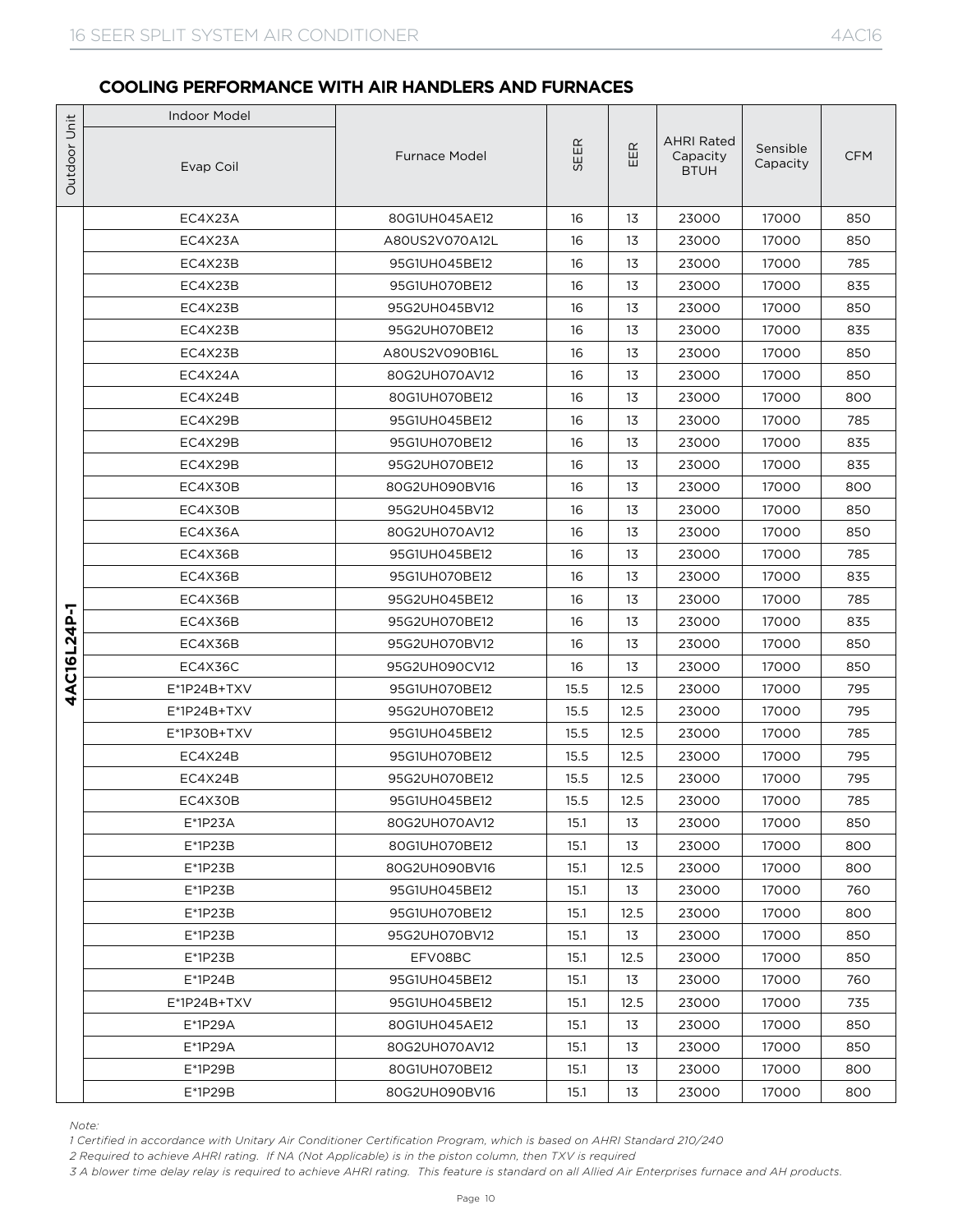|              | <b>Indoor Model</b>                                                                                                                                                                                                                                                                                                                                                                          |                                |              |            |                                              |                      |            |
|--------------|----------------------------------------------------------------------------------------------------------------------------------------------------------------------------------------------------------------------------------------------------------------------------------------------------------------------------------------------------------------------------------------------|--------------------------------|--------------|------------|----------------------------------------------|----------------------|------------|
| Outdoor Unit | Evap Coil                                                                                                                                                                                                                                                                                                                                                                                    | <b>Furnace Model</b>           | SEER         | EER        | <b>AHRI Rated</b><br>Capacity<br><b>BTUH</b> | Sensible<br>Capacity | <b>CFM</b> |
|              | $E*1P29B$                                                                                                                                                                                                                                                                                                                                                                                    | 95G1UH045BE12                  | 15.1         | 13         | 23000                                        | 17000                | 760        |
|              | $E*1P29B$                                                                                                                                                                                                                                                                                                                                                                                    | 95G2UH045BV12                  | 15.1         | 13         | 23000                                        | 17000                | 850        |
|              | $E*1P29B$                                                                                                                                                                                                                                                                                                                                                                                    | 95G2UH070BE12                  | 15.1         | 13         | 23000                                        | 17000                | 800        |
|              | $E*1P29B$                                                                                                                                                                                                                                                                                                                                                                                    | 95G2UH070BV12                  | 15.1         | 13         | 23000                                        | 17000                | 850        |
|              | $E*1P29B$                                                                                                                                                                                                                                                                                                                                                                                    | EFV08BC                        | 15.1         | 12.5       | 23000                                        | 17000                | 850        |
|              | E*1P30A                                                                                                                                                                                                                                                                                                                                                                                      | 80G1UH045AE12                  | 15.1         | 12.5       | 23000                                        | 17000                | 850        |
|              | E*1P30A                                                                                                                                                                                                                                                                                                                                                                                      | 80G2UH070AV12                  | 15.1         | 13         | 23000                                        | 17000                | 850        |
|              | $E^*$ 1P30B                                                                                                                                                                                                                                                                                                                                                                                  | 80G1UH070BE12                  | 15.1         | 13         | 23000                                        | 17000                | 800        |
|              | $E^*$ 1P30B                                                                                                                                                                                                                                                                                                                                                                                  | 95G1UH045BE12                  | 15.1         | 13         | 23000                                        | 17000                | 760        |
|              | $E^*$ 1P30B                                                                                                                                                                                                                                                                                                                                                                                  | 95G1UH070BE12                  | 15.1         | 13         | 23000                                        | 17000                | 800        |
|              | $E^*$ 1P30B                                                                                                                                                                                                                                                                                                                                                                                  | 95G2UH070BE12                  | 15.1         | 12.5       | 23000                                        | 17000                | 800        |
|              | $E^*$ 1P30B                                                                                                                                                                                                                                                                                                                                                                                  | 95G2UH070BV12                  | 15.1         | 12.5       | 23000                                        | 17000                | 850        |
|              | $E*1P3OC$                                                                                                                                                                                                                                                                                                                                                                                    | 95G2UH090CV12                  | 15.1         | 13         | 23000                                        | 17000                | 850        |
|              | E*1P36A                                                                                                                                                                                                                                                                                                                                                                                      | 80G1UH045AE12                  | 15.1         | 13         | 23000                                        | 17000                | 850        |
|              | $E*1P36B$                                                                                                                                                                                                                                                                                                                                                                                    | 80G1UH070BE12                  | 15.1         | 13         | 23000                                        | 17000                | 820        |
|              | $E*1P36B$                                                                                                                                                                                                                                                                                                                                                                                    | 80G2UH090BV16                  | 15.1         | 13         | 23000                                        | 17000                | 800        |
|              | $E*1P36B$                                                                                                                                                                                                                                                                                                                                                                                    | 95G1UH070BE12                  | 15.1         | 13         | 23000                                        | 17000                | 800        |
|              | $E^*$ 1P36B                                                                                                                                                                                                                                                                                                                                                                                  | 95G2UH045BV12                  | 15.1         | 13         | 23000                                        | 17000                | 850        |
|              | $E^*$ 1P36B                                                                                                                                                                                                                                                                                                                                                                                  | 95G2UH070BE12                  | 15.1         | 13         | 23000                                        | 17000                | 800        |
|              | $E*1P36B$                                                                                                                                                                                                                                                                                                                                                                                    | EFV08BC                        | 15.1         | 13         | 23000                                        | 17000                | 850        |
| 4AC16L24P-1  | EC4X23A                                                                                                                                                                                                                                                                                                                                                                                      | 80G2UH070AV12                  | 15.1         | 13         | 23000                                        | 17000                | 850        |
|              | EC4X23B                                                                                                                                                                                                                                                                                                                                                                                      | 80G1UH070BE12<br>80G2UH090BV16 | 15.1         | 13         | 23000                                        | 17000                | 800        |
|              | EC4X23B<br>EC4X23B                                                                                                                                                                                                                                                                                                                                                                           | 95G2UH070BV12                  | 15.1<br>15.1 | 12.5<br>13 | 23000<br>23000                               | 17000<br>17000       | 800<br>850 |
|              | EC4X23B                                                                                                                                                                                                                                                                                                                                                                                      |                                | 15.1         | 12.5       | 23000                                        | 17000                | 850        |
|              | EC4X24B                                                                                                                                                                                                                                                                                                                                                                                      | EFV08BC<br>95G1UH045BE12       | 15.1         | 12.5       | 23000                                        | 17000                | 735        |
|              | EC4X29A                                                                                                                                                                                                                                                                                                                                                                                      | 80G1UH045AE12                  | 15.1         | 13         | 23000                                        | 17000                | 850        |
|              | EC4X29A                                                                                                                                                                                                                                                                                                                                                                                      | 80G2UH070AV12                  | 15.1         | 13         | 23000                                        | 17000                | 850        |
|              | EC4X29B                                                                                                                                                                                                                                                                                                                                                                                      | 80G1UH070BE12                  | 15.1         | 13         | 23000                                        | 17000                | 800        |
|              | EC4X29B                                                                                                                                                                                                                                                                                                                                                                                      | 80G2UH090BV16                  | 15.1         | 13         | 23000                                        | 17000                | 800        |
|              | EC4X29B                                                                                                                                                                                                                                                                                                                                                                                      | 95G2UH045BV12                  | 15.1         | 13         | 23000                                        | 17000                | 850        |
|              | EC4X29B                                                                                                                                                                                                                                                                                                                                                                                      | 95G2UH070BV12                  | 15.1         | 13         | 23000                                        | 17000                | 850        |
|              | EC4X29B                                                                                                                                                                                                                                                                                                                                                                                      | EFV08BC                        | 15.1         | 12.5       | 23000                                        | 17000                | 850        |
|              | EC4X30A                                                                                                                                                                                                                                                                                                                                                                                      | 80G1UH045AE12                  | 15.1         | 12.5       | 23000                                        | 17000                | 850        |
|              | EC4X30A                                                                                                                                                                                                                                                                                                                                                                                      | 80G2UH070AV12                  | 15.1         | 13         | 23000                                        | 17000                | 850        |
|              | EC4X30B                                                                                                                                                                                                                                                                                                                                                                                      | 80G1UH070BE12                  | 15.1         | 13         | 23000                                        | 17000                | 800        |
|              | EC4X30B                                                                                                                                                                                                                                                                                                                                                                                      | 95G1UH070BE12                  | 15.1         | 13         | 23000                                        | 17000                | 800        |
|              | EC4X30B                                                                                                                                                                                                                                                                                                                                                                                      | 95G2UH070BE12                  | 15.1         | 12.5       | 23000                                        | 17000                | 800        |
|              | EC4X30B                                                                                                                                                                                                                                                                                                                                                                                      | 95G2UH070BV12                  | 15.1         | 12.5       | 23000                                        | 17000                | 850        |
|              | EC4X30C                                                                                                                                                                                                                                                                                                                                                                                      | 95G2UH090CV12                  | 15.1         | 13         | 23000                                        | 17000                | 850        |
|              | Note:<br>1 Certified in accordance with Unitary Air Conditioner Certification Program, which is based on AHRI Standard 210/240<br>2 Required to achieve AHRI rating. If NA (Not Applicable) is in the piston column, then TXV is required<br>3 A blower time delay relay is required to achieve AHRI rating. This feature is standard on all Allied Air Enterprises furnace and AH products. |                                |              |            |                                              |                      |            |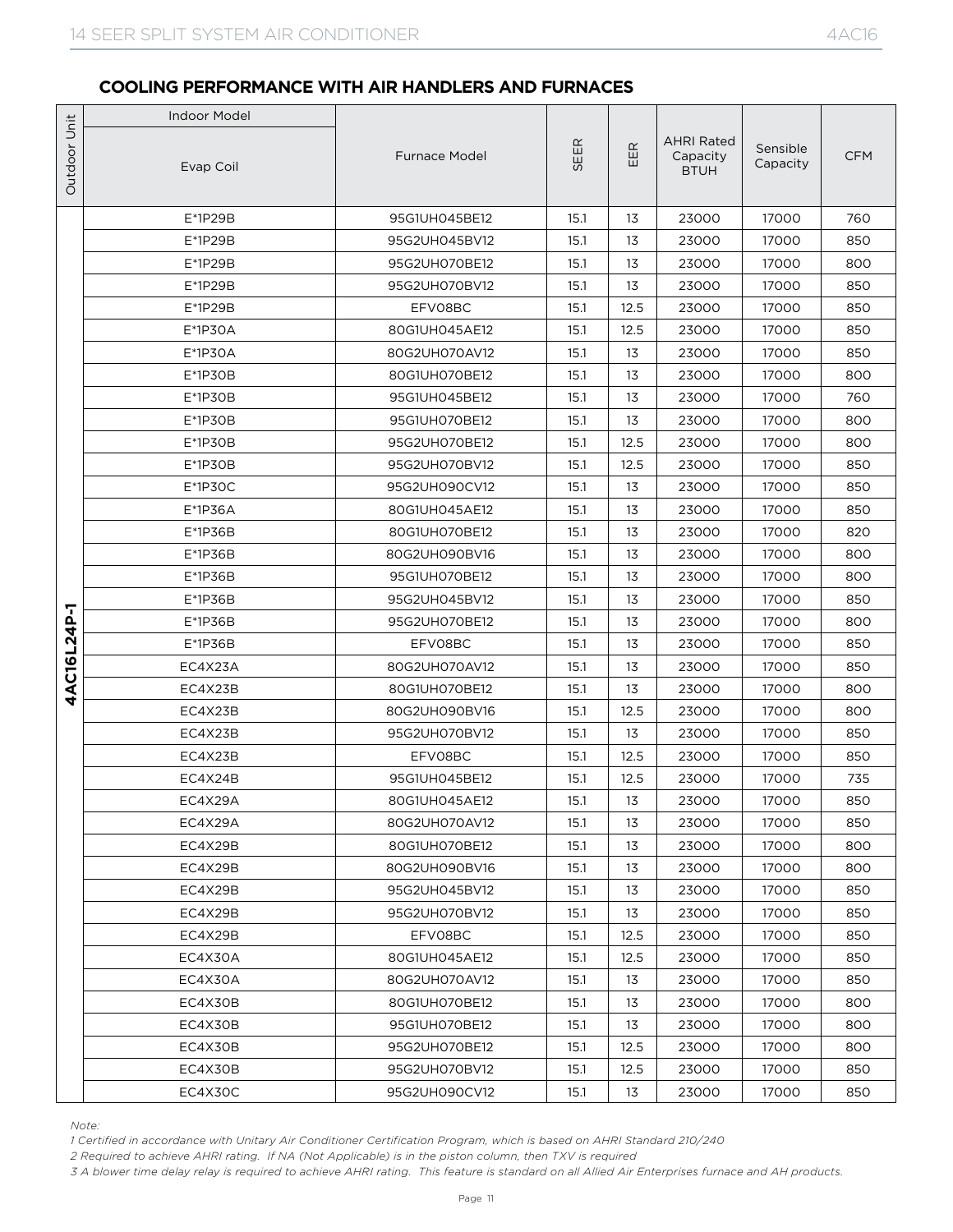|              | <b>Indoor Model</b>                                                                                                                                                                                                                                                                                                                                                                          |                      |      |                   |                                              |                      |            |
|--------------|----------------------------------------------------------------------------------------------------------------------------------------------------------------------------------------------------------------------------------------------------------------------------------------------------------------------------------------------------------------------------------------------|----------------------|------|-------------------|----------------------------------------------|----------------------|------------|
| Outdoor Unit | Evap Coil                                                                                                                                                                                                                                                                                                                                                                                    | <b>Furnace Model</b> | SEER | $\mathbb{E}$<br>Ш | <b>AHRI Rated</b><br>Capacity<br><b>BTUH</b> | Sensible<br>Capacity | <b>CFM</b> |
|              | EC4X36A                                                                                                                                                                                                                                                                                                                                                                                      | 80G1UH045AE12        | 15.1 | 13                | 23000                                        | 17000                | 850        |
|              | EC4X36B                                                                                                                                                                                                                                                                                                                                                                                      | 80G1UH070BE12        | 15.1 | 13                | 23000                                        | 17000                | 820        |
|              | EC4X36B                                                                                                                                                                                                                                                                                                                                                                                      | 80G2UH090BV16        | 15.1 | 13                | 23000                                        | 17000                | 800        |
|              | EC4X36B                                                                                                                                                                                                                                                                                                                                                                                      | 95G2UH045BV12        | 15.1 | 13                | 23000                                        | 17000                | 850        |
|              | EC4X36B                                                                                                                                                                                                                                                                                                                                                                                      | EFV08BC              | 15.1 | 13                | 23000                                        | 17000                | 850        |
|              | ED1P24A+H4TXV01                                                                                                                                                                                                                                                                                                                                                                              | 80G1DF045AE12        | 15   | 12.5              | 23000                                        | 17000                | 835        |
|              | ED1P24B+H4TXV01                                                                                                                                                                                                                                                                                                                                                                              | 80G1DF070BE12        | 15   | 12.5              | 23000                                        | 17000                | 755        |
|              | ED1P24B+H4TXV01                                                                                                                                                                                                                                                                                                                                                                              | 95G1DF045BE12        | 15   | 12.5              | 22000                                        | 17000                | 730        |
|              | ED1P24B+H4TXV01                                                                                                                                                                                                                                                                                                                                                                              | 95G1DF070BE16        | 15   | 12.5              | 22000                                        | 17000                | 740        |
|              | ED1P24B+H4TXV01                                                                                                                                                                                                                                                                                                                                                                              | 95G2DF045BE12        | 15   | 12.5              | 22000                                        | 17000                | 730        |
|              | ED1P24B+H4TXV01                                                                                                                                                                                                                                                                                                                                                                              | 95G2DF045BV12        | 15   | 12.5              | 23000                                        | 17000                | 805        |
|              | ED1P24B+H4TXV01                                                                                                                                                                                                                                                                                                                                                                              | 95G2DF070BE16        | 15   | 12.5              | 22000                                        | 17000                | 740        |
|              | ED1P24B+H4TXV01                                                                                                                                                                                                                                                                                                                                                                              | 95G2DF070BV16        | 15   | 12.5              | 23000                                        | 17000                | 860        |
|              | ED1P30/36A+H4TXV01                                                                                                                                                                                                                                                                                                                                                                           | 80G1DF045AE12        | 15   | 12.5              | 24000                                        | 17000                | 835        |
|              | ED1P30/36B+H4TXV01                                                                                                                                                                                                                                                                                                                                                                           | 80G1DF070BE12        | 15   | 12.5              | 24000                                        | 17000                | 790        |
|              | ED1P30/36B+H4TXV01                                                                                                                                                                                                                                                                                                                                                                           | 95G1DF045BE12        | 15   | 12.5              | 24000                                        | 17000                | 735        |
| 4AC16L24P-1  | ED1P30/36B+H4TXV01                                                                                                                                                                                                                                                                                                                                                                           | 95G1DF070BE16        | 15   | 12.5              | 24000                                        | 17000                | 775        |
|              | ED1P30/36B+H4TXV01                                                                                                                                                                                                                                                                                                                                                                           | 95G2DF045BE12        | 15   | 12.5              | 24000                                        | 17000                | 735        |
|              | ED1P30/36B+H4TXV01                                                                                                                                                                                                                                                                                                                                                                           | 95G2DF045BV12        | 15   | 12.5              | 24000                                        | 17000                | 805        |
|              | ED1P30/36B+H4TXV01                                                                                                                                                                                                                                                                                                                                                                           | 95G2DF070BE16        | 15   | 12.5              | 24000                                        | 17000                | 775        |
|              | ED1P30/36B+H4TXV01                                                                                                                                                                                                                                                                                                                                                                           | 95G2DF070BV16        | 15   | 12.5              | 24000                                        | 17000                | 880        |
|              | $E^*$ 1P24A                                                                                                                                                                                                                                                                                                                                                                                  | 80G1UH045AE12        | 14.5 | 12.2              | 23000                                        | 17000                | 850        |
|              | $E^*$ 1P24B                                                                                                                                                                                                                                                                                                                                                                                  | 80G2UH090BV16        | 14.5 | 12.2              | 23000                                        | 17000                | 800        |
|              | $E*1P24B$                                                                                                                                                                                                                                                                                                                                                                                    | 95G1UH070BE12        | 14.5 | 12.2              | 23000                                        | 17000                | 800        |
|              | $E*1P24B$                                                                                                                                                                                                                                                                                                                                                                                    | 95G2UH045BV12        | 14.5 | 12.25             | 23000                                        | 17000                | 850        |
|              | $E^*$ 1P24B                                                                                                                                                                                                                                                                                                                                                                                  | 95G2UH070BE12        | 14.5 | 12.2              | 23000                                        | 17000                | 800        |
|              | E*1P24B                                                                                                                                                                                                                                                                                                                                                                                      | 95G2UH070BV12        | 14.5 | 12.25             | 23000                                        | 17000                | 850        |
|              | $E^*$ 1P24B                                                                                                                                                                                                                                                                                                                                                                                  | EFV08BC              | 14.5 | 12.2              | 23000                                        | 17000                | 850        |
|              | $E*1P3OB$                                                                                                                                                                                                                                                                                                                                                                                    | EFV08BC              | 14.5 | 12.2              | 23000                                        | 17000                | 850        |
|              | EC4X24A                                                                                                                                                                                                                                                                                                                                                                                      | 80G1UH045AE12        | 14.5 | 12.2              | 23000                                        | 17000                | 850        |
|              | EC4X24B                                                                                                                                                                                                                                                                                                                                                                                      | 80G2UH090BV16        | 14.5 | 12.2              | 23000                                        | 17000                | 800        |
|              | EC4X24B                                                                                                                                                                                                                                                                                                                                                                                      | 95G2UH045BV12        | 14.5 | 12.25             | 23000                                        | 17000                | 850        |
|              | EC4X24B                                                                                                                                                                                                                                                                                                                                                                                      | 95G2UH070BV12        | 14.5 | 12.25             | 23000                                        | 17000                | 850        |
|              | EC4X24B                                                                                                                                                                                                                                                                                                                                                                                      | EFV08BC              | 14.5 | 12.2              | 23000                                        | 17000                | 850        |
|              | EC4X30B                                                                                                                                                                                                                                                                                                                                                                                      | EFV08BC              | 14.5 | 12.2              | 23000                                        | 17000                | 850        |
|              | $E*1P36B$                                                                                                                                                                                                                                                                                                                                                                                    | 95G2UH045BE12        | 14   | 12.2              | 23000                                        | 17000                | 850        |
|              | Note:<br>1 Certified in accordance with Unitary Air Conditioner Certification Program, which is based on AHRI Standard 210/240<br>2 Required to achieve AHRI rating. If NA (Not Applicable) is in the piston column, then TXV is required<br>3 A blower time delay relay is required to achieve AHRI rating. This feature is standard on all Allied Air Enterprises furnace and AH products. |                      |      |                   |                                              |                      |            |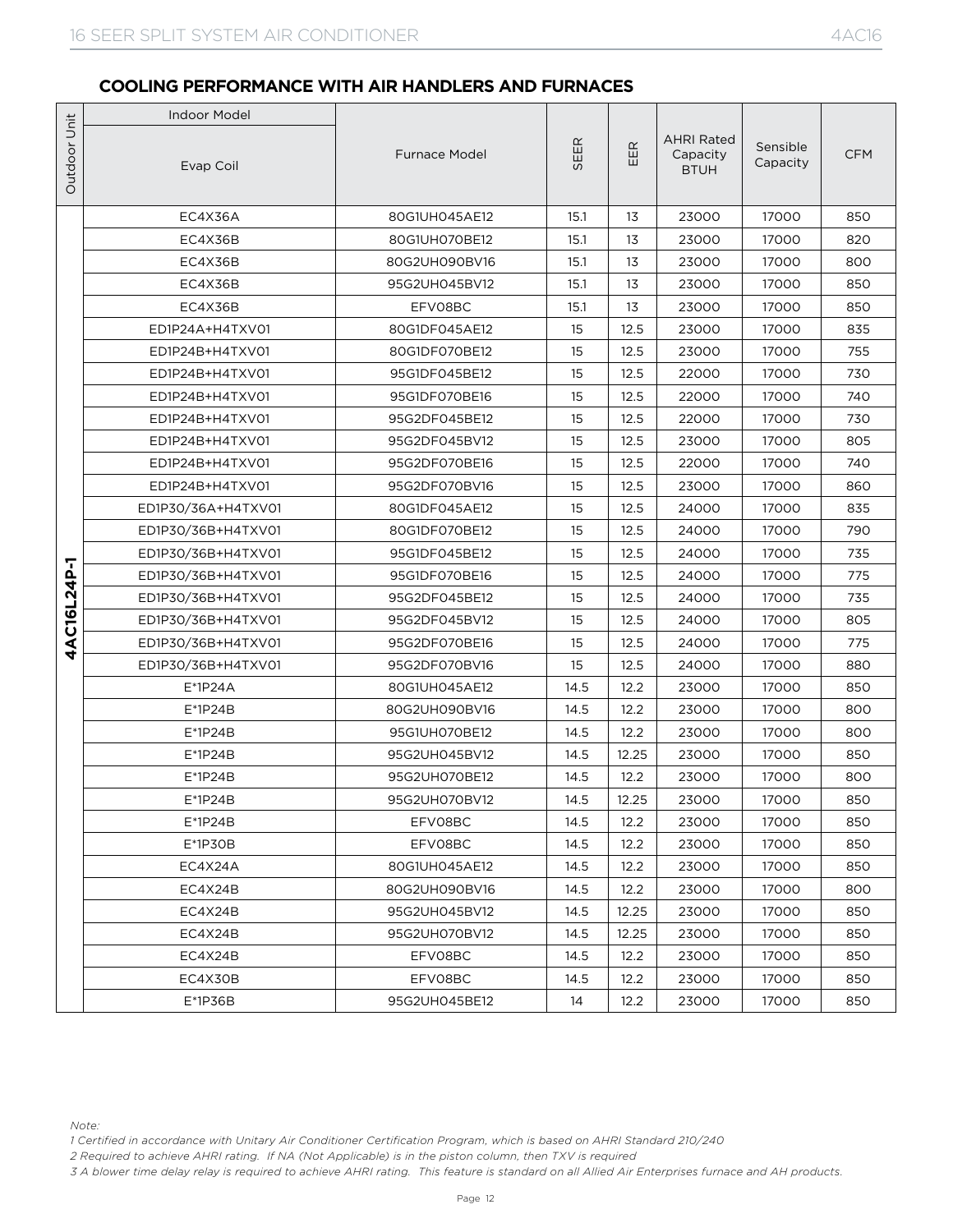|                             | <b>Indoor Model</b>                                                                                                                                                                                                                                                                                                                                                                          |                      |      |      |                                              |                      |            |
|-----------------------------|----------------------------------------------------------------------------------------------------------------------------------------------------------------------------------------------------------------------------------------------------------------------------------------------------------------------------------------------------------------------------------------------|----------------------|------|------|----------------------------------------------|----------------------|------------|
|                             | Evap Coil                                                                                                                                                                                                                                                                                                                                                                                    | <b>Furnace Model</b> | SEER | EER  | <b>AHRI Rated</b><br>Capacity<br><b>BTUH</b> | Sensible<br>Capacity | <b>CFM</b> |
|                             | BCE3M30E **** 4X                                                                                                                                                                                                                                                                                                                                                                             |                      | 15.1 | 13   | 28000                                        | 21000                | 1000       |
| Outdoor Unit<br>4AC16L30P-1 | BCE3M30C **** P                                                                                                                                                                                                                                                                                                                                                                              |                      | 14   | 12.2 | 28000                                        | 21000                | 1000       |
|                             | $E*1P36B$                                                                                                                                                                                                                                                                                                                                                                                    | 80G2UH090BV16        | 16   | 13   | 28000                                        | 21000                | 1000       |
|                             | $E*1P36B$                                                                                                                                                                                                                                                                                                                                                                                    | 95G2UH070BV12        | 16   | 13   | 28000                                        | 21000                | 960        |
|                             | $E*1P36C$                                                                                                                                                                                                                                                                                                                                                                                    | 95G2UH090CE16        | 16   | 13   | 28000                                        | 21000                | 1000       |
|                             | $E*1P36C$                                                                                                                                                                                                                                                                                                                                                                                    | 95G2UH090CV12        | 16   | 13   | 28000                                        | 21000                | 1000       |
|                             | E*1P43C+TXV                                                                                                                                                                                                                                                                                                                                                                                  | 95G1UH090CE16        | 16   | 13   | 28000                                        | 21000                | 945        |
|                             | E*1P43C+TXV                                                                                                                                                                                                                                                                                                                                                                                  | 95G2UH090CE16        | 16   | 13   | 28000                                        | 21000                | 945        |
|                             | EC4X36B                                                                                                                                                                                                                                                                                                                                                                                      | 80G2UH090BV16        | 16   | 13   | 28000                                        | 21000                | 1000       |
|                             | EC4X36B                                                                                                                                                                                                                                                                                                                                                                                      | 95G2UH070BV12        | 16   | 13   | 28000                                        | 21000                | 960        |
|                             | EC4X36C                                                                                                                                                                                                                                                                                                                                                                                      | 95G2UH090CE16        | 16   | 13   | 28000                                        | 21000                | 1000       |
|                             | EC4X36C                                                                                                                                                                                                                                                                                                                                                                                      | 95G2UH090CV12        | 16   | 13   | 28000                                        | 21000                | 1000       |
|                             | EC4X43C                                                                                                                                                                                                                                                                                                                                                                                      | 95G1UH090CE16        | 16   | 13   | 28000                                        | 21000                | 945        |
|                             | EC4X43C                                                                                                                                                                                                                                                                                                                                                                                      | 95G2UH090CE16        | 16   | 13   | 28000                                        | 21000                | 945        |
|                             | E*1P29B+TXV                                                                                                                                                                                                                                                                                                                                                                                  | 95G1UH045BE12        | 15.5 | 12.5 | 28000                                        | 21000                | 1015       |
|                             | $E*1P29B+TXV$                                                                                                                                                                                                                                                                                                                                                                                | 95G2UH045BE12        | 15.5 | 12.5 | 28000                                        | 21000                | 1015       |
|                             | E*1P36B+TXV                                                                                                                                                                                                                                                                                                                                                                                  | 95G1UH045BE12        | 15.5 | 12.5 | 28000                                        | 21000                | 1015       |
|                             | E*1P36B+TXV                                                                                                                                                                                                                                                                                                                                                                                  | 95G1UH070BE12        | 15.5 | 12.5 | 28000                                        | 21000                | 1045       |
|                             | $E^*$ 1P36B+TXV                                                                                                                                                                                                                                                                                                                                                                              | 95G2UH045BE12        | 15.5 | 12.5 | 28000                                        | 21000                | 1015       |
|                             | E*1P36B+TXV                                                                                                                                                                                                                                                                                                                                                                                  | 95G2UH070BE12        | 15.5 | 12.5 | 28000                                        | 21000                | 1045       |
|                             | EC4X29B                                                                                                                                                                                                                                                                                                                                                                                      | 95G1UH045BE12        | 15.5 | 12.5 | 28000                                        | 21000                | 1015       |
|                             | EC4X29B                                                                                                                                                                                                                                                                                                                                                                                      | 95G2UH045BE12        | 15.5 | 12.5 | 28000                                        | 21000                | 1015       |
|                             | EC4X36B                                                                                                                                                                                                                                                                                                                                                                                      | 95G1UH045BE12        | 15.5 | 12.5 | 28000                                        | 21000                | 1015       |
|                             | EC4X36B                                                                                                                                                                                                                                                                                                                                                                                      | 95G1UH070BE12        | 15.5 | 12.5 | 28000                                        | 21000                | 1045       |
|                             | EC4X36B                                                                                                                                                                                                                                                                                                                                                                                      | 95G2UH045BE12        | 15.5 | 12.5 | 28000                                        | 21000                | 1015       |
|                             | EC4X36B                                                                                                                                                                                                                                                                                                                                                                                      | 95G2UH070BE12        | 15.5 | 12.5 | 28000                                        | 21000                | 1045       |
|                             | E*1P29A                                                                                                                                                                                                                                                                                                                                                                                      | 80G1UH045AE12        | 15.1 | 13   | 28000                                        | 21000                | 1000       |
|                             | $E^*$ 1P29A                                                                                                                                                                                                                                                                                                                                                                                  | 80G2UH070AV12        | 15.1 | 13   | 28000                                        | 21000                | 1000       |
|                             | $E*1P29B$                                                                                                                                                                                                                                                                                                                                                                                    | 80G1UH070BE12        | 15.1 | 13   | 28000                                        | 21000                | 1000       |
|                             | $E*1P29B$                                                                                                                                                                                                                                                                                                                                                                                    | 80G1UH090BE16        | 15.1 | 13   | 28000                                        | 21000                | 1000       |
|                             | $E^*$ 1P29B                                                                                                                                                                                                                                                                                                                                                                                  | 80G2UH090BV16        | 15.1 | 13   | 28000                                        | 21000                | 1000       |
|                             | $E*1P29B$                                                                                                                                                                                                                                                                                                                                                                                    | 95G1UH045BE12        | 15.1 | 13   | 28000                                        | 21000                | 1000       |
|                             | E*1P29B                                                                                                                                                                                                                                                                                                                                                                                      | 95G1UH070BE12        | 15.1 | 13   | 28000                                        | 21000                | 1000       |
|                             | $E*1P29B$                                                                                                                                                                                                                                                                                                                                                                                    | 95G2UH045BE12        | 15.1 | 13   | 28000                                        | 21000                | 1000       |
|                             | $E*1P29B$                                                                                                                                                                                                                                                                                                                                                                                    | 95G2UH045BV12        | 15.1 | 13   | 28000                                        | 21000                | 980        |
|                             | E*1P29B                                                                                                                                                                                                                                                                                                                                                                                      | 95G2UH070BE12        | 15.1 | 13   | 28000                                        | 21000                | 1000       |
|                             | E*1P29B                                                                                                                                                                                                                                                                                                                                                                                      | 95G2UH070BV12        | 15.1 | 13   | 28000                                        | 21000                | 960        |
|                             | E*1P29B+TXV                                                                                                                                                                                                                                                                                                                                                                                  | 95G1UH070BE12        | 15.1 | 12.5 | 28000                                        | 21000                | 995        |
|                             | E*1P29B+TXV                                                                                                                                                                                                                                                                                                                                                                                  | 95G2UH070BE12        | 15.1 | 12.5 | 28000                                        | 21000                | 995        |
|                             | $E*1P3OC$                                                                                                                                                                                                                                                                                                                                                                                    | 95G2UH090CE16        | 15.1 | 13   | 28000                                        | 21000                | 1040       |
|                             | Note:<br>1 Certified in accordance with Unitary Air Conditioner Certification Program, which is based on AHRI Standard 210/240<br>2 Required to achieve AHRI rating. If NA (Not Applicable) is in the piston column, then TXV is required<br>3 A blower time delay relay is required to achieve AHRI rating. This feature is standard on all Allied Air Enterprises furnace and AH products. |                      |      |      |                                              |                      |            |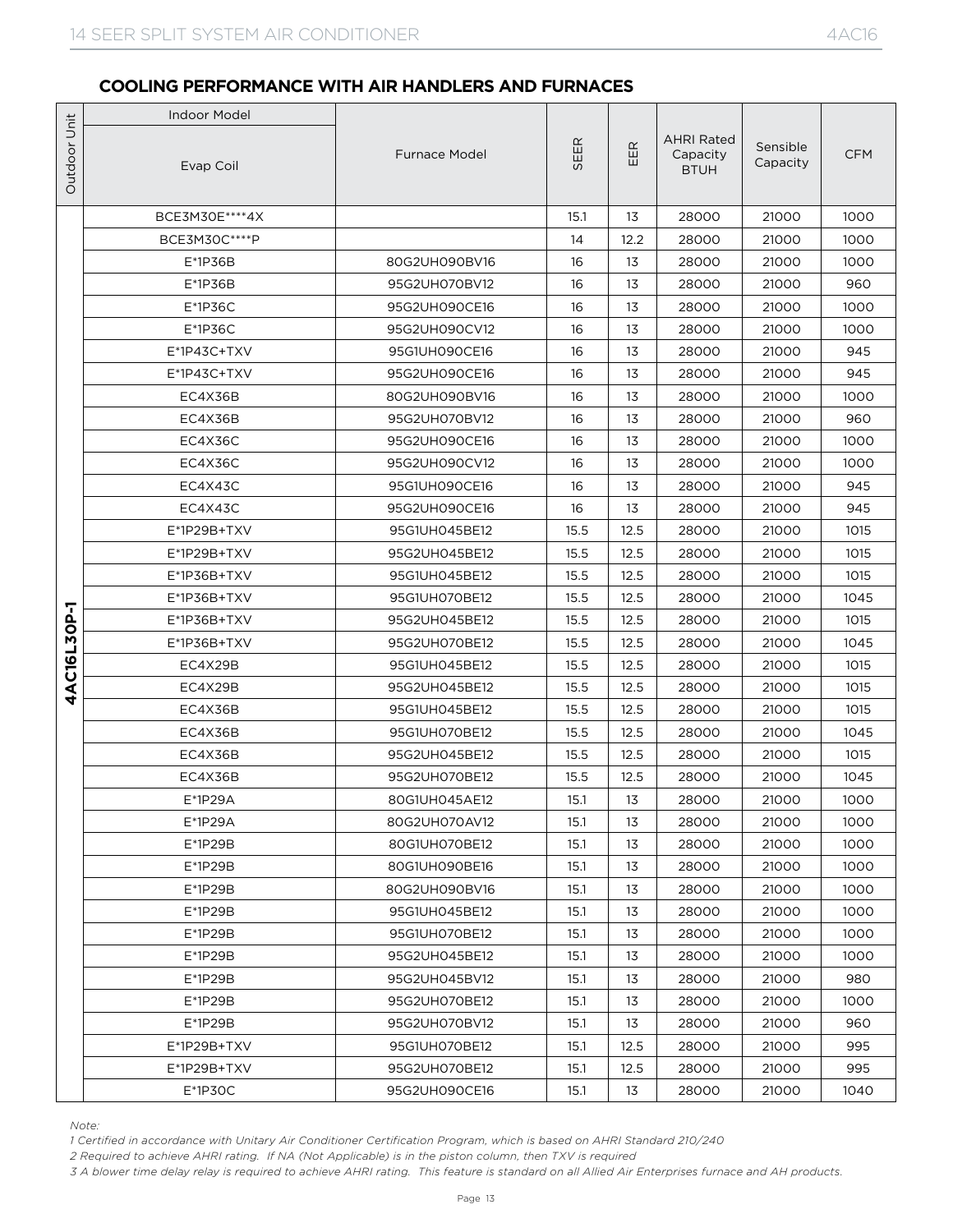|              | <b>Indoor Model</b>                                                                                                                                                                                                                                                                                                                                                                          |                      |      |        |                                              |                      |            |
|--------------|----------------------------------------------------------------------------------------------------------------------------------------------------------------------------------------------------------------------------------------------------------------------------------------------------------------------------------------------------------------------------------------------|----------------------|------|--------|----------------------------------------------|----------------------|------------|
| Outdoor Unit | Evap Coil                                                                                                                                                                                                                                                                                                                                                                                    | <b>Furnace Model</b> | SEER | E<br>Ш | <b>AHRI Rated</b><br>Capacity<br><b>BTUH</b> | Sensible<br>Capacity | <b>CFM</b> |
|              | E*1P36A                                                                                                                                                                                                                                                                                                                                                                                      | 80G1UH045AE12        | 15.1 | 13     | 28000                                        | 21000                | 1000       |
|              | E*1P36A                                                                                                                                                                                                                                                                                                                                                                                      | 80G2UH070AV12        | 15.1 | 13     | 28000                                        | 21000                | 1000       |
|              | $E*1P36B$                                                                                                                                                                                                                                                                                                                                                                                    | 80G1UH070BE12        | 15.1 | 13     | 28000                                        | 21000                | 1000       |
|              | $E*1P36B$                                                                                                                                                                                                                                                                                                                                                                                    | 80G1UH090BE16        | 15.1 | 13     | 28000                                        | 21000                | 1000       |
|              | E*1P36B                                                                                                                                                                                                                                                                                                                                                                                      | 95G1UH045BE12        | 15.1 | 13     | 28000                                        | 21000                | 1000       |
|              | $E*1P36B$                                                                                                                                                                                                                                                                                                                                                                                    | 95G1UH070BE12        | 15.1 | 13     | 28000                                        | 21000                | 1000       |
|              | $E*1P36B$                                                                                                                                                                                                                                                                                                                                                                                    | 95G2UH045BE12        | 15.1 | 13     | 28000                                        | 21000                | 1015       |
|              | $E*1P36B$                                                                                                                                                                                                                                                                                                                                                                                    | 95G2UH045BV12        | 15.1 | 13     | 28000                                        | 21000                | 980        |
|              | $E*1P36B$                                                                                                                                                                                                                                                                                                                                                                                    | 95G2UH070BE12        | 15.1 | 13     | 28000                                        | 21000                | 995        |
|              | E*1P36B+H4TXV01                                                                                                                                                                                                                                                                                                                                                                              | A80US2V090B16L       | 15.1 | 13     | 28000                                        | 21000                | 1000       |
|              | $E*1P36C$                                                                                                                                                                                                                                                                                                                                                                                    | 95G1UH090CE16        | 15.1 | 13     | 28000                                        | 21000                | 1000       |
|              | $E*1P48C$                                                                                                                                                                                                                                                                                                                                                                                    | 95G1UH090CE16        | 15.1 | 13     | 28000                                        | 21000                | 1000       |
|              | EC4X29A                                                                                                                                                                                                                                                                                                                                                                                      | 80G1UH045AE12        | 15.1 | 13     | 28000                                        | 21000                | 1000       |
|              | EC4X29A                                                                                                                                                                                                                                                                                                                                                                                      | 80G2UH070AV12        | 15.1 | 13     | 28000                                        | 21000                | 1000       |
|              | EC4X29B                                                                                                                                                                                                                                                                                                                                                                                      | 80G1UH070BE12        | 15.1 | 13     | 28000                                        | 21000                | 1000       |
|              | EC4X29B                                                                                                                                                                                                                                                                                                                                                                                      | 80G1UH090BE16        | 15.1 | 13     | 28000                                        | 21000                | 1000       |
|              | EC4X29B                                                                                                                                                                                                                                                                                                                                                                                      | 80G2UH090BV16        | 15.1 | 13     | 28000                                        | 21000                | 1000       |
|              | EC4X29B                                                                                                                                                                                                                                                                                                                                                                                      | 95G1UH070BE12        | 15.1 | 12.5   | 28000                                        | 21000                | 995        |
|              | EC4X29B                                                                                                                                                                                                                                                                                                                                                                                      | 95G2UH045BV12        | 15.1 | 13     | 28000                                        | 21000                | 980        |
|              | EC4X29B                                                                                                                                                                                                                                                                                                                                                                                      | 95G2UH070BE12        | 15.1 | 12.5   | 28000                                        | 21000                | 995        |
| 4AC16L30P-1  | EC4X29B                                                                                                                                                                                                                                                                                                                                                                                      | 95G2UH070BV12        | 15.1 | 13     | 28000                                        | 21000                | 960        |
|              | EC4X30C                                                                                                                                                                                                                                                                                                                                                                                      | 95G2UH090CE16        | 15.1 | 13     | 28000                                        | 21000                | 1040       |
|              | EC4X36A                                                                                                                                                                                                                                                                                                                                                                                      | 80G1UH045AE12        | 15.1 | 13     | 28000                                        | 21000                | 1000       |
|              | EC4X36A                                                                                                                                                                                                                                                                                                                                                                                      | 80G2UH070AV12        | 15.1 | 13     | 28000                                        | 21000                | 1000       |
|              | EC4X36B                                                                                                                                                                                                                                                                                                                                                                                      | 80G1UH070BE12        | 15.1 | 13     | 28000                                        | 21000                | 1000       |
|              | EC4X36B                                                                                                                                                                                                                                                                                                                                                                                      | 80G1UH090BE16        | 15.1 | 13     | 28000                                        | 21000                | 1000       |
|              | EC4X36B                                                                                                                                                                                                                                                                                                                                                                                      | 95G2UH045BV12        | 15.1 | 13     | 28000                                        | 21000                | 980        |
|              | EC4X36B                                                                                                                                                                                                                                                                                                                                                                                      | A80US2V090B16L       | 15.1 | 13     | 28000                                        | 21000                | 1000       |
|              | EC4X36C                                                                                                                                                                                                                                                                                                                                                                                      | 95G1UH090CE16        | 15.1 | 13     | 28000                                        | 21000                | 1000       |
|              | EC4X48C                                                                                                                                                                                                                                                                                                                                                                                      | 95G1UH090CE16        | 15.1 | 13     | 28000                                        | 21000                | 1000       |
|              | ED1P30/36A+H4TXV01                                                                                                                                                                                                                                                                                                                                                                           | 80G1DF045AE12        | 15   | 12.5   | 28000                                        | 21000                | 1000       |
|              | ED1P30/36B+H4TXV01                                                                                                                                                                                                                                                                                                                                                                           | 80G1DF070BE12        | 15   | 12.5   | 28000                                        | 21000                | 985        |
|              | ED1P30/36B+H4TXV01                                                                                                                                                                                                                                                                                                                                                                           | 80G1DF090BE16        | 15   | 12.5   | 28000                                        | 21000                | 945        |
|              | ED1P30/36B+H4TXV01                                                                                                                                                                                                                                                                                                                                                                           | 95G1DF045BE12        | 15   | 12.5   | 28000                                        | 21000                | 985        |
|              | ED1P30/36B+H4TXV01                                                                                                                                                                                                                                                                                                                                                                           | 95G1DF070BE16        | 15   | 12.5   | 28000                                        | 21000                | 1015       |
|              | ED1P30/36B+H4TXV01                                                                                                                                                                                                                                                                                                                                                                           | 95G2DF045BE12        | 15   | 12.5   | 28000                                        | 21000                | 985        |
|              | ED1P30/36B+H4TXV01                                                                                                                                                                                                                                                                                                                                                                           | 95G2DF045BV12        | 15   | 12.5   | 28000                                        | 21000                | 1000       |
|              | ED1P30/36B+H4TXV01                                                                                                                                                                                                                                                                                                                                                                           | 95G2DF070BE16        | 15   | 12.5   | 28000                                        | 21000                | 1015       |
|              | ED1P30/36B+H4TXV01                                                                                                                                                                                                                                                                                                                                                                           | 95G2DF070BV16        | 15   | 12.5   | 28000                                        | 21000                | 995        |
|              | $E*1P29B$                                                                                                                                                                                                                                                                                                                                                                                    | EFV12BC              | 14.5 | 12.2   | 28000                                        | 21000                | 1000       |
|              | Note:<br>1 Certified in accordance with Unitary Air Conditioner Certification Program, which is based on AHRI Standard 210/240<br>2 Required to achieve AHRI rating. If NA (Not Applicable) is in the piston column, then TXV is required<br>3 A blower time delay relay is required to achieve AHRI rating. This feature is standard on all Allied Air Enterprises furnace and AH products. |                      |      |        |                                              |                      |            |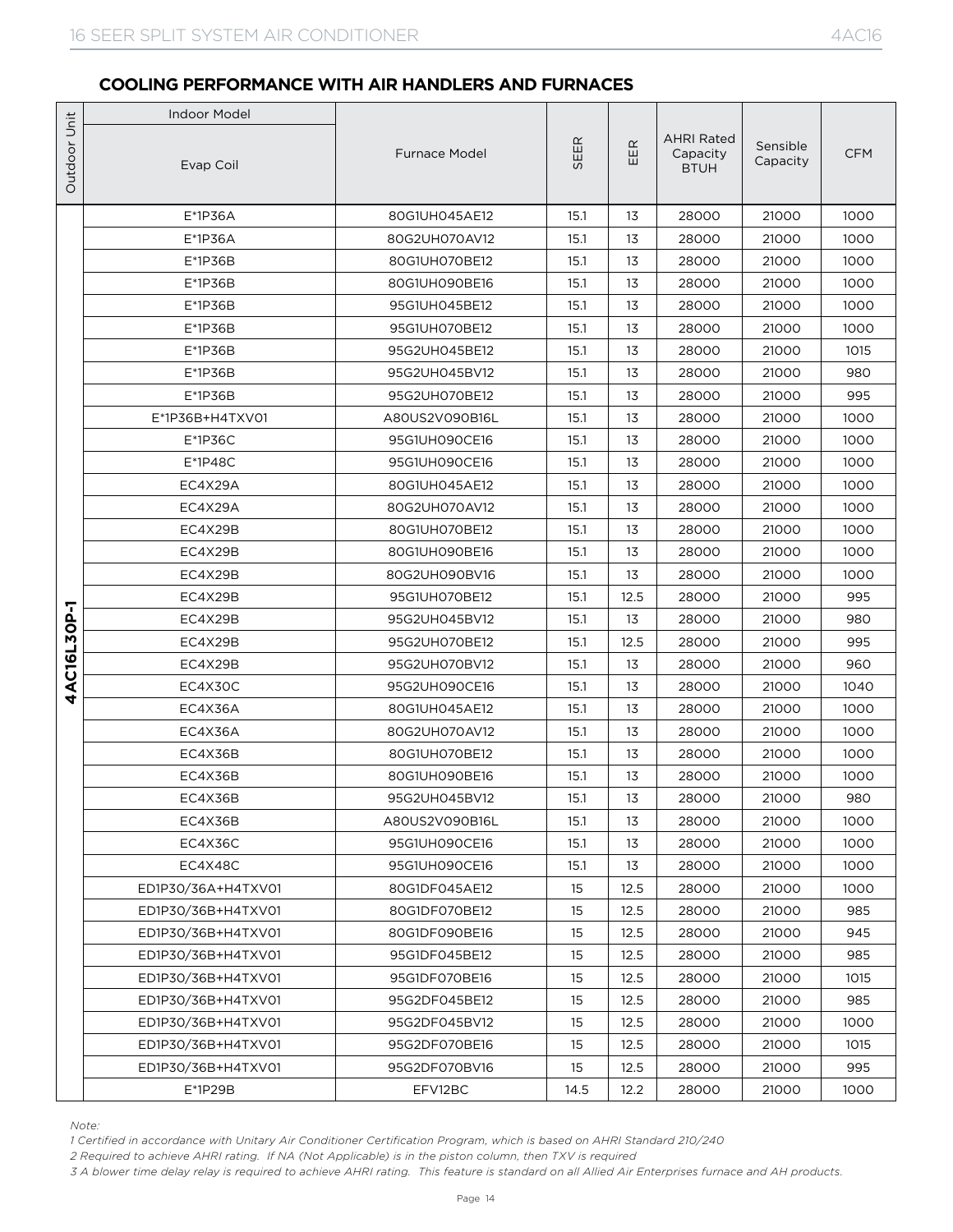|              | <b>Indoor Model</b>                                                                                                                                                                                                                                                                                                                                                                 |                                |              |          |                                              |                      |              |
|--------------|-------------------------------------------------------------------------------------------------------------------------------------------------------------------------------------------------------------------------------------------------------------------------------------------------------------------------------------------------------------------------------------|--------------------------------|--------------|----------|----------------------------------------------|----------------------|--------------|
| Outdoor Unit | Evap Coil                                                                                                                                                                                                                                                                                                                                                                           | <b>Furnace Model</b>           | SEER         | EER      | <b>AHRI Rated</b><br>Capacity<br><b>BTUH</b> | Sensible<br>Capacity | <b>CFM</b>   |
|              | $E*1P36B$                                                                                                                                                                                                                                                                                                                                                                           | EFV12BC                        | 14.5         | 12.2     | 28000                                        | 21000                | 1000         |
| 4AC16L30P-1  | EC4X29B                                                                                                                                                                                                                                                                                                                                                                             | EFV12BC                        | 14.5         | 12.2     | 28000                                        | 21000                | 1000         |
|              | EC4X36B                                                                                                                                                                                                                                                                                                                                                                             | EFV12BC                        | 14.5         | 12.2     | 28000                                        | 21000                | 1000         |
|              | ED1P24A+H4TXV01                                                                                                                                                                                                                                                                                                                                                                     | 80G1DF045AE12                  | 14           | 12.2     | 26000                                        | 21000                | 970          |
|              | ED1P24B+H4TXV01                                                                                                                                                                                                                                                                                                                                                                     | 80G1DF070BE12                  | 14           | 12.2     | 26000                                        | 21000                | 970          |
|              | ED1P24B+H4TXV01                                                                                                                                                                                                                                                                                                                                                                     | 95G2DF045BV12                  | 14           | 12.2     | 26000                                        | 21000                | 965          |
|              | BCE3M36C****P                                                                                                                                                                                                                                                                                                                                                                       |                                | 14           | 12.2     | 34000                                        | 25500                | 1200         |
|              | BCE3M36E****4X                                                                                                                                                                                                                                                                                                                                                                      |                                | 14           | 12.2     | 34000                                        | 25500                | 1200         |
|              | E*1P36B                                                                                                                                                                                                                                                                                                                                                                             | 80G2UH090BV16                  | 16           | 13       | 34000                                        | 25500                | 1200         |
|              | E*1P36B+H4TXV02                                                                                                                                                                                                                                                                                                                                                                     | A80US2V090B16L                 | 16           | 13       | 34000                                        | 25500                | 1200         |
|              | $E*1P36C$                                                                                                                                                                                                                                                                                                                                                                           | 95G2UH090CE16                  | 16           | 13       | 34000                                        | 25500                | 1200         |
|              | $E*1P36C$                                                                                                                                                                                                                                                                                                                                                                           | 95G2UH090CV12                  | 16           | 13       | 34000                                        | 25500                | 1200         |
|              | $E^*$ 1P43B                                                                                                                                                                                                                                                                                                                                                                         | 80G2UH090BV16                  | 16           | 13       | 34000                                        | 25500                | 1200         |
|              | $E^*$ 1P43C                                                                                                                                                                                                                                                                                                                                                                         | 95G1UH090CE16                  | 16           | 13       | 34000                                        | 25500                | 1200         |
|              | $E*1P43C$                                                                                                                                                                                                                                                                                                                                                                           | 95G2UH090CE16                  | 16           | 13       | 34000                                        | 25500                | 1200         |
|              | $E^*$ 1P43C                                                                                                                                                                                                                                                                                                                                                                         | 95G2UH090CV12                  | 16           | 13       | 34000                                        | 25500                | 1200         |
|              | E*1P43C+TXV                                                                                                                                                                                                                                                                                                                                                                         | 95G1UH110CE20                  | 16           | 13       | 34000                                        | 25500                | 1215         |
|              | $E^*$ 1P43C+TXV                                                                                                                                                                                                                                                                                                                                                                     | 95G2UH110CE20                  | 16           | 13       | 34000                                        | 25500                | 1215         |
|              | $E^*$ 1P49C+TXV                                                                                                                                                                                                                                                                                                                                                                     | 95G1UH090CE16                  | 16           | 13       | 34000                                        | 25500                | 1155         |
|              | $E^*$ 1P49C+TXV                                                                                                                                                                                                                                                                                                                                                                     | 95G1UH110CE20                  | 16           | 13       | 34000                                        | 25500                | 1215         |
|              | $E^*$ 1P49C+TXV                                                                                                                                                                                                                                                                                                                                                                     | 95G2UH090CE16                  | 16           | 13       | 34000                                        | 25500                | 1155         |
|              | E*1P49C+TXV                                                                                                                                                                                                                                                                                                                                                                         | 95G2UH110CE20                  | 16           | 13       | 34000                                        | 25500                | 1215         |
| 4AC16L36P-1  | $E^*$ 1P50C+TXV                                                                                                                                                                                                                                                                                                                                                                     | 95G1UH110CE20                  | 16           | 13       | 34000                                        | 25500                | 1215         |
|              | E*1P50C+TXV                                                                                                                                                                                                                                                                                                                                                                         | 95G2UH110CE20                  | 16           | 13       | 34000                                        | 25500                | 1215         |
|              | EC4X36B                                                                                                                                                                                                                                                                                                                                                                             | 80G2UH090BV16                  | 16           | 13       | 34000                                        | 25500                | 1200         |
|              | EC4X36B                                                                                                                                                                                                                                                                                                                                                                             | A80US2V090B16L                 | 16           | 13       | 34000                                        | 25500                | 1200         |
|              | EC4X36C                                                                                                                                                                                                                                                                                                                                                                             | 95G2UH090CE16                  | 16           | 13       | 34000                                        | 25500                | 1200         |
|              | EC4X36C                                                                                                                                                                                                                                                                                                                                                                             | 95G2UH090CV12                  | 16           | 13       | 34000                                        | 25500                | 1200         |
|              | EC4X43B                                                                                                                                                                                                                                                                                                                                                                             | 80G2UH090BV16                  | 16           | 13       | 34000                                        | 25500                | 1200         |
|              | EC4X43C                                                                                                                                                                                                                                                                                                                                                                             | 95G1UH110CE20                  | 16           | 13       | 34000                                        | 25500                | 1215         |
|              | EC4X43C                                                                                                                                                                                                                                                                                                                                                                             | 95G2UH090CV12                  | 16           | 13       | 34000                                        | 25500                | 1200         |
|              | EC4X43C<br>EC4X49C                                                                                                                                                                                                                                                                                                                                                                  | 95G2UH110CE20                  | 16<br>16     | 13<br>13 | 34000                                        | 25500                | 1215<br>1155 |
|              |                                                                                                                                                                                                                                                                                                                                                                                     | 95G1UH090CE16<br>95G1UH110CE20 |              |          | 34000<br>34000                               | 25500<br>25500       | 1215         |
|              | EC4X49C<br>EC4X49C                                                                                                                                                                                                                                                                                                                                                                  | 95G2UH090CE16                  | 16<br>16     | 13<br>13 | 34000                                        | 25500                | 1155         |
|              |                                                                                                                                                                                                                                                                                                                                                                                     |                                |              |          |                                              |                      |              |
|              | EC4X49C<br>EC4X50C                                                                                                                                                                                                                                                                                                                                                                  | 95G2UH110CE20<br>95G1UH110CE20 | 16<br>16     | 13<br>13 | 34000<br>34000                               | 25500<br>25500       | 1215<br>1215 |
|              |                                                                                                                                                                                                                                                                                                                                                                                     |                                | 16           | 13       |                                              |                      |              |
|              | EC4X50C                                                                                                                                                                                                                                                                                                                                                                             | 95G2UH110CE20<br>95G1UH090CE16 |              | 12.5     | 34000<br>34000                               | 25500<br>25500       | 1215<br>1155 |
|              | $E^*$ 1P43C+TXV<br>$E^*$ 1P43C+TXV                                                                                                                                                                                                                                                                                                                                                  | 95G2UH090CE16                  | 15.5<br>15.5 | 12.5     | 34000                                        | 25500                | 1155         |
|              |                                                                                                                                                                                                                                                                                                                                                                                     |                                |              |          |                                              |                      |              |
| Note:        | 1 Certified in accordance with Unitary Air Conditioner Certification Program, which is based on AHRI Standard 210/240<br>2 Required to achieve AHRI rating. If NA (Not Applicable) is in the piston column, then TXV is required<br>3 A blower time delay relay is required to achieve AHRI rating. This feature is standard on all Allied Air Enterprises furnace and AH products. |                                |              |          |                                              |                      |              |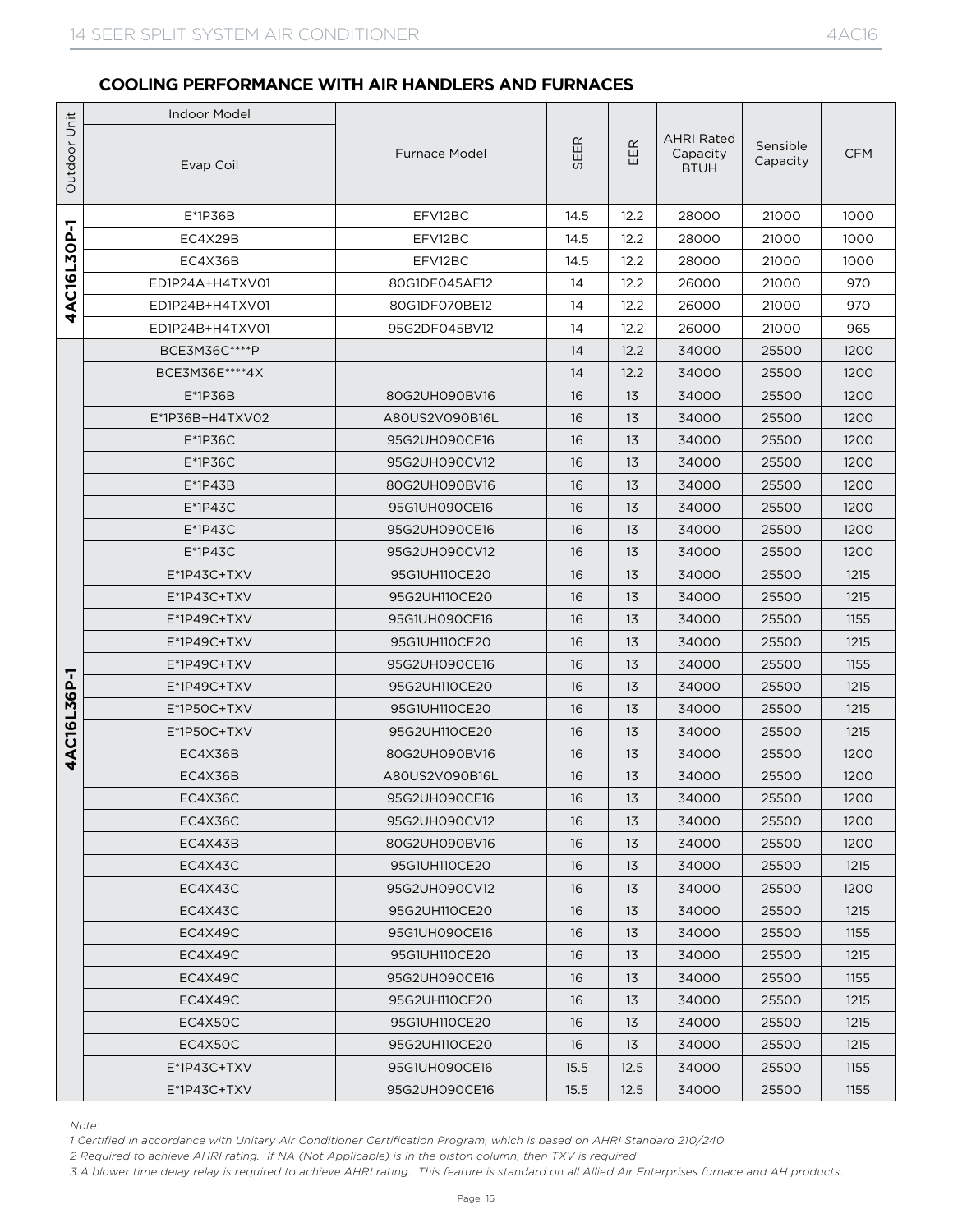|                             | <b>Indoor Model</b>                                                                                                                                                                                                                                                                                                                                                                 |                                |              |          |                                              |                      |              |
|-----------------------------|-------------------------------------------------------------------------------------------------------------------------------------------------------------------------------------------------------------------------------------------------------------------------------------------------------------------------------------------------------------------------------------|--------------------------------|--------------|----------|----------------------------------------------|----------------------|--------------|
|                             | Evap Coil                                                                                                                                                                                                                                                                                                                                                                           | <b>Furnace Model</b>           | SEER         | EER      | <b>AHRI Rated</b><br>Capacity<br><b>BTUH</b> | Sensible<br>Capacity | <b>CFM</b>   |
|                             | EC4X43C                                                                                                                                                                                                                                                                                                                                                                             | 95G1UH090CE16                  | 15.5         | 12.5     | 34000                                        | 25500                | 1155         |
|                             | EC4X43C                                                                                                                                                                                                                                                                                                                                                                             | 95G2UH090CE16                  | 15.5         | 12.5     | 34000                                        | 25500                | 1155         |
| Outdoor Unit<br>4AC16L36P-1 | E*1P36A                                                                                                                                                                                                                                                                                                                                                                             | 80G2UH070AV12                  | 15.1         | 13       | 34000                                        | 25500                | 1200         |
|                             | E*1P36B                                                                                                                                                                                                                                                                                                                                                                             | 80G1UH090BE16                  | 15.1         | 12.5     | 34000                                        | 25500                | 1180         |
|                             | E*1P36B                                                                                                                                                                                                                                                                                                                                                                             | 95G2UH045BV12                  | 15.1         | 13       | 34000                                        | 25500                | 1200         |
|                             | E*1P36B                                                                                                                                                                                                                                                                                                                                                                             | 95G2UH070BV12                  | 15.1         | 13       | 34000                                        | 25500                | 1200         |
|                             | E*1P36B                                                                                                                                                                                                                                                                                                                                                                             | EFV12BC                        | 15.1         | 13       | 34000                                        | 25500                | 1200         |
|                             | $E*1P36C$                                                                                                                                                                                                                                                                                                                                                                           | 80G1UH090CE20                  | 15.1         | 13       | 34000                                        | 25500                | 1200         |
|                             | $E*1P36C$                                                                                                                                                                                                                                                                                                                                                                           | 95G1UH090CE16                  | 15.1         | 13       | 34000                                        | 25500                | 1200         |
|                             | $E*1P36C$                                                                                                                                                                                                                                                                                                                                                                           | 95G1UH110CE20                  | 15.1         | 13       | 34000                                        | 25500                | 1200         |
|                             | $E*1P36C$                                                                                                                                                                                                                                                                                                                                                                           | 95G2UH110CE20                  | 15.1         | 13       | 34000                                        | 25500                | 1200         |
|                             | $E*1P36C$                                                                                                                                                                                                                                                                                                                                                                           | EFV16CC                        | 15.1         | 13       | 34000                                        | 25500                | 1200         |
|                             | $E^*$ 1P43B                                                                                                                                                                                                                                                                                                                                                                         | 80G1UH070BE12                  | 15.1         | 12.2     | 34000                                        | 25500                | 1200         |
|                             | $E^*$ 1P43B                                                                                                                                                                                                                                                                                                                                                                         | 80G1UH090BE16                  | 15.1         | 12.5     | 34000                                        | 25500                | 1180         |
|                             | $E^*$ 1P43B                                                                                                                                                                                                                                                                                                                                                                         | 95G1UH070BE12                  | 15.1         | 12.2     | 34000                                        | 25500                | 1200         |
|                             | $E^*$ 1P43B                                                                                                                                                                                                                                                                                                                                                                         | 95G2UH045BV12                  | 15.1         | 13       | 34000                                        | 25500                | 1200         |
|                             | E*1P43B                                                                                                                                                                                                                                                                                                                                                                             | 95G2UH070BE12                  | 15.1         | 13       | 34000                                        | 25500                | 1200         |
|                             | $E^*$ 1P43B                                                                                                                                                                                                                                                                                                                                                                         | EFV12BC                        | 15.1         | 13       | 34000                                        | 25500                | 1200         |
|                             | $E^*$ 1P43B+TXV                                                                                                                                                                                                                                                                                                                                                                     | 95G1UH070BE12                  | 15.1         | 12.5     | 34000                                        | 25500                | 1215         |
|                             | E*1P43B+TXV                                                                                                                                                                                                                                                                                                                                                                         | 95G2UH070BE12                  | 15.1         | 12.5     | 34000                                        | 25500                | 1215         |
|                             | $E^*$ 1P43C                                                                                                                                                                                                                                                                                                                                                                         | 80G1UH090CE20                  | 15.1         | 12.5     | 34000                                        | 25500                | 1200         |
|                             | $E^*$ 1P43C<br>$E*1P43C$                                                                                                                                                                                                                                                                                                                                                            | 95G1UH110CE20<br>95G2UH110CE20 | 15.1<br>15.1 | 13<br>13 | 34000<br>34000                               | 25500<br>25500       | 1200<br>1200 |
|                             | $E*1P43C$                                                                                                                                                                                                                                                                                                                                                                           | EFV16CC                        | 15.1         | 13       | 34000                                        | 25500                | 1200         |
|                             | EC4X36A                                                                                                                                                                                                                                                                                                                                                                             | 80G2UH070AV12                  | 15.1         | 13       | 34000                                        | 25500                | 1200         |
|                             | EC4X36B                                                                                                                                                                                                                                                                                                                                                                             | 80G1UH090BE16                  | 15.1         | 12.5     | 34000                                        | 25500                | 1180         |
|                             | EC4X36B                                                                                                                                                                                                                                                                                                                                                                             | 95G2UH045BV12                  | 15.1         | 13       | 34000                                        | 25500                | 1200         |
|                             | EC4X36B                                                                                                                                                                                                                                                                                                                                                                             | 95G2UH070BV12                  | 15.1         | 13       | 34000                                        | 25500                | 1200         |
|                             | EC4X36B                                                                                                                                                                                                                                                                                                                                                                             | EFV12BC                        | 15.1         | 13       | 34000                                        | 25500                | 1200         |
|                             | EC4X36C                                                                                                                                                                                                                                                                                                                                                                             | 80G1UH090CE20                  | 15.1         | 13       | 34000                                        | 25500                | 1200         |
|                             | EC4X36C                                                                                                                                                                                                                                                                                                                                                                             | 95G1UH090CE16                  | 15.1         | 13       | 34000                                        | 25500                | 1200         |
|                             | EC4X36C                                                                                                                                                                                                                                                                                                                                                                             | 95G1UH110CE20                  | 15.1         | 13       | 34000                                        | 25500                | 1200         |
|                             | EC4X36C                                                                                                                                                                                                                                                                                                                                                                             | 95G2UH110CE20                  | 15.1         | 13       | 34000                                        | 25500                | 1200         |
|                             | EC4X36C                                                                                                                                                                                                                                                                                                                                                                             | EFV16CC                        | 15.1         | 13       | 34000                                        | 25500                | 1200         |
|                             | EC4X43B                                                                                                                                                                                                                                                                                                                                                                             | 80G1UH070BE12                  | 15.1         | 12.2     | 34000                                        | 25500                | 1200         |
|                             | EC4X43B                                                                                                                                                                                                                                                                                                                                                                             | 80G1UH090BE16                  | 15.1         | 12.5     | 34000                                        | 25500                | 1180         |
|                             | EC4X43B                                                                                                                                                                                                                                                                                                                                                                             | 95G1UH070BE12                  | 15.1         | 12.5     | 34000                                        | 25500                | 1215         |
|                             | EC4X43B                                                                                                                                                                                                                                                                                                                                                                             | 95G2UH045BV12                  | 15.1         | 13       | 34000                                        | 25500                | 1200         |
|                             | EC4X43B                                                                                                                                                                                                                                                                                                                                                                             | 95G2UH070BE12                  | 15.1         | 12.5     | 34000                                        | 25500                | 1215         |
|                             | EC4X43B                                                                                                                                                                                                                                                                                                                                                                             | EFV12BC                        | 15.1         | 13       | 34000                                        | 25500                | 1200         |
| Note:                       | 1 Certified in accordance with Unitary Air Conditioner Certification Program, which is based on AHRI Standard 210/240<br>2 Required to achieve AHRI rating. If NA (Not Applicable) is in the piston column, then TXV is required<br>3 A blower time delay relay is required to achieve AHRI rating. This feature is standard on all Allied Air Enterprises furnace and AH products. |                                |              |          |                                              |                      |              |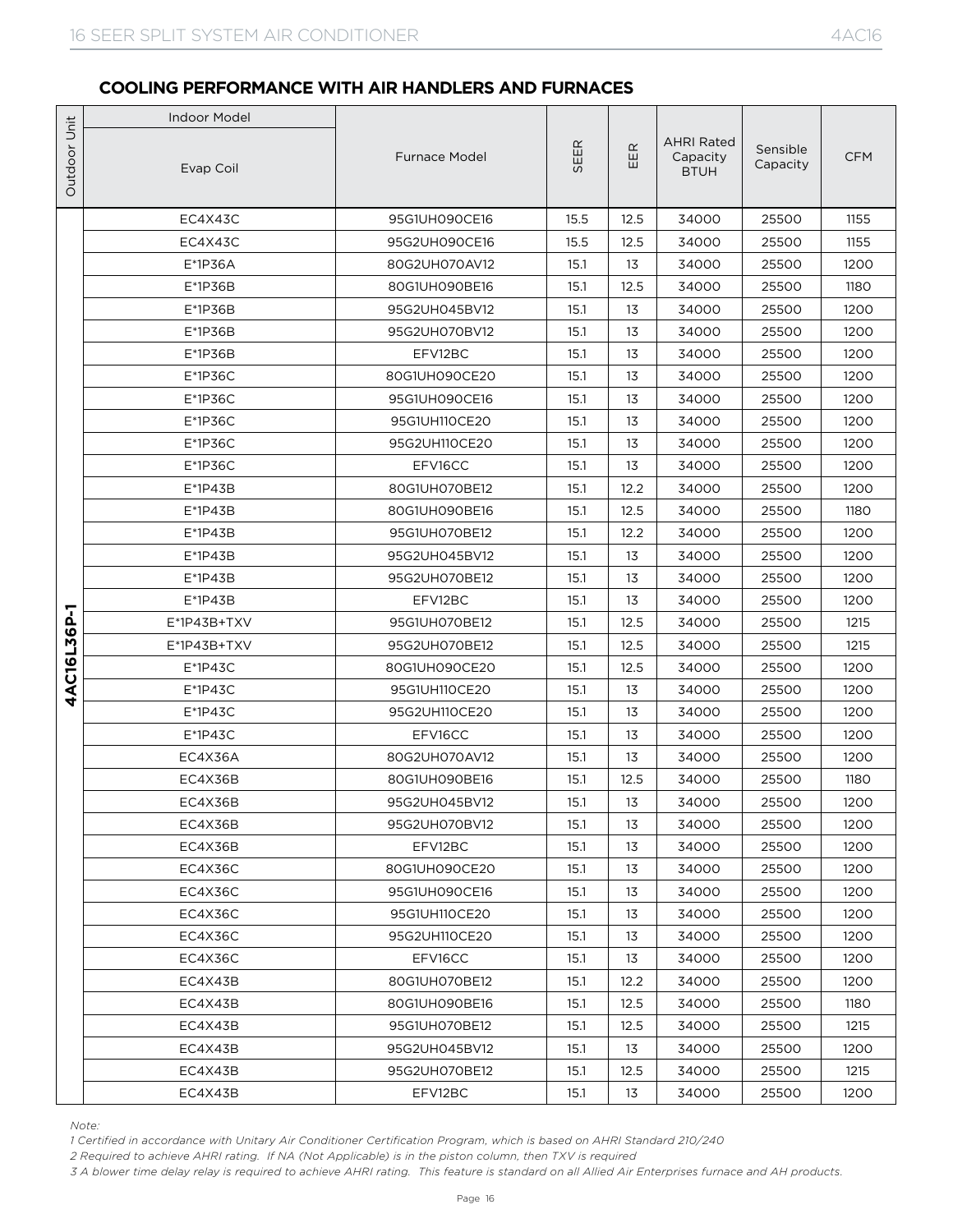|                             | <b>Indoor Model</b>                                                                                                                                                                                                                                                                                                                                                                          |                      |      |      |                                              |                      |             |
|-----------------------------|----------------------------------------------------------------------------------------------------------------------------------------------------------------------------------------------------------------------------------------------------------------------------------------------------------------------------------------------------------------------------------------------|----------------------|------|------|----------------------------------------------|----------------------|-------------|
|                             | Evap Coil                                                                                                                                                                                                                                                                                                                                                                                    | <b>Furnace Model</b> | SEER | EER  | <b>AHRI Rated</b><br>Capacity<br><b>BTUH</b> | Sensible<br>Capacity | <b>CFM</b>  |
|                             | EC4X43C                                                                                                                                                                                                                                                                                                                                                                                      | 80G1UH090CE20        | 15.1 | 12.5 | 34000                                        | 25500                | 1200        |
|                             | EC4X43C                                                                                                                                                                                                                                                                                                                                                                                      | EFV16CC              | 15.1 | 13   | 34000                                        | 25500                | 1200        |
| Outdoor Unit<br>4AC16L36P-1 | E*1P36B+TXV                                                                                                                                                                                                                                                                                                                                                                                  | 95G1UH070BE12        | 15   | 12.5 | 34000                                        | 25500                | 1215        |
|                             | E*1P36B+TXV                                                                                                                                                                                                                                                                                                                                                                                  | 95G2UH070BE12        | 15   | 12.5 | 34000                                        | 25500                | 1215        |
|                             | E*1P43B+TXV                                                                                                                                                                                                                                                                                                                                                                                  | 95G1UH045BE12        | 15   | 12.5 | 34000                                        | 25500                | 1215        |
|                             | $E^*$ 1P43B+TXV                                                                                                                                                                                                                                                                                                                                                                              | 95G2UH045BE12        | 15   | 12.5 | 34000                                        | 25500                | 1215        |
|                             | EC4X36B                                                                                                                                                                                                                                                                                                                                                                                      | 95G1UH070BE12        | 15   | 12.5 | 34000                                        | 25500                | 1215        |
|                             | EC4X36B                                                                                                                                                                                                                                                                                                                                                                                      | 95G2UH070BE12        | 15   | 12.5 | 34000                                        | 25500                | 1215        |
|                             | EC4X43B                                                                                                                                                                                                                                                                                                                                                                                      | 95G1UH045BE12        | 15   | 12.5 | 34000                                        | 25500                | 1215        |
|                             | EC4X43B                                                                                                                                                                                                                                                                                                                                                                                      | 95G2UH045BE12        | 15   | 12.5 | 34000                                        | 25500                | 1215        |
|                             | ED1P30/36B+H4TXV01                                                                                                                                                                                                                                                                                                                                                                           | 80G1DF070BE12        | 15   | 12.5 | 33000                                        | 25500                | <b>1110</b> |
|                             | ED1P30/36B+H4TXV01                                                                                                                                                                                                                                                                                                                                                                           | 80G1DF090BE16        | 15   | 12.5 | 33000                                        | 25500                | 1165        |
|                             | ED1P30/36B+H4TXV01                                                                                                                                                                                                                                                                                                                                                                           | 95G1DF070BE16        | 15   | 12.5 | 33000                                        | 25500                | 1155        |
|                             | ED1P30/36B+H4TXV01                                                                                                                                                                                                                                                                                                                                                                           | 95G2DF070BE16        | 15   | 12.5 | 33000                                        | 25500                | 1155        |
|                             | ED1P48B+H4TXV02                                                                                                                                                                                                                                                                                                                                                                              | 80G1DF070BE12        | 15   | 12.5 | 34000                                        | 25500                | 1220        |
|                             | ED1P48B+H4TXV02                                                                                                                                                                                                                                                                                                                                                                              | 80G1DF090BE16        | 15   | 12.5 | 34000                                        | 25500                | 1165        |
|                             | ED1P48B+H4TXV02                                                                                                                                                                                                                                                                                                                                                                              | 95G1DF045BE12        | 15   | 12.5 | 34000                                        | 25500                | 1150        |
|                             | ED1P48B+H4TXV02                                                                                                                                                                                                                                                                                                                                                                              | 95G1DF070BE16        | 15   | 12.5 | 34000                                        | 25500                | 1155        |
|                             | ED1P48B+H4TXV02                                                                                                                                                                                                                                                                                                                                                                              | 95G2DF045BE12        | 15   | 12.5 | 34000                                        | 25500                | 1150        |
|                             | ED1P48B+H4TXV02                                                                                                                                                                                                                                                                                                                                                                              | 95G2DF045BV12        | 15   | 12.5 | 34000                                        | 25500                | 1210        |
|                             | ED1P48B+H4TXV02                                                                                                                                                                                                                                                                                                                                                                              | 95G2DF070BE16        | 15   | 12.5 | 34000                                        | 25500                | 1155        |
|                             | ED1P48B+H4TXV02                                                                                                                                                                                                                                                                                                                                                                              | 95G2DF070BV16        | 15   | 12.5 | 34000                                        | 25500                | 1230        |
|                             | ED1P48C+H4TXV02                                                                                                                                                                                                                                                                                                                                                                              | 95G1DF090CE16        | 15   | 12.5 | 34000                                        | 25500                | 1185        |
|                             | ED1P48C+H4TXV02                                                                                                                                                                                                                                                                                                                                                                              | 95G1DF110CE20        | 15   | 12.5 | 34000                                        | 25500                | 1190        |
|                             | ED1P48C+H4TXV02                                                                                                                                                                                                                                                                                                                                                                              | 95G2DF090CE16        | 15   | 12.5 | 34000                                        | 25500                | 1185        |
|                             | ED1P48C+H4TXV02                                                                                                                                                                                                                                                                                                                                                                              | 95G2DF090CV20        | 15   | 12.5 | 34000                                        | 25500                | 1270        |
|                             | ED1P48C+H4TXV02                                                                                                                                                                                                                                                                                                                                                                              | 95G2DF110CE20        | 15   | 12.5 | 34000                                        | 25500                | 1190        |
|                             | ED1P48C+H4TXV02                                                                                                                                                                                                                                                                                                                                                                              | 95G2DF110CV20        | 15   | 12.5 | 34000                                        | 25500                | 1275        |
|                             | $E*1P36A$                                                                                                                                                                                                                                                                                                                                                                                    | 80G1UH045AE12        | 14.5 | 12.2 | 34000                                        | 25500                | 1200        |
|                             | $E*1P36B$                                                                                                                                                                                                                                                                                                                                                                                    | 95G1UH045BE12        | 14.5 | 12.2 | 34000                                        | 25500                | 1200        |
|                             | E*1P36B                                                                                                                                                                                                                                                                                                                                                                                      | 95G1UH070BE12        | 14.5 | 12.2 | 34000                                        | 25500                | 1200        |
|                             | E*1P36B                                                                                                                                                                                                                                                                                                                                                                                      | 95G2UH045BE12        | 14.5 | 12.2 | 34000                                        | 25500                | 1190        |
|                             | $E^*$ 1P36B                                                                                                                                                                                                                                                                                                                                                                                  | 95G2UH070BE12        | 14.5 | 12.2 | 34000                                        | 25500                | 1200        |
|                             | $E^*$ 1P43B                                                                                                                                                                                                                                                                                                                                                                                  | 95G1UH045BE12        | 14.5 | 12.2 | 34000                                        | 25500                | 1200        |
|                             | $E*1P43B$                                                                                                                                                                                                                                                                                                                                                                                    | 95G2UH045BE12        | 14.5 | 12.2 | 34000                                        | 25500                | 1190        |
|                             | $E^*$ 1P43B                                                                                                                                                                                                                                                                                                                                                                                  | 95G2UH070BV12        | 14.5 | 12.5 | 34000                                        | 25500                | 1200        |
|                             | EC4X36A                                                                                                                                                                                                                                                                                                                                                                                      | 80G1UH045AE12        | 14.5 | 12.2 | 34000                                        | 25500                | 1200        |
|                             | EC4X36B                                                                                                                                                                                                                                                                                                                                                                                      | 95G1UH045BE12        | 14.5 | 12.2 | 34000                                        | 25500                | 1200        |
|                             | EC4X36B                                                                                                                                                                                                                                                                                                                                                                                      | 95G2UH045BE12        | 14.5 | 12.2 | 34000                                        | 25500                | 1190        |
|                             | EC4X43B                                                                                                                                                                                                                                                                                                                                                                                      | 95G2UH070BV12        | 14.5 | 12.5 | 34000                                        | 25500                | 1200        |
|                             | Note:<br>1 Certified in accordance with Unitary Air Conditioner Certification Program, which is based on AHRI Standard 210/240<br>2 Required to achieve AHRI rating. If NA (Not Applicable) is in the piston column, then TXV is required<br>3 A blower time delay relay is required to achieve AHRI rating. This feature is standard on all Allied Air Enterprises furnace and AH products. |                      |      |      |                                              |                      |             |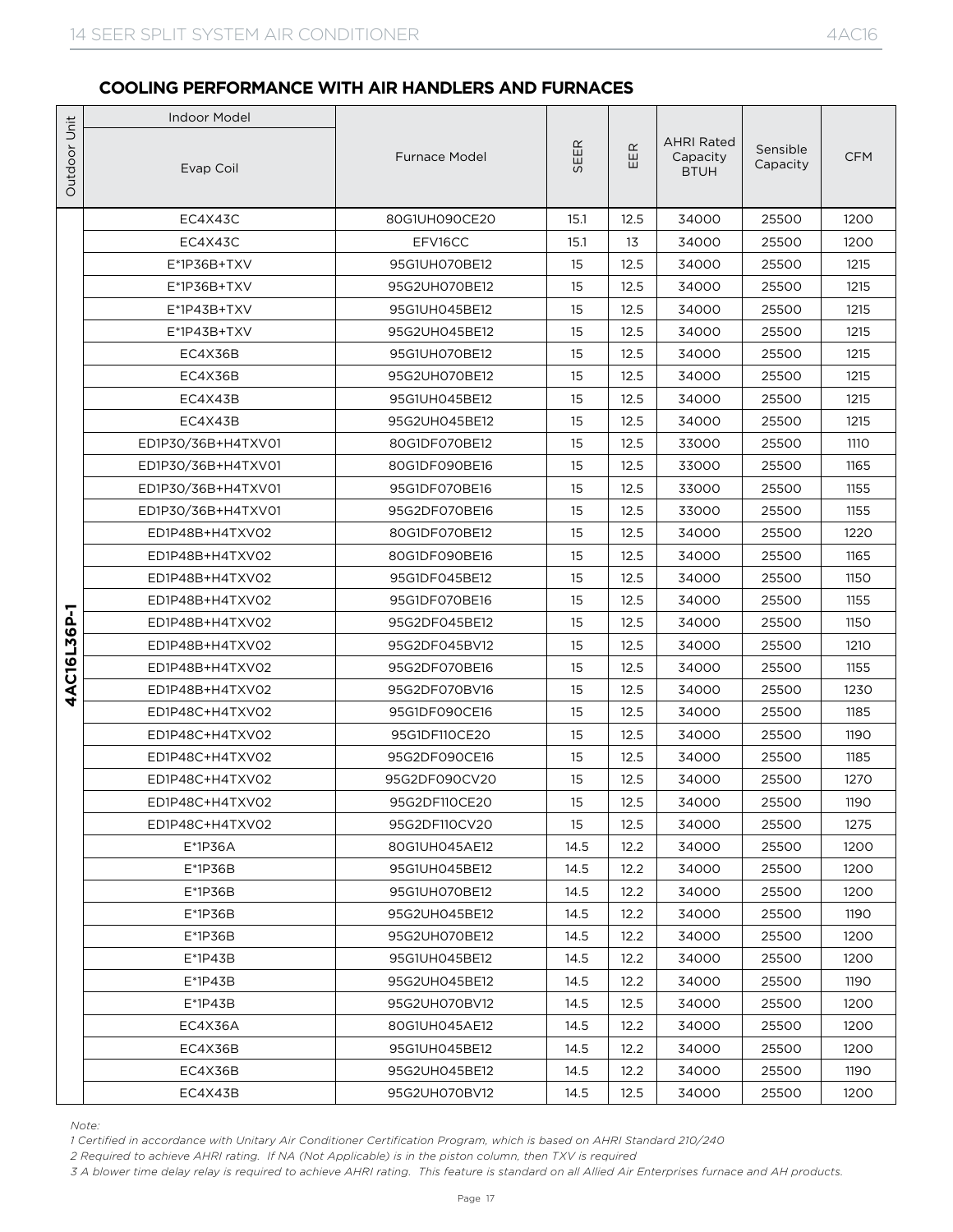|              | <b>Indoor Model</b>                                                                                                                                                                                                                                                                                                                                                                          |                                |          |            |                                              |                      |              |
|--------------|----------------------------------------------------------------------------------------------------------------------------------------------------------------------------------------------------------------------------------------------------------------------------------------------------------------------------------------------------------------------------------------------|--------------------------------|----------|------------|----------------------------------------------|----------------------|--------------|
| Outdoor Unit | Evap Coil                                                                                                                                                                                                                                                                                                                                                                                    | <b>Furnace Model</b>           | SEER     | $E$ R<br>ш | <b>AHRI Rated</b><br>Capacity<br><b>BTUH</b> | Sensible<br>Capacity | <b>CFM</b>   |
|              | ED1P30/36A+H4TXV01                                                                                                                                                                                                                                                                                                                                                                           | 80G1DF045AE12                  | 14       | 12.2       | 33000                                        | 25500                | 1215         |
| 4AC16L36P-1  | ED1P30/36B+H4TXV01                                                                                                                                                                                                                                                                                                                                                                           | 95G2DF045BV12                  | 14       | 12.2       | 33000                                        | 25500                | 1210         |
|              | ED1P30/36B+H4TXV01                                                                                                                                                                                                                                                                                                                                                                           | 95G2DF070BV16                  | 14       | 12.2       | 33000                                        | 25500                | 1230         |
|              | ED1P48C+H4TXV02                                                                                                                                                                                                                                                                                                                                                                              | 80G1DF110CE20                  | 14       | 12.2       | 33000                                        | 25500                | 1200         |
|              | BCE3M42E **** 4X                                                                                                                                                                                                                                                                                                                                                                             |                                | 16       | 13         | 38000                                        | 28000                | 1380         |
|              | BCE3M42V **** 4X                                                                                                                                                                                                                                                                                                                                                                             |                                | 16       | 13         | 38000                                        | 28000                | 1380         |
|              | BCE3M48V****4X                                                                                                                                                                                                                                                                                                                                                                               |                                | 16       | 13         | 38000                                        | 28000                | 1380         |
|              | BCE3M42C****4X                                                                                                                                                                                                                                                                                                                                                                               |                                | 14       | 12.2       | 38000                                        | 28000                | 1380         |
|              | BCE3M42C****P+TXV                                                                                                                                                                                                                                                                                                                                                                            |                                | 14       | 12.2       | 38000                                        | 28000                | 1380         |
|              | $E(C,H,U)1P49C+TXV$                                                                                                                                                                                                                                                                                                                                                                          | 95G1UH090CE16                  | 16       | 13         | 38000                                        | 28000                | 1350         |
|              | $E(C,H,U)1P49C+TXV$                                                                                                                                                                                                                                                                                                                                                                          | 95G2UH090CE16                  | 16       | 13         | 38000                                        | 28000                | 1350         |
|              | $E(C,H,U)$ 1P62C                                                                                                                                                                                                                                                                                                                                                                             | 95G2UH090CE16                  | 16       | 13         | 38000                                        | 28000                | 1350         |
|              | $E(C,H,U)1P62C+TXV$                                                                                                                                                                                                                                                                                                                                                                          | 80G1UH090CE20                  | 16       | 13         | 38000                                        | 28000                | 1400         |
|              | $E(C,H,U)$ 1P62C+TXV                                                                                                                                                                                                                                                                                                                                                                         | 80G1UH110CE20                  | 16       | 13         | 38000                                        | 28000                | 1400         |
|              | $E(C,H,U)1P62C+TXV$                                                                                                                                                                                                                                                                                                                                                                          | 95G1UH090CE16                  | 16       | 13         | 38000                                        | 28000                | 1350         |
|              | $E(C,H,U)1P62C+TXV$                                                                                                                                                                                                                                                                                                                                                                          | 95G2UH090CE16                  | 16       | 13         | 38000                                        | 28000                | 1350         |
|              | $E^*$ 1P49C+H4TXV02                                                                                                                                                                                                                                                                                                                                                                          | 80G1UH090CE20                  | 16       | 13         | 38000                                        | 28000                | 1400         |
|              | $E^*$ 1P49C+H4TXV02                                                                                                                                                                                                                                                                                                                                                                          | 80G1UH110CE20                  | 16       | 13         | 38000                                        | 28000                | 1400         |
|              | $E^*$ 1P49C+H4TXV02                                                                                                                                                                                                                                                                                                                                                                          | 95G1UH090CE16                  | 16       | 13         | 38000                                        | 28000                | 1350         |
|              | $E^*$ 1P49C+H4TXV02                                                                                                                                                                                                                                                                                                                                                                          | 95G2UH090CE16                  | 16       | 13         | 38000                                        | 28000                | 1350         |
|              | E*1P62C+H4TXV02                                                                                                                                                                                                                                                                                                                                                                              | 80G1UH090CE20                  | 16       | 13         | 38000                                        | 28000                | 1400         |
|              | E*1P62C+H4TXV02<br>$E^*$ 1P62C+H4TXV02                                                                                                                                                                                                                                                                                                                                                       | 80G1UH110CE20                  | 16       | 13<br>13   | 38000                                        | 28000<br>28000       | 1400<br>1350 |
| 4AC16L41P-1  | E*1P62C+H4TXV02                                                                                                                                                                                                                                                                                                                                                                              | 95G1UH090CE16<br>95G2UH090CE16 | 16       | 13         | 38000<br>38000                               | 28000                | 1350         |
|              | EC4X49C                                                                                                                                                                                                                                                                                                                                                                                      | 80G1UH090CE20                  | 16<br>16 | 13         | 38000                                        | 28000                | 1400         |
|              | EC4X49C                                                                                                                                                                                                                                                                                                                                                                                      | 80G1UH110CE20                  | 16       | 13         | 38000                                        | 28000                | 1400         |
|              | EC4X49C                                                                                                                                                                                                                                                                                                                                                                                      | 95G1UH090CE16                  | 16       | 13         | 38000                                        | 28000                | 1350         |
|              | EC4X49C                                                                                                                                                                                                                                                                                                                                                                                      | 95G2UH090CE16                  | 16       | 13         | 38000                                        | 28000                | 1350         |
|              | EC4X62C                                                                                                                                                                                                                                                                                                                                                                                      | 80G1UH090CE20                  | 16       | 13         | 38000                                        | 28000                | 1400         |
|              | EC4X62C                                                                                                                                                                                                                                                                                                                                                                                      | 80G1UH110CE20                  | 16       | 13         | 38000                                        | 28000                | 1400         |
|              | EC4X62C                                                                                                                                                                                                                                                                                                                                                                                      | 95G1UH090CE16                  | 16       | 13         | 38000                                        | 28000                | 1350         |
|              | EC4X62C                                                                                                                                                                                                                                                                                                                                                                                      | 95G2UH090CE16                  | 16       | 13         | 38000                                        | 28000                | 1350         |
|              | $E(C,H,U)1P49C+TXV$                                                                                                                                                                                                                                                                                                                                                                          | 80G1UH090CE20                  | 15.1     | 12.5       | 38000                                        | 28000                | 1400         |
|              | $E(C,H,U)1P49C+TXV$                                                                                                                                                                                                                                                                                                                                                                          | 80G1UH110CE20                  | 15.1     | 12.5       | 38000                                        | 28000                | 1400         |
|              | $E(C,H,U)1P49C+TXV$                                                                                                                                                                                                                                                                                                                                                                          | 80G2UH110CV20                  | 15.1     | 12.5       | 38000                                        | 28000                | 1400         |
|              | $E(C,H,U)1P49C+TXV$                                                                                                                                                                                                                                                                                                                                                                          | 95G1UH110CE20                  | 15.1     | 13         | 38000                                        | 28000                | 1400         |
|              | $E(C,H,U)$ 1P49C+TXV                                                                                                                                                                                                                                                                                                                                                                         | 95G2UH090CV20                  | 15.1     | 13         | 38000                                        | 28000                | 1400         |
|              | $E(C,H,U)$ 1P49C+TXV                                                                                                                                                                                                                                                                                                                                                                         | 95G2UH110CE20                  | 15.1     | 13         | 38000                                        | 28000                | 1400         |
|              | $E(C,H,U)1P49C+TXV$                                                                                                                                                                                                                                                                                                                                                                          | 95G2UH110CV20                  | 15.1     | 13         | 38000                                        | 28000                | 1400         |
|              | $E(C,H,U)$ 1P49C+TXV+TDR                                                                                                                                                                                                                                                                                                                                                                     | EFV16CC                        | 15.1     | 12.5       | 38000                                        | 28000                | 1400         |
|              | Note:<br>1 Certified in accordance with Unitary Air Conditioner Certification Program, which is based on AHRI Standard 210/240<br>2 Required to achieve AHRI rating. If NA (Not Applicable) is in the piston column, then TXV is required<br>3 A blower time delay relay is required to achieve AHRI rating. This feature is standard on all Allied Air Enterprises furnace and AH products. |                                |          |            |                                              |                      |              |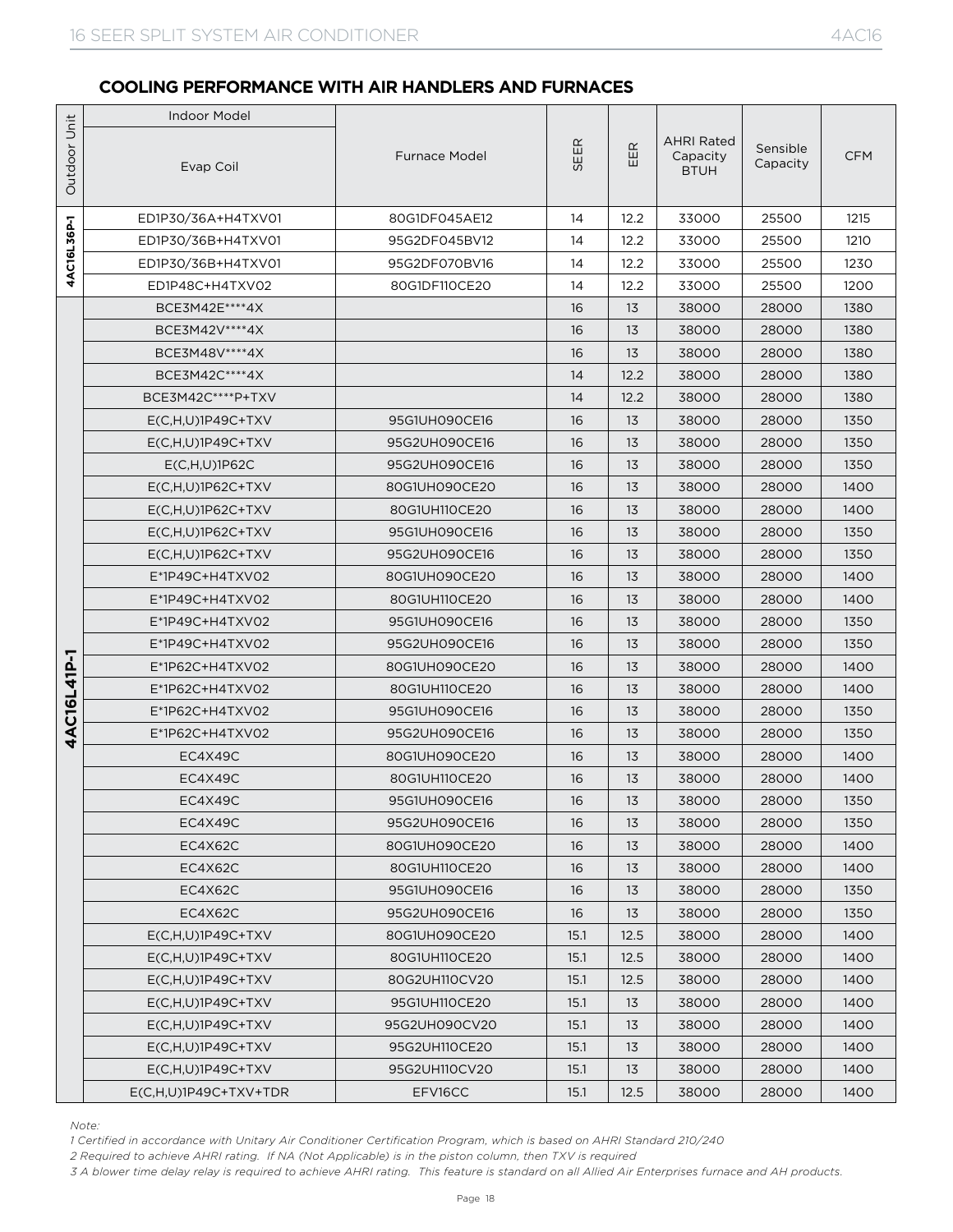|                             | <b>Indoor Model</b>                                                                                                                                                                                                                                                                                                                                                                          |                          |              |            |                                              |                      |              |
|-----------------------------|----------------------------------------------------------------------------------------------------------------------------------------------------------------------------------------------------------------------------------------------------------------------------------------------------------------------------------------------------------------------------------------------|--------------------------|--------------|------------|----------------------------------------------|----------------------|--------------|
|                             | Evap Coil                                                                                                                                                                                                                                                                                                                                                                                    | <b>Furnace Model</b>     | <b>SEER</b>  | EER        | <b>AHRI Rated</b><br>Capacity<br><b>BTUH</b> | Sensible<br>Capacity | <b>CFM</b>   |
|                             | $E(C,H,U)1P62C+TXV$                                                                                                                                                                                                                                                                                                                                                                          | 80G2UH110CV20            | 15.1         | 13         | 38000                                        | 28000                | 1400         |
| Outdoor Unit<br>4AC16L41P-1 | $E(C,H,U)1P62C+TXV$                                                                                                                                                                                                                                                                                                                                                                          | 95G1UH110CE20            | 15.1         | 13         | 38000                                        | 28000                | 1400         |
|                             | $E(C,H,U)1P62C+TXV$                                                                                                                                                                                                                                                                                                                                                                          | 95G2UH090CV20            | 15.1         | 13         | 38000                                        | 28000                | 1400         |
|                             | $E(C,H,U)1P62C+TXV$                                                                                                                                                                                                                                                                                                                                                                          | 95G2UH110CE20            | 15.1         | 13         | 38000                                        | 28000                | 1400         |
|                             | $E(C,H,U)$ 1P62C+TXV                                                                                                                                                                                                                                                                                                                                                                         | 95G2UH110CV20            | 15.1         | 13         | 38000                                        | 28000                | 1400         |
|                             | E(C,H,U)1P62C+TXV+TDR                                                                                                                                                                                                                                                                                                                                                                        | EFV16CC                  | 15.1         | 12.5       | 38000                                        | 28000                | 1400         |
|                             | E*1P49C+H4TXV02                                                                                                                                                                                                                                                                                                                                                                              | 80G2UH110CV20            | 15.1         | 13         | 38000                                        | 28000                | 1400         |
|                             | E*1P49C+H4TXV02                                                                                                                                                                                                                                                                                                                                                                              | 95G1UH110CE20            | 15.1         | 12.5       | 38000                                        | 28000                | 1400         |
|                             | E*1P49C+H4TXV02                                                                                                                                                                                                                                                                                                                                                                              | 95G2UH090CV20            | 15.1         | 12.5       | 38000                                        | 28000                | 1400         |
|                             | E*1P49C+H4TXV02                                                                                                                                                                                                                                                                                                                                                                              | 95G2UH110CE20            | 15.1         | 12.5       | 38000                                        | 28000                | 1400         |
|                             | E*1P49C+H4TXV02                                                                                                                                                                                                                                                                                                                                                                              | 95G2UH110CV20            | 15.1         | 12.5       | 38000                                        | 28000                | 1400         |
|                             | E*1P49C+H4TXV02                                                                                                                                                                                                                                                                                                                                                                              | A80US2V110C20L           | 15.1         | 13         | 38000                                        | 28000                | 1400         |
|                             | E*1P49C+H4TXV02                                                                                                                                                                                                                                                                                                                                                                              | EFV16CC                  | 15.1         | 12.5       | 38000                                        | 28000                | 1400         |
|                             | E*1P62C+H4TXV02                                                                                                                                                                                                                                                                                                                                                                              | 80G2UH110CV20            | 15.1         | 13         | 38000                                        | 28000                | 1400         |
|                             | E*1P62C+H4TXV02                                                                                                                                                                                                                                                                                                                                                                              | 95G1UH110CE20            | 15.1         | 13         | 38000                                        | 28000                | 1400         |
|                             | E*1P62C+H4TXV02                                                                                                                                                                                                                                                                                                                                                                              | 95G2UH090CV20            | 15.1         | 13         | 38000                                        | 28000                | 1400         |
|                             | E*1P62C+H4TXV02                                                                                                                                                                                                                                                                                                                                                                              | 95G2UH110CE20            | 15.1         | 13<br>13   | 38000                                        | 28000                | 1400         |
|                             | $E^*$ 1P62C+H4TXV02                                                                                                                                                                                                                                                                                                                                                                          | 95G2UH110CV20            | 15.1         |            | 38000                                        | 28000                | 1400         |
|                             | E*1P62C+H4TXV02<br>EC4X49C                                                                                                                                                                                                                                                                                                                                                                   | EFV16CC<br>80G2UH110CV20 | 15.1<br>15.1 | 12.5<br>13 | 38000<br>38000                               | 28000<br>28000       | 1400<br>1400 |
|                             | EC4X49C                                                                                                                                                                                                                                                                                                                                                                                      | 95G1UH110CE20            | 15.1         | 12.5       | 38000                                        | 28000                | 1400         |
|                             | EC4X49C                                                                                                                                                                                                                                                                                                                                                                                      | 95G2UH090CV20            | 15.1         | 12.5       | 38000                                        | 28000                | 1400         |
|                             | EC4X49C                                                                                                                                                                                                                                                                                                                                                                                      | 95G2UH110CE20            | 15.1         | 12.5       | 38000                                        | 28000                | 1400         |
|                             | EC4X49C                                                                                                                                                                                                                                                                                                                                                                                      | 95G2UH110CV20            | 15.1         | 12.5       | 38000                                        | 28000                | 1400         |
|                             | EC4X49C                                                                                                                                                                                                                                                                                                                                                                                      | A80US2V110C20L           | 15.1         | 13         | 38000                                        | 28000                | 1400         |
|                             | EC4X49C                                                                                                                                                                                                                                                                                                                                                                                      | EFV16CC                  | 15.1         | 12.5       | 38000                                        | 28000                | 1400         |
|                             | EC4X62C                                                                                                                                                                                                                                                                                                                                                                                      | 80G2UH110CV20            | 15.1         | 13         | 38000                                        | 28000                | 1400         |
|                             | EC4X62C                                                                                                                                                                                                                                                                                                                                                                                      | 95G1UH110CE20            | 15.1         | 13         | 38000                                        | 28000                | 1400         |
|                             | EC4X62C                                                                                                                                                                                                                                                                                                                                                                                      | 95G2UH090CV20            | 15.1         | 13         | 38000                                        | 28000                | 1400         |
|                             | EC4X62C                                                                                                                                                                                                                                                                                                                                                                                      | 95G2UH110CE20            | 15.1         | 13         | 38000                                        | 28000                | 1400         |
|                             | EC4X62C                                                                                                                                                                                                                                                                                                                                                                                      | 95G2UH110CV20            | 15.1         | 13         | 38000                                        | 28000                | 1400         |
|                             | EC4X62C                                                                                                                                                                                                                                                                                                                                                                                      | EFV16CC                  | 15.1         | 12.5       | 38000                                        | 28000                | 1400         |
|                             | ED1P50/60C+H4TXV02                                                                                                                                                                                                                                                                                                                                                                           | 80G1DF110CE20            | 15           | 12.5       | 38000                                        | 28000                | 1425         |
|                             | ED1P50/60C+H4TXV02                                                                                                                                                                                                                                                                                                                                                                           | 95G1DF090CE16            | 15           | 12.5       | 38000                                        | 28000                | 1370         |
|                             | ED1P50/60C+H4TXV02                                                                                                                                                                                                                                                                                                                                                                           | 95G1DF110CE20            | 15           | 12.5       | 38000                                        | 28000                | 1420         |
|                             | ED1P50/60C+H4TXV02                                                                                                                                                                                                                                                                                                                                                                           | 95G2DF090CE16            | 15           | 12.5       | 38000                                        | 28000                | 1370         |
|                             | ED1P50/60C+H4TXV02                                                                                                                                                                                                                                                                                                                                                                           | 95G2DF090CV20            | 15           | 12.5       | 36000                                        | 28000                | 1270         |
|                             | ED1P50/60C+H4TXV02                                                                                                                                                                                                                                                                                                                                                                           | 95G2DF110CE20            | 15           | 12.5       | 38000                                        | 28000                | 1420         |
|                             | ED1P50/60C+H4TXV02                                                                                                                                                                                                                                                                                                                                                                           | 95G2DF110CV20            | 15           | 12.5       | 38000                                        | 28000                | 1425         |
|                             | Note:<br>1 Certified in accordance with Unitary Air Conditioner Certification Program, which is based on AHRI Standard 210/240<br>2 Required to achieve AHRI rating. If NA (Not Applicable) is in the piston column, then TXV is required<br>3 A blower time delay relay is required to achieve AHRI rating. This feature is standard on all Allied Air Enterprises furnace and AH products. |                          |              |            |                                              |                      |              |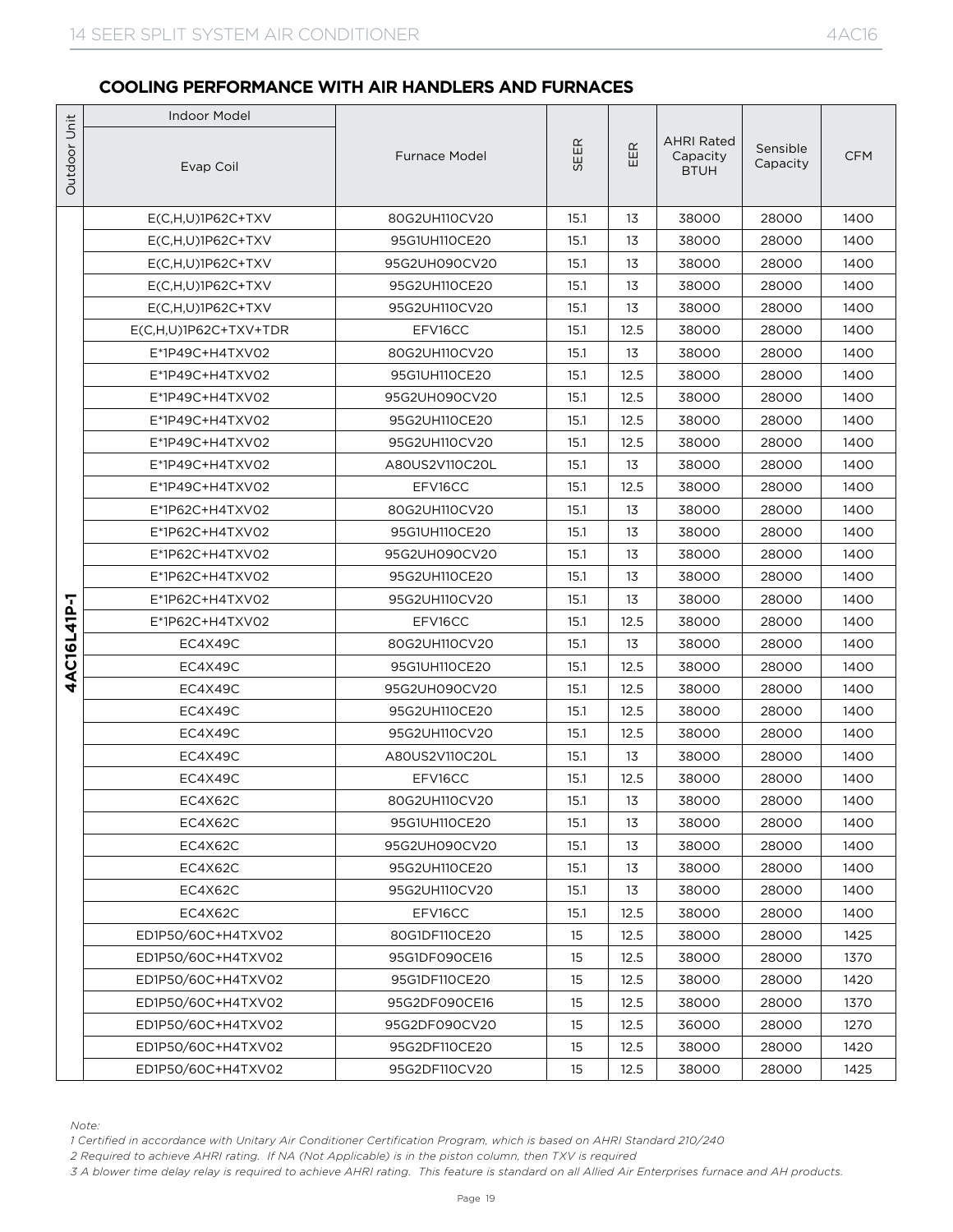|              | <b>Indoor Model</b>                                                                                                                                                                                                                                                                                                                                                                          |                                |              |              |                                              |                      |              |
|--------------|----------------------------------------------------------------------------------------------------------------------------------------------------------------------------------------------------------------------------------------------------------------------------------------------------------------------------------------------------------------------------------------------|--------------------------------|--------------|--------------|----------------------------------------------|----------------------|--------------|
| Outdoor Unit | Evap Coil                                                                                                                                                                                                                                                                                                                                                                                    | <b>Furnace Model</b>           | SEER         | EER          | <b>AHRI Rated</b><br>Capacity<br><b>BTUH</b> | Sensible<br>Capacity | <b>CFM</b>   |
|              | BCE3M42E **** 4X                                                                                                                                                                                                                                                                                                                                                                             |                                | 14.5         | 12.2         | 40000                                        | 30000                | 1400         |
|              | BCE3M42C****P+H4TXV02                                                                                                                                                                                                                                                                                                                                                                        |                                | 14           | 12.2         | 40000                                        | 30000                | 1400         |
|              | BCE3M48E **** 4X                                                                                                                                                                                                                                                                                                                                                                             |                                | 14           | 12.2         | 40000                                        | 30000                | 1400         |
|              | $E^*$ 1P62C+TXV                                                                                                                                                                                                                                                                                                                                                                              | 95G1UH090CE16                  | 16           | 13           | 41000                                        | 30000                | 1345         |
|              | E*1P62C+TXV                                                                                                                                                                                                                                                                                                                                                                                  | 95G1UH110CE20                  | 16           | 13           | 41000                                        | 30000                | 1455         |
|              | $E^*$ 1P62C+TXV                                                                                                                                                                                                                                                                                                                                                                              | 95G2UH090CE16                  | 16           | 13           | 41000                                        | 30000                | 1345         |
|              | E*1P62C+TXV                                                                                                                                                                                                                                                                                                                                                                                  | 95G2UH110CE20                  | 16           | 13           | 41000                                        | 30000                | 1455         |
|              | $E^*$ 1P49C+TXV                                                                                                                                                                                                                                                                                                                                                                              | 95G1UH090CE16                  | 15.5         | 12.5         | 41000                                        | 30000                | 1355         |
|              | E*1P49C+TXV                                                                                                                                                                                                                                                                                                                                                                                  | 95G1UH110CE20                  | 15.5         | 12.5         | 41000                                        | 30000                | 1460         |
|              | E*1P49C+TXV                                                                                                                                                                                                                                                                                                                                                                                  | 95G2UH090CE16                  | 15.5         | 12.5         | 41000                                        | 30000                | 1355         |
|              | E*1P49C+TXV                                                                                                                                                                                                                                                                                                                                                                                  | 95G2UH110CE20                  | 15.5         | 12.5         | 41000                                        | 30000                | 1460         |
|              | E*1P49C+H4TXV02                                                                                                                                                                                                                                                                                                                                                                              | 80G1UH090CE20                  | 15.1         | 12.5         | 41000                                        | 30000                | 1400         |
|              | E*1P49C+H4TXV02                                                                                                                                                                                                                                                                                                                                                                              | 80G1UH110CE20                  | 15.1         | 12.5         | 41000                                        | 30000                | 1400         |
|              | $E^*$ 1P49C+H4TXV02                                                                                                                                                                                                                                                                                                                                                                          | 80G2UH110CV20                  | 15.1         | 12.5         | 41000                                        | 30000                | 1400         |
|              | E*1P49C+H4TXV02                                                                                                                                                                                                                                                                                                                                                                              | 95G2UH090CV20                  | 15.1         | 12.5         | 41000                                        | 30000                | 1400         |
|              | $E^*$ 1P49C+H4TXV02                                                                                                                                                                                                                                                                                                                                                                          | 95G2UH110CV20                  | 15.1         | 12.5         | 41000                                        | 30000                | 1400         |
|              | E*1P49C+H4TXV02                                                                                                                                                                                                                                                                                                                                                                              | A80US2V110C20L                 | 15.1         | 12.5         | 40000                                        | 30000                | 1400         |
|              | E*1P62C+H4TXV02<br>E*1P62C+H4TXV02                                                                                                                                                                                                                                                                                                                                                           | 80G1UH090CE20<br>80G1UH110CE20 | 15.1         | 12.5<br>12.5 | 41000                                        | 30000                | 1400<br>1400 |
| 4AC16L42P-1  | E*1P62C+H4TXV02                                                                                                                                                                                                                                                                                                                                                                              | 80G2UH110CV20                  | 15.1<br>15.1 | 12.5         | 41000<br>41000                               | 30000<br>30000       | 1400         |
|              | E*1P62C+H4TXV02                                                                                                                                                                                                                                                                                                                                                                              | 95G2UH090CV20                  | 15.1         | 12.5         | 41000                                        | 30000                | 1400         |
|              | E*1P62C+H4TXV02                                                                                                                                                                                                                                                                                                                                                                              | 95G2UH110CE20                  | 15.1         | 12.5         | 41000                                        | 30000                | 1400         |
|              | E*1P62C+H4TXV02                                                                                                                                                                                                                                                                                                                                                                              | 95G2UH110CV20                  | 15.1         | 12.5         | 41000                                        | 30000                | 1400         |
|              | EC4X49C                                                                                                                                                                                                                                                                                                                                                                                      | 80G1UH090CE20                  | 15.1         | 12.5         | 41000                                        | 30000                | 1400         |
|              | EC4X49C                                                                                                                                                                                                                                                                                                                                                                                      | 80G1UH110CE20                  | 15.1         | 12.5         | 41000                                        | 30000                | 1400         |
|              | EC4X49C                                                                                                                                                                                                                                                                                                                                                                                      | 80G2UH110CV20                  | 15.1         | 12.5         | 41000                                        | 30000                | 1400         |
|              | EC4X49C                                                                                                                                                                                                                                                                                                                                                                                      | 95G2UH090CV20                  | 15.1         | 12.5         | 41000                                        | 30000                | 1400         |
|              | EC4X49C                                                                                                                                                                                                                                                                                                                                                                                      | 95G2UH110CV20                  | 15.1         | 12.5         | 41000                                        | 30000                | 1400         |
|              | EC4X49C                                                                                                                                                                                                                                                                                                                                                                                      | A80US2V110C20L                 | 15.1         | 12.5         | 40000                                        | 30000                | 1400         |
|              | EC4X62C                                                                                                                                                                                                                                                                                                                                                                                      | 80G1UH090CE20                  | 15.1         | 12.5         | 41000                                        | 30000                | 1400         |
|              | EC4X62C                                                                                                                                                                                                                                                                                                                                                                                      | 80G1UH110CE20                  | 15.1         | 12.5         | 41000                                        | 30000                | 1400         |
|              | EC4X62C                                                                                                                                                                                                                                                                                                                                                                                      | 80G2UH110CV20                  | 15.1         | 12.5         | 41000                                        | 30000                | 1400         |
|              | EC4X62C                                                                                                                                                                                                                                                                                                                                                                                      | 95G2UH090CV20                  | 15.1         | 12.5         | 41000                                        | 30000                | 1400         |
|              | EC4X62C                                                                                                                                                                                                                                                                                                                                                                                      | 95G2UH110CE20                  | 15.1         | 12.5         | 41000                                        | 30000                | 1400         |
|              | EC4X62C                                                                                                                                                                                                                                                                                                                                                                                      | 95G2UH110CV20                  | 15.1         | 12.5         | 41000                                        | 30000                | 1400         |
|              | ED1P48C+H4TXV02                                                                                                                                                                                                                                                                                                                                                                              | 80G1DF110CE20                  | 15           | 12.5         | 40000                                        | 30000                | 1385         |
|              | ED1P48C+H4TXV02                                                                                                                                                                                                                                                                                                                                                                              | 95G1DF090CE16                  | 15           | 12.5         | 40000                                        | 30000                | 1340         |
|              | ED1P48C+H4TXV02                                                                                                                                                                                                                                                                                                                                                                              | 95G1DF110CE20                  | 15           | 12.5         | 40000                                        | 30000                | 1415         |
|              | ED1P48C+H4TXV02                                                                                                                                                                                                                                                                                                                                                                              | 95G2DF090CE16                  | 15           | 12.5         | 40000                                        | 30000                | 1340         |
|              | ED1P48C+H4TXV02                                                                                                                                                                                                                                                                                                                                                                              | 95G2DF110CE20                  | 15           | 12.5         | 40000                                        | 30000                | 1415         |
|              | Note:<br>1 Certified in accordance with Unitary Air Conditioner Certification Program, which is based on AHRI Standard 210/240<br>2 Required to achieve AHRI rating. If NA (Not Applicable) is in the piston column, then TXV is required<br>3 A blower time delay relay is required to achieve AHRI rating. This feature is standard on all Allied Air Enterprises furnace and AH products. |                                |              |              |                                              |                      |              |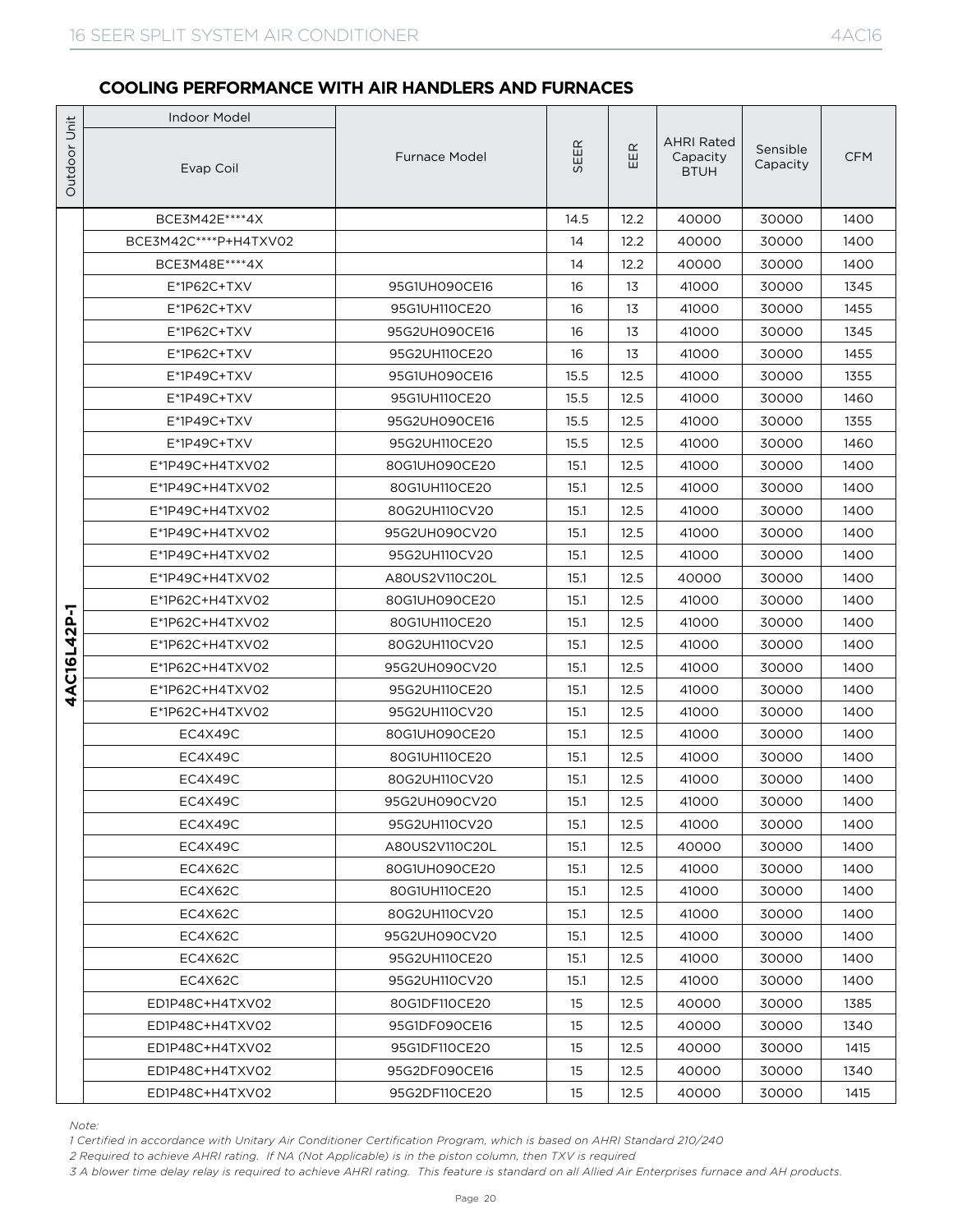|                   | <b>Indoor Model</b>                                                                                                                                                                                                                                                                                                                                                                          |                          |          |              |                                              |                      |              |  |  |
|-------------------|----------------------------------------------------------------------------------------------------------------------------------------------------------------------------------------------------------------------------------------------------------------------------------------------------------------------------------------------------------------------------------------------|--------------------------|----------|--------------|----------------------------------------------|----------------------|--------------|--|--|
| Outdoor Unit      | Evap Coil                                                                                                                                                                                                                                                                                                                                                                                    | <b>Furnace Model</b>     | SEER     | EER          | <b>AHRI Rated</b><br>Capacity<br><b>BTUH</b> | Sensible<br>Capacity | <b>CFM</b>   |  |  |
|                   | ED1P50/60C+H4TXV02                                                                                                                                                                                                                                                                                                                                                                           | 80G1DF110CE20            | 15       | 12.5         | 41000                                        | 30000                | 1425         |  |  |
|                   | ED1P50/60C+H4TXV02                                                                                                                                                                                                                                                                                                                                                                           | 95G1DF090CE16            | 15       | 12.5         | 41000                                        | 30000                | 1365         |  |  |
|                   | ED1P50/60C+H4TXV02                                                                                                                                                                                                                                                                                                                                                                           | 95G1DF110CE20            | 15       | 12.5         | 41000                                        | 30000                | 1450         |  |  |
|                   | ED1P50/60C+H4TXV02                                                                                                                                                                                                                                                                                                                                                                           | 95G2DF090CE16            | 15       | 12.5         | 41000                                        | 30000                | 1365         |  |  |
|                   | ED1P50/60C+H4TXV02                                                                                                                                                                                                                                                                                                                                                                           | 95G2DF090CV20            | 15       | 12.5         | 41000                                        | 30000                | 1450         |  |  |
|                   | ED1P50/60C+H4TXV02                                                                                                                                                                                                                                                                                                                                                                           | 95G2DF110CE20            | 15       | 12.5         | 41000                                        | 30000                | 1450         |  |  |
|                   | ED1P50/60C+H4TXV02                                                                                                                                                                                                                                                                                                                                                                           | 95G2DF110CV20            | 15       | 12.5         | 41000                                        | 30000                | 1440         |  |  |
|                   | E*1P49C+H4TXV02                                                                                                                                                                                                                                                                                                                                                                              | 95G1UH110CE20            | 14.5     | 12.2         | 41000                                        | 30000                | 1400         |  |  |
|                   | E*1P49C+H4TXV02                                                                                                                                                                                                                                                                                                                                                                              | 95G2UH110CE20            | 14.5     | 12.2         | 41000                                        | 30000                | 1400         |  |  |
|                   | E*1P62C+H4TXV02                                                                                                                                                                                                                                                                                                                                                                              | 95G1UH110CE20            | 14.5     | 12.2         | 41000                                        | 30000                | 1400         |  |  |
|                   | E*1P62C+H4TXV02                                                                                                                                                                                                                                                                                                                                                                              | EFV16CC                  | 14.5     | 12.2         | 41000                                        | 30000                | 1400         |  |  |
| AC16L42P-1        | EC4X49C                                                                                                                                                                                                                                                                                                                                                                                      | 95G1UH110CE20            | 14.5     | 12.2         | 41000                                        | 30000                | 1400         |  |  |
|                   | EC4X49C                                                                                                                                                                                                                                                                                                                                                                                      | 95G2UH110CE20            | 14.5     | 12.2         | 41000                                        | 30000                | 1400         |  |  |
|                   | EC4X62C                                                                                                                                                                                                                                                                                                                                                                                      | 95G1UH110CE20            | 14.5     | 12.2         | 41000                                        | 30000                | 1400         |  |  |
| 4                 | EC4X62C                                                                                                                                                                                                                                                                                                                                                                                      | EFV16CC                  | 14.5     | 12.2         | 41000                                        | 30000                | 1400         |  |  |
|                   | E*1P49C+H4TXV02                                                                                                                                                                                                                                                                                                                                                                              | 95G1UH090CE16            | 14       | 12.2         | 41000                                        | 30000                | 1355         |  |  |
|                   | E*1P49C+H4TXV02                                                                                                                                                                                                                                                                                                                                                                              | 95G2UH090CE16            | 14<br>14 | 12.2<br>12.2 | 41000                                        | 30000                | 1400         |  |  |
|                   | E*1P49C+H4TXV02<br>E*1P62C+H4TXV02                                                                                                                                                                                                                                                                                                                                                           | EFV16CC<br>95G1UH090CE16 | 14       | 12.2         | 41000<br>41000                               | 30000<br>30000       | 1400<br>1355 |  |  |
|                   | E*1P62C+H4TXV02                                                                                                                                                                                                                                                                                                                                                                              | 95G2UH090CE16            | 14       | 12.2         | 41000                                        | 30000                | 1400         |  |  |
|                   | EC4X49C                                                                                                                                                                                                                                                                                                                                                                                      | 95G1UH090CE16            | 14       | 12.2         | 41000                                        | 30000                | 1355         |  |  |
|                   | EC4X49C                                                                                                                                                                                                                                                                                                                                                                                      | 95G2UH090CE16            | 14       | 12.2         | 41000                                        | 30000                | 1400         |  |  |
|                   | EC4X49C                                                                                                                                                                                                                                                                                                                                                                                      | EFV16CC                  | 14       | 12.2         | 41000                                        | 30000                | 1400         |  |  |
|                   | EC4X62C                                                                                                                                                                                                                                                                                                                                                                                      | 95G1UH090CE16            | 14       | 12.2         | 41000                                        | 30000                | 1355         |  |  |
|                   | EC4X62C                                                                                                                                                                                                                                                                                                                                                                                      | 95G2UH090CE16            | 14       | 12.2         | 41000                                        | 30000                | 1400         |  |  |
|                   | ED1P48C+H4TXV02                                                                                                                                                                                                                                                                                                                                                                              | 95G2DF090CV20            | 14       | 12.2         | 40000                                        | 30000                | 1450         |  |  |
|                   | BCE3M48E **** 4X                                                                                                                                                                                                                                                                                                                                                                             |                          | 16       | 13           | 45500                                        | 35000                | 1600         |  |  |
|                   | BCE3M48V **** 4X                                                                                                                                                                                                                                                                                                                                                                             |                          | 16       | 13           | 45500                                        | 35000                | 1600         |  |  |
|                   | BCE3M48C****P+TXV                                                                                                                                                                                                                                                                                                                                                                            |                          | 14       | 12           | 45500                                        | 35000                | 1600         |  |  |
|                   | $E(C,H,U)1P49C+TXV$                                                                                                                                                                                                                                                                                                                                                                          | 80G1UH090CE20            | 16       | 13           | 46000                                        | 35000                | 1700         |  |  |
|                   | $E(C,H,U)1P49C+TXV$                                                                                                                                                                                                                                                                                                                                                                          | 80G2UH110CV20            | 16       | 13           | 46000                                        | 35000                | 1600         |  |  |
| <b>AC16L47P-1</b> | $E(C,H,U)1P62C+TXV$                                                                                                                                                                                                                                                                                                                                                                          | 80G1UH090CE20            | 16       | 13           | 46000                                        | 35000                | 1545         |  |  |
|                   | $E(C,H,U)1P62C+TXV$                                                                                                                                                                                                                                                                                                                                                                          | 80G1UH110CE20            | 16       | 13           | 46000                                        | 35000                | 1535         |  |  |
|                   | $E(C,H,U)1P62C+TXV$                                                                                                                                                                                                                                                                                                                                                                          | 80G2UH110CV20            | 16       | 13           | 46000                                        | 35000                | 1600         |  |  |
| 4                 | EC4X49C                                                                                                                                                                                                                                                                                                                                                                                      | 80G1UH090CE20            | 16       | 13           | 46000                                        | 35000                | 1700         |  |  |
|                   | EC4X49C                                                                                                                                                                                                                                                                                                                                                                                      | 80G2UH110CV20            | 16       | 13           | 46000                                        | 35000                | 1600         |  |  |
|                   | EC4X62C                                                                                                                                                                                                                                                                                                                                                                                      | 80G1UH090CE20            | 16       | 13           | 46000                                        | 35000                | 1545         |  |  |
|                   | EC4X62C                                                                                                                                                                                                                                                                                                                                                                                      | 80G1UH110CE20            | 16       | 13           | 46000                                        | 35000                | 1535         |  |  |
|                   | EC4X62C                                                                                                                                                                                                                                                                                                                                                                                      | 80G2UH110CV20            | 16       | 13           | 46000                                        | 35000                | 1600         |  |  |
|                   | $E(C,H,U)$ 1P62C+TXV+TDR                                                                                                                                                                                                                                                                                                                                                                     | EFV16CC                  | 15.5     | 12.5         | 46000                                        | 35000                | 1600         |  |  |
|                   | Note:<br>1 Certified in accordance with Unitary Air Conditioner Certification Program, which is based on AHRI Standard 210/240<br>2 Required to achieve AHRI rating. If NA (Not Applicable) is in the piston column, then TXV is required<br>3 A blower time delay relay is required to achieve AHRI rating. This feature is standard on all Allied Air Enterprises furnace and AH products. |                          |          |              |                                              |                      |              |  |  |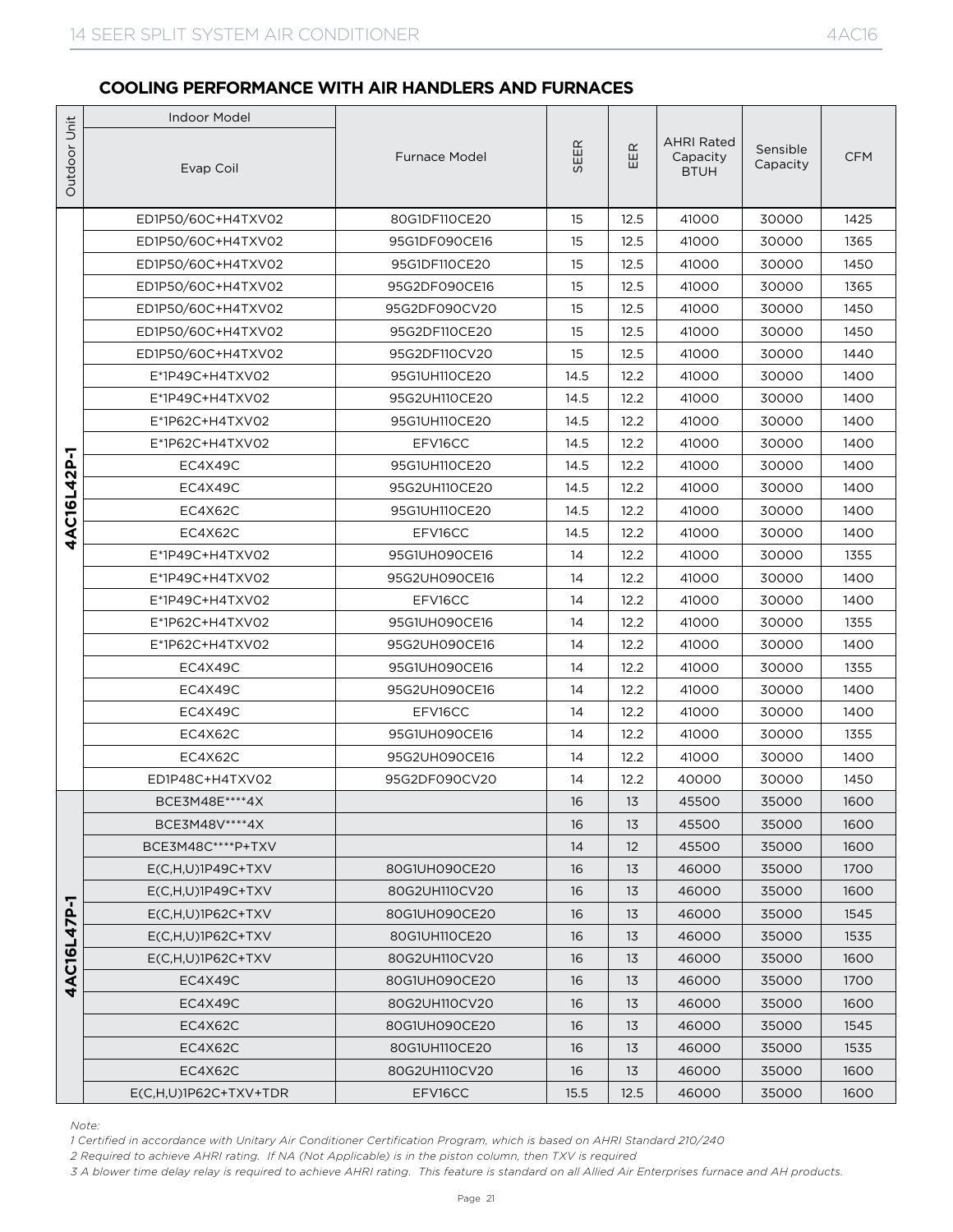|              | <b>Indoor Model</b>                                                                                                                                                                                                                                                                                                                                                                          |                                |              |                   |                                              |                      |              |
|--------------|----------------------------------------------------------------------------------------------------------------------------------------------------------------------------------------------------------------------------------------------------------------------------------------------------------------------------------------------------------------------------------------------|--------------------------------|--------------|-------------------|----------------------------------------------|----------------------|--------------|
| Outdoor Unit | Evap Coil                                                                                                                                                                                                                                                                                                                                                                                    | <b>Furnace Model</b>           | SEER         | $\mathbb{E}$<br>ш | <b>AHRI Rated</b><br>Capacity<br><b>BTUH</b> | Sensible<br>Capacity | <b>CFM</b>   |
|              | EC4X62C                                                                                                                                                                                                                                                                                                                                                                                      | EFV16CC                        | 15.5         | 12.5              | 46000                                        | 35000                | 1600         |
|              | $E(C,H,U)1P49C+TXV$                                                                                                                                                                                                                                                                                                                                                                          | 80G1UH110CE20                  | 15.1         | 12.5              | 46000                                        | 35000                | 1700         |
|              | $E(C,H,U)$ 1P49C+TXV                                                                                                                                                                                                                                                                                                                                                                         | 95G1UH110CE20                  | 15.1         | 12.5              | 46000                                        | 35000                | 1500         |
|              | $E(C,H,U)1P49C+TXV$                                                                                                                                                                                                                                                                                                                                                                          | 95G2UH090CV20                  | 15.1         | 12.5              | 46000                                        | 35000                | 1600         |
|              | $E(C,H,U)1P49C+TXV$                                                                                                                                                                                                                                                                                                                                                                          | 95G2UH110CE20                  | 15.1         | 13                | 46000                                        | 35000                | 1500         |
|              | $E(C,H,U)$ 1P62C+TXV                                                                                                                                                                                                                                                                                                                                                                         | 95G1UH110CE20                  | 15.1         | 13                | 46000                                        | 35000                | 1500         |
|              | $E(C,H,U)1P62C+TXV$                                                                                                                                                                                                                                                                                                                                                                          | 95G2UH090CV20                  | 15.1         | 12.5              | 46000                                        | 35000                | 1600         |
|              | $E(C,H,U)1P62C+TXV$                                                                                                                                                                                                                                                                                                                                                                          | 95G2UH110CE20                  | 15.1         | 13                | 46000                                        | 35000                | 1500         |
|              | $E(C,H,U)1P62C+TXV$                                                                                                                                                                                                                                                                                                                                                                          | 95G2UH110CV20                  | 15.1         | 12.5              | 46000                                        | 35000                | 1600         |
|              | $E(C,H,U)1P62D+TXV$                                                                                                                                                                                                                                                                                                                                                                          | 80G1UH135DE20                  | 15.1         | 13                | 46000                                        | 35000                | 1600         |
|              | $E(C,H,U)1P62D+TXV$                                                                                                                                                                                                                                                                                                                                                                          | 95G1UH135DE20                  | 15.1         | 12.5              | 46000                                        | 35000                | 1600         |
|              | $E(C,H,U)1P62D+TXV$                                                                                                                                                                                                                                                                                                                                                                          | 95G2UH135DE20                  | 15.1         | 12.5              | 46000                                        | 35000                | 1600         |
|              | $E(C,H,U)1P62D+TXV$                                                                                                                                                                                                                                                                                                                                                                          | 95G2UH135DV20                  | 15.1         | 12.5              | 46000                                        | 35000                | 1600         |
|              | EC4X49C                                                                                                                                                                                                                                                                                                                                                                                      | 80G1UH110CE20                  | 15.1         | 12.5              | 46000                                        | 35000                | 1700         |
|              | EC4X49C                                                                                                                                                                                                                                                                                                                                                                                      | 95G1UH110CE20                  | 15.1         | 12.5              | 46000                                        | 35000                | 1500         |
|              | EC4X49C                                                                                                                                                                                                                                                                                                                                                                                      | 95G2UH090CV20                  | 15.1         | 12.5              | 46000                                        | 35000                | 1600         |
| 4AC16L47P-1  | EC4X49C                                                                                                                                                                                                                                                                                                                                                                                      | 95G2UH110CE20                  | 15.1         | 13                | 46000                                        | 35000                | 1500         |
|              | EC4X62C                                                                                                                                                                                                                                                                                                                                                                                      | 95G1UH110CE20                  | 15.1         | 13                | 46000                                        | 35000                | 1500         |
|              | EC4X62C<br>EC4X62C                                                                                                                                                                                                                                                                                                                                                                           | 95G2UH090CV20<br>95G2UH110CE20 | 15.1<br>15.1 | 12.5<br>13        | 46000<br>46000                               | 35000<br>35000       | 1600<br>1500 |
|              | EC4X62C                                                                                                                                                                                                                                                                                                                                                                                      | 95G2UH110CV20                  | 15.1         | 12.5              | 46000                                        | 35000                | 1600         |
|              | EC4X62D                                                                                                                                                                                                                                                                                                                                                                                      | 80G1UH135DE20                  | 15.1         | 13                | 46000                                        | 35000                | 1600         |
|              | EC4X62D                                                                                                                                                                                                                                                                                                                                                                                      | 95G1UH135DE20                  | 15.1         | 12.5              | 46000                                        | 35000                | 1600         |
|              | EC4X62D                                                                                                                                                                                                                                                                                                                                                                                      | 95G2UH135DE20                  | 15.1         | 12.5              | 46000                                        | 35000                | 1600         |
|              | EC4X62D                                                                                                                                                                                                                                                                                                                                                                                      | 95G2UH135DV20                  | 15.1         | 12.5              | 46000                                        | 35000                | 1600         |
|              | $E(C,H,U)1P49C+TXV$                                                                                                                                                                                                                                                                                                                                                                          | 95G2UH110CV20                  | 15           | 12.5              | 46000                                        | 35000                | 1600         |
|              | EC4X49C                                                                                                                                                                                                                                                                                                                                                                                      | 95G2UH110CV20                  | 15           | 12.5              | 46000                                        | 35000                | 1600         |
|              | ED1P50/60C+H4TXV02                                                                                                                                                                                                                                                                                                                                                                           | 80G1DF110CE20                  | 15           | 12.5              | 45000                                        | 35000                | 1595         |
|              | ED1P50/60C+H4TXV02                                                                                                                                                                                                                                                                                                                                                                           | 95G1DF090CE16                  | 14           | 12.2              | 44500                                        | 35000                | 1570         |
|              | ED1P50/60C+H4TXV02                                                                                                                                                                                                                                                                                                                                                                           | 95G1DF110CE20                  | 14           | 12.2              | 44500                                        | 35000                | 1565         |
|              | ED1P50/60C+H4TXV02                                                                                                                                                                                                                                                                                                                                                                           | 95G2DF090CE16                  | 14           | 12.2              | 44500                                        | 35000                | 1570         |
|              | ED1P50/60C+H4TXV02                                                                                                                                                                                                                                                                                                                                                                           | 95G2DF110CE20                  | 14           | 12.2              | 44500                                        | 35000                | 1565         |
|              | BCE3M48E **** 4X                                                                                                                                                                                                                                                                                                                                                                             |                                | 15.1         | 12.5              | 46500                                        | 34500                | 1600         |
|              | BCE3M48V **** 4X                                                                                                                                                                                                                                                                                                                                                                             |                                | 14.5         | 11.7              | 47000                                        | 34500                | 1600         |
|              | BCE3M48C****P+H4TXV02                                                                                                                                                                                                                                                                                                                                                                        |                                | 14           | 12                | 46500                                        | 34500                | 1600         |
|              | E*1P62C+H4TXV02                                                                                                                                                                                                                                                                                                                                                                              | 80G1UH090CE20                  | 15.1         | 12.5              | 46500                                        | 34500                | 1545         |
| 4AC16L48P-1  | E*1P62C+H4TXV02                                                                                                                                                                                                                                                                                                                                                                              | 80G1UH110CE20                  | 15.1         | 13                | 46500                                        | 34500                | 1500         |
|              | EC4X62C                                                                                                                                                                                                                                                                                                                                                                                      | 80G1UH090CE20                  | 15.1         | 12.5              | 46500                                        | 34500                | 1545         |
|              | EC4X62C                                                                                                                                                                                                                                                                                                                                                                                      | 80G1UH110CE20                  | 15.1         | 13                | 46500                                        | 34500                | 1500         |
|              | E*1P60D+H4TXV02                                                                                                                                                                                                                                                                                                                                                                              | 80G1UH135DE20                  | 14.5         | 12                | 46000                                        | 34500                | 1600         |
|              | Note:<br>1 Certified in accordance with Unitary Air Conditioner Certification Program, which is based on AHRI Standard 210/240<br>2 Required to achieve AHRI rating. If NA (Not Applicable) is in the piston column, then TXV is required<br>3 A blower time delay relay is required to achieve AHRI rating. This feature is standard on all Allied Air Enterprises furnace and AH products. |                                |              |                   |                                              |                      |              |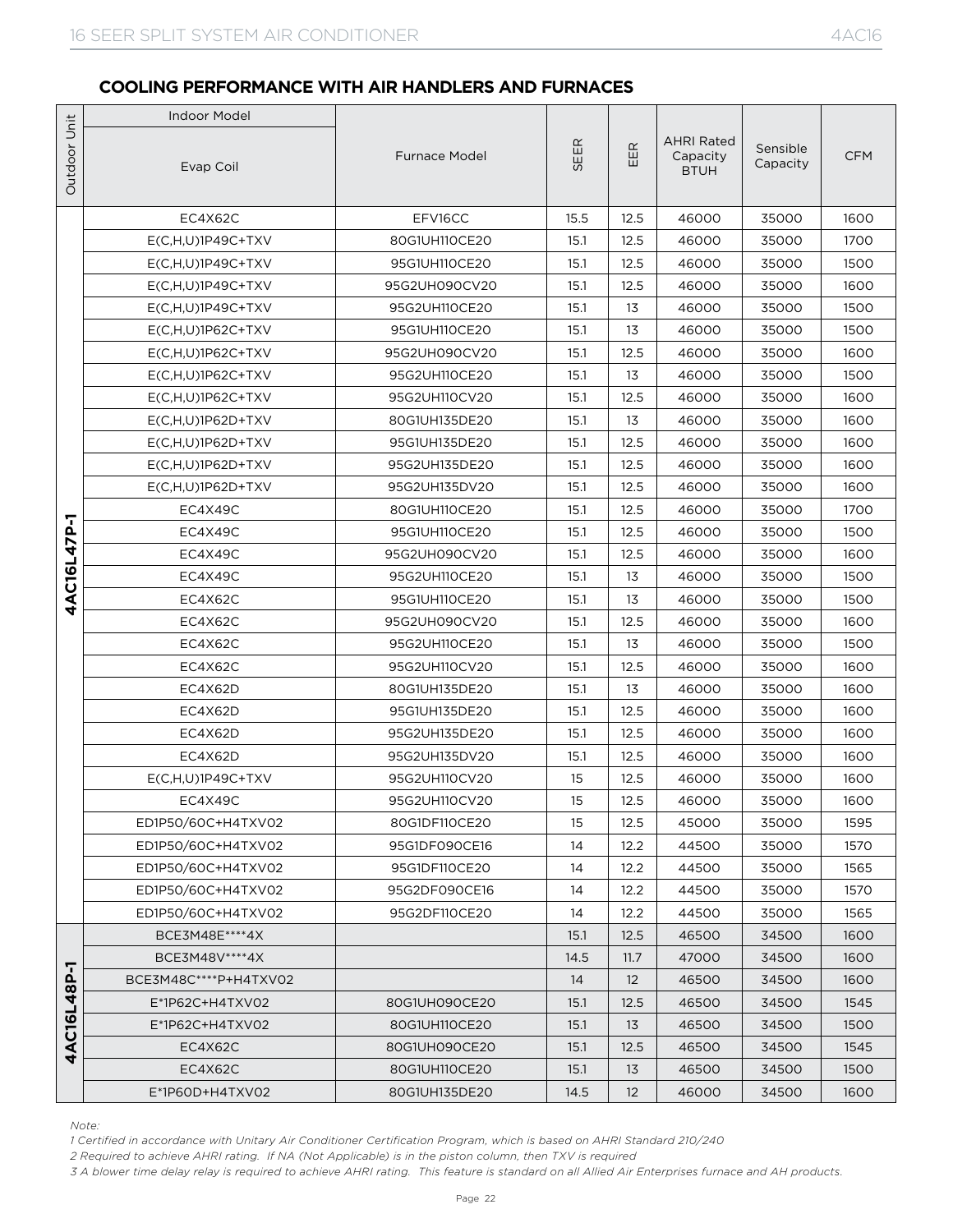|                   | <b>Indoor Model</b>   |                      |      |                   |                                              |                      |            |
|-------------------|-----------------------|----------------------|------|-------------------|----------------------------------------------|----------------------|------------|
| Unit<br>Outdoor   | Evap Coil             | <b>Furnace Model</b> | SEER | EER               | <b>AHRI Rated</b><br>Capacity<br><b>BTUH</b> | Sensible<br>Capacity | <b>CFM</b> |
|                   | E*1P60D+H4TXV02       | 95G2UH135DV20        | 14.5 | $12 \overline{ }$ | 46000                                        | 34500                | 1600       |
|                   | E*1P62C+H4TXV02       | 80G2UH110CV20        | 14.5 | $12 \overline{ }$ | 46500                                        | 34500                | 1600       |
|                   | E*1P62C+H4TXV02       | 95G2UH090CE16        | 14.5 | 11.7              | 46500                                        | 34500                | 1600       |
|                   | E*1P62C+TXV           | 95G2UH090CE16        | 14.5 | 12.5              | 46500                                        | 34500                | 1560       |
|                   | E*1P62D+H4TXV02       | 80G1UH135DE20        | 14.5 | 12                | 46500                                        | 34500                | 1600       |
|                   | E*1P62D+H4TXV02       | 95G2UH135DV20        | 14.5 | 12                | 46500                                        | 34500                | 1600       |
|                   | EC4X62C               | 80G2UH110CV20        | 14.5 | 12                | 46500                                        | 34500                | 1600       |
| 7                 | EC4X62C               | 95G2UH090CE16        | 14.5 | 11.7              | 46500                                        | 34500                | 1600       |
| 4AC16L48P         | EC4X62D               | 80G1UH135DE20        | 14.5 | 12                | 46500                                        | 34500                | 1600       |
|                   | EC4X62D               | 95G2UH135DV20        | 14.5 | $12 \overline{ }$ | 46500                                        | 34500                | 1600       |
|                   | ED1P48C+H4TXV02       | 80G1DF110CE20        | 14   | 11.7              | 46500                                        | 34500                | 1545       |
|                   | ED1P48C+H4TXV02       | 95G1DF110CE20        | 14   | 11.7              | 46500                                        | 34500                | 1510       |
|                   | ED1P48C+H4TXV02       | 95G2DF110CE20        | 14   | 11.7              | 46500                                        | 34500                | 1510       |
|                   | ED1P50/60C+H4TXV02    | 80G1DF110CE20        | 14   | 11.7              | 47500                                        | 34500                | 1595       |
|                   | ED1P50/60C+H4TXV02    | 95G1DF110CE20        | 14   | 11.7              | 47000                                        | 34500                | 1565       |
|                   | ED1P50/60C+H4TXV02    | 95G2DF090CV20        | 14   | 11.7              | 47000                                        | 34500                | 1600       |
|                   | ED1P50/60C+H4TXV02    | 95G2DF110CE20        | 14   | 11.7              | 47000                                        | 34500                | 1565       |
|                   | ED1P50/60C+H4TXV02    | 95G2DF110CV20        | 14   | 11.7              | 47000                                        | 34500                | 1585       |
|                   | BCE3M60E **** 4X      |                      | 14.5 | 12                | 56500                                        | 41500                | 1800       |
|                   | BCE3M60V **** 4X      |                      | 14.5 | 12                | 56000                                        | 41500                | 1780       |
|                   | BCE3M48C****P+H4TXV03 |                      | 14   | 12                | 57000                                        | 41500                | 1800       |
|                   | BCE3M60C****P+H4TXV03 |                      | 14   | 12                | 56500                                        | 41500                | 1800       |
|                   | E*1P62C+A4TXV02+TDR   | 95G1UH110CE20        | 15.4 | 12.5              | 57000                                        | 41500                | 1800       |
|                   | E*1P62C+H4TXV02+TDR   | A95UH1E110C20        | 15.4 | 12.5              | 57000                                        | 41500                | 1800       |
|                   | EC4X62C               | A95UH1E110C20        | 15.4 | 12.5              | 57000                                        | 41500                | 1800       |
|                   | E*1P62D+H4TXV03       | 80G1UH135DE20        | 15.1 | 12.5              | 58000                                        | 41500                | 1800       |
|                   | EC4X62D               | 80G1UH135DE20        | 15.1 | 12.5              | 58000                                        | 41500                | 1800       |
|                   | E*1P62C+H4TXV03       | 80G1UH090CE20        | 14.5 | 12.5              | 58000                                        | 41500                | 1770       |
|                   | E*1P62C+H4TXV03       | 80G1UH110CE20        | 14.5 | 12.5              | 58000                                        | 41500                | 1800       |
| <b>AC16L59P-1</b> | E*1P62C+H4TXV03       | 95G1UH110CE20        | 14.5 | 12.5              | 58000                                        | 41500                | 1770       |
|                   | E*1P62C+H4TXV03       | A80US2V0110C20       | 14.5 | 12 <sup>2</sup>   | 57000                                        | 41500                | 1800       |
| 4                 | E*1P62C+H4TXV03       | A80US2V090C20        | 14.5 | 12                | 57000                                        | 41500                | 1800       |
|                   | E*1P62D+H4TXV03       | 95G2UH135DV20        | 14.5 | 12.5              | 58000                                        | 41500                | 1800       |
|                   | EC4X62C               | 80G1UH090CE20        | 14.5 | 12.5              | 58000                                        | 41500                | 1770       |
|                   | EC4X62C               | 80G1UH110CE20        | 14.5 | 12.5              | 58000                                        | 41500                | 1800       |
|                   | EC4X62C               | 95G1UH110CE20        | 14.5 | 12.5              | 58000                                        | 41500                | 1770       |
|                   | EC4X62C               | A80US2V0110C20       | 14.5 | 12                | 57000                                        | 41500                | 1800       |
|                   | EC4X62C               | A80US2V090C20        | 14.5 | 12                | 57000                                        | 41500                | 1800       |
|                   | EC4X62D               | 95G2UH135DV20        | 14.5 | 12.5              | 58000                                        | 41500                | 1800       |
|                   | ED1P50/60C+H4TXV02    | 80G1DF110CE20        | 14   | 12.2              | 56000                                        | 41500                | 1800       |
|                   | ED1P50/60C+H4TXV02    | 95G1DF110CE20        | 14   | 11.7              | 55500                                        | 41500                | 1700       |
|                   | ED1P50/60C+H4TXV02    | 95G2DF110CE20        | 14   | 11.7              | 55500                                        | 41500                | 1700       |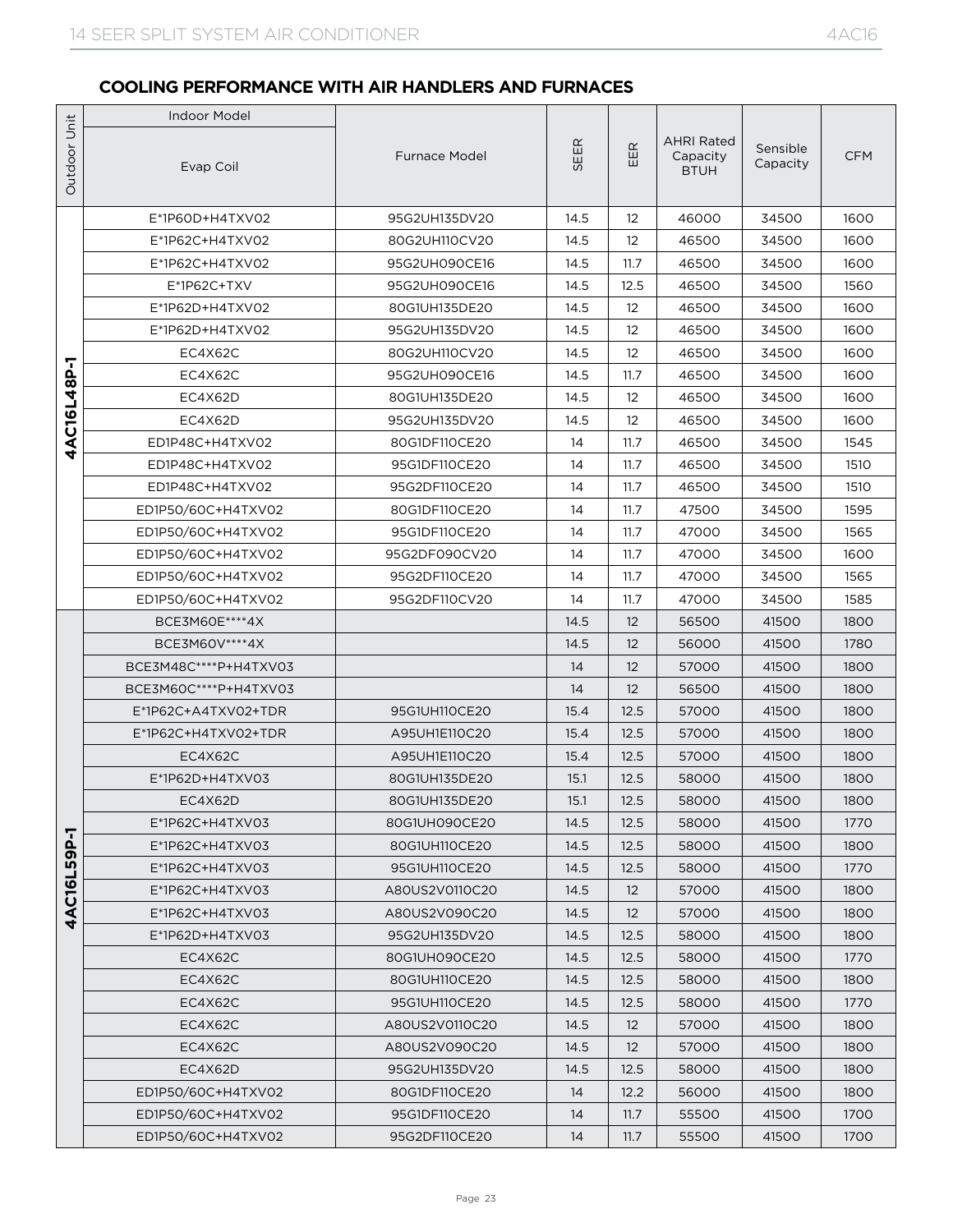|              | <b>Indoor Model</b>   |                      |      |                   |                                              |                      |            |
|--------------|-----------------------|----------------------|------|-------------------|----------------------------------------------|----------------------|------------|
| Outdoor Unit | Evap Coil             | <b>Furnace Model</b> | SEER | EER               | <b>AHRI Rated</b><br>Capacity<br><b>BTUH</b> | Sensible<br>Capacity | <b>CFM</b> |
|              | BCE3M60C****P+H4TXV03 |                      | 14   | $12 \overline{ }$ | 58000                                        | 42000                | 1800       |
| 4AC16L6OP-1  | BCE3M60V **** 4X      |                      | 14   | $12 \overline{ }$ | 58000                                        | 42000                | 1780       |
|              | ED1P50/60C+H4TXV03    | 80G1DF110CE20        | 14   | 11.7              | 57000                                        | 42000                | 1800       |
|              | ED1P50/60C+H4TXV03    | 95G1DF110CE20        | 14   | 11.7              | 57000                                        | 42000                | 1800       |
|              | ED1P50/60C+H4TXV03    | 95G2DF110CE20        | 14   | 11.7              | 57000                                        | 42000                | 1800       |
|              | BCE3M24E****4X        |                      | 15.1 | 13                | 18000                                        | 13000                | 650        |
|              | BCE3M18V **** 4X      |                      | 14.5 | 12.2              | 18000                                        | 13000                | 600        |
|              | BCE3M24V****4X        |                      | 14.5 | 12.2              | 18000                                        | 13000                | 650        |
|              | BCE3M18C****P         |                      | 14   | 12.2              | 18000                                        | 13000                | 650        |
|              | $E*1P19A$             | 80G2UH070AV12        | 16   | 13                | 18000                                        | 13000                | 650        |
|              | $E^*$ 1P23A           | 80G2UH070AV12        | 16   | 13                | 18000                                        | 13000                | 650        |
|              | $E^*$ 1P23B           | 80G2UH090BV16        | 16   | 13                | 18000                                        | 13000                | 620        |
|              | $E^*$ 1P23B           | 95G2UH045BV12        | 16   | 13                | 18000                                        | 13000                | 650        |
|              | $E^*$ 1P23B           | 95G2UH070BV12        | 16   | 13                | 18000                                        | 13000                | 650        |
|              | $E^*$ 1P23B           | EFV08BC              | 16   | 13                | 18000                                        | 13000                | 650        |
|              | $E^*$ 1P23B+TXV       | 95G1UH045BE12        | 16   | 13                | 18000                                        | 13000                | 635        |
|              | E*1P23B+TXV           | 95G2UH045BE12        | 16   | 13                | 18000                                        | 13000                | 635        |
|              | $E^*1P24A$            | 80G2UH070AV12        | 16   | 13                | 18000                                        | 13000                | 650        |
|              | $E^*$ 1P24B           | 80G2UH090BV16        | 16   | 13                | 18000                                        | 13000                | 620        |
|              | $E^*$ 1P24B           | 95G2UH070BV12        | 16   | 13                | 18000                                        | 13000                | 650        |
| AC16LR18P-1  | E*1P29A               | 80G2UH070AV12        | 16   | 13                | 18000                                        | 13000                | 650        |
|              | $E*1P29B$             | 80G2UH090BV16        | 16   | 13                | 18000                                        | 13000                | 620        |
|              | $E*1P29B$             | 95G2UH045BV12        | 16   | 13                | 18000                                        | 13000                | 650        |
|              | $E*1P29B$             | 95G2UH070BV12        | 16   | 13                | 18000                                        | 13000                | 650        |
| 4            | E*1P29B+TXV           | 95G1UH045BE12        | 16   | 13                | 18000                                        | 13000                | 635        |
|              | E*1P29B+TXV           | 95G2UH045BE12        | 16   | 13                | 18000                                        | 13000                | 635        |
|              | E*1P30A               | 80G1UH045AE12        | 16   | 13                | 18000                                        | 13000                | 650        |
|              | $E*1P3OA$             | 80G2UH070AV12        | 16   | 13                | 18000                                        | 13000                | 650        |
|              | $E*1P3OB$             | 80G2UH090BV16        | 16   | 13                | 18000                                        | 13000                | 620        |
|              | $E*1P3OB$             | 95G2UH045BV12        | 16   | 13                | 18000                                        | 13000                | 650        |
|              | $E^*$ 1P30B           | 95G2UH070BV12        | 16   | 13                | 18000                                        | 13000                | 650        |
|              | $E*1P3OC$             | 95G2UH090CV12        | 16   | 13                | 18000                                        | 13000                | 650        |
|              | $E*1P36A$             | 80G2UH070AV12        | 16   | 13                | 18000                                        | 13000                | 650        |
|              | $E*1P36B$             | 80G2UH090BV16        | 16   | 13                | 18000                                        | 13000                | 620        |
|              | $E*1P36B$             | 95G2UH045BV12        | 16   | 13                | 18000                                        | 13000                | 650        |
|              | $E^*$ 1P36B           | 95G2UH070BV12        | 16   | 13                | 18000                                        | 13000                | 650        |
|              | $E*1P36C$             | 95G2UH090CV12        | 16   | 13                | 18000                                        | 13000                | 650        |
|              | EC4X23A               | 80G2UH070AV12        | 16   | 13                | 18000                                        | 13000                | 650        |
|              | EC4X23B               | 80G2UH090BV16        | 16   | 13                | 18000                                        | 13000                | 620        |
|              | EC4X23B               | 95G1UH045BE12        | 16   | 13                | 18000                                        | 13000                | 635        |

*Note:*

*1 Certified in accordance with Unitary Air Conditioner Certification Program, which is based on AHRI Standard 210/240*

*2 Required to achieve AHRI rating. If NA (Not Applicable) is in the piston column, then TXV is required*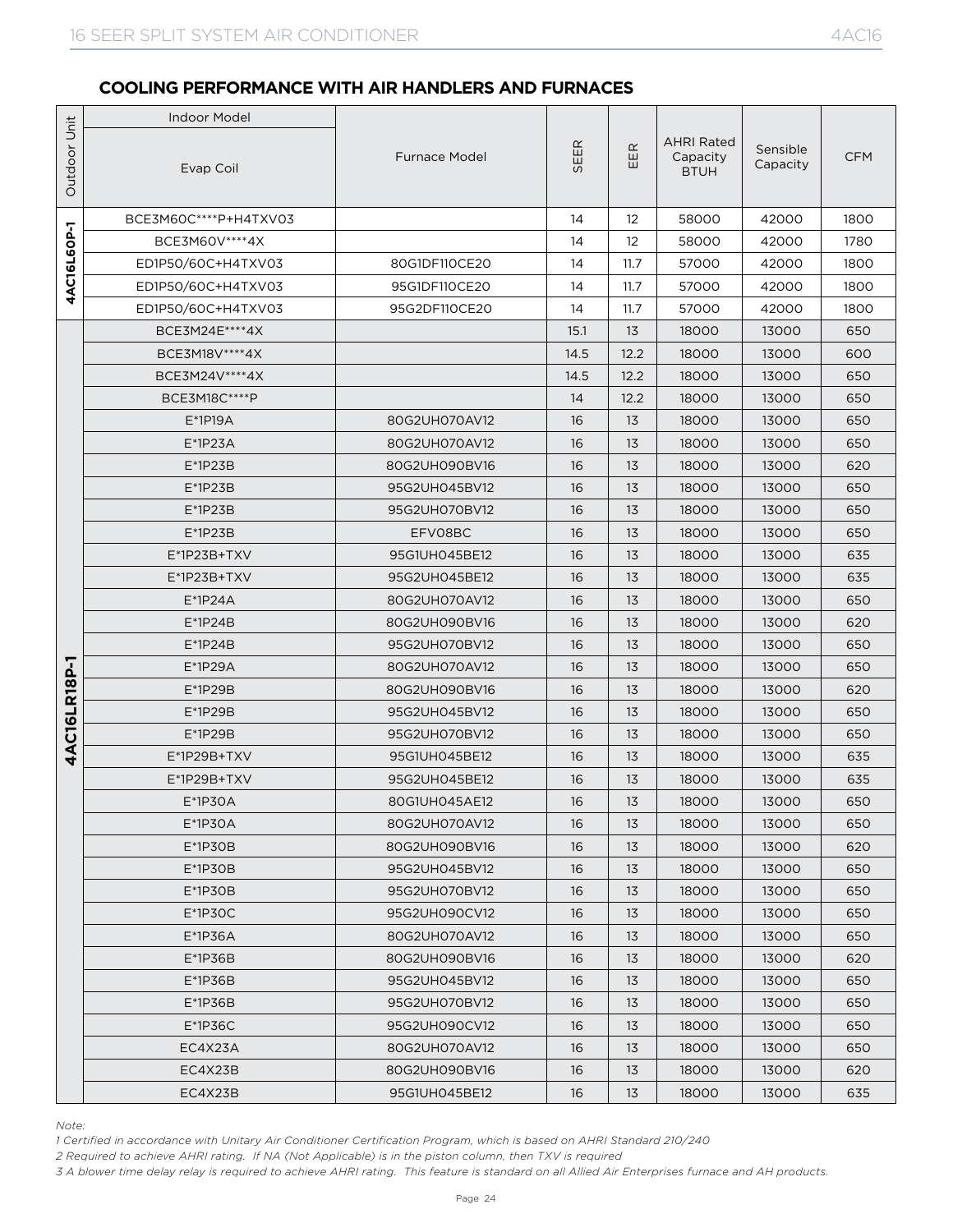|                                  | <b>Indoor Model</b>                                                                                                                                                                                                                                                                                                                                                                 |                      |      |      |                                              |                      |            |
|----------------------------------|-------------------------------------------------------------------------------------------------------------------------------------------------------------------------------------------------------------------------------------------------------------------------------------------------------------------------------------------------------------------------------------|----------------------|------|------|----------------------------------------------|----------------------|------------|
|                                  | Evap Coil                                                                                                                                                                                                                                                                                                                                                                           | <b>Furnace Model</b> | SEER | EER  | <b>AHRI Rated</b><br>Capacity<br><b>BTUH</b> | Sensible<br>Capacity | <b>CFM</b> |
|                                  | EC4X23B                                                                                                                                                                                                                                                                                                                                                                             | 95G2UH045BE12        | 16   | 13   | 18000                                        | 13000                | 635        |
| Outdoor Unit<br>AC16LE18P-1<br>4 | EC4X23B                                                                                                                                                                                                                                                                                                                                                                             | 95G2UH045BV12        | 16   | 13   | 18000                                        | 13000                | 650        |
|                                  | EC4X23B                                                                                                                                                                                                                                                                                                                                                                             | 95G2UH070BV12        | 16   | 13   | 18000                                        | 13000                | 650        |
|                                  | EC4X23B                                                                                                                                                                                                                                                                                                                                                                             | EFV08BC              | 16   | 13   | 18000                                        | 13000                | 650        |
|                                  | EC4X24A                                                                                                                                                                                                                                                                                                                                                                             | 80G2UH070AV12        | 16   | 13   | 18000                                        | 13000                | 650        |
|                                  | EC4X24B                                                                                                                                                                                                                                                                                                                                                                             | 80G2UH090BV16        | 16   | 13   | 18000                                        | 13000                | 620        |
|                                  | EC4X24B                                                                                                                                                                                                                                                                                                                                                                             | 95G2UH070BV12        | 16   | 13   | 18000                                        | 13000                | 650        |
|                                  | EC4X29A                                                                                                                                                                                                                                                                                                                                                                             | 80G2UH070AV12        | 16   | 13   | 18000                                        | 13000                | 650        |
|                                  | EC4X29B                                                                                                                                                                                                                                                                                                                                                                             | 80G2UH090BV16        | 16   | 13   | 18000                                        | 13000                | 620        |
|                                  | EC4X29B                                                                                                                                                                                                                                                                                                                                                                             | 95G1UH045BE12        | 16   | 13   | 18000                                        | 13000                | 635        |
|                                  | EC4X29B                                                                                                                                                                                                                                                                                                                                                                             | 95G2UH045BE12        | 16   | 13   | 18000                                        | 13000                | 635        |
|                                  | EC4X29B                                                                                                                                                                                                                                                                                                                                                                             | 95G2UH045BV12        | 16   | 13   | 18000                                        | 13000                | 650        |
|                                  | EC4X29B                                                                                                                                                                                                                                                                                                                                                                             | 95G2UH070BV12        | 16   | 13   | 18000                                        | 13000                | 650        |
|                                  | EC4X30A                                                                                                                                                                                                                                                                                                                                                                             | 80G1UH045AE12        | 16   | 13   | 18000                                        | 13000                | 650        |
|                                  | EC4X30A                                                                                                                                                                                                                                                                                                                                                                             | 80G2UH070AV12        | 16   | 13   | 18000                                        | 13000                | 650        |
|                                  | EC4X30B                                                                                                                                                                                                                                                                                                                                                                             | 80G2UH090BV16        | 16   | 13   | 18000                                        | 13000                | 620        |
|                                  | EC4X30B                                                                                                                                                                                                                                                                                                                                                                             | 95G2UH045BV12        | 16   | 13   | 18000                                        | 13000                | 650        |
|                                  | EC4X30B                                                                                                                                                                                                                                                                                                                                                                             | 95G2UH070BV12        | 16   | 13   | 18000                                        | 13000                | 650        |
|                                  | EC4X30C                                                                                                                                                                                                                                                                                                                                                                             | 95G2UH090CV12        | 16   | 13   | 18000                                        | 13000                | 650        |
|                                  | EC4X36A                                                                                                                                                                                                                                                                                                                                                                             | 80G2UH070AV12        | 16   | 13   | 18000                                        | 13000                | 650        |
|                                  | EC4X36B                                                                                                                                                                                                                                                                                                                                                                             | 80G2UH090BV16        | 16   | 13   | 18000                                        | 13000                | 620        |
|                                  | EC4X36B                                                                                                                                                                                                                                                                                                                                                                             | 95G2UH045BV12        | 16   | 13   | 18000                                        | 13000                | 650        |
|                                  | EC4X36B                                                                                                                                                                                                                                                                                                                                                                             | 95G2UH070BV12        | 16   | 13   | 18000                                        | 13000                | 650        |
|                                  | EC4X36C                                                                                                                                                                                                                                                                                                                                                                             | 95G2UH090CV12        | 16   | 13   | 18000                                        | 13000                | 650        |
|                                  | $E*1P19A$                                                                                                                                                                                                                                                                                                                                                                           | 80G1UH045AE12        | 15.1 | 13   | 18000                                        | 13000                | 650        |
|                                  | $E*1P23B$                                                                                                                                                                                                                                                                                                                                                                           | 80G1UH070BE12        | 15.1 | 13   | 18000                                        | 13000                | 650        |
|                                  | E*1P23B                                                                                                                                                                                                                                                                                                                                                                             | 95G1UH045BE12        | 15.1 | 13   | 18000                                        | 13000                | 650        |
|                                  | $E^*$ 1P23B                                                                                                                                                                                                                                                                                                                                                                         | 95G1UH070BE12        | 15.1 | 13   | 18000                                        | 13000                | 650        |
|                                  | $E*1P23B$                                                                                                                                                                                                                                                                                                                                                                           | 95G2UH045BE12        | 15.1 | 13   | 18000                                        | 13000                | 620        |
|                                  | $E*1P23B$                                                                                                                                                                                                                                                                                                                                                                           | 95G2UH070BE12        | 15.1 | 13   | 18000                                        | 13000                | 650        |
|                                  | $E^*$ 1P24A                                                                                                                                                                                                                                                                                                                                                                         | 80G1UH045AE12        | 15.1 | 13   | 18000                                        | 13000                | 650        |
|                                  | $E^*$ 1P24B                                                                                                                                                                                                                                                                                                                                                                         | 80G1UH070BE12        | 15.1 | 13   | 18000                                        | 13000                | 620        |
|                                  | $E^*$ 1P24B                                                                                                                                                                                                                                                                                                                                                                         | 95G1UH045BE12        | 15.1 | 13   | 18000                                        | 13000                | 620        |
|                                  | $E^*$ 1P24B                                                                                                                                                                                                                                                                                                                                                                         | 95G2UH045BE12        | 15.1 | 13   | 18000                                        | 13000                | 620        |
|                                  | $E^*$ 1P24B                                                                                                                                                                                                                                                                                                                                                                         | 95G2UH045BV12        | 15.1 | 13   | 18000                                        | 13000                | 650        |
|                                  | $E*1P24B$                                                                                                                                                                                                                                                                                                                                                                           | EFV08BC              | 15.1 | 13   | 18000                                        | 13000                | 650        |
|                                  | E*1P24B+TXV                                                                                                                                                                                                                                                                                                                                                                         | 95G1UH045BE12        | 15.1 | 12.5 | 18000                                        | 13000                | 635        |
|                                  | E*1P24B+TXV                                                                                                                                                                                                                                                                                                                                                                         | 95G2UH045BE12        | 15.1 | 12.5 | 18000                                        | 13000                | 635        |
|                                  | E*1P29A                                                                                                                                                                                                                                                                                                                                                                             | 80G1UH045AE12        | 15.1 | 13   | 18000                                        | 13000                | 650        |
|                                  | E*1P29B                                                                                                                                                                                                                                                                                                                                                                             | 80G1UH070BE12        | 15.1 | 13   | 18000                                        | 13000                | 620        |
| Note:                            | 1 Certified in accordance with Unitary Air Conditioner Certification Program, which is based on AHRI Standard 210/240<br>2 Required to achieve AHRI rating. If NA (Not Applicable) is in the piston column, then TXV is required<br>3 A blower time delay relay is required to achieve AHRI rating. This feature is standard on all Allied Air Enterprises furnace and AH products. |                      |      |      |                                              |                      |            |

*Note:*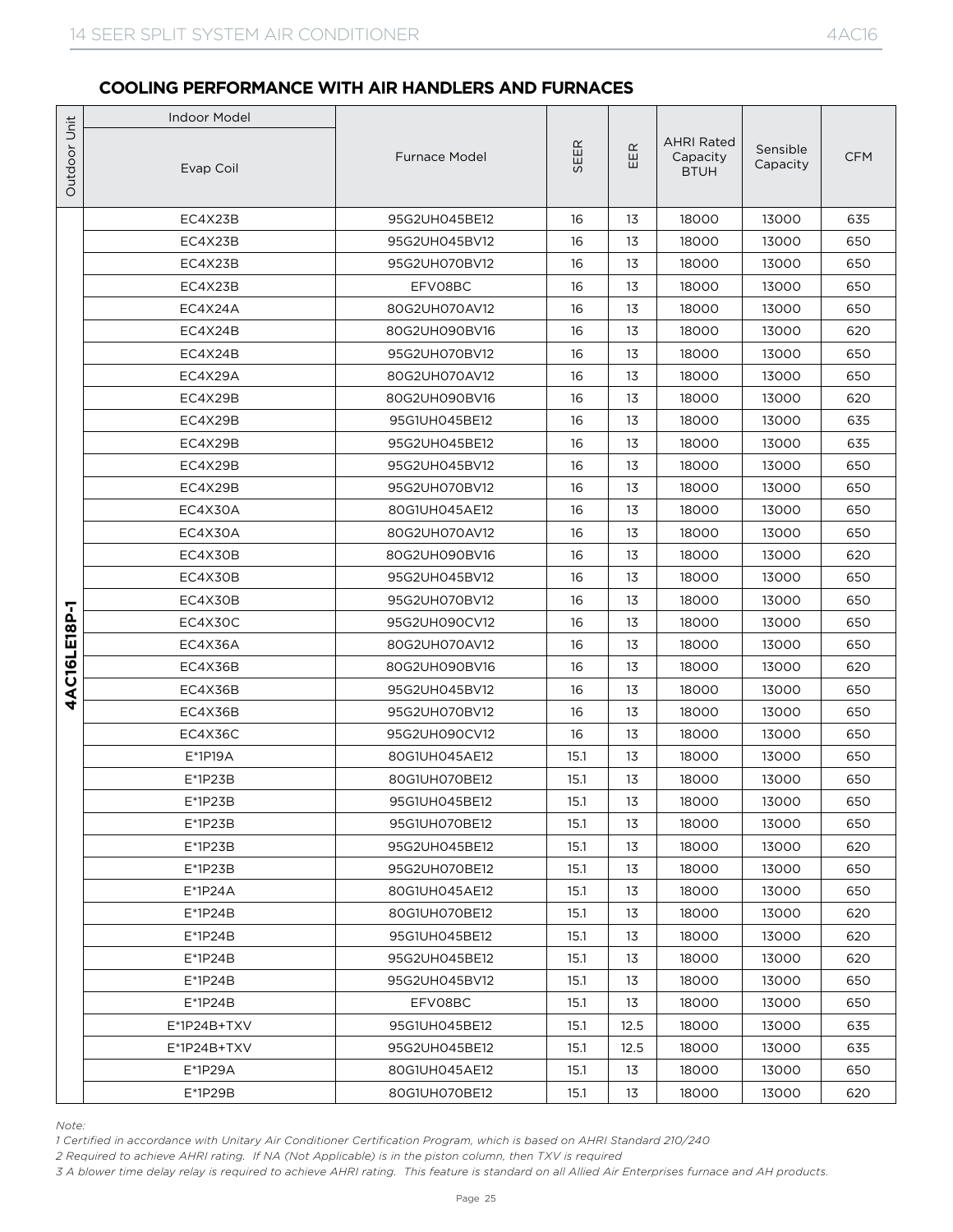|              | <b>Indoor Model</b> |                      |      |      |                                              |                      |            |
|--------------|---------------------|----------------------|------|------|----------------------------------------------|----------------------|------------|
| Outdoor Unit | Evap Coil           | <b>Furnace Model</b> | SEER | EER  | <b>AHRI Rated</b><br>Capacity<br><b>BTUH</b> | Sensible<br>Capacity | <b>CFM</b> |
|              | E*1P29B             | 95G1UH045BE12        | 15.1 | 13   | 18000                                        | 13000                | 620        |
|              | E*1P29B             | 95G1UH070BE12        | 15.1 | 13   | 18000                                        | 13000                | 650        |
|              | E*1P29B             | 95G2UH045BE12        | 15.1 | 13   | 18000                                        | 13000                | 620        |
|              | E*1P29B             | 95G2UH070BE12        | 15.1 | 13   | 18000                                        | 13000                | 650        |
|              | E*1P29B             | EFV08BC              | 15.1 | 13   | 18000                                        | 13000                | 650        |
|              | $E*1P3OB$           | 80G1UH070BE12        | 15.1 | 13   | 18000                                        | 13000                | 620        |
|              | $E*1P3OB$           | 95G1UH045BE12        | 15.1 | 13   | 18000                                        | 13000                | 620        |
|              | $E*1P3OB$           | 95G1UH070BE12        | 15.1 | 13   | 18000                                        | 13000                | 650        |
|              | $E*1P3OB$           | 95G2UH045BE12        | 15.1 | 13   | 18000                                        | 13000                | 620        |
|              | $E*1P3OB$           | 95G2UH070BE12        | 15.1 | 13   | 18000                                        | 13000                | 650        |
|              | $E*1P3OB$           | EFV08BC              | 15.1 | 13   | 18000                                        | 13000                | 650        |
|              | E*1P36A             | 80G1UH045AE12        | 15.1 | 13   | 18000                                        | 13000                | 650        |
|              | E*1P36B             | 80G1UH070BE12        | 15.1 | 13   | 18000                                        | 13000                | 620        |
|              | E*1P36B             | 95G1UH045BE12        | 15.1 | 13   | 18000                                        | 13000                | 620        |
|              | $E*1P36B$           | 95G1UH070BE12        | 15.1 | 13   | 18000                                        | 13000                | 650        |
|              | $E*1P36B$           | 95G2UH045BE12        | 15.1 | 13   | 18000                                        | 13000                | 620        |
|              | E*1P36B             | 95G2UH070BE12        | 15.1 | 13   | 18000                                        | 13000                | 650        |
|              | E*1P36B             | EFV08BC              | 15.1 | 13   | 18000                                        | 13000                | 650        |
| 4AC16LR18P-1 | EC4X23B             | 80G1UH070BE12        | 15.1 | 13   | 18000                                        | 13000                | 650        |
|              | EC4X23B             | 95G1UH070BE12        | 15.1 | 13   | 18000                                        | 13000                | 650        |
|              | EC4X23B             | 95G2UH070BE12        | 15.1 | 13   | 18000                                        | 13000                | 650        |
|              | EC4X24A             | 80G1UH045AE12        | 15.1 | 13   | 18000                                        | 13000                | 650        |
|              | EC4X24B             | 80G1UH070BE12        | 15.1 | 13   | 18000                                        | 13000                | 620        |
|              | EC4X24B             | 95G1UH045BE12        | 15.1 | 12.5 | 18000                                        | 13000                | 635        |
|              | EC4X24B             | 95G2UH045BE12        | 15.1 | 12.5 | 18000                                        | 13000                | 635        |
|              | EC4X24B             | 95G2UH045BV12        | 15.1 | 13   | 18000                                        | 13000                | 650        |
|              | EC4X24B             | EFV08BC              | 15.1 | 13   | 18000                                        | 13000                | 650        |
|              | EC4X29A             | 80G1UH045AE12        | 15.1 | 13   | 18000                                        | 13000                | 650        |
|              | EC4X29B             | 80G1UH070BE12        | 15.1 | 13   | 18000                                        | 13000                | 620        |
|              | EC4X29B             | 95G1UH070BE12        | 15.1 | 13   | 18000                                        | 13000                | 650        |
|              | EC4X29B             | 95G2UH070BE12        | 15.1 | 13   | 18000                                        | 13000                | 650        |
|              | EC4X29B             | EFV08BC              | 15.1 | 13   | 18000                                        | 13000                | 650        |
|              | EC4X30B             | 80G1UH070BE12        | 15.1 | 13   | 18000                                        | 13000                | 620        |
|              | EC4X30B             | 95G1UH045BE12        | 15.1 | 13   | 18000                                        | 13000                | 620        |
|              | EC4X30B             | 95G1UH070BE12        | 15.1 | 13   | 18000                                        | 13000                | 650        |
|              | EC4X30B             | 95G2UH045BE12        | 15.1 | 13   | 18000                                        | 13000                | 620        |
|              | EC4X30B             | 95G2UH070BE12        | 15.1 | 13   | 18000                                        | 13000                | 650        |
|              | EC4X30B             | EFV08BC              | 15.1 | 13   | 18000                                        | 13000                | 650        |
|              | EC4X36A             | 80G1UH045AE12        | 15.1 | 13   | 18000                                        | 13000                | 650        |
|              | EC4X36B             | 80G1UH070BE12        | 15.1 | 13   | 18000                                        | 13000                | 620        |

*Note:*

*1 Certified in accordance with Unitary Air Conditioner Certification Program, which is based on AHRI Standard 210/240*

*2 Required to achieve AHRI rating. If NA (Not Applicable) is in the piston column, then TXV is required*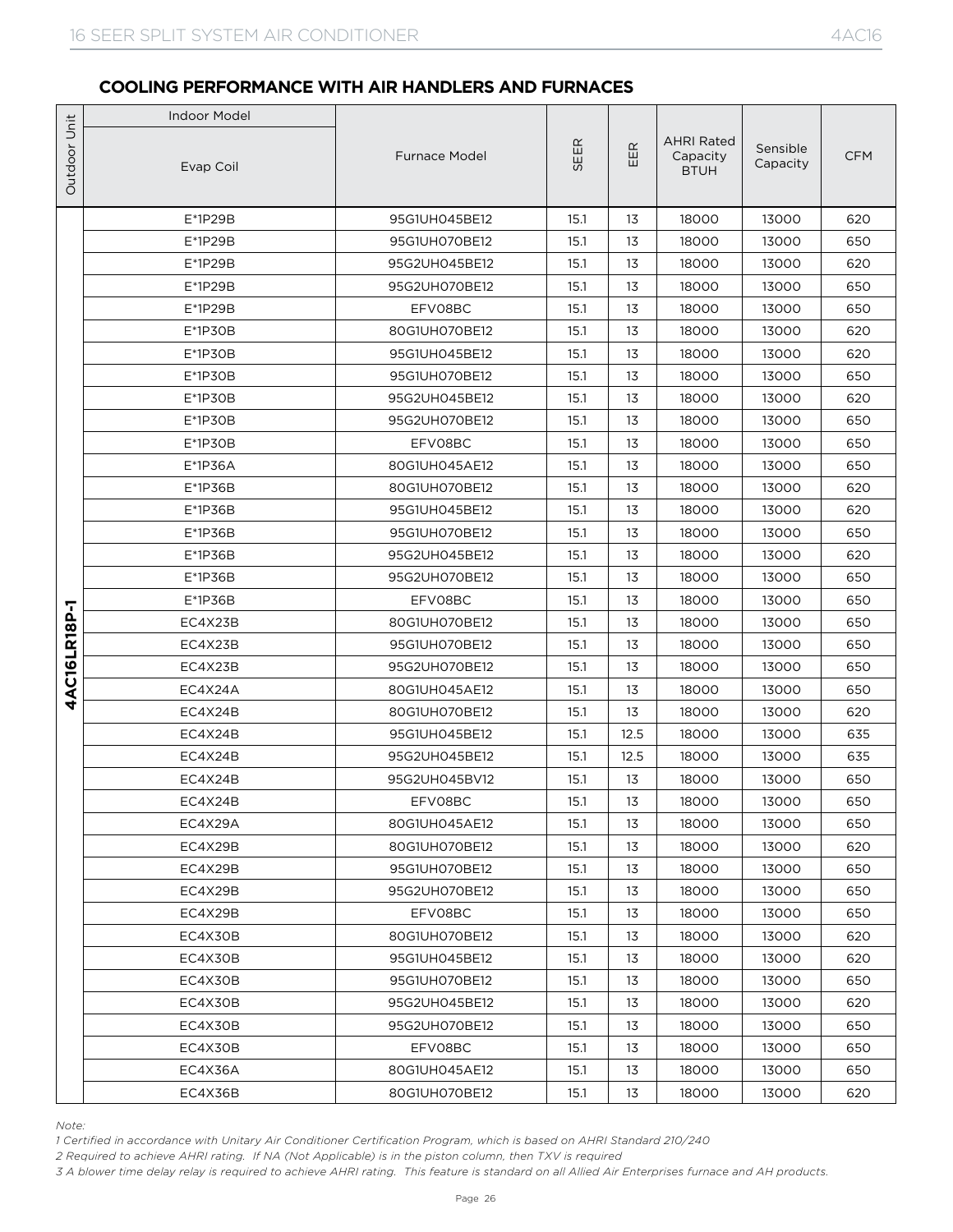|              | <b>Indoor Model</b>                                                                                                                                                                                                                                                                                                                                                                 |                                |          |          |                                              |                      |            |
|--------------|-------------------------------------------------------------------------------------------------------------------------------------------------------------------------------------------------------------------------------------------------------------------------------------------------------------------------------------------------------------------------------------|--------------------------------|----------|----------|----------------------------------------------|----------------------|------------|
| Outdoor Unit | Evap Coil                                                                                                                                                                                                                                                                                                                                                                           | <b>Furnace Model</b>           | SEER     | E<br>Ш   | <b>AHRI Rated</b><br>Capacity<br><b>BTUH</b> | Sensible<br>Capacity | <b>CFM</b> |
|              | EC4X36B                                                                                                                                                                                                                                                                                                                                                                             | 95G1UH045BE12                  | 15.1     | 13       | 18000                                        | 13000                | 620        |
|              | EC4X36B                                                                                                                                                                                                                                                                                                                                                                             | 95G1UH070BE12                  | 15.1     | 13       | 18000                                        | 13000                | 650        |
|              | EC4X36B                                                                                                                                                                                                                                                                                                                                                                             | 95G2UH045BE12                  | 15.1     | 13       | 18000                                        | 13000                | 620        |
| 7            | EC4X36B                                                                                                                                                                                                                                                                                                                                                                             | 95G2UH070BE12                  | 15.1     | 13       | 18000                                        | 13000                | 650        |
| 4AC16LR18P   | EC4X36B                                                                                                                                                                                                                                                                                                                                                                             | EFV08BC                        | 15.1     | 13       | 18000                                        | 13000                | 650        |
|              | $E^*$ 1P24B                                                                                                                                                                                                                                                                                                                                                                         | 95G1UH070BE12                  | 14.5     | 12.2     | 18000                                        | 13000                | 650        |
|              | $E^*$ 1P24B                                                                                                                                                                                                                                                                                                                                                                         | 95G2UH070BE12                  | 14.5     | 12.2     | 18000                                        | 13000                | 650        |
|              | EC4X24B                                                                                                                                                                                                                                                                                                                                                                             | 95G1UH070BE12                  | 14.5     | 12.2     | 18000                                        | 13000                | 650        |
|              | EC4X24B                                                                                                                                                                                                                                                                                                                                                                             | 95G2UH070BE12                  | 14.5     | 12.2     | 18000                                        | 13000                | 650        |
|              | ED1P18A+H4TXV01                                                                                                                                                                                                                                                                                                                                                                     | 80G1DF045AE12                  | 14       | 12.2     | 18000                                        | 13000                | 625        |
|              | ED1P24A+H4TXV01                                                                                                                                                                                                                                                                                                                                                                     | 80G1DF045AE12                  | 14       | 12.2     | 18000                                        | 13000                | 625        |
|              | ED1P24B+H4TXV01                                                                                                                                                                                                                                                                                                                                                                     | 80G1DF070BE12                  | 14       | 12.2     | 18000                                        | 13000                | 645        |
|              | BCE3M36E****4X                                                                                                                                                                                                                                                                                                                                                                      |                                | 16       | 13       | 23000                                        | 17000                | 850        |
|              | BCE3M36V****4X                                                                                                                                                                                                                                                                                                                                                                      |                                | 16       | 13       | 23000                                        | 17000                | 820        |
|              | BCE3M30E **** 4X                                                                                                                                                                                                                                                                                                                                                                    |                                | 15.1     | 13       | 23000                                        | 17000                | 850        |
|              | BCE3M24V****4X                                                                                                                                                                                                                                                                                                                                                                      |                                | 15       | 12.5     | 23000                                        | 17000                | 820        |
|              | BCE3M30V **** 4X                                                                                                                                                                                                                                                                                                                                                                    |                                | 15       | 12.5     | 23000                                        | 17000                | 800        |
|              | BCE3M24C****P                                                                                                                                                                                                                                                                                                                                                                       |                                | 14       | 12.2     | 23000                                        | 17000                | 850        |
|              | $E*1P19A$                                                                                                                                                                                                                                                                                                                                                                           | 80G2UH070AV12                  | 16       | 13       | 23000                                        | 17000                | 850        |
|              | $E*1P23B$                                                                                                                                                                                                                                                                                                                                                                           | 95G2UH045BV12                  | 16       | 13       | 23000                                        | 17000                | 850        |
|              | $E*1P23B$                                                                                                                                                                                                                                                                                                                                                                           | 95G2UH070BE12                  | 16       | 13       | 23000                                        | 17000                | 800        |
|              | $E^*$ 1P23B+TXV                                                                                                                                                                                                                                                                                                                                                                     | 95G1UH045BE12                  | 16       | 13       | 23000                                        | 17000                | 785        |
|              | $E^*$ 1P23B+TXV                                                                                                                                                                                                                                                                                                                                                                     | 95G1UH070BE12                  | 16       | 13       | 23000                                        | 17000                | 835        |
|              | $E^*$ 1P23B+TXV                                                                                                                                                                                                                                                                                                                                                                     | 95G2UH045BE12                  | 16       | 13       | 23000                                        | 17000                | 785        |
| 6LR24P-1     | $E^*$ 1P23B+TXV                                                                                                                                                                                                                                                                                                                                                                     | 95G2UH070BE12                  | 16       | 13       | 23000                                        | 17000                | 835        |
|              | $E^*$ 1P24A                                                                                                                                                                                                                                                                                                                                                                         | 80G2UH070AV12                  | 16       | 13       | 23000<br>23000                               | 17000                | 850        |
|              | $E^*$ 1P24B                                                                                                                                                                                                                                                                                                                                                                         | 80G1UH070BE12                  | 16       | 13       |                                              | 17000                | 800        |
| <b>4AC1</b>  | $E^*$ 1P29B+TXV<br>$E^*$ 1P29B+TXV                                                                                                                                                                                                                                                                                                                                                  | 95G1UH045BE12                  | 16       | 13       | 23000                                        | 17000                | 785        |
|              |                                                                                                                                                                                                                                                                                                                                                                                     | 95G1UH070BE12<br>95G2UH045BE12 | 16       | 13<br>13 | 23000<br>23000                               | 17000<br>17000       | 835<br>785 |
|              | $E^*$ 1P29B+TXV                                                                                                                                                                                                                                                                                                                                                                     | 95G2UH070BE12                  | 16<br>16 | 13       |                                              | 17000                | 835        |
|              | $E^*$ 1P29B+TXV<br>$E*1P3OB$                                                                                                                                                                                                                                                                                                                                                        | 80G2UH090BV16                  | 16       | 13       | 23000<br>23000                               | 17000                | 800        |
|              | $E^*$ 1P30B                                                                                                                                                                                                                                                                                                                                                                         | 95G1UH070BE12                  | 16       | 13       | 23000                                        | 17000                | 800        |
|              | $E*1P3OB$                                                                                                                                                                                                                                                                                                                                                                           | 95G2UH045BV12                  | 16       | 13       | 23000                                        | 17000                | 850        |
|              | $E*1P36A$                                                                                                                                                                                                                                                                                                                                                                           | 80G2UH070AV12                  | 16       | 13       | 23000                                        | 17000                | 850        |
|              | $E^*$ 1P36B                                                                                                                                                                                                                                                                                                                                                                         | 95G1UH045BE12                  | 16       | 13       | 23000                                        | 17000                | 760        |
|              | E*1P36B+TXV                                                                                                                                                                                                                                                                                                                                                                         | 95G1UH045BE12                  | 16       | 13       | 23000                                        | 17000                | 785        |
|              | E*1P36B+TXV                                                                                                                                                                                                                                                                                                                                                                         | 95G1UH070BE12                  | 16       | 13       | 23000                                        | 17000                | 835        |
|              | E*1P36B+TXV                                                                                                                                                                                                                                                                                                                                                                         | 95G2UH045BE12                  | 16       | 13       | 23000                                        | 17000                | 785        |
|              | $E^*$ 1P36B+TXV                                                                                                                                                                                                                                                                                                                                                                     | 95G2UH070BE12                  | 16       | 13       | 23000                                        | 17000                | 835        |
|              |                                                                                                                                                                                                                                                                                                                                                                                     |                                |          |          |                                              |                      |            |
| Note:        | 1 Certified in accordance with Unitary Air Conditioner Certification Program, which is based on AHRI Standard 210/240<br>2 Required to achieve AHRI rating. If NA (Not Applicable) is in the piston column, then TXV is required<br>3 A blower time delay relay is required to achieve AHRI rating. This feature is standard on all Allied Air Enterprises furnace and AH products. |                                |          |          |                                              |                      |            |

*Note:*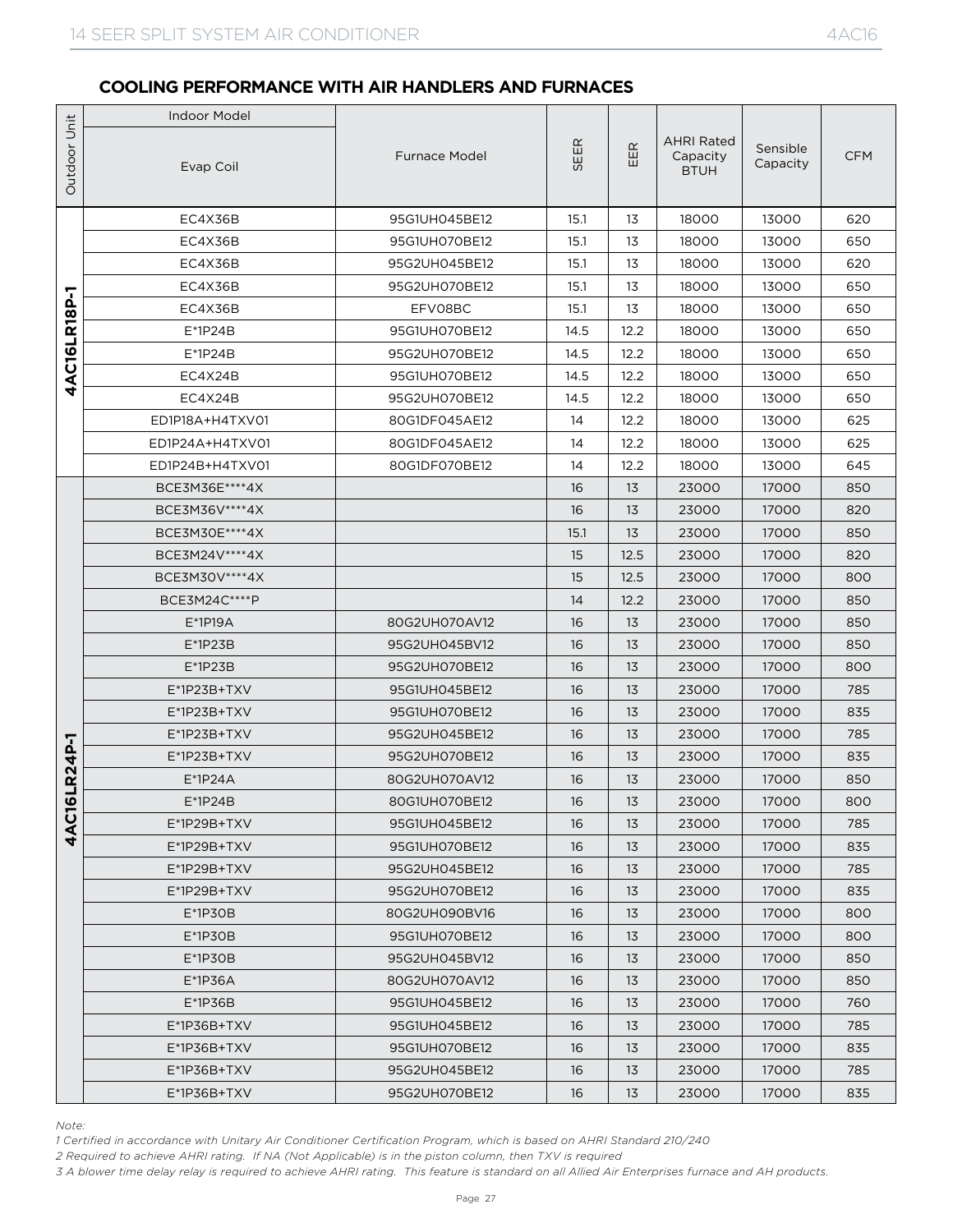|                              | <b>Indoor Model</b>                                                                                                                                                                                                                                                                                                                                                                 |                      |      |      |                                              |                      |            |
|------------------------------|-------------------------------------------------------------------------------------------------------------------------------------------------------------------------------------------------------------------------------------------------------------------------------------------------------------------------------------------------------------------------------------|----------------------|------|------|----------------------------------------------|----------------------|------------|
|                              | Evap Coil                                                                                                                                                                                                                                                                                                                                                                           | <b>Furnace Model</b> | SEER | EER  | <b>AHRI Rated</b><br>Capacity<br><b>BTUH</b> | Sensible<br>Capacity | <b>CFM</b> |
|                              | $E*1P36C$                                                                                                                                                                                                                                                                                                                                                                           | 95G2UH090CV12        | 16   | 13   | 23000                                        | 17000                | 850        |
| Outdoor Unit<br>4AC16LR24P-1 | EC4X23B                                                                                                                                                                                                                                                                                                                                                                             | 95G1UH045BE12        | 16   | 13   | 23000                                        | 17000                | 785        |
|                              | EC4X23B                                                                                                                                                                                                                                                                                                                                                                             | 95G1UH070BE12        | 16   | 13   | 23000                                        | 17000                | 835        |
|                              | EC4X23B                                                                                                                                                                                                                                                                                                                                                                             | 95G2UH045BE12        | 16   | 13   | 23000                                        | 17000                | 785        |
|                              | EC4X23B                                                                                                                                                                                                                                                                                                                                                                             | 95G2UH045BV12        | 16   | 13   | 23000                                        | 17000                | 850        |
|                              | EC4X23B                                                                                                                                                                                                                                                                                                                                                                             | 95G2UH070BE12        | 16   | 13   | 23000                                        | 17000                | 835        |
|                              | EC4X24A                                                                                                                                                                                                                                                                                                                                                                             | 80G2UH070AV12        | 16   | 13   | 23000                                        | 17000                | 850        |
|                              | EC4X24B                                                                                                                                                                                                                                                                                                                                                                             | 80G1UH070BE12        | 16   | 13   | 23000                                        | 17000                | 800        |
|                              | EC4X29B                                                                                                                                                                                                                                                                                                                                                                             | 95G1UH045BE12        | 16   | 13   | 23000                                        | 17000                | 785        |
|                              | EC4X29B                                                                                                                                                                                                                                                                                                                                                                             | 95G1UH070BE12        | 16   | 13   | 23000                                        | 17000                | 835        |
|                              | EC4X29B                                                                                                                                                                                                                                                                                                                                                                             | 95G2UH045BE12        | 16   | 13   | 23000                                        | 17000                | 785        |
|                              | EC4X29B                                                                                                                                                                                                                                                                                                                                                                             | 95G2UH070BE12        | 16   | 13   | 23000                                        | 17000                | 835        |
|                              | EC4X30B                                                                                                                                                                                                                                                                                                                                                                             | 80G2UH090BV16        | 16   | 13   | 23000                                        | 17000                | 800        |
|                              | EC4X30B                                                                                                                                                                                                                                                                                                                                                                             | 95G1UH070BE12        | 16   | 13   | 23000                                        | 17000                | 800        |
|                              | EC4X30B                                                                                                                                                                                                                                                                                                                                                                             | 95G2UH045BV12        | 16   | 13   | 23000                                        | 17000                | 850        |
|                              | EC4X36A                                                                                                                                                                                                                                                                                                                                                                             | 80G2UH070AV12        | 16   | 13   | 23000                                        | 17000                | 850        |
|                              | EC4X36B                                                                                                                                                                                                                                                                                                                                                                             | 95G1UH045BE12        | 16   | 13   | 23000                                        | 17000                | 785        |
|                              | EC4X36B                                                                                                                                                                                                                                                                                                                                                                             | 95G1UH070BE12        | 16   | 13   | 23000                                        | 17000                | 835        |
|                              | EC4X36B                                                                                                                                                                                                                                                                                                                                                                             | 95G2UH045BE12        | 16   | 13   | 23000                                        | 17000                | 785        |
|                              | EC4X36B                                                                                                                                                                                                                                                                                                                                                                             | 95G2UH070BE12        | 16   | 13   | 23000                                        | 17000                | 835        |
|                              | EC4X36C                                                                                                                                                                                                                                                                                                                                                                             | 95G2UH090CV12        | 16   | 13   | 23000                                        | 17000                | 850        |
|                              | E*1P24B+TXV                                                                                                                                                                                                                                                                                                                                                                         | 95G1UH070BE12        | 15.5 | 12.5 | 23000                                        | 17000                | 795        |
|                              | E*1P24B+TXV                                                                                                                                                                                                                                                                                                                                                                         | 95G2UH070BE12        | 15.5 | 12.5 | 23000                                        | 17000                | 795        |
|                              | EC4X24B                                                                                                                                                                                                                                                                                                                                                                             | 95G1UH070BE12        | 15.5 | 12.5 | 23000                                        | 17000                | 795        |
|                              | EC4X24B                                                                                                                                                                                                                                                                                                                                                                             | 95G2UH070BE12        | 15.5 | 12.5 | 23000                                        | 17000                | 795        |
|                              | E*1P19A                                                                                                                                                                                                                                                                                                                                                                             | 80G1UH045AE12        | 15.1 | 13   | 23000                                        | 17000                | 850        |
|                              | $E^*$ 1P23A                                                                                                                                                                                                                                                                                                                                                                         | 80G1UH045AE12        | 15.1 | 13   | 23000                                        | 17000                | 850        |
|                              | $E^*$ 1P23A                                                                                                                                                                                                                                                                                                                                                                         | 80G2UH070AV12        | 15.1 | 13   | 23000                                        | 17000                | 850        |
|                              | $E*1P23B$                                                                                                                                                                                                                                                                                                                                                                           | 80G1UH070BE12        | 15.1 | 13   | 23000                                        | 17000                | 800        |
|                              | $E^*$ 1P23B                                                                                                                                                                                                                                                                                                                                                                         | 80G2UH070AV12        | 15.1 | 13   | 23000                                        | 17000                | 850        |
|                              | $E^*$ 1P23B                                                                                                                                                                                                                                                                                                                                                                         | 80G2UH090BV16        | 15.1 | 12.5 | 23000                                        | 17000                | 800        |
|                              | $E*1P23B$                                                                                                                                                                                                                                                                                                                                                                           | 95G1UH045BE12        | 15.1 | 13   | 23000                                        | 17000                | 760        |
|                              | $E^*$ 1P23B                                                                                                                                                                                                                                                                                                                                                                         | 95G1UH070BE12        | 15.1 | 12.5 | 23000                                        | 17000                | 800        |
|                              | E*1P23B                                                                                                                                                                                                                                                                                                                                                                             | 95G2UH070BV12        | 15.1 | 13   | 23000                                        | 17000                | 850        |
|                              | E*1P23B                                                                                                                                                                                                                                                                                                                                                                             | EFV08BC              | 15.1 | 12.5 | 23000                                        | 17000                | 850        |
|                              | E*1P29A                                                                                                                                                                                                                                                                                                                                                                             | 80G2UH070AV12        | 15.1 | 13   | 23000                                        | 17000                | 850        |
|                              | E*1P29B                                                                                                                                                                                                                                                                                                                                                                             | 80G1UH070BE12        | 15.1 | 13   | 23000                                        | 17000                | 800        |
|                              | $E^*$ 1P29B                                                                                                                                                                                                                                                                                                                                                                         | 80G2UH090BV16        | 15.1 | 13   | 23000                                        | 17000                | 800        |
|                              | E*1P29B                                                                                                                                                                                                                                                                                                                                                                             | 95G1UH070BE12        | 15.1 | 13   | 23000                                        | 17000                | 800        |
|                              | $E*1P29B$                                                                                                                                                                                                                                                                                                                                                                           | 95G2UH045BV12        | 15.1 | 13   | 23000                                        | 17000                | 850        |
| Note:                        | 1 Certified in accordance with Unitary Air Conditioner Certification Program, which is based on AHRI Standard 210/240<br>2 Required to achieve AHRI rating. If NA (Not Applicable) is in the piston column, then TXV is required<br>3 A blower time delay relay is required to achieve AHRI rating. This feature is standard on all Allied Air Enterprises furnace and AH products. |                      |      |      |                                              |                      |            |

*Note:*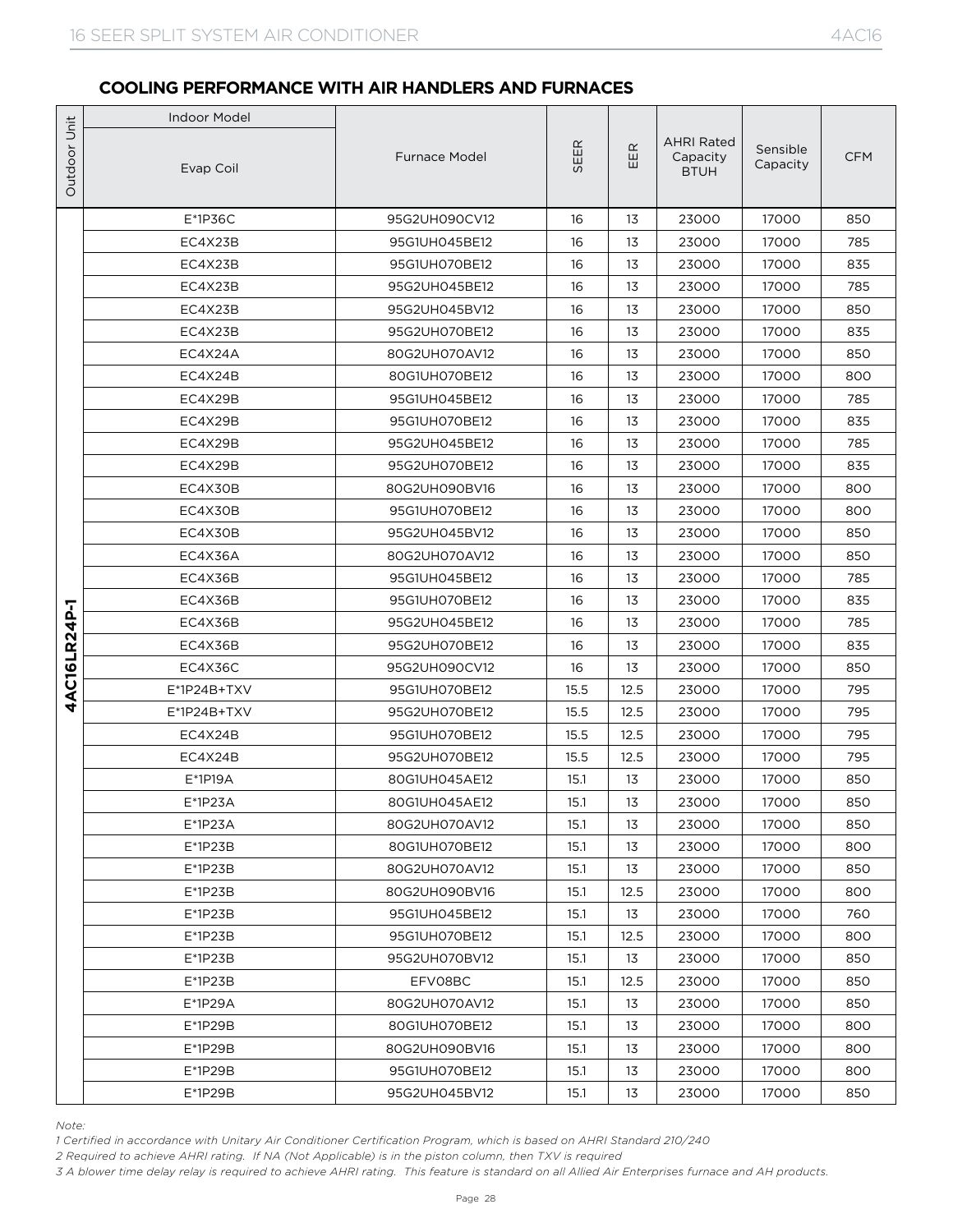|                              | <b>Indoor Model</b>                                                                                                                                                                                                                                                                                                                                                                 |                                |              |          |                                              |                      |            |
|------------------------------|-------------------------------------------------------------------------------------------------------------------------------------------------------------------------------------------------------------------------------------------------------------------------------------------------------------------------------------------------------------------------------------|--------------------------------|--------------|----------|----------------------------------------------|----------------------|------------|
|                              | Evap Coil                                                                                                                                                                                                                                                                                                                                                                           | <b>Furnace Model</b>           | SEER         | EER      | <b>AHRI Rated</b><br>Capacity<br><b>BTUH</b> | Sensible<br>Capacity | <b>CFM</b> |
|                              | $E^*$ 1P29B                                                                                                                                                                                                                                                                                                                                                                         | 95G2UH070BE12                  | 15.1         | 13       | 23000                                        | 17000                | 800        |
| Outdoor Unit<br>4AC16LR24P-1 | E*1P29B                                                                                                                                                                                                                                                                                                                                                                             | 95G2UH070BV12                  | 15.1         | 13       | 23000                                        | 17000                | 850        |
|                              | $E*1P29B$                                                                                                                                                                                                                                                                                                                                                                           | EFV08BC                        | 15.1         | 12.5     | 23000                                        | 17000                | 850        |
|                              | E*1P30A                                                                                                                                                                                                                                                                                                                                                                             | 80G2UH070AV12                  | 15.1         | 13       | 23000                                        | 17000                | 850        |
|                              | $E^*$ 1P30B                                                                                                                                                                                                                                                                                                                                                                         | 80G1UH070BE12                  | 15.1         | 13       | 23000                                        | 17000                | 800        |
|                              | $E*1P3OB$                                                                                                                                                                                                                                                                                                                                                                           | 95G2UH070BE12                  | 15.1         | 12.5     | 23000                                        | 17000                | 800        |
|                              | $E*1P3OB$                                                                                                                                                                                                                                                                                                                                                                           | 95G2UH070BV12                  | 15.1         | 12.5     | 23000                                        | 17000                | 850        |
|                              | $E*1P3OC$                                                                                                                                                                                                                                                                                                                                                                           | 95G2UH090CV12                  | 15.1         | 13       | 23000                                        | 17000                | 850        |
|                              | E*1P36B                                                                                                                                                                                                                                                                                                                                                                             | 80G1UH070BE12                  | 15.1         | 13       | 23000                                        | 17000                | 820        |
|                              | $E^*$ 1P36B                                                                                                                                                                                                                                                                                                                                                                         | 80G2UH090BV16                  | 15.1         | 13       | 23000                                        | 17000                | 800        |
|                              | E*1P36B                                                                                                                                                                                                                                                                                                                                                                             | 95G1UH070BE12                  | 15.1         | 13       | 23000                                        | 17000                | 800        |
|                              | $E*1P36B$                                                                                                                                                                                                                                                                                                                                                                           | 95G2UH045BV12                  | 15.1         | 13       | 23000                                        | 17000                | 850        |
|                              | E*1P36B                                                                                                                                                                                                                                                                                                                                                                             | 95G2UH070BE12                  | 15.1         | 13       | 23000                                        | 17000                | 800        |
|                              | E*1P36B                                                                                                                                                                                                                                                                                                                                                                             | 95G2UH070BV12                  | 15.1         | 13       | 23000                                        | 17000                | 850        |
|                              | $E*1P36B$                                                                                                                                                                                                                                                                                                                                                                           | EFV08BC                        | 15.1         | 13       | 23000                                        | 17000                | 850        |
|                              | EC4X23A                                                                                                                                                                                                                                                                                                                                                                             | 80G1UH045AE12                  | 15.1         | 13       | 23000                                        | 17000                | 850        |
|                              | EC4X23A                                                                                                                                                                                                                                                                                                                                                                             | 80G2UH070AV12                  | 15.1         | 13<br>13 | 23000                                        | 17000                | 850<br>800 |
|                              | EC4X23B<br>EC4X23B                                                                                                                                                                                                                                                                                                                                                                  | 80G1UH070BE12<br>80G2UH070AV12 | 15.1<br>15.1 | 13       | 23000<br>23000                               | 17000<br>17000       | 850        |
|                              | EC4X23B                                                                                                                                                                                                                                                                                                                                                                             | 80G2UH090BV16                  | 15.1         | 12.5     | 23000                                        | 17000                | 800        |
|                              | EC4X23B                                                                                                                                                                                                                                                                                                                                                                             | 95G2UH070BV12                  | 15.1         | 13       | 23000                                        | 17000                | 850        |
|                              | EC4X23B                                                                                                                                                                                                                                                                                                                                                                             | EFV08BC                        | 15.1         | 12.5     | 23000                                        | 17000                | 850        |
|                              | EC4X29A                                                                                                                                                                                                                                                                                                                                                                             | 80G2UH070AV12                  | 15.1         | 13       | 23000                                        | 17000                | 850        |
|                              | EC4X29B                                                                                                                                                                                                                                                                                                                                                                             | 80G1UH070BE12                  | 15.1         | 13       | 23000                                        | 17000                | 800        |
|                              | EC4X29B                                                                                                                                                                                                                                                                                                                                                                             | 80G2UH090BV16                  | 15.1         | 13       | 23000                                        | 17000                | 800        |
|                              | EC4X29B                                                                                                                                                                                                                                                                                                                                                                             | 95G2UH045BV12                  | 15.1         | 13       | 23000                                        | 17000                | 850        |
|                              | EC4X29B                                                                                                                                                                                                                                                                                                                                                                             | 95G2UH070BV12                  | 15.1         | 13       | 23000                                        | 17000                | 850        |
|                              | EC4X29B                                                                                                                                                                                                                                                                                                                                                                             | EFV08BC                        | 15.1         | 12.5     | 23000                                        | 17000                | 850        |
|                              | EC4X30A                                                                                                                                                                                                                                                                                                                                                                             | 80G2UH070AV12                  | 15.1         | 13       | 23000                                        | 17000                | 850        |
|                              | EC4X30B                                                                                                                                                                                                                                                                                                                                                                             | 80G1UH070BE12                  | 15.1         | 13       | 23000                                        | 17000                | 800        |
|                              | EC4X30B                                                                                                                                                                                                                                                                                                                                                                             | 95G2UH070BE12                  | 15.1         | 12.5     | 23000                                        | 17000                | 800        |
|                              | EC4X30B                                                                                                                                                                                                                                                                                                                                                                             | 95G2UH070BV12                  | 15.1         | 12.5     | 23000                                        | 17000                | 850        |
|                              | EC4X30C                                                                                                                                                                                                                                                                                                                                                                             | 95G2UH090CV12                  | 15.1         | 13       | 23000                                        | 17000                | 850        |
|                              | EC4X36B                                                                                                                                                                                                                                                                                                                                                                             | 80G1UH070BE12                  | 15.1         | 13       | 23000                                        | 17000                | 820        |
|                              | EC4X36B                                                                                                                                                                                                                                                                                                                                                                             | 80G2UH090BV16                  | 15.1         | 13       | 23000                                        | 17000                | 800        |
|                              | EC4X36B                                                                                                                                                                                                                                                                                                                                                                             | 95G2UH045BV12                  | 15.1         | 13       | 23000                                        | 17000                | 850        |
|                              | EC4X36B                                                                                                                                                                                                                                                                                                                                                                             | 95G2UH070BV12                  | 15.1         | 13       | 23000                                        | 17000                | 850        |
|                              | EC4X36B                                                                                                                                                                                                                                                                                                                                                                             | EFV08BC                        | 15.1         | 13       | 23000                                        | 17000                | 850        |
|                              | ED1P24A+H4TXV01                                                                                                                                                                                                                                                                                                                                                                     | 80G1DF045AE12                  | 15           | 12.5     | 23000                                        | 17000                | 835        |
|                              | ED1P24B+H4TXV01                                                                                                                                                                                                                                                                                                                                                                     | 80G1DF070BE12                  | 15           | 12.5     | 23000                                        | 17000                | 755        |
| Note:                        | 1 Certified in accordance with Unitary Air Conditioner Certification Program, which is based on AHRI Standard 210/240<br>2 Required to achieve AHRI rating. If NA (Not Applicable) is in the piston column, then TXV is required<br>3 A blower time delay relay is required to achieve AHRI rating. This feature is standard on all Allied Air Enterprises furnace and AH products. |                                |              |          |                                              |                      |            |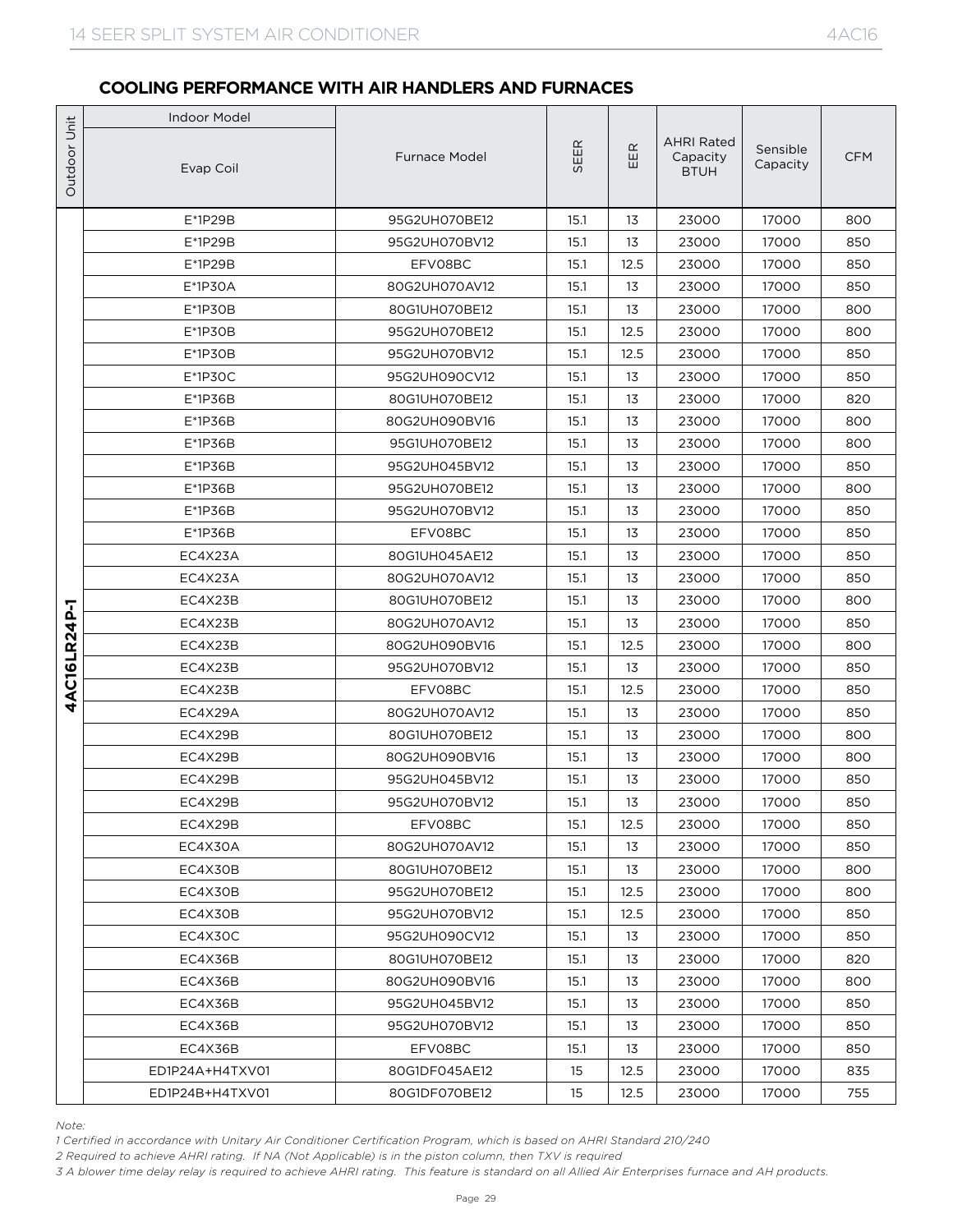|              | <b>Indoor Model</b>                                                                                                                                                                                                                                                                                                                                                                 |                      |      |      |                                              |                      |            |
|--------------|-------------------------------------------------------------------------------------------------------------------------------------------------------------------------------------------------------------------------------------------------------------------------------------------------------------------------------------------------------------------------------------|----------------------|------|------|----------------------------------------------|----------------------|------------|
| Outdoor Unit | Evap Coil                                                                                                                                                                                                                                                                                                                                                                           | <b>Furnace Model</b> | SEER | EER  | <b>AHRI Rated</b><br>Capacity<br><b>BTUH</b> | Sensible<br>Capacity | <b>CFM</b> |
|              | ED1P24B+H4TXV01                                                                                                                                                                                                                                                                                                                                                                     | 95G1DF045BE12        | 15   | 12.5 | 22000                                        | 17000                | 730        |
|              | ED1P24B+H4TXV01                                                                                                                                                                                                                                                                                                                                                                     | 95G1DF070BE16        | 15   | 12.5 | 22000                                        | 17000                | 740        |
|              | ED1P24B+H4TXV01                                                                                                                                                                                                                                                                                                                                                                     | 95G2DF045BE12        | 15   | 12.5 | 22000                                        | 17000                | 730        |
|              | ED1P24B+H4TXV01                                                                                                                                                                                                                                                                                                                                                                     | 95G2DF045BV12        | 15   | 12.5 | 23000                                        | 17000                | 805        |
|              | ED1P24B+H4TXV01                                                                                                                                                                                                                                                                                                                                                                     | 95G2DF070BE16        | 15   | 12.5 | 22000                                        | 17000                | 740        |
|              | ED1P24B+H4TXV01                                                                                                                                                                                                                                                                                                                                                                     | 95G2DF070BV16        | 15   | 12.5 | 23000                                        | 17000                | 860        |
|              | ED1P30/36A+H4TXV01                                                                                                                                                                                                                                                                                                                                                                  | 80G1DF045AE12        | 15   | 12.5 | 24000                                        | 17000                | 835        |
|              | ED1P30/36B+H4TXV01                                                                                                                                                                                                                                                                                                                                                                  | 80G1DF070BE12        | 15   | 12.5 | 24000                                        | 17000                | 790        |
|              | ED1P30/36B+H4TXV01                                                                                                                                                                                                                                                                                                                                                                  | 95G1DF045BE12        | 15   | 12.5 | 24000                                        | 17000                | 735        |
|              | ED1P30/36B+H4TXV01                                                                                                                                                                                                                                                                                                                                                                  | 95G1DF070BE16        | 15   | 12.5 | 24000                                        | 17000                | 775        |
|              | ED1P30/36B+H4TXV01                                                                                                                                                                                                                                                                                                                                                                  | 95G2DF045BE12        | 15   | 12.5 | 24000                                        | 17000                | 735        |
| 4AC16LR24P-1 | ED1P30/36B+H4TXV01                                                                                                                                                                                                                                                                                                                                                                  | 95G2DF045BV12        | 15   | 12.5 | 24000                                        | 17000                | 805        |
|              | ED1P30/36B+H4TXV01                                                                                                                                                                                                                                                                                                                                                                  | 95G2DF070BE16        | 15   | 12.5 | 24000                                        | 17000                | 775        |
|              | ED1P30/36B+H4TXV01                                                                                                                                                                                                                                                                                                                                                                  | 95G2DF070BV16        | 15   | 12.5 | 24000                                        | 17000                | 880        |
|              | $E^*$ 1P24B                                                                                                                                                                                                                                                                                                                                                                         | 80G2UH090BV16        | 14.5 | 12.2 | 23000                                        | 17000                | 800        |
|              | $E^*$ 1P24B                                                                                                                                                                                                                                                                                                                                                                         | 95G1UH070BE12        | 14.5 | 12.2 | 23000                                        | 17000                | 800        |
|              | $E^*$ 1P24B                                                                                                                                                                                                                                                                                                                                                                         | 95G2UH045BV12        | 14.5 | 12.2 | 23000                                        | 17000                | 850        |
|              | $E^*$ 1P24B                                                                                                                                                                                                                                                                                                                                                                         | 95G2UH070BE12        | 14.5 | 12.2 | 23000                                        | 17000                | 800        |
|              | $E^*$ 1P24B                                                                                                                                                                                                                                                                                                                                                                         | 95G2UH070BV12        | 14.5 | 12.2 | 23000                                        | 17000                | 850        |
|              | $E^*$ 1P24B                                                                                                                                                                                                                                                                                                                                                                         | EFV08BC              | 14.5 | 12.2 | 23000                                        | 17000                | 850        |
|              | $E*1P3OB$                                                                                                                                                                                                                                                                                                                                                                           | EFV08BC              | 14.5 | 12.2 | 23000                                        | 17000                | 850        |
|              | EC4X24B                                                                                                                                                                                                                                                                                                                                                                             | 80G2UH090BV16        | 14.5 | 12.2 | 23000                                        | 17000                | 800        |
|              | EC4X24B                                                                                                                                                                                                                                                                                                                                                                             | 95G2UH045BV12        | 14.5 | 12.2 | 23000                                        | 17000                | 850        |
|              | EC4X24B                                                                                                                                                                                                                                                                                                                                                                             | 95G2UH070BV12        | 14.5 | 12.2 | 23000                                        | 17000                | 850        |
|              | EC4X24B                                                                                                                                                                                                                                                                                                                                                                             | EFV08BC              | 14.5 | 12.2 | 23000                                        | 17000                | 850        |
|              | EC4X30B                                                                                                                                                                                                                                                                                                                                                                             | EFV08BC              | 14.5 | 12.2 | 23000                                        | 17000                | 850        |
|              | E*1P36B                                                                                                                                                                                                                                                                                                                                                                             | 95G2UH045BE12        | 14   | 12.2 | 23000                                        | 17000                | 850        |
|              | BCE3M36E **** 4X                                                                                                                                                                                                                                                                                                                                                                    |                      | 15.5 | 13   | 28000                                        | 21000                | 1000       |
|              | BCE3M30E **** 4X                                                                                                                                                                                                                                                                                                                                                                    |                      | 15.1 | 13   | 28000                                        | 21000                | 1000       |
|              | BCE3M30V****4X                                                                                                                                                                                                                                                                                                                                                                      |                      | 15   | 12.5 | 28000                                        | 21000                | 1000       |
|              | BCE3M30C **** P                                                                                                                                                                                                                                                                                                                                                                     |                      | 14   | 12.2 | 28000                                        | 21000                | 1000       |
|              | $E*1P36B$                                                                                                                                                                                                                                                                                                                                                                           | 80G2UH090BV16        | 16   | 13   | 28000                                        | 21000                | 1000       |
|              | $E^*$ 1P36B                                                                                                                                                                                                                                                                                                                                                                         | 95G2UH070BV12        | 16   | 13   | 28000                                        | 21000                | 960        |
| 4AC16LR30P   | $E*1P36C$                                                                                                                                                                                                                                                                                                                                                                           | 95G2UH090CV12        | 16   | 13   | 28000                                        | 21000                | 1000       |
|              | $E^*$ 1P43C+TXV                                                                                                                                                                                                                                                                                                                                                                     | 95G1UH090CE16        | 16   | 13   | 28000                                        | 21000                | 945        |
|              | $E^*$ 1P43C+TXV                                                                                                                                                                                                                                                                                                                                                                     | 95G2UH090CE16        | 16   | 13   | 28000                                        | 21000                | 945        |
|              | EC4X36B                                                                                                                                                                                                                                                                                                                                                                             | 80G2UH090BV16        | 16   | 13   | 28000                                        | 21000                | 1000       |
|              | EC4X36B                                                                                                                                                                                                                                                                                                                                                                             | 95G2UH070BV12        | 16   | 13   | 28000                                        | 21000                | 960        |
|              | EC4X36C                                                                                                                                                                                                                                                                                                                                                                             | 95G2UH090CV12        | 16   | 13   | 28000                                        | 21000                | 1000       |
|              | EC4X43C                                                                                                                                                                                                                                                                                                                                                                             | 95G1UH090CE16        | 16   | 13   | 28000                                        | 21000                | 945        |
| Note:        | 1 Certified in accordance with Unitary Air Conditioner Certification Program, which is based on AHRI Standard 210/240<br>2 Required to achieve AHRI rating. If NA (Not Applicable) is in the piston column, then TXV is required<br>3 A blower time delay relay is required to achieve AHRI rating. This feature is standard on all Allied Air Enterprises furnace and AH products. |                      |      |      |                                              |                      |            |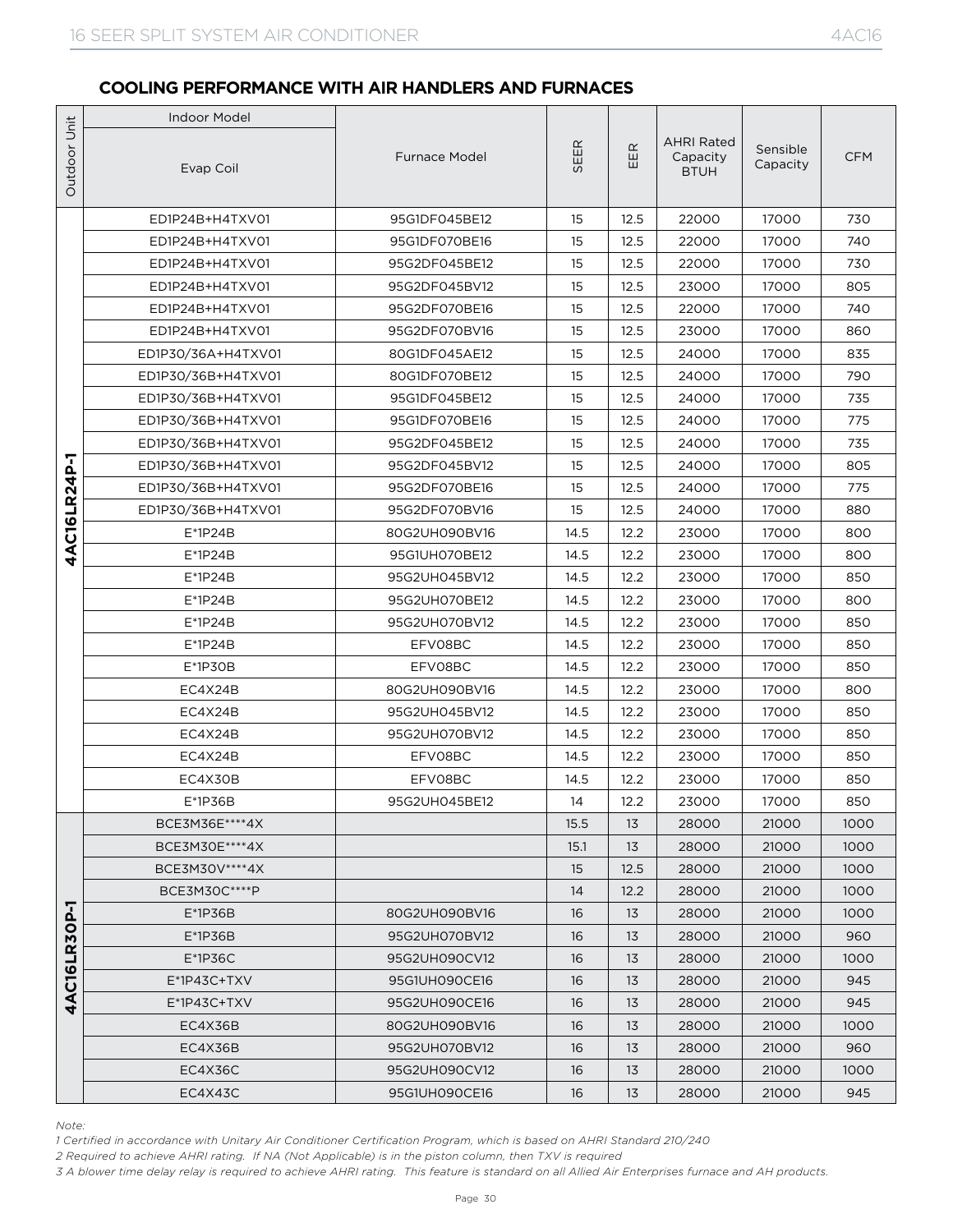|                                  | <b>Indoor Model</b>                                                                                                                                                                                                                                                                                                                                                                 |                                |              |          |                                              |                      |             |
|----------------------------------|-------------------------------------------------------------------------------------------------------------------------------------------------------------------------------------------------------------------------------------------------------------------------------------------------------------------------------------------------------------------------------------|--------------------------------|--------------|----------|----------------------------------------------|----------------------|-------------|
|                                  | Evap Coil                                                                                                                                                                                                                                                                                                                                                                           | <b>Furnace Model</b>           | SEER         | EER      | <b>AHRI Rated</b><br>Capacity<br><b>BTUH</b> | Sensible<br>Capacity | <b>CFM</b>  |
|                                  | EC4X43C                                                                                                                                                                                                                                                                                                                                                                             | 95G2UH090CE16                  | 16           | 13       | 28000                                        | 21000                | 945         |
| Outdoor Unit<br>AC16LR30P-1<br>Ā | E*1P29B+TXV                                                                                                                                                                                                                                                                                                                                                                         | 95G1UH045BE12                  | 15.5         | 12.5     | 28000                                        | 21000                | 1015        |
|                                  | E*1P29B+TXV                                                                                                                                                                                                                                                                                                                                                                         | 95G2UH045BE12                  | 15.5         | 12.5     | 28000                                        | 21000                | 1015        |
|                                  | E*1P36B+TXV                                                                                                                                                                                                                                                                                                                                                                         | 95G1UH045BE12                  | 15.5         | 12.5     | 28000                                        | 21000                | 1015        |
|                                  | $E^*$ 1P36B+TXV                                                                                                                                                                                                                                                                                                                                                                     | 95G1UH070BE12                  | 15.5         | 12.5     | 28000                                        | 21000                | 1045        |
|                                  | E*1P36B+TXV                                                                                                                                                                                                                                                                                                                                                                         | 95G2UH045BE12                  | 15.5         | 12.5     | 28000                                        | 21000                | 1015        |
|                                  | E*1P36B+TXV                                                                                                                                                                                                                                                                                                                                                                         | 95G2UH070BE12                  | 15.5         | 12.5     | 28000                                        | 21000                | 1045        |
|                                  | EC4X29B                                                                                                                                                                                                                                                                                                                                                                             | 95G1UH045BE12                  | 15.5         | 12.5     | 28000                                        | 21000                | 1015        |
|                                  | EC4X29B                                                                                                                                                                                                                                                                                                                                                                             | 95G2UH045BE12                  | 15.5         | 12.5     | 28000                                        | 21000                | 1015        |
|                                  | EC4X36B                                                                                                                                                                                                                                                                                                                                                                             | 95G1UH045BE12                  | 15.5         | 12.5     | 28000                                        | 21000                | 1015        |
|                                  | EC4X36B                                                                                                                                                                                                                                                                                                                                                                             | 95G1UH070BE12                  | 15.5         | 12.5     | 28000                                        | 21000                | 1045        |
|                                  | EC4X36B                                                                                                                                                                                                                                                                                                                                                                             | 95G2UH045BE12                  | 15.5         | 12.5     | 28000                                        | 21000                | 1015        |
|                                  | EC4X36B                                                                                                                                                                                                                                                                                                                                                                             | 95G2UH070BE12                  | 15.5         | 12.5     | 28000                                        | 21000                | 1045        |
|                                  | $E^*$ 1P23A                                                                                                                                                                                                                                                                                                                                                                         | 80G2UH070AV12                  | 15.1         | 13       | 28000                                        | 21000                | 1000        |
|                                  | E*1P29A                                                                                                                                                                                                                                                                                                                                                                             | 80G2UH070AV12                  | 15.1         | 13       | 28000                                        | 21000                | 1000        |
|                                  | E*1P29B                                                                                                                                                                                                                                                                                                                                                                             | 80G1UH070BE12                  | 15.1         | 13       | 28000                                        | 21000                | 1000        |
|                                  | E*1P29B                                                                                                                                                                                                                                                                                                                                                                             | 80G1UH090BE16                  | 15.1         | 13       | 28000                                        | 21000                | 1000        |
|                                  | E*1P29B                                                                                                                                                                                                                                                                                                                                                                             | 80G2UH090BV16                  | 15.1         | 13       | 28000                                        | 21000                | 1000        |
|                                  | E*1P29B                                                                                                                                                                                                                                                                                                                                                                             | 95G1UH045BE12                  | 15.1         | 13       | 28000                                        | 21000                | 1000        |
|                                  | E*1P29B                                                                                                                                                                                                                                                                                                                                                                             | 95G1UH070BE12                  | 15.1         | 13       | 28000                                        | 21000                | 1000        |
|                                  | E*1P29B                                                                                                                                                                                                                                                                                                                                                                             | 95G2UH045BE12                  | 15.1         | 13       | 28000                                        | 21000                | 1000        |
|                                  | E*1P29B                                                                                                                                                                                                                                                                                                                                                                             | 95G2UH045BV12                  | 15.1         | 13       | 28000                                        | 21000                | 980         |
|                                  | E*1P29B                                                                                                                                                                                                                                                                                                                                                                             | 95G2UH070BE12                  | 15.1         | 13       | 28000                                        | 21000                | 1000        |
|                                  | E*1P29B                                                                                                                                                                                                                                                                                                                                                                             | 95G2UH070BV12                  | 15.1         | 13       | 28000                                        | 21000                | 960         |
|                                  | E*1P29B+TXV                                                                                                                                                                                                                                                                                                                                                                         | 95G1UH070BE12                  | 15.1         | 12.5     | 28000                                        | 21000                | 995         |
|                                  | $E^*$ 1P29B+TXV                                                                                                                                                                                                                                                                                                                                                                     | 95G2UH070BE12                  | 15.1         | 12.5     | 28000                                        | 21000                | 995         |
|                                  | E*1P30A                                                                                                                                                                                                                                                                                                                                                                             | 80G2UH070AV12                  | 15.1         | 13       | 28000                                        | 21000                | 1000        |
|                                  | $E*1P3OB$                                                                                                                                                                                                                                                                                                                                                                           | 80G1UH070BE12                  | 15.1         | 13       | 28000                                        | 21000                | 1000        |
|                                  | $E*1P3OB$                                                                                                                                                                                                                                                                                                                                                                           | 80G1UH090BE16                  | 15.1         | 13<br>13 | 28000                                        | 21000                | 1000        |
|                                  | $E^*$ 1P30B<br>$E^*$ 1P30B                                                                                                                                                                                                                                                                                                                                                          | 80G2UH090BV16                  | 15.1<br>15.1 | 13       | 28000<br>28000                               | 21000<br>21000       | 1000<br>980 |
|                                  | $E^*$ 1P30B                                                                                                                                                                                                                                                                                                                                                                         | 95G2UH045BV12<br>95G2UH070BV12 | 15.1         | 13       | 28000                                        | 21000                | 960         |
|                                  | E*1P30B+TXV                                                                                                                                                                                                                                                                                                                                                                         | 95G1UH045BE12                  | 15.1         | 12.5     | 28000                                        | 21000                | 1015        |
|                                  | E*1P30B+TXV                                                                                                                                                                                                                                                                                                                                                                         | 95G1UH070BE12                  | 15.1         | 12.5     | 28000                                        | 21000                | 1045        |
|                                  | E*1P30B+TXV                                                                                                                                                                                                                                                                                                                                                                         | 95G2UH045BE12                  | 15.1         | 12.5     | 28000                                        | 21000                | 1015        |
|                                  | $E^*$ 1P30B+TXV                                                                                                                                                                                                                                                                                                                                                                     | 95G2UH070BE12                  | 15.1         | 12.5     | 28000                                        | 21000                | 1045        |
|                                  | E*1P30C+TXV                                                                                                                                                                                                                                                                                                                                                                         | 95G1UH090CE16                  | 15.1         | 12.5     | 28000                                        | 21000                | 1005        |
|                                  | E*1P30C+TXV                                                                                                                                                                                                                                                                                                                                                                         | 95G2UH090CE16                  | 15.1         | 12.5     | 28000                                        | 21000                | 1005        |
|                                  | E*1P36A                                                                                                                                                                                                                                                                                                                                                                             | 80G2UH070AV12                  | 15.1         | 13       | 28000                                        | 21000                | 1000        |
|                                  | $E^*$ 1P36B                                                                                                                                                                                                                                                                                                                                                                         | 80G1UH070BE12                  | 15.1         | 13       | 28000                                        | 21000                | 1000        |
|                                  |                                                                                                                                                                                                                                                                                                                                                                                     |                                |              |          |                                              |                      |             |
| Note:                            | 1 Certified in accordance with Unitary Air Conditioner Certification Program, which is based on AHRI Standard 210/240<br>2 Required to achieve AHRI rating. If NA (Not Applicable) is in the piston column, then TXV is required<br>3 A blower time delay relay is required to achieve AHRI rating. This feature is standard on all Allied Air Enterprises furnace and AH products. |                                |              |          |                                              |                      |             |

*Note:*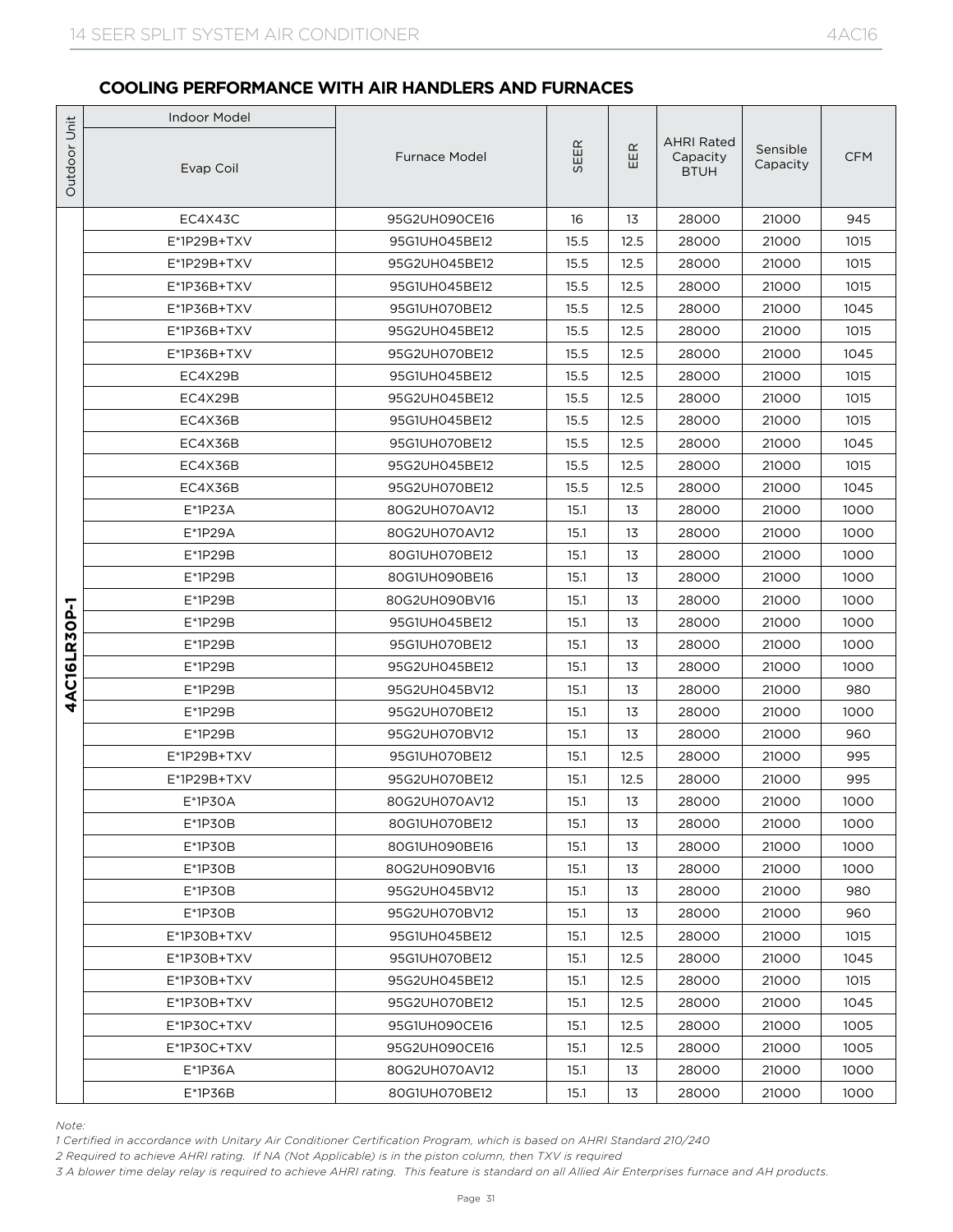|                                  | <b>Indoor Model</b>                                                                                                                                                                                                                                                                                                                                                                 |                                |              |          |                                              |                      |             |
|----------------------------------|-------------------------------------------------------------------------------------------------------------------------------------------------------------------------------------------------------------------------------------------------------------------------------------------------------------------------------------------------------------------------------------|--------------------------------|--------------|----------|----------------------------------------------|----------------------|-------------|
|                                  | Evap Coil                                                                                                                                                                                                                                                                                                                                                                           | <b>Furnace Model</b>           | SEER         | EER      | <b>AHRI Rated</b><br>Capacity<br><b>BTUH</b> | Sensible<br>Capacity | <b>CFM</b>  |
|                                  | E*1P36B                                                                                                                                                                                                                                                                                                                                                                             | 80G1UH090BE16                  | 15.1         | 13       | 28000                                        | 21000                | 1000        |
| Outdoor Unit<br>AC16LR30P-1<br>Ā | E*1P36B                                                                                                                                                                                                                                                                                                                                                                             | 95G1UH045BE12                  | 15.1         | 13       | 28000                                        | 21000                | 1000        |
|                                  | E*1P36B                                                                                                                                                                                                                                                                                                                                                                             | 95G1UH070BE12                  | 15.1         | 13       | 28000                                        | 21000                | 1000        |
|                                  | E*1P36B                                                                                                                                                                                                                                                                                                                                                                             | 95G2UH045BE12                  | 15.1         | 13       | 28000                                        | 21000                | 1015        |
|                                  | E*1P36B                                                                                                                                                                                                                                                                                                                                                                             | 95G2UH045BV12                  | 15.1         | 13       | 28000                                        | 21000                | 980         |
|                                  | E*1P36B                                                                                                                                                                                                                                                                                                                                                                             | 95G2UH070BE12                  | 15.1         | 13       | 28000                                        | 21000                | 995         |
|                                  | E*1P36C                                                                                                                                                                                                                                                                                                                                                                             | 95G1UH090CE16                  | 15.1         | 13       | 28000                                        | 21000                | 1000        |
|                                  | E*1P48B                                                                                                                                                                                                                                                                                                                                                                             | 80G1UH070BE12                  | 15.1         | 13       | 28000                                        | 21000                | 1000        |
|                                  | E*1P48B                                                                                                                                                                                                                                                                                                                                                                             | 80G1UH090BE16                  | 15.1         | 13       | 28000                                        | 21000                | 1000        |
|                                  | E*1P48B                                                                                                                                                                                                                                                                                                                                                                             | 80G2UH090BV16                  | 15.1         | 13       | 28000                                        | 21000                | 1000        |
|                                  | E*1P48B                                                                                                                                                                                                                                                                                                                                                                             | 95G1UH045BE12                  | 15.1         | 13       | 28000                                        | 21000                | 1000        |
|                                  | E*1P48B                                                                                                                                                                                                                                                                                                                                                                             | 95G1UH070BE12                  | 15.1         | 13       | 28000                                        | 21000                | 1000        |
|                                  | E*1P48B                                                                                                                                                                                                                                                                                                                                                                             | 95G2UH045BE12                  | 15.1         | 13       | 28000                                        | 21000                | 1000        |
|                                  | $E*1P48B$<br>E*1P48B                                                                                                                                                                                                                                                                                                                                                                | 95G2UH045BV12<br>95G2UH070BE12 | 15.1<br>15.1 | 13<br>13 | 28000<br>28000                               | 21000<br>21000       | 980<br>1000 |
|                                  | E*1P48B                                                                                                                                                                                                                                                                                                                                                                             | 95G2UH070BV12                  | 15.1         | 13       | 28000                                        | 21000                | 960         |
|                                  | E*1P48C                                                                                                                                                                                                                                                                                                                                                                             | 95G1UH090CE16                  | 15.1         | 13       | 28000                                        | 21000                | 1000        |
|                                  | $E*1P48C$                                                                                                                                                                                                                                                                                                                                                                           | 95G2UH090CE16                  | 15.1         | 13       | 28000                                        | 21000                | 1000        |
|                                  | EC4X23A                                                                                                                                                                                                                                                                                                                                                                             | 80G2UH070AV12                  | 15.1         | 13       | 28000                                        | 21000                | 1000        |
|                                  | EC4X29A                                                                                                                                                                                                                                                                                                                                                                             | 80G2UH070AV12                  | 15.1         | 13       | 28000                                        | 21000                | 1000        |
|                                  | EC4X29B                                                                                                                                                                                                                                                                                                                                                                             | 80G1UH070BE12                  | 15.1         | 13       | 28000                                        | 21000                | 1000        |
|                                  | EC4X29B                                                                                                                                                                                                                                                                                                                                                                             | 80G1UH090BE16                  | 15.1         | 13       | 28000                                        | 21000                | 1000        |
|                                  | EC4X29B                                                                                                                                                                                                                                                                                                                                                                             | 80G2UH090BV16                  | 15.1         | 13       | 28000                                        | 21000                | 1000        |
|                                  | EC4X29B                                                                                                                                                                                                                                                                                                                                                                             | 95G1UH070BE12                  | 15.1         | 12.5     | 28000                                        | 21000                | 995         |
|                                  | EC4X29B                                                                                                                                                                                                                                                                                                                                                                             | 95G2UH045BV12                  | 15.1         | 13       | 28000                                        | 21000                | 980         |
|                                  | EC4X29B                                                                                                                                                                                                                                                                                                                                                                             | 95G2UH070BE12                  | 15.1         | 12.5     | 28000                                        | 21000                | 995         |
|                                  | EC4X29B                                                                                                                                                                                                                                                                                                                                                                             | 95G2UH070BV12                  | 15.1         | 13       | 28000                                        | 21000                | 960         |
|                                  | EC4X30A                                                                                                                                                                                                                                                                                                                                                                             | 80G2UH070AV12                  | 15.1         | 13       | 28000                                        | 21000                | 1000        |
|                                  | EC4X30B                                                                                                                                                                                                                                                                                                                                                                             | 80G1UH070BE12                  | 15.1         | 13       | 28000                                        | 21000                | 1000        |
|                                  | EC4X30B                                                                                                                                                                                                                                                                                                                                                                             | 80G1UH090BE16                  | 15.1         | 13       | 28000                                        | 21000                | 1000        |
|                                  | EC4X30B                                                                                                                                                                                                                                                                                                                                                                             | 80G2UH090BV16                  | 15.1         | 13       | 28000                                        | 21000                | 1000        |
|                                  | EC4X30B                                                                                                                                                                                                                                                                                                                                                                             | 95G1UH045BE12                  | 15.1         | 12.5     | 28000                                        | 21000                | 1015        |
|                                  | EC4X30B                                                                                                                                                                                                                                                                                                                                                                             | 95G1UH070BE12                  | 15.1         | 12.5     | 28000                                        | 21000                | 1045        |
|                                  | EC4X30B                                                                                                                                                                                                                                                                                                                                                                             | 95G2UH045BE12                  | 15.1         | 12.5     | 28000                                        | 21000                | 1015        |
|                                  | EC4X30B                                                                                                                                                                                                                                                                                                                                                                             | 95G2UH045BV12                  | 15.1         | 13       | 28000                                        | 21000                | 980         |
|                                  | EC4X30B                                                                                                                                                                                                                                                                                                                                                                             | 95G2UH070BE12                  | 15.1         | 12.5     | 28000                                        | 21000                | 1045        |
|                                  | EC4X30B                                                                                                                                                                                                                                                                                                                                                                             | 95G2UH070BV12                  | 15.1         | 13       | 28000                                        | 21000                | 960         |
|                                  | EC4X30C                                                                                                                                                                                                                                                                                                                                                                             | 95G1UH090CE16                  | 15.1         | 12.5     | 28000                                        | 21000                | 1005        |
|                                  | EC4X30C                                                                                                                                                                                                                                                                                                                                                                             | 95G2UH090CE16                  | 15.1         | 12.5     | 28000                                        | 21000                | 1005        |
|                                  | EC4X36A                                                                                                                                                                                                                                                                                                                                                                             | 80G2UH070AV12                  | 15.1         | 13       | 28000                                        | 21000                | 1000        |
| Note:                            | 1 Certified in accordance with Unitary Air Conditioner Certification Program, which is based on AHRI Standard 210/240<br>2 Required to achieve AHRI rating. If NA (Not Applicable) is in the piston column, then TXV is required<br>3 A blower time delay relay is required to achieve AHRI rating. This feature is standard on all Allied Air Enterprises furnace and AH products. |                                |              |          |                                              |                      |             |

*Note:*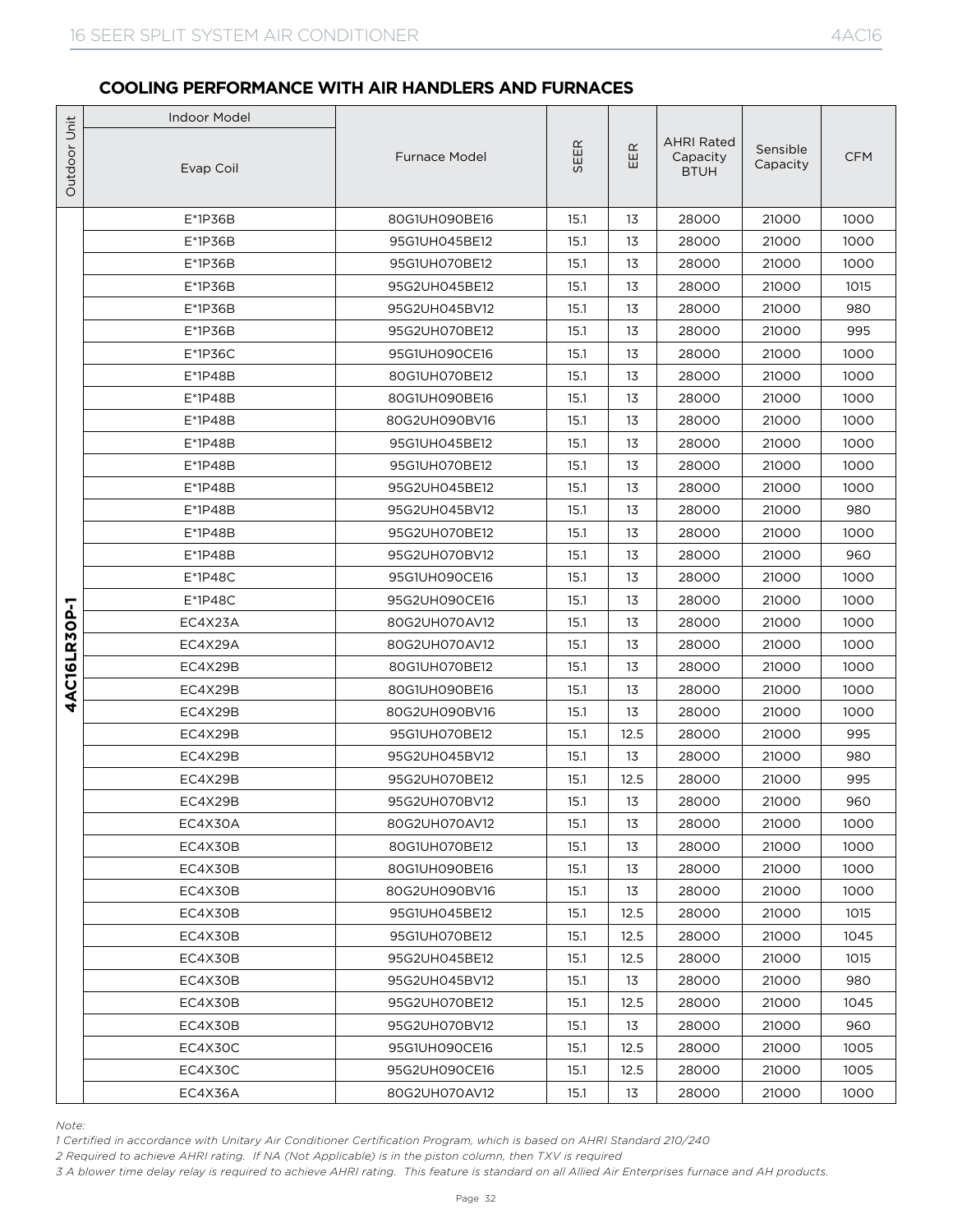|                                  | <b>Indoor Model</b>                                                                                                                                                                                                                                                                                                                                                                 |                                |          |              |                                              |                      |             |
|----------------------------------|-------------------------------------------------------------------------------------------------------------------------------------------------------------------------------------------------------------------------------------------------------------------------------------------------------------------------------------------------------------------------------------|--------------------------------|----------|--------------|----------------------------------------------|----------------------|-------------|
|                                  | Evap Coil                                                                                                                                                                                                                                                                                                                                                                           | <b>Furnace Model</b>           | SEER     | EER          | <b>AHRI Rated</b><br>Capacity<br><b>BTUH</b> | Sensible<br>Capacity | <b>CFM</b>  |
|                                  | EC4X36B                                                                                                                                                                                                                                                                                                                                                                             | 80G1UH070BE12                  | 15.1     | 13           | 28000                                        | 21000                | 1000        |
| Outdoor Unit<br>AC16LR30P-1<br>4 | EC4X36B                                                                                                                                                                                                                                                                                                                                                                             | 80G1UH090BE16                  | 15.1     | 13           | 28000                                        | 21000                | 1000        |
|                                  | EC4X36B                                                                                                                                                                                                                                                                                                                                                                             | 95G2UH045BV12                  | 15.1     | 13           | 28000                                        | 21000                | 980         |
|                                  | EC4X36C                                                                                                                                                                                                                                                                                                                                                                             | 95G1UH090CE16                  | 15.1     | 13           | 28000                                        | 21000                | 1000        |
|                                  | EC4X48B                                                                                                                                                                                                                                                                                                                                                                             | 80G1UH070BE12                  | 15.1     | 13           | 28000                                        | 21000                | 1000        |
|                                  | EC4X48B                                                                                                                                                                                                                                                                                                                                                                             | 80G1UH090BE16                  | 15.1     | 13           | 28000                                        | 21000                | 1000        |
|                                  | EC4X48B                                                                                                                                                                                                                                                                                                                                                                             | 80G2UH090BV16                  | 15.1     | 13           | 28000                                        | 21000                | 1000        |
|                                  | EC4X48B                                                                                                                                                                                                                                                                                                                                                                             | 95G1UH045BE12                  | 15.1     | 13           | 28000                                        | 21000                | 1000        |
|                                  | EC4X48B                                                                                                                                                                                                                                                                                                                                                                             | 95G1UH070BE12                  | 15.1     | 13           | 28000                                        | 21000                | 1000        |
|                                  | EC4X48B                                                                                                                                                                                                                                                                                                                                                                             | 95G2UH045BE12                  | 15.1     | 13           | 28000                                        | 21000                | 1000        |
|                                  | EC4X48B                                                                                                                                                                                                                                                                                                                                                                             | 95G2UH045BV12                  | 15.1     | 13           | 28000                                        | 21000                | 980         |
|                                  | EC4X48B                                                                                                                                                                                                                                                                                                                                                                             | 95G2UH070BE12                  | 15.1     | 13           | 28000                                        | 21000                | 1000        |
|                                  | EC4X48B                                                                                                                                                                                                                                                                                                                                                                             | 95G2UH070BV12                  | 15.1     | 13           | 28000                                        | 21000                | 960         |
|                                  | EC4X48C                                                                                                                                                                                                                                                                                                                                                                             | 95G1UH090CE16                  | 15.1     | 13           | 28000                                        | 21000                | 1000        |
|                                  | EC4X48C                                                                                                                                                                                                                                                                                                                                                                             | 95G2UH090CE16                  | 15.1     | 13           | 28000                                        | 21000                | 1000        |
|                                  | ED1P30/36A+H4TXV01                                                                                                                                                                                                                                                                                                                                                                  | 80G1DF045AE12                  | 15       | 12.5         | 28000                                        | 21000                | 1000        |
|                                  | ED1P30/36B+H4TXV01                                                                                                                                                                                                                                                                                                                                                                  | 80G1DF070BE12                  | 15       | 12.5         | 28000                                        | 21000                | 985         |
|                                  | ED1P30/36B+H4TXV01                                                                                                                                                                                                                                                                                                                                                                  | 80G1DF090BE16                  | 15       | 12.5<br>12.5 | 28000                                        | 21000                | 945<br>985  |
|                                  | ED1P30/36B+H4TXV01                                                                                                                                                                                                                                                                                                                                                                  | 95G1DF045BE12                  | 15       |              | 28000                                        | 21000                |             |
|                                  | ED1P30/36B+H4TXV01<br>ED1P30/36B+H4TXV01                                                                                                                                                                                                                                                                                                                                            | 95G1DF070BE16<br>95G2DF045BE12 | 15<br>15 | 12.5<br>12.5 | 28000<br>28000                               | 21000<br>21000       | 1015<br>985 |
|                                  | ED1P30/36B+H4TXV01                                                                                                                                                                                                                                                                                                                                                                  | 95G2DF045BV12                  | 15       | 12.5         | 28000                                        | 21000                | 1000        |
|                                  | ED1P30/36B+H4TXV01                                                                                                                                                                                                                                                                                                                                                                  | 95G2DF070BE16                  | 15       | 12.5         | 28000                                        | 21000                | 1015        |
|                                  | ED1P30/36B+H4TXV01                                                                                                                                                                                                                                                                                                                                                                  | 95G2DF070BV16                  | 15       | 12.5         | 28000                                        | 21000                | 995         |
|                                  | $E*1P19A$                                                                                                                                                                                                                                                                                                                                                                           | 80G1UH045AE12                  | 14.5     | 12.2         | 28000                                        | 21000                | 1000        |
|                                  | $E*1P19A$                                                                                                                                                                                                                                                                                                                                                                           | 80G2UH070AV12                  | 14.5     | 12.2         | 28000                                        | 21000                | 1000        |
|                                  | E*1P23A                                                                                                                                                                                                                                                                                                                                                                             | 80G1UH045AE12                  | 14.5     | 12.2         | 28000                                        | 21000                | 1000        |
|                                  | $E^*$ 1P29B                                                                                                                                                                                                                                                                                                                                                                         | EFV12BC                        | 14.5     | 12.2         | 28000                                        | 21000                | 1000        |
|                                  | E*1P30A                                                                                                                                                                                                                                                                                                                                                                             | 80G1UH045AE12                  | 14.5     | 12.2         | 28000                                        | 21000                | 1000        |
|                                  | $E^*$ 1P30B                                                                                                                                                                                                                                                                                                                                                                         | 95G1UH045BE12                  | 14.5     | 12.2         | 28000                                        | 21000                | 1000        |
|                                  | $E*1P3OB$                                                                                                                                                                                                                                                                                                                                                                           | 95G1UH070BE12                  | 14.5     | 12.2         | 28000                                        | 21000                | 1000        |
|                                  | $E*1P3OB$                                                                                                                                                                                                                                                                                                                                                                           | 95G2UH045BE12                  | 14.5     | 12.2         | 28000                                        | 21000                | 1000        |
|                                  | $E^*$ 1P30B                                                                                                                                                                                                                                                                                                                                                                         | 95G2UH070BE12                  | 14.5     | 12.2         | 28000                                        | 21000                | 1000        |
|                                  | $E*1P3OC$                                                                                                                                                                                                                                                                                                                                                                           | 95G1UH090CE16                  | 14.5     | 12.2         | 28000                                        | 21000                | 1000        |
|                                  | $E^*$ 1P30C                                                                                                                                                                                                                                                                                                                                                                         | 95G2UH090CE16                  | 14.5     | 12.2         | 28000                                        | 21000                | 1000        |
|                                  | E*1P36B                                                                                                                                                                                                                                                                                                                                                                             | EFV12BC                        | 14.5     | 12.2         | 28000                                        | 21000                | 1000        |
|                                  | E*1P36C                                                                                                                                                                                                                                                                                                                                                                             | 95G2UH090CE16                  | 14.5     | 12.2         | 28000                                        | 21000                | 1000        |
|                                  | E*1P48B                                                                                                                                                                                                                                                                                                                                                                             | EFV12BC                        | 14.5     | 12.2         | 28000                                        | 21000                | 1000        |
|                                  | EC4X23A                                                                                                                                                                                                                                                                                                                                                                             | 80G1UH045AE12                  | 14.5     | 12.2         | 28000                                        | 21000                | 1000        |
|                                  | EC4X29B                                                                                                                                                                                                                                                                                                                                                                             | EFV12BC                        | 14.5     | 12.2         | 28000                                        | 21000                | 1000        |
| Note:                            | 1 Certified in accordance with Unitary Air Conditioner Certification Program, which is based on AHRI Standard 210/240<br>2 Required to achieve AHRI rating. If NA (Not Applicable) is in the piston column, then TXV is required<br>3 A blower time delay relay is required to achieve AHRI rating. This feature is standard on all Allied Air Enterprises furnace and AH products. |                                |          |              |                                              |                      |             |

*Note:*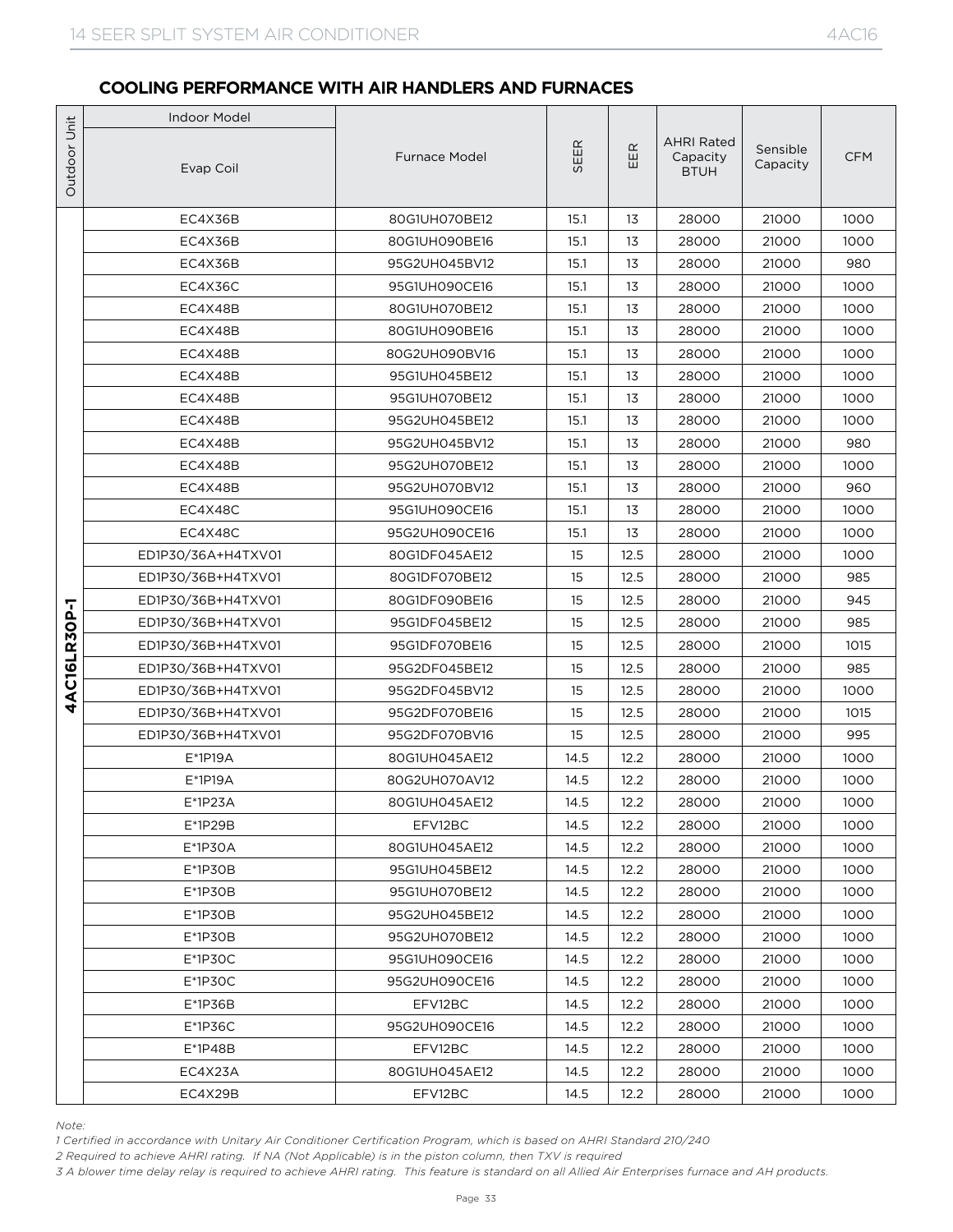|                        | <b>Indoor Model</b>                                                                                                                                                                                                                                                                                                                                                                 |               |       |            |                                              |                      |            |
|------------------------|-------------------------------------------------------------------------------------------------------------------------------------------------------------------------------------------------------------------------------------------------------------------------------------------------------------------------------------------------------------------------------------|---------------|-------|------------|----------------------------------------------|----------------------|------------|
| Outdoor Unit           | Evap Coil                                                                                                                                                                                                                                                                                                                                                                           | Furnace Model | SEER  | $E$ R<br>ш | <b>AHRI Rated</b><br>Capacity<br><b>BTUH</b> | Sensible<br>Capacity | <b>CFM</b> |
|                        | EC4X30A                                                                                                                                                                                                                                                                                                                                                                             | 80G1UH045AE12 | 14.5  | 12.2       | 28000                                        | 21000                | 1000       |
|                        | EC4X36B                                                                                                                                                                                                                                                                                                                                                                             | EFV12BC       | 14.5  | 12.2       | 28000                                        | 21000                | 1000       |
| 7                      | EC4X36C                                                                                                                                                                                                                                                                                                                                                                             | 95G2UH090CE16 | 14.5  | 12.2       | 28000                                        | 21000                | 1000       |
| AC16LR30P              | EC4X48B                                                                                                                                                                                                                                                                                                                                                                             | EFV12BC       | 14.5  | 12.2       | 28000                                        | 21000                | 1000       |
|                        | $E^*$ 1P30B                                                                                                                                                                                                                                                                                                                                                                         | EFV12BC       | 14.25 | 12.2       | 27800                                        | 21000                | 1000       |
|                        | EC4X30B                                                                                                                                                                                                                                                                                                                                                                             | EFV12BC       | 14.25 | 12.2       | 27800                                        | 21000                | 1000       |
| 4                      | ED1P24A+H4TXV01                                                                                                                                                                                                                                                                                                                                                                     | 80G1DF045AE12 | 14    | 12.2       | 26000                                        | 21000                | 970        |
|                        | ED1P24B+H4TXV01                                                                                                                                                                                                                                                                                                                                                                     | 80G1DF070BE12 | 14    | 12.2       | 26000                                        | 21000                | 970        |
|                        | ED1P24B+H4TXV01                                                                                                                                                                                                                                                                                                                                                                     | 95G2DF045BV12 | 14    | 12.2       | 26000                                        | 21000                | 965        |
|                        | BCE3M42E****4X                                                                                                                                                                                                                                                                                                                                                                      |               | 16    | 13         | 34000                                        | 25500                | 1200       |
|                        | BCE3M42V **** 4X                                                                                                                                                                                                                                                                                                                                                                    |               | 16    | 13         | 34000                                        | 25500                | 1200       |
|                        | BCE3M48E****4X                                                                                                                                                                                                                                                                                                                                                                      |               | 16    | 13         | 34000                                        | 25500                | 1200       |
|                        | BCE3M36V****4X                                                                                                                                                                                                                                                                                                                                                                      |               | 14.5  | 12.2       | 34000                                        | 25500                | 1200       |
|                        | BCE3M36C****P                                                                                                                                                                                                                                                                                                                                                                       |               | 14    | 12.2       | 34000                                        | 25500                | 1200       |
|                        | BCE3M36E****4X                                                                                                                                                                                                                                                                                                                                                                      |               | 14    | 12.2       | 34000                                        | 25500                | 1200       |
|                        | $E*1P36B$                                                                                                                                                                                                                                                                                                                                                                           | 80G2UH090BV16 | 16    | 13         | 34000                                        | 25500                | 1200       |
|                        | $E^*$ 1P43B                                                                                                                                                                                                                                                                                                                                                                         | 80G2UH090BV16 | 16    | 13         | 34000                                        | 25500                | 1200       |
|                        | $E^*$ 1P43C+TXV                                                                                                                                                                                                                                                                                                                                                                     | 95G2UH110CE20 | 16    | 13         | 34000                                        | 25500                | 1215       |
|                        | E*1P49C+TXV                                                                                                                                                                                                                                                                                                                                                                         | 95G1UH090CE16 | 16    | 13         | 34000                                        | 25500                | 1155       |
|                        | $E^*$ 1P49C+TXV                                                                                                                                                                                                                                                                                                                                                                     | 95G1UH110CE20 | 16    | 13         | 34000                                        | 25500                | 1215       |
|                        | E*1P49C+TXV                                                                                                                                                                                                                                                                                                                                                                         | 95G2UH090CE16 | 16    | 13         | 34000                                        | 25500                | 1155       |
|                        | E*1P49C+TXV                                                                                                                                                                                                                                                                                                                                                                         | 95G2UH110CE20 | 16    | 13         | 34000                                        | 25500                | 1215       |
| 6P-1<br>R <sub>3</sub> | EC4X36B                                                                                                                                                                                                                                                                                                                                                                             | 80G2UH090BV16 | 16    | 13         | 34000                                        | 25500                | 1200       |
|                        | EC4X43B                                                                                                                                                                                                                                                                                                                                                                             | 80G2UH090BV16 | 16    | 13         | 34000                                        | 25500                | 1200       |
| <b>LISLI</b>           | EC4X43C                                                                                                                                                                                                                                                                                                                                                                             | 95G2UH110CE20 | 16    | 13         | 34000                                        | 25500                | 1215       |
|                        | EC4X49C                                                                                                                                                                                                                                                                                                                                                                             | 95G1UH090CE16 | 16    | 13         | 34000                                        | 25500                | 1155       |
| ∢<br>4                 | EC4X49C                                                                                                                                                                                                                                                                                                                                                                             | 95G1UH110CE20 | 16    | 13         | 34000                                        | 25500                | 1215       |
|                        | EC4X49C                                                                                                                                                                                                                                                                                                                                                                             | 95G2UH090CE16 | 16    | 13         | 34000                                        | 25500                | 1155       |
|                        | EC4X49C                                                                                                                                                                                                                                                                                                                                                                             | 95G2UH110CE20 | 16    | 13         | 34000                                        | 25500                | 1215       |
|                        | $E*1P29B$                                                                                                                                                                                                                                                                                                                                                                           | 80G2UH090BV16 | 15.1  | 13         | 34000                                        | 25500                | 1200       |
|                        | $E^*$ 1P29B+TXV                                                                                                                                                                                                                                                                                                                                                                     | 95G1UH070BE12 | 15.1  | 12.5       | 34000                                        | 25500                | 1145       |
|                        | E*1P29B+TXV                                                                                                                                                                                                                                                                                                                                                                         | 95G2UH070BE12 | 15.1  | 12.5       | 34000                                        | 25500                | 1145       |
|                        | $E*1P36B$                                                                                                                                                                                                                                                                                                                                                                           | 80G1UH090BE16 | 15.1  | 12.5       | 34000                                        | 25500                | 1180       |
|                        | $E*1P36B$                                                                                                                                                                                                                                                                                                                                                                           | 95G2UH045BV12 | 15.1  | 13         | 34000                                        | 25500                | 1200       |
|                        | $E*1P36B$                                                                                                                                                                                                                                                                                                                                                                           | 95G2UH070BV12 | 15.1  | 13         | 34000                                        | 25500                | 1200       |
|                        | $E^*$ 1P36B                                                                                                                                                                                                                                                                                                                                                                         | EFV12BC       | 15.1  | 13         | 34000                                        | 25500                | 1200       |
|                        | $E*1P36C$                                                                                                                                                                                                                                                                                                                                                                           | 80G1UH090CE20 | 15.1  | 13         | 34000                                        | 25500                | 1200       |
|                        | $E^*$ 1P36C                                                                                                                                                                                                                                                                                                                                                                         | 95G1UH090CE16 | 15.1  | 13         | 34000                                        | 25500                | 1200       |
|                        | $E*1P36C$                                                                                                                                                                                                                                                                                                                                                                           | 95G2UH110CE20 | 15.1  | 13         | 34000                                        | 25500                | 1200       |
|                        | $E^*$ 1P36C                                                                                                                                                                                                                                                                                                                                                                         | EFV16CC       | 15.1  | 13         | 34000                                        | 25500                | 1200       |
| Note:                  | 1 Certified in accordance with Unitary Air Conditioner Certification Program, which is based on AHRI Standard 210/240<br>2 Required to achieve AHRI rating. If NA (Not Applicable) is in the piston column, then TXV is required<br>3 A blower time delay relay is required to achieve AHRI rating. This feature is standard on all Allied Air Enterprises furnace and AH products. |               |       |            |                                              |                      |            |

*Note:*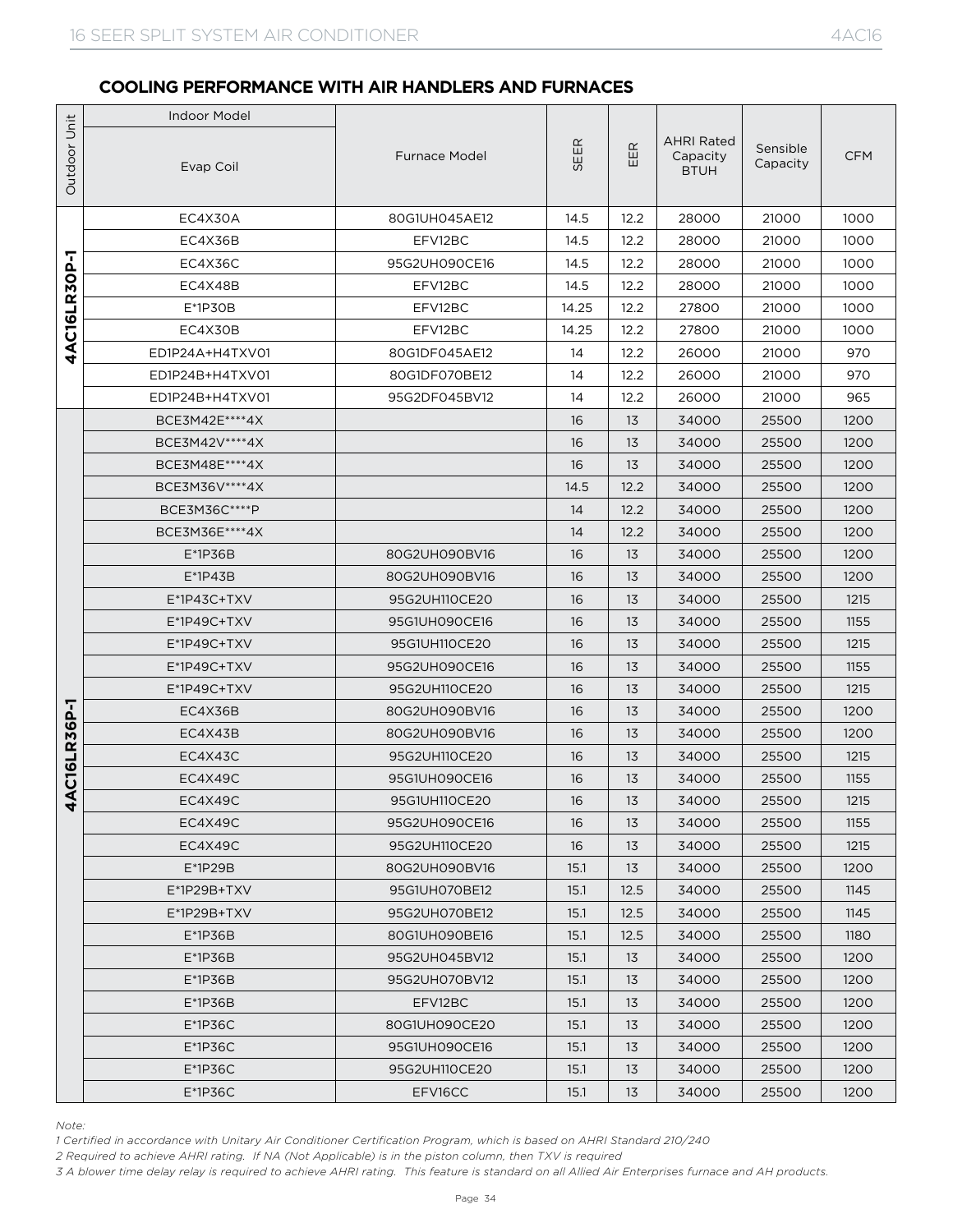|              | <b>Indoor Model</b>                                                                                                                                                                                                                                                                                                                                                                 |                                |              |            |                                              |                      |              |
|--------------|-------------------------------------------------------------------------------------------------------------------------------------------------------------------------------------------------------------------------------------------------------------------------------------------------------------------------------------------------------------------------------------|--------------------------------|--------------|------------|----------------------------------------------|----------------------|--------------|
| Outdoor Unit | Evap Coil                                                                                                                                                                                                                                                                                                                                                                           | <b>Furnace Model</b>           | SEER         | EER        | <b>AHRI Rated</b><br>Capacity<br><b>BTUH</b> | Sensible<br>Capacity | <b>CFM</b>   |
|              | $E^*$ 1P43B                                                                                                                                                                                                                                                                                                                                                                         | 80G1UH090BE16                  | 15.1         | 12.5       | 34000                                        | 25500                | 1180         |
|              | E*1P43B                                                                                                                                                                                                                                                                                                                                                                             | 95G1UH070BE12                  | 15.1         | 12.2       | 34000                                        | 25500                | 1200         |
|              | $E^*$ 1P43B                                                                                                                                                                                                                                                                                                                                                                         | 95G2UH045BV12                  | 15.1         | 13         | 34000                                        | 25500                | 1200         |
|              | $E*1P43B$                                                                                                                                                                                                                                                                                                                                                                           | 95G2UH070BE12                  | 15.1         | 13         | 34000                                        | 25500                | 1200         |
|              | $E^*$ 1P43B                                                                                                                                                                                                                                                                                                                                                                         | EFV12BC                        | 15.1         | 13         | 34000                                        | 25500                | 1200         |
|              | $E^*$ 1P43B+TXV                                                                                                                                                                                                                                                                                                                                                                     | 95G1UH070BE12                  | 15.1         | 12.5       | 34000                                        | 25500                | 1215         |
|              | E*1P43B+TXV                                                                                                                                                                                                                                                                                                                                                                         | 95G2UH070BE12                  | 15.1         | 12.5       | 34000                                        | 25500                | 1215         |
|              | $E*1P43C$                                                                                                                                                                                                                                                                                                                                                                           | 80G1UH090CE20                  | 15.1         | 12.5       | 34000                                        | 25500                | 1200         |
|              | $E*1P43C$                                                                                                                                                                                                                                                                                                                                                                           | 95G2UH110CE20                  | 15.1         | 13         | 34000                                        | 25500                | 1200         |
|              | $E*1P43C$                                                                                                                                                                                                                                                                                                                                                                           | EFV16CC                        | 15.1         | 13         | 34000                                        | 25500                | 1200         |
|              | EC4X29B                                                                                                                                                                                                                                                                                                                                                                             | 80G2UH090BV16                  | 15.1         | 13         | 34000                                        | 25500                | 1200         |
|              | EC4X29B                                                                                                                                                                                                                                                                                                                                                                             | 95G1UH070BE12                  | 15.1         | 12.5       | 34000                                        | 25500                | 1145         |
|              | EC4X29B                                                                                                                                                                                                                                                                                                                                                                             | 95G2UH070BE12                  | 15.1         | 12.5       | 34000                                        | 25500                | 1145         |
|              | EC4X36B                                                                                                                                                                                                                                                                                                                                                                             | 80G1UH090BE16                  | 15.1         | 12.5       | 34000                                        | 25500                | 1180         |
|              | EC4X36B                                                                                                                                                                                                                                                                                                                                                                             | 95G2UH045BV12                  | 15.1         | 13         | 34000                                        | 25500                | 1200         |
|              | EC4X36B                                                                                                                                                                                                                                                                                                                                                                             | 95G2UH070BV12                  | 15.1         | 13         | 34000                                        | 25500                | 1200         |
|              | EC4X36B                                                                                                                                                                                                                                                                                                                                                                             | EFV12BC                        | 15.1         | 13         | 34000                                        | 25500                | 1200         |
|              | EC4X36C                                                                                                                                                                                                                                                                                                                                                                             | 80G1UH090CE20                  | 15.1         | 13         | 34000                                        | 25500                | 1200         |
|              | EC4X36C                                                                                                                                                                                                                                                                                                                                                                             | 95G1UH090CE16                  | 15.1         | 13         | 34000                                        | 25500                | 1200         |
|              | EC4X36C                                                                                                                                                                                                                                                                                                                                                                             | 95G2UH110CE20                  | 15.1         | 13         | 34000                                        | 25500                | 1200         |
| AC16LR36P-1  | EC4X36C                                                                                                                                                                                                                                                                                                                                                                             | EFV16CC                        | 15.1         | 13         | 34000                                        | 25500                | 1200         |
| 4            | EC4X43B                                                                                                                                                                                                                                                                                                                                                                             | 80G1UH090BE16<br>95G1UH070BE12 | 15.1         | 12.5       | 34000                                        | 25500                | 1180         |
|              | EC4X43B                                                                                                                                                                                                                                                                                                                                                                             |                                | 15.1         | 12.5       | 34000                                        | 25500                | 1215         |
|              | EC4X43B                                                                                                                                                                                                                                                                                                                                                                             | 95G2UH045BV12                  | 15.1         | 13         | 34000                                        | 25500                | 1200         |
|              | EC4X43B<br>EC4X43B                                                                                                                                                                                                                                                                                                                                                                  | 95G2UH070BE12<br>EFV12BC       | 15.1<br>15.1 | 12.5<br>13 | 34000<br>34000                               | 25500<br>25500       | 1215<br>1200 |
|              | EC4X43C                                                                                                                                                                                                                                                                                                                                                                             | 80G1UH090CE20                  | 15.1         | 12.5       | 34000                                        | 25500                | 1200         |
|              | EC4X43C                                                                                                                                                                                                                                                                                                                                                                             | EFV16CC                        | 15.1         | 13         | 34000                                        | 25500                | 1200         |
|              | E*1P36B+TXV                                                                                                                                                                                                                                                                                                                                                                         | 95G1UH070BE12                  | 15           | 12.5       | 34000                                        | 25500                | 1215         |
|              | $E^*$ 1P36B+TXV                                                                                                                                                                                                                                                                                                                                                                     | 95G2UH070BE12                  | 15           | 12.5       | 34000                                        | 25500                | 1215         |
|              | $E^*$ 1P43B+TXV                                                                                                                                                                                                                                                                                                                                                                     | 95G1UH045BE12                  | 15           | 12.5       | 34000                                        | 25500                | 1215         |
|              | $E^*$ 1P43B+TXV                                                                                                                                                                                                                                                                                                                                                                     | 95G2UH045BE12                  | 15           | 12.5       | 34000                                        | 25500                | 1215         |
|              | EC4X36B                                                                                                                                                                                                                                                                                                                                                                             | 95G1UH070BE12                  | 15           | 12.5       | 34000                                        | 25500                | 1215         |
|              | EC4X36B                                                                                                                                                                                                                                                                                                                                                                             | 95G2UH070BE12                  | 15           | 12.5       | 34000                                        | 25500                | 1215         |
|              | EC4X43B                                                                                                                                                                                                                                                                                                                                                                             | 95G1UH045BE12                  | 15           | 12.5       | 34000                                        | 25500                | 1215         |
|              | EC4X43B                                                                                                                                                                                                                                                                                                                                                                             | 95G2UH045BE12                  | 15           | 12.5       | 34000                                        | 25500                | 1215         |
|              | ED1P30/36B+H4TXV01                                                                                                                                                                                                                                                                                                                                                                  | 80G1DF070BE12                  | 15           | 12.5       | 33000                                        | 25500                | <b>1110</b>  |
|              | ED1P30/36B+H4TXV01                                                                                                                                                                                                                                                                                                                                                                  | 80G1DF090BE16                  | 15           | 12.5       | 33000                                        | 25500                | 1165         |
|              | ED1P30/36B+H4TXV01                                                                                                                                                                                                                                                                                                                                                                  | 95G1DF070BE16                  | 15           | 12.5       | 33000                                        | 25500                | 1155         |
|              | ED1P30/36B+H4TXV01                                                                                                                                                                                                                                                                                                                                                                  | 95G2DF070BE16                  | 15           | 12.5       | 33000                                        | 25500                | 1155         |
| Note:        | 1 Certified in accordance with Unitary Air Conditioner Certification Program, which is based on AHRI Standard 210/240<br>2 Required to achieve AHRI rating. If NA (Not Applicable) is in the piston column, then TXV is required<br>3 A blower time delay relay is required to achieve AHRI rating. This feature is standard on all Allied Air Enterprises furnace and AH products. |                                |              |            |                                              |                      |              |

*Note:*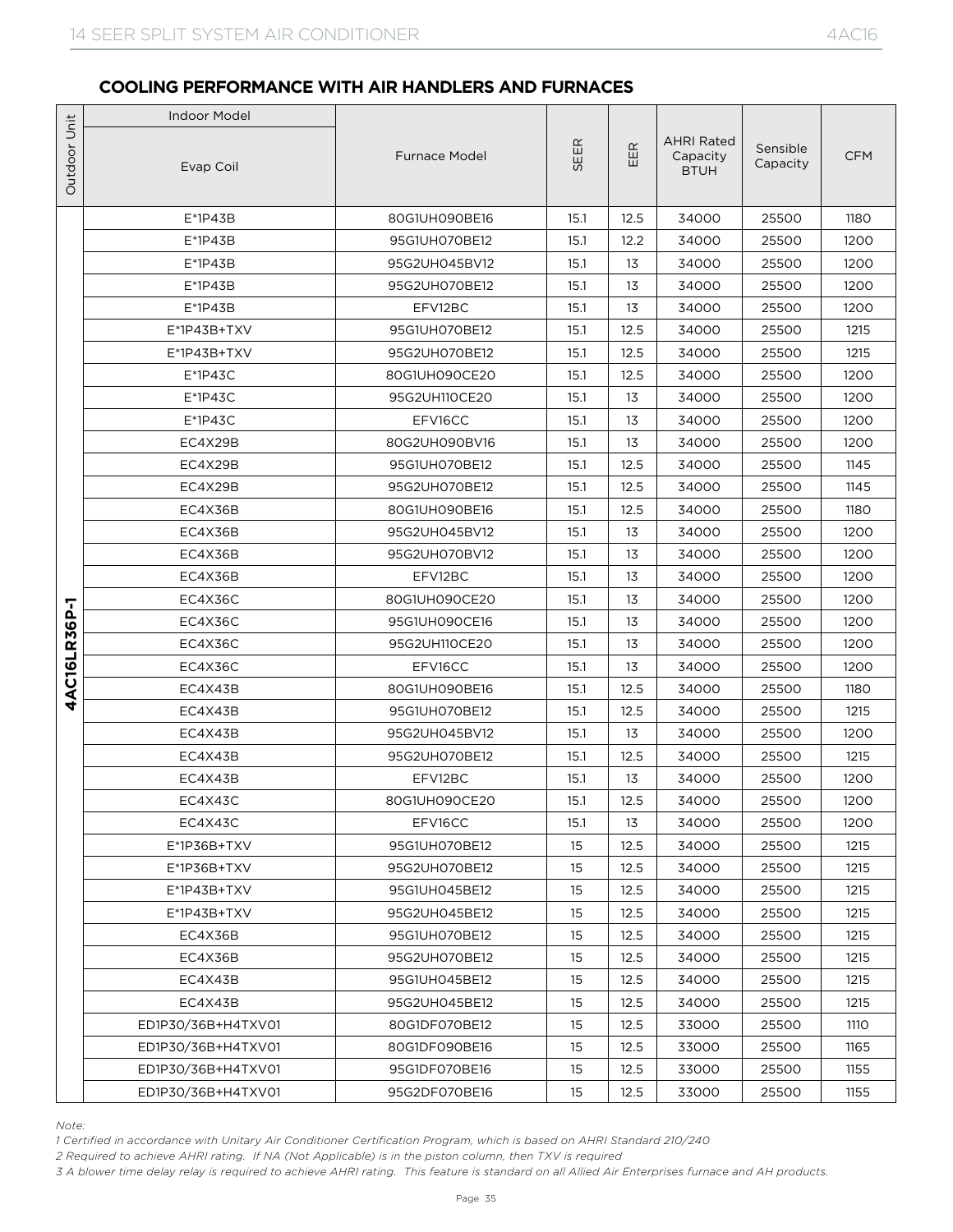|              | <b>Indoor Model</b>                                                                                                                             |                                |              |                |                                              |                      |              |
|--------------|-------------------------------------------------------------------------------------------------------------------------------------------------|--------------------------------|--------------|----------------|----------------------------------------------|----------------------|--------------|
| Outdoor Unit | Evap Coil                                                                                                                                       | <b>Furnace Model</b>           | E<br>5EI     | $\propto$<br>芷 | <b>AHRI Rated</b><br>Capacity<br><b>BTUH</b> | Sensible<br>Capacity | <b>CFM</b>   |
|              | ED1P48B+H4TXV02                                                                                                                                 | 80G1DF070BE12                  | 15           | 12.5           | 34000                                        | 25500                | 1220         |
|              | ED1P48B+H4TXV02                                                                                                                                 | 80G1DF090BE16                  | 15           | 12.5           | 34000                                        | 25500                | 1165         |
|              | ED1P48B+H4TXV02                                                                                                                                 | 95G1DF045BE12                  | 15           | 12.5           | 34000                                        | 25500                | 1150         |
|              | ED1P48B+H4TXV02                                                                                                                                 | 95G1DF070BE16                  | 15           | 12.5           | 34000                                        | 25500                | 1155         |
|              | ED1P48B+H4TXV02                                                                                                                                 | 95G2DF045BE12                  | 15           | 12.5           | 34000                                        | 25500                | 1150         |
|              | ED1P48B+H4TXV02                                                                                                                                 | 95G2DF045BV12                  | 15           | 12.5           | 34000                                        | 25500                | 1210         |
|              | ED1P48B+H4TXV02                                                                                                                                 | 95G2DF070BE16                  | 15           | 12.5           | 34000                                        | 25500                | 1155         |
|              | ED1P48B+H4TXV02                                                                                                                                 | 95G2DF070BV16                  | 15           | 12.5           | 34000                                        | 25500                | 1230         |
|              | ED1P48C+H4TXV02                                                                                                                                 | 95G1DF090CE16                  | 15           | 12.5           | 34000                                        | 25500                | 1185         |
|              | ED1P48C+H4TXV02                                                                                                                                 | 95G1DF110CE20                  | 15           | 12.5           | 34000                                        | 25500                | 1190         |
|              | ED1P48C+H4TXV02                                                                                                                                 | 95G2DF090CE16                  | 15           | 12.5           | 34000                                        | 25500                | 1185         |
|              | ED1P48C+H4TXV02                                                                                                                                 | 95G2DF090CV20                  | 15           | 12.5           | 34000                                        | 25500                | 1270         |
|              | ED1P48C+H4TXV02                                                                                                                                 | 95G2DF110CE20                  | 15           | 12.5           | 34000                                        | 25500                | 1190         |
|              | ED1P48C+H4TXV02                                                                                                                                 | 95G2DF110CV20                  | 15           | 12.5           | 34000                                        | 25500                | 1275         |
|              | E*1P29B                                                                                                                                         | 80G1UH090BE16                  | 14.5         | 12.2           | 34000                                        | 25500                | 1180         |
|              | E*1P29B                                                                                                                                         | 95G1UH045BE12                  | 14.5         | 12.2           | 34000                                        | 25500                | 1190         |
|              | E*1P29B                                                                                                                                         | 95G1UH070BE12                  | 14.5         | 12.2           | 34000                                        | 25500                | 1200         |
|              | E*1P29B                                                                                                                                         | 95G2UH045BE12                  | 14.5         | 12.2           | 34000                                        | 25500                | 1190         |
|              | E*1P29B                                                                                                                                         | 95G2UH045BV12                  | 14.5         | 12.2           | 34000                                        | 25500                | 1200         |
|              | E*1P29B                                                                                                                                         | 95G2UH070BE12                  | 14.5         | 12.2           | 34000                                        | 25500                | 1200         |
| AC16LR36P-1  | $E^*$ 1P29B                                                                                                                                     | 95G2UH070BV12                  | 14.5         | 12.2           | 34000                                        | 25500                | 1210         |
| 4            | E*1P29B+TXV                                                                                                                                     | 95G1UH045BE12                  | 14.5         | 12.2           | 34000                                        | 25500                | 1190         |
|              | $E^*$ 1P29B+TXV                                                                                                                                 | 95G2UH045BE12                  | 14.5         | 12.2           | 34000                                        | 25500                | 1190         |
|              | E*1P36B                                                                                                                                         | 95G1UH045BE12                  | 14.5         | 12.2           | 34000                                        | 25500                | 1200         |
|              | $E*1P36B$                                                                                                                                       | 95G1UH070BE12<br>95G2UH045BE12 | 14.5         | 12.2           | 34000                                        | 25500                | 1200         |
|              | E*1P36B<br>E*1P36B                                                                                                                              | 95G2UH070BE12                  | 14.5<br>14.5 | 12.2<br>12.2   | 34000<br>34000                               | 25500<br>25500       | 1190<br>1200 |
|              | $E^*$ 1P43B                                                                                                                                     | 80G1UH070BE12                  | 14.5         | 12.2           | 34000                                        | 25500                | 1200         |
|              | $E^*$ 1P43B                                                                                                                                     | 95G1UH045BE12                  | 14.5         | 12.2           | 34000                                        | 25500                | 1200         |
|              | E*1P43B                                                                                                                                         | 95G2UH045BE12                  | 14.5         | 12.2           | 34000                                        | 25500                | 1190         |
|              | E*1P43B                                                                                                                                         | 95G2UH070BV12                  | 14.5         | 12.5           | 34000                                        | 25500                | 1200         |
|              | EC4X29B                                                                                                                                         | 80G1UH090BE16                  | 14.5         | 12.2           | 34000                                        | 25500                | 1180         |
|              | EC4X29B                                                                                                                                         | 95G1UH045BE12                  | 14.5         | 12.2           | 34000                                        | 25500                | 1190         |
|              | EC4X29B                                                                                                                                         | 95G2UH045BE12                  | 14.5         | 12.2           | 34000                                        | 25500                | 1190         |
|              | EC4X29B                                                                                                                                         | 95G2UH045BV12                  | 14.5         | 12.2           | 34000                                        | 25500                | 1200         |
|              | EC4X29B                                                                                                                                         | 95G2UH070BV12                  | 14.5         | 12.2           | 34000                                        | 25500                | 1210         |
|              | EC4X36B                                                                                                                                         | 95G1UH045BE12                  | 14.5         | 12.2           | 34000                                        | 25500                | 1200         |
|              | EC4X36B                                                                                                                                         | 95G2UH045BE12                  | 14.5         | 12.2           | 34000                                        | 25500                | 1190         |
|              | EC4X43B                                                                                                                                         | 80G1UH070BE12                  | 14.5         | 12.2           | 34000                                        | 25500                | 1200         |
|              | EC4X43B                                                                                                                                         | 95G2UH070BV12                  | 14.5         | 12.5           | 34000                                        | 25500                | 1200         |
|              |                                                                                                                                                 |                                |              |                |                                              |                      |              |
| Note:        | 1 Certified in accordance with Unitary Air Conditioner Certification Program, which is based on AHRI Standard 210/240                           |                                |              |                |                                              |                      |              |
|              | 2 Required to achieve AHRI rating. If NA (Not Applicable) is in the piston column, then TXV is required                                         |                                |              |                |                                              |                      |              |
|              | 3 A blower time delay relay is required to achieve AHRI rating. This feature is standard on all Allied Air Enterprises furnace and AH products. |                                |              |                |                                              |                      |              |

*Note:*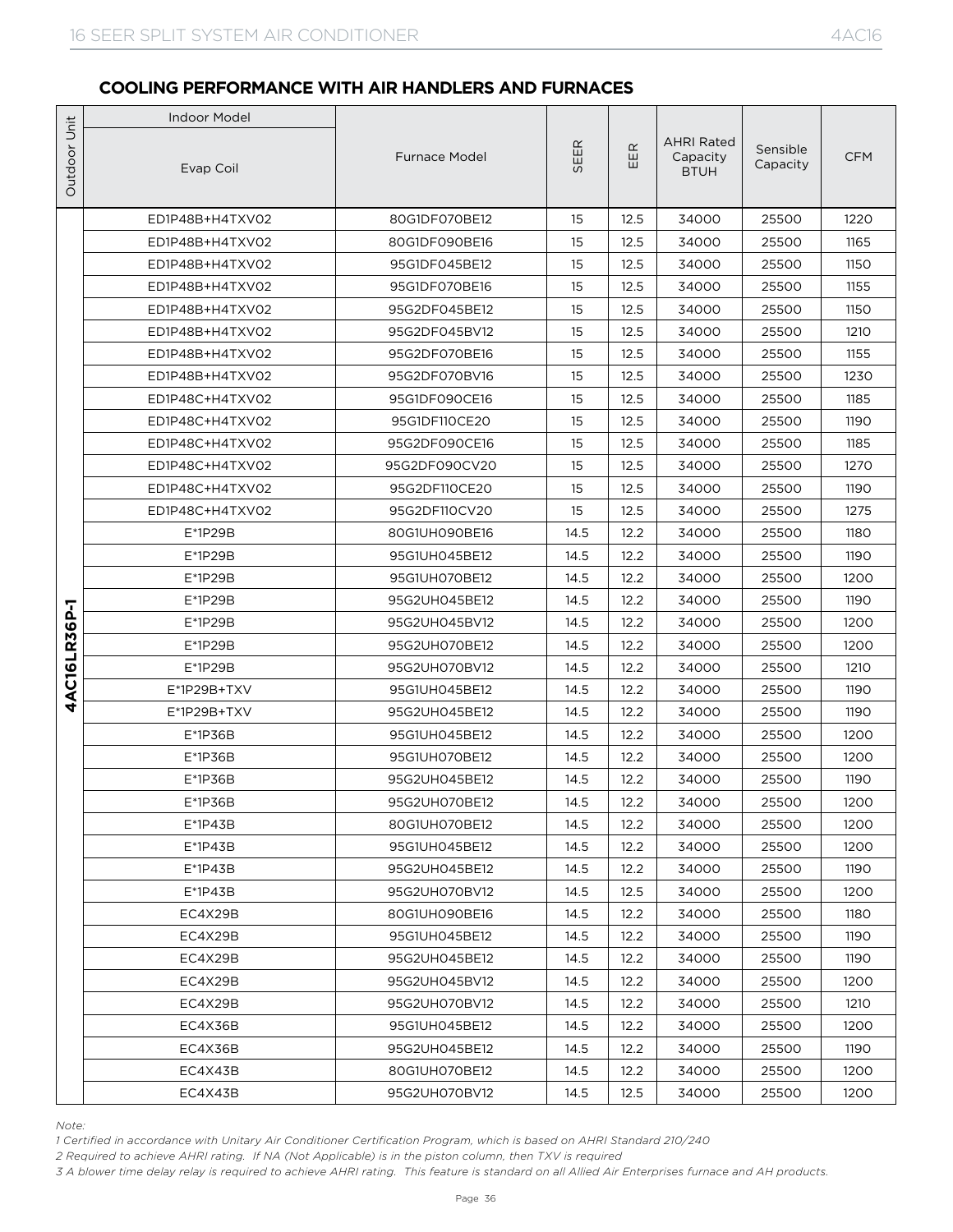|                 | <b>Indoor Model</b>                                                                                                                                                                                                                                                                                                                                                                 |                                |              |              |                                              |                      |              |  |
|-----------------|-------------------------------------------------------------------------------------------------------------------------------------------------------------------------------------------------------------------------------------------------------------------------------------------------------------------------------------------------------------------------------------|--------------------------------|--------------|--------------|----------------------------------------------|----------------------|--------------|--|
| Outdoor Unit    | Evap Coil                                                                                                                                                                                                                                                                                                                                                                           | <b>Furnace Model</b>           | SEER         | EER          | <b>AHRI Rated</b><br>Capacity<br><b>BTUH</b> | Sensible<br>Capacity | <b>CFM</b>   |  |
|                 | ED1P30/36A+H4TXV01                                                                                                                                                                                                                                                                                                                                                                  | 80G1DF045AE12                  | 14           | 12.2         | 33000                                        | 25500                | 1215         |  |
|                 | ED1P30/36B+H4TXV01                                                                                                                                                                                                                                                                                                                                                                  | 95G2DF045BV12                  | 14           | 12.2         | 33000                                        | 25500                | 1210         |  |
| 4AC16LR36P-1    | ED1P30/36B+H4TXV01                                                                                                                                                                                                                                                                                                                                                                  | 95G2DF070BV16                  | 14           | 12.2         | 33000                                        | 25500                | 1230         |  |
|                 | ED1P48C+H4TXV02                                                                                                                                                                                                                                                                                                                                                                     | 80G1DF110CE20                  | 14           | 12.2         | 33000                                        | 25500                | 1200         |  |
|                 | BCE3M42C****P                                                                                                                                                                                                                                                                                                                                                                       |                                | 14           | 12.2         | 40000                                        | 30000                | 1400         |  |
|                 | BCE3M42V****4X                                                                                                                                                                                                                                                                                                                                                                      |                                | 15           | 12.5         | 41000                                        | 30000                | 1450         |  |
|                 | BCE3M42E **** 4X                                                                                                                                                                                                                                                                                                                                                                    |                                | 14.5         | 12.2         | 40000                                        | 30000                | 1400         |  |
|                 | BCE3M42C****P+H4TXV02                                                                                                                                                                                                                                                                                                                                                               |                                | 14           | 12.2         | 40000                                        | 30000                | 1400         |  |
|                 | BCE3M48E **** 4X                                                                                                                                                                                                                                                                                                                                                                    |                                | 14           | 12.2         | 40000                                        | 30000                | 1400         |  |
|                 | $E^*$ 1P62C+TXV                                                                                                                                                                                                                                                                                                                                                                     | 95G1UH090CE16                  | 16           | 13           | 41000                                        | 30000                | 1345         |  |
|                 | E*1P62C+TXV                                                                                                                                                                                                                                                                                                                                                                         | 95G1UH110CE20                  | 16           | 13           | 41000                                        | 30000                | 1455         |  |
|                 | $E^*$ 1P62C+TXV                                                                                                                                                                                                                                                                                                                                                                     | 95G2UH090CE16                  | 16           | 13           | 41000                                        | 30000                | 1345         |  |
| ℸ<br>4AC16LR42P | $E^*$ 1P62C+TXV                                                                                                                                                                                                                                                                                                                                                                     | 95G2UH110CE20                  | 16           | 13           | 41000                                        | 30000                | 1455         |  |
|                 | EC4X62C                                                                                                                                                                                                                                                                                                                                                                             | 95G1UH090CE16                  | 16           | 13           | 41000                                        | 30000                | 1345         |  |
|                 | EC4X62C                                                                                                                                                                                                                                                                                                                                                                             | 95G1UH110CE20                  | 16           | 13           | 41000                                        | 30000                | 1455         |  |
|                 | EC4X62C                                                                                                                                                                                                                                                                                                                                                                             | 95G2UH090CE16                  | 16           | 13           | 41000                                        | 30000                | 1345         |  |
|                 | EC4X62C                                                                                                                                                                                                                                                                                                                                                                             | 95G2UH110CE20                  | 16           | 13           | 41000                                        | 30000                | 1455         |  |
|                 | $E^*$ 1P43C+TXV                                                                                                                                                                                                                                                                                                                                                                     | 95G2UH110CE20                  | 15.5         | 12.5         | 41000                                        | 30000                | 1465         |  |
|                 | E*1P49C+TXV<br>$E^*$ 1P49C+TXV                                                                                                                                                                                                                                                                                                                                                      | 95G1UH090CE16<br>95G2UH090CE16 | 15.5<br>15.5 | 12.5<br>12.5 | 41000<br>41000                               | 30000                | 1355<br>1355 |  |
|                 | E*1P49C+TXV                                                                                                                                                                                                                                                                                                                                                                         | 95G2UH110CE20                  | 15.5         | 12.5         | 41000                                        | 30000<br>30000       | 1460         |  |
|                 | EC4X43C                                                                                                                                                                                                                                                                                                                                                                             | 95G2UH110CE20                  | 15.5         | 12.5         | 41000                                        | 30000                | 1465         |  |
|                 | EC4X49C                                                                                                                                                                                                                                                                                                                                                                             | 95G1UH090CE16                  | 15.5         | 12.5         | 41000                                        | 30000                | 1355         |  |
|                 | EC4X49C                                                                                                                                                                                                                                                                                                                                                                             | 95G2UH090CE16                  | 15.5         | 12.5         | 41000                                        | 30000                | 1355         |  |
|                 | EC4X49C                                                                                                                                                                                                                                                                                                                                                                             | 95G2UH110CE20                  | 15.5         | 12.5         | 41000                                        | 30000                | 1460         |  |
|                 | E*1P43C+H4TXV02                                                                                                                                                                                                                                                                                                                                                                     | 80G1UH090CE20                  | 15.1         | 13           | 41000                                        | 30000                | 1400         |  |
|                 | E*1P43C+H4TXV02                                                                                                                                                                                                                                                                                                                                                                     | 80G1UH110CE20                  | 15.1         | 13           | 41000                                        | 30000                | 1400         |  |
|                 | $E^*$ 1P43C+H4TXV02                                                                                                                                                                                                                                                                                                                                                                 | 95G2UH110CV20                  | 15.1         | 13           | 41000                                        | 30000                | 1400         |  |
|                 | E*1P49C+H4TXV02                                                                                                                                                                                                                                                                                                                                                                     | 80G1UH090CE20                  | 15.1         | 13           | 41000                                        | 30000                | 1400         |  |
|                 | E*1P49C+H4TXV02                                                                                                                                                                                                                                                                                                                                                                     | 80G1UH110CE20                  | 15.1         | 13           | 41000                                        | 30000                | 1400         |  |
|                 | $E^*$ 1P49C+H4TXV02                                                                                                                                                                                                                                                                                                                                                                 | 80G2UH110CV20                  | 15.1         | 13           | 41000                                        | 30000                | 1400         |  |
|                 | $E^*$ 1P49C+H4TXV02                                                                                                                                                                                                                                                                                                                                                                 | 95G2UH090CV20                  | 15.1         | 12.5         | 41000                                        | 30000                | 1400         |  |
|                 | $E^*$ 1P49C+H4TXV02                                                                                                                                                                                                                                                                                                                                                                 | 95G2UH110CV20                  | 15.1         | 12.5         | 41000                                        | 30000                | 1400         |  |
|                 | E*1P62C+H4TXV02                                                                                                                                                                                                                                                                                                                                                                     | 80G1UH090CE20                  | 15.1         | 13           | 41000                                        | 30000                | 1400         |  |
|                 | E*1P62C+H4TXV02                                                                                                                                                                                                                                                                                                                                                                     | 80G1UH110CE20                  | 15.1         | 13           | 41000                                        | 30000                | 1400         |  |
|                 | $E^*$ 1P62C+H4TXV02                                                                                                                                                                                                                                                                                                                                                                 | 80G2UH110CV20                  | 15.1         | 13           | 41000                                        | 30000                | 1400         |  |
|                 | E*1P62C+H4TXV02                                                                                                                                                                                                                                                                                                                                                                     | 95G2UH090CV20                  | 15.1         | 13           | 41000                                        | 30000                | 1400         |  |
|                 | E*1P62C+H4TXV02                                                                                                                                                                                                                                                                                                                                                                     | 95G2UH110CE20                  | 15.1         | 13           | 41000                                        | 30000                | 1400         |  |
|                 | E*1P62C+H4TXV02                                                                                                                                                                                                                                                                                                                                                                     | 95G2UH110CV20                  | 15.1         | 13           | 41000                                        | 30000                | 1400         |  |
|                 | EC4X43C                                                                                                                                                                                                                                                                                                                                                                             | 80G1UH090CE20                  | 15.1         | 13           | 41000                                        | 30000                | 1400         |  |
| Note:           | 1 Certified in accordance with Unitary Air Conditioner Certification Program, which is based on AHRI Standard 210/240<br>2 Required to achieve AHRI rating. If NA (Not Applicable) is in the piston column, then TXV is required<br>3 A blower time delay relay is required to achieve AHRI rating. This feature is standard on all Allied Air Enterprises furnace and AH products. |                                |              |              |                                              |                      |              |  |

*Note:*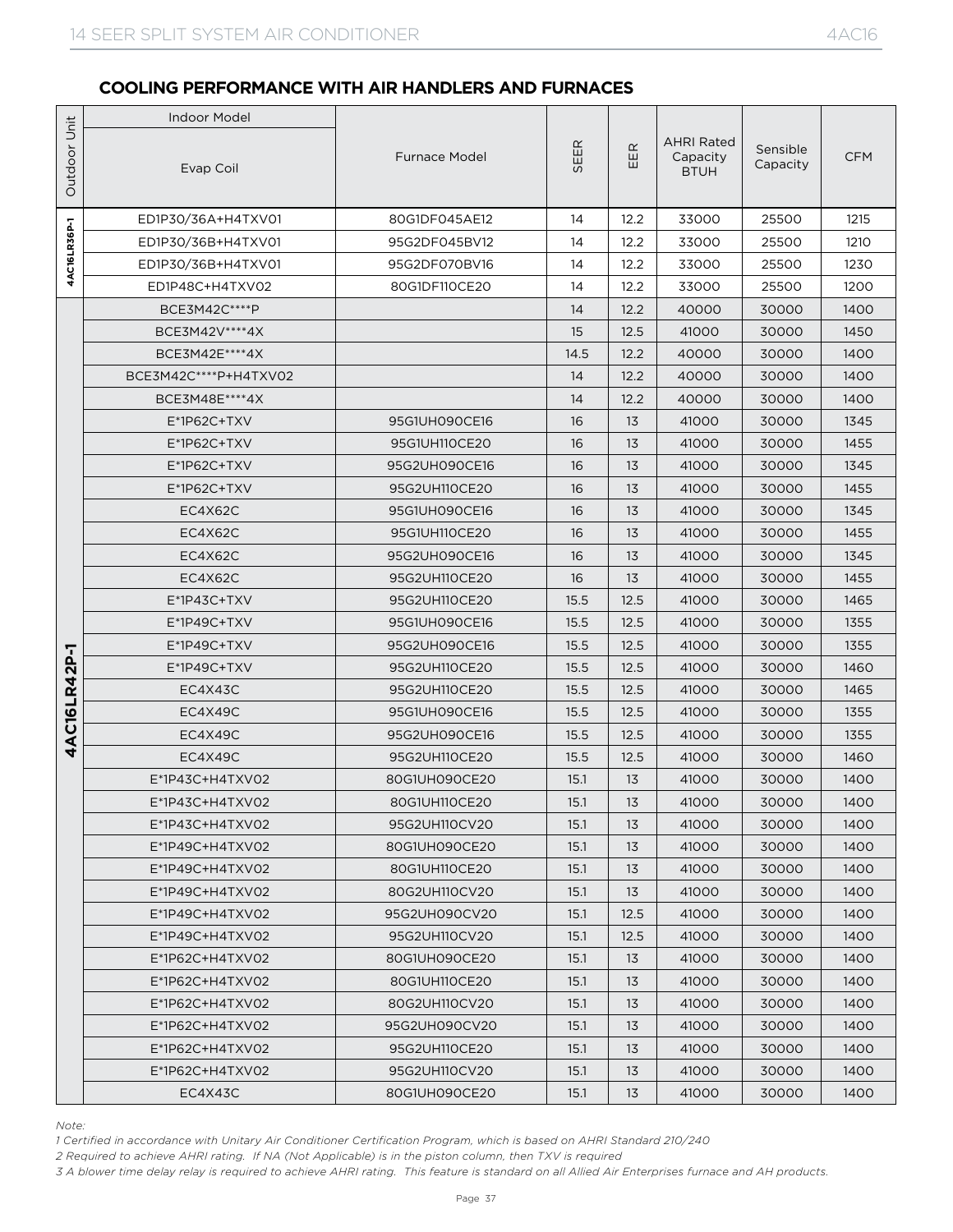|              | <b>Indoor Model</b>                      |                                |          |                   |                                              |                      |              |  |
|--------------|------------------------------------------|--------------------------------|----------|-------------------|----------------------------------------------|----------------------|--------------|--|
| Outdoor Unit | Evap Coil                                | <b>Furnace Model</b>           | SEER     | EER               | <b>AHRI Rated</b><br>Capacity<br><b>BTUH</b> | Sensible<br>Capacity | <b>CFM</b>   |  |
|              | EC4X43C                                  | 80G1UH110CE20                  | 15.1     | 13                | 41000                                        | 30000                | 1400         |  |
|              | EC4X43C                                  | 95G2UH110CV20                  | 15.1     | 13                | 41000                                        | 30000                | 1400         |  |
|              | EC4X49C                                  | 80G1UH090CE20                  | 15.1     | 13                | 41000                                        | 30000                | 1400         |  |
|              | EC4X49C                                  | 80G1UH110CE20                  | 15.1     | 13                | 41000                                        | 30000                | 1400         |  |
|              | EC4X49C                                  | 80G2UH110CV20                  | 15.1     | 13                | 41000                                        | 30000                | 1400         |  |
|              | EC4X49C                                  | 95G2UH090CV20                  | 15.1     | 12.5              | 41000                                        | 30000                | 1400         |  |
|              | EC4X49C                                  | 95G2UH110CV20                  | 15.1     | 12.5              | 41000                                        | 30000                | 1400         |  |
|              | EC4X62C                                  | 80G1UH090CE20                  | 15.1     | 13                | 41000                                        | 30000                | 1400         |  |
|              | EC4X62C                                  | 80G1UH110CE20                  | 15.1     | 13                | 41000                                        | 30000                | 1400         |  |
|              | EC4X62C                                  | 80G2UH110CV20                  | 15.1     | 13                | 41000                                        | 30000                | 1400         |  |
|              | EC4X62C                                  | 95G2UH090CV20                  | 15.1     | 13                | 41000                                        | 30000                | 1400         |  |
|              | EC4X62C                                  | 95G2UH110CV20                  | 15.1     | 13                | 41000                                        | 30000                | 1400         |  |
|              | ED1P48C+H4TXV02                          | 80G1DF110CE20                  | 15       | 12.5              | 40000                                        | 30000                | 1385         |  |
|              | ED1P48C+H4TXV02                          | 95G1DF090CE16                  | 15       | 12.5              | 40000                                        | 30000                | 1340         |  |
|              | ED1P48C+H4TXV02                          | 95G1DF110CE20                  | 15       | 12.5              | 40000                                        | 30000                | 1415         |  |
|              | ED1P48C+H4TXV02                          | 95G2DF090CE16                  | 15       | 12.5              | 40000                                        | 30000                | 1340         |  |
| 4AC16LR42P-1 | ED1P48C+H4TXV02                          | 95G2DF110CE20                  | 15       | 12.5              | 40000                                        | 30000                | 1415         |  |
|              | ED1P50/60C+H4TXV02                       | 80G1DF110CE20                  | 15<br>15 | 12.5              | 41000                                        | 30000                | 1425         |  |
|              | ED1P50/60C+H4TXV02                       | 95G1DF090CE16                  |          | 12.5<br>12.5      | 41000                                        | 30000                | 1365         |  |
|              | ED1P50/60C+H4TXV02<br>ED1P50/60C+H4TXV02 | 95G1DF110CE20<br>95G2DF090CE16 | 15<br>15 | 12.5              | 41000<br>41000                               | 30000<br>30000       | 1450<br>1365 |  |
|              | ED1P50/60C+H4TXV02                       | 95G2DF090CV20                  | 15       | 12.5              | 41000                                        | 30000                | 1450         |  |
|              | ED1P50/60C+H4TXV02                       | 95G2DF110CE20                  | 15       | 12.5              | 41000                                        | 30000                | 1450         |  |
|              | ED1P50/60C+H4TXV02                       | 95G2DF110CV20                  | 15       | 12.5              | 41000                                        | 30000                | 1440         |  |
|              | $E^*$ 1P43C+H4TXV02                      | 80G2UH110CV20                  | 14.5     | 12                | 41000                                        | 30000                | 1400         |  |
|              | E*1P43C+H4TXV02                          | 95G2UH090CV20                  | 14.5     | $12 \overline{ }$ | 41000                                        | 30000                | 1400         |  |
|              | E*1P43C+H4TXV02                          | 95G2UH110CE20                  | 14.5     | 12                | 41000                                        | 30000                | 1400         |  |
|              | $E^*$ 1P43C+H4TXV02                      | EFV16CC                        | 14.5     | $12 \overline{ }$ | 41000                                        | 30000                | 1400         |  |
|              | E*1P62C+H4TXV02                          | EFV16CC                        | 14.5     | 12.2              | 41000                                        | 30000                | 1400         |  |
|              | EC4X43C                                  | 80G2UH110CV20                  | 14.5     | $12 \overline{ }$ | 41000                                        | 30000                | 1400         |  |
|              | EC4X43C                                  | 95G2UH090CV20                  | 14.5     | 12                | 41000                                        | 30000                | 1400         |  |
|              | EC4X43C                                  | EFV16CC                        | 14.5     | $12 \overline{ }$ | 41000                                        | 30000                | 1400         |  |
|              | EC4X62C                                  | EFV16CC                        | 14.5     | 12.2              | 41000                                        | 30000                | 1400         |  |

*Note:*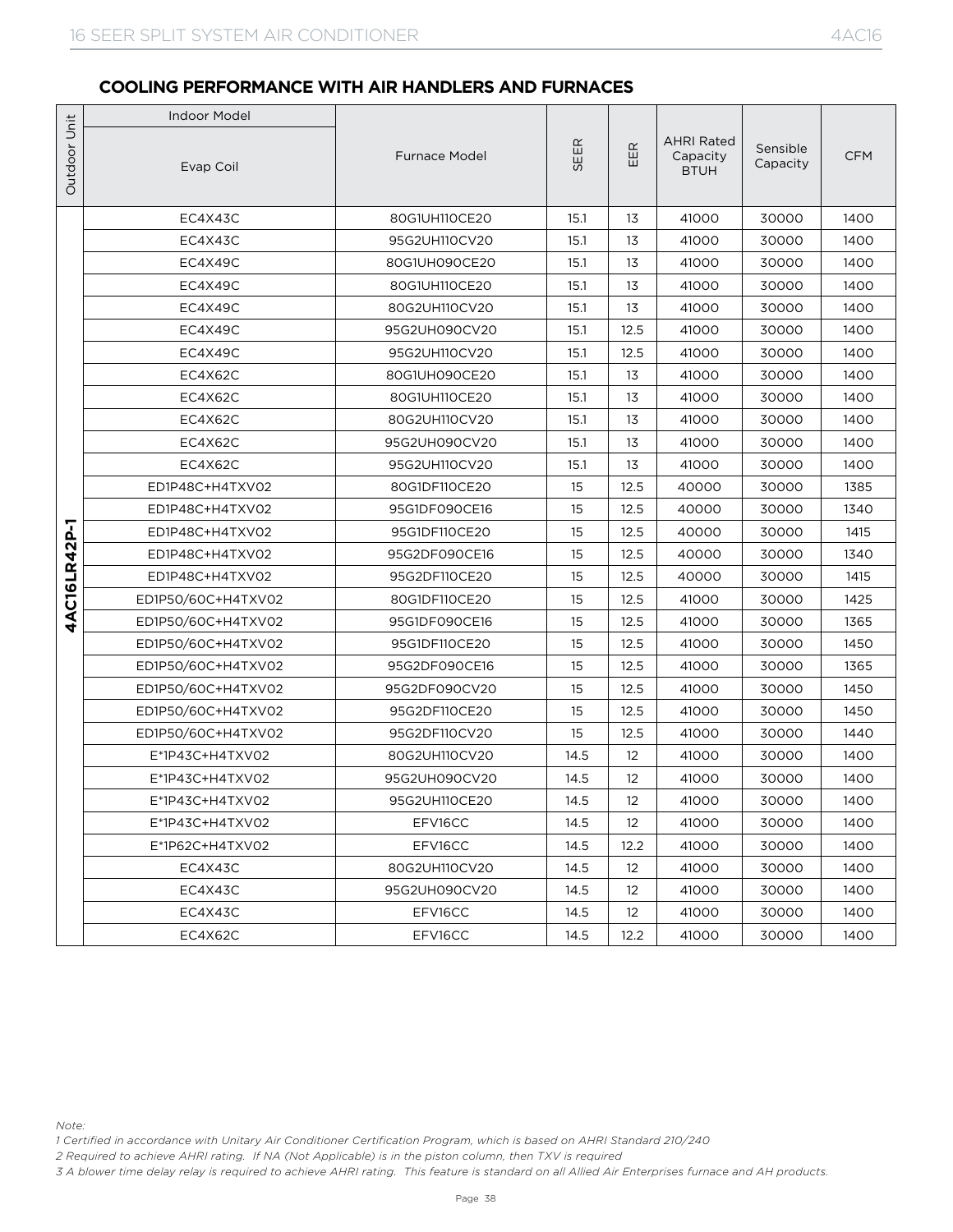|                                                                                                                                                                                                                                                            | Indoor Model                                                                                                          |               |      |      |                                              |                      |                       |  |
|------------------------------------------------------------------------------------------------------------------------------------------------------------------------------------------------------------------------------------------------------------|-----------------------------------------------------------------------------------------------------------------------|---------------|------|------|----------------------------------------------|----------------------|-----------------------|--|
| Outdoor Unit                                                                                                                                                                                                                                               | Evap Coil                                                                                                             | Furnace Model | SEER | EER  | <b>AHRI Rated</b><br>Capacity<br><b>BTUH</b> | Sensible<br>Capacity | $\mathsf{CFM}\xspace$ |  |
|                                                                                                                                                                                                                                                            | E*1P43C+H4TXV02                                                                                                       | 95G1UH090CE16 | 14   | 12   | 41000                                        | 30000                | 1400                  |  |
|                                                                                                                                                                                                                                                            | E*1P43C+H4TXV02                                                                                                       | 95G2UH090CE16 | 14   | 12   | 41000                                        | 30000                | 1400                  |  |
|                                                                                                                                                                                                                                                            | E*1P49C+H4TXV02                                                                                                       | 95G1UH090CE16 | 14   | 12.2 | 41000                                        | 30000                | 1355                  |  |
| 4AC16LR42P-1                                                                                                                                                                                                                                               | E*1P49C+H4TXV02                                                                                                       | 95G2UH090CE16 | 14   | 12.2 | 41000                                        | 30000                | 1400                  |  |
|                                                                                                                                                                                                                                                            | E*1P62C+H4TXV02                                                                                                       | 95G1UH090CE16 | 14   | 12.2 | 41000                                        | 30000                | 1355                  |  |
|                                                                                                                                                                                                                                                            | E*1P62C+H4TXV02                                                                                                       | 95G2UH090CE16 | 14   | 12.2 | 41000                                        | 30000                | 1400                  |  |
|                                                                                                                                                                                                                                                            | EC4X43C                                                                                                               | 95G1UH090CE16 | 14   | 12   | 41000                                        | 30000                | 1400                  |  |
|                                                                                                                                                                                                                                                            | EC4X43C                                                                                                               | 95G2UH090CE16 | 14   | 12   | 41000                                        | 30000                | 1400                  |  |
|                                                                                                                                                                                                                                                            | ED1P48C+H4TXV02                                                                                                       | 95G2DF090CV20 | 14   | 12.2 | 40000                                        | 30000                | 1450                  |  |
| Note:                                                                                                                                                                                                                                                      |                                                                                                                       |               |      |      |                                              |                      |                       |  |
|                                                                                                                                                                                                                                                            | 1 Certified in accordance with Unitary Air Conditioner Certification Program, which is based on AHRI Standard 210/240 |               |      |      |                                              |                      |                       |  |
| 2 Required to achieve AHRI rating. If NA (Not Applicable) is in the piston column, then TXV is required<br>3 A blower time delay relay is required to achieve AHRI rating. This feature is standard on all Allied Air Enterprises furnace and AH products. |                                                                                                                       |               |      |      |                                              |                      |                       |  |

*Note:*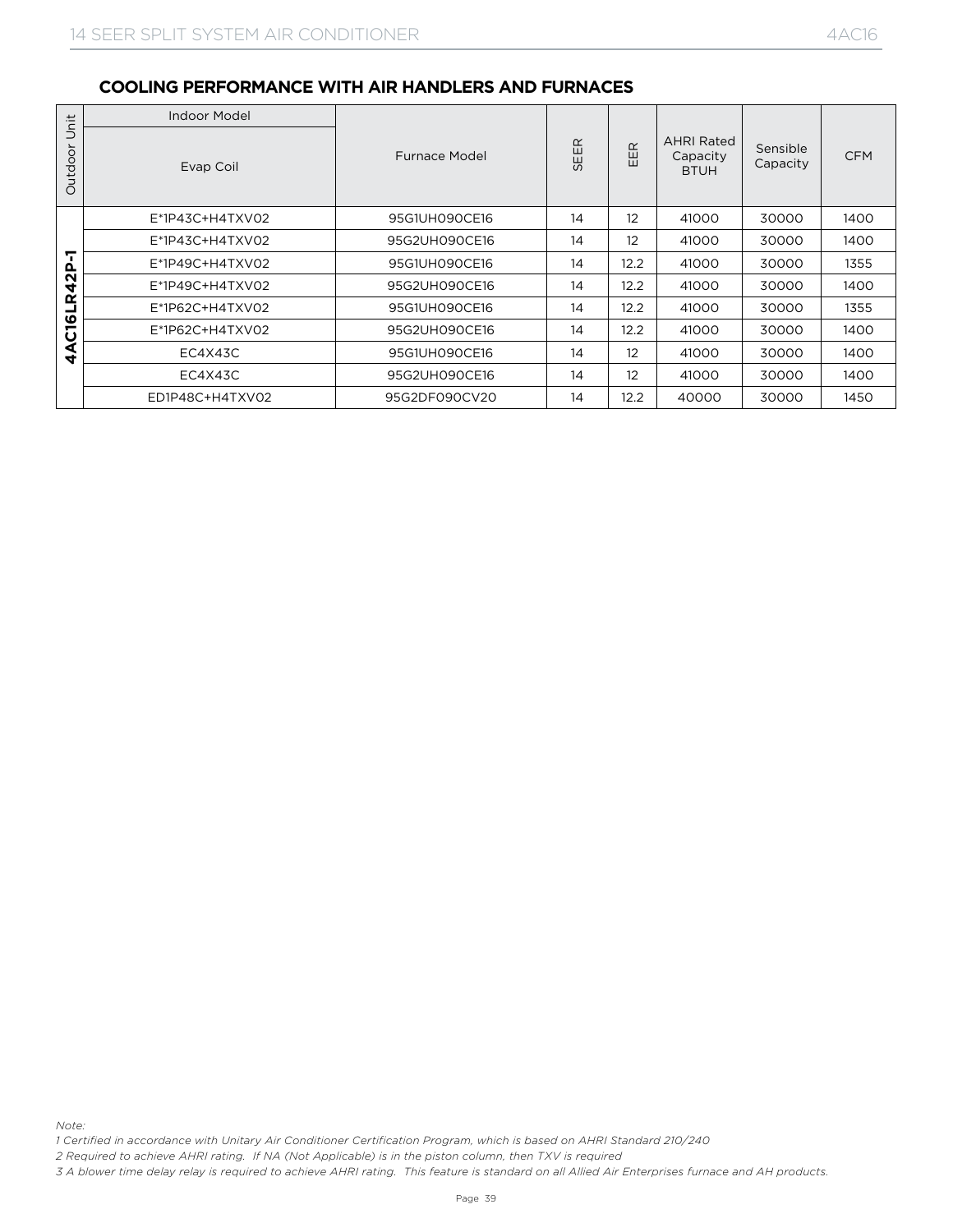## **COOLING PERFORMANCE WITH EXTENDED RATINGS**

|                      |                 | Indoor                   | Outdoor Temperature - DB ºF |                 |      |        |                 |       |        |                 |      |        |                  |      |        |                  |      |
|----------------------|-----------------|--------------------------|-----------------------------|-----------------|------|--------|-----------------|-------|--------|-----------------|------|--------|------------------|------|--------|------------------|------|
| <b>Outdoor Model</b> | Indoor<br>Model | Temp                     |                             | 65 <sup>°</sup> |      |        | 82 <sup>°</sup> |       |        | 95 <sup>°</sup> |      |        | 105 <sup>°</sup> |      |        | 115 <sup>°</sup> |      |
|                      |                 | DB/<br>WB <sup>º</sup> F | <b>Btuh</b>                 | S/T             | kW   | Btuh   | S/T             | kW    | Btuh   | S/T             | kW   | Btuh   | S/T              | kW   | Btuh   | S/T              | kW   |
|                      |                 | 85/72                    | 24,600                      | 0.61            | 1.24 | 23,500 | 0.63            | 1.47  | 22,600 | 0.64            | 1.65 | 20,800 | 0.68             | 1.85 | 19,000 | 0.71             | 2.04 |
| 4AC16L18P            |                 | 80/67                    | 22,700                      | 0.68            | 1.23 | 21,300 | 0.71            | 1.47  | 20,300 | 0.73            | 1.65 | 18,800 | 0.76             | 1.62 | 17,400 | 0.78             | 2.03 |
|                      | E*1P23          | 75/63                    | 21,100                      | 0.71            | 1.22 | 19,500 | 0.74            | 1.44  | 18,300 | 0.76            | 1.62 | 16,800 | 0.80             | 1.82 | 15,200 | 0.84             | 2.02 |
| 4AC16LR18P           |                 | 75/57                    | 18,721                      | 1.00            | 1.20 | 17,800 | 1.00            | 1.44  | 17,000 | 1.00            | 1.62 | 15,700 | 1.00             | 1.82 | 14,400 | 1.00             | 2.02 |
|                      |                 | 85/72                    | 27,700                      | 0.62            | 1.52 | 27,400 | 0.63            | 1.80  | 27,200 | 0.64            | 2.02 | 25,700 | 0.67             | 2.26 | 24,200 | 0.70             | 2.50 |
| 4AC16L24P            |                 | 80/67                    | 26,300                      | 0.69            | 1.51 | 25,600 | 0.71            | 1.79  | 25,000 | 0.73            | 2.00 | 23,300 | 0.77             | 1.62 | 20,700 | 0.80             | 2.49 |
|                      | E*1P29          | 75/63                    | 25,500                      | 0.71            | 1.50 | 23,900 | 0.74            | 1.78  | 22,600 | 0.77            | 1.99 | 21,000 | 0.80             | 2.24 | 19,500 | 0.83             | 2.48 |
| 4AC16LR24P           |                 | 75/57                    | 23,000                      | 1.00            | 1.49 | 21,600 | 1.00            | 1.77  | 20,600 | 1.00            | 1.99 | 19,200 | 1.00             | 2.24 | 17,700 | 1.00             | 2.49 |
|                      |                 | 85/72                    | 32,000                      | 0.59            | 1.52 | 30,900 | 0.63            | 2.02  | 30,000 | 0.66            | 2.41 | 28,400 | 0.70             | 2.67 | 26,800 | 0.74             | 2.94 |
| 4AC16L30P            | E*1P29          | 80/67                    | 30,600                      | 0.66            | 1.80 | 30,200 | 0.69            | 2.17  | 29,900 | 0.72            | 2.45 | 26,900 | 0.78             | 2.68 | 24,000 | 0.84             | 2.91 |
|                      |                 | 75/63                    | 29,000                      | 0.73            | 1.79 | 27,100 | 0.77            | 2.12  | 25,700 | 0.80            | 2.37 | 23,600 | 0.84             | 2.63 | 21,400 | 0.88             | 2.89 |
| 4AC16LR30P           |                 | 75/57                    | 26,500                      | 1.00            | 1.79 | 24,900 | 1.00            | 2.13  | 23,700 | 1.00            | 2.38 | 22,000 | 1.00             | 2.64 | 20,200 | 1.00             | 2.89 |
|                      |                 | 85/72                    | 41,200                      | 0.62            | 2.18 | 39,000 | 0.64            | 2.56  | 37,300 | 0.66            | 2.86 | 35,300 | 0.69             | 3.20 | 33,200 | 0.71             | 3.54 |
| 4AC16L36P            | E*1P36B         | 80/67                    | 38,400                      | 0.69            | 2.16 | 35,900 | 0.73            | 2.56  | 34,000 | 0.76            | 2.86 | 32,200 | 0.78             | 1.62 | 30,500 | 0.80             | 3.55 |
|                      |                 | 75/63                    | 36,000                      | 0.71            | 2.15 | 33,700 | 0.74            | 2.55  | 32,000 | 0.77            | 2.85 | 30,100 | 0.80             | 3.19 | 28,400 | 0.82             | 3.53 |
| 4AC16LR36P           |                 | 75/57                    | 30,600                      | 1.00            | 2.14 | 29,500 | 1.00            | 2.54  | 28,700 | 1.00            | 2.85 | 27,500 | 1.00             | 3.18 | 26,100 | 1.00             | 3.51 |
|                      |                 | 85/72                    | 46,000                      | 0.75            | 1.71 | 43,733 | 0.77            | 2.02  | 42,000 | 0.79            | 2.26 | 39,700 | 0.82             | 2.59 | 37,400 | 0.84             | 2.91 |
|                      | E*1P49C         | 80/67                    | 45,000                      | 0.76            | 1.70 | 42,167 | 0.79            | 2.01  | 40,000 | 0.81            | 2.25 | 37,800 | 0.84             | 2.58 | 35,600 | 0.87             | 2.90 |
| 4AC16L41P            |                 | 75/63                    | 42,500                      | 0.77            | 1.69 | 40,233 | 0.80            | 2.00  | 38,500 | 0.83            | 2.24 | 36,650 | 0.86             | 2.57 | 34,800 | 0.89             | 2.89 |
|                      |                 | 75/57                    | 40,000                      | 0.79            | 1.68 | 38,017 | 0.82            | 1.99  | 36,500 | 0.84            | 2.23 | 35,000 | 0.88             | 2.50 | 33,500 | 0.91             | 2.77 |
|                      |                 | 85/72                    | 48,500                      | 0.64            | 2.57 | 47,300 | 0.66            | 3.02  | 46,300 | 0.67            | 3.36 | 43,800 | 0.69             | 3.74 | 41,300 | 0.71             | 4.12 |
| 4AC16L42P            |                 | 80/67                    | 46,500                      | 0.70            | 2.56 | 44,000 | 0.73            | 3.01  | 42,200 | 0.75            | 3.35 | 39,500 | 0.78             | 1.62 | 36,800 | 0.81             | 4.06 |
|                      | E*1P49C         | 75/63                    | 43,700                      | 0.74            | 2.54 | 41,000 | 0.76            | 2.97  | 39,000 | 0.78            | 3.31 | 36,000 | 0.82             | 3.65 | 32,800 | 0.85             | 4.00 |
| 4AC16LR42P           |                 | 75/57                    | 39,700                      | 1.00            | 2.53 | 37,700 | 1.00            | 2.95  | 36,200 | 1.00            | 3.28 | 33,900 | 1.00             | 3.94 | 31,300 | 1.00             | 4.60 |
|                      |                 | 85/72                    | 54,000                      | 0.81            | 2.10 | 52,583 | 0.79            | 2.56  | 51,500 | 0.77            | 2.91 | 48,750 | 0.72             | 3.33 | 46,000 | 0.66             | 3.75 |
|                      | E*1P62C         | 80/67                    | 53,000                      | 0.82            | 2.00 | 50,733 | 0.80            | 2.51  | 49,000 | 0.79            | 2.90 | 46,500 | 0.81             | 3.33 | 44,000 | 0.83             | 3.75 |
| 4AC16L47P            |                 | 75/63                    | 50,500                      | 0.83            | 1.99 | 48,233 | 0.82            | 2.50  | 46,500 | 0.81            | 2.89 | 44,250 | 0.87             | 3.30 | 42,000 | 0.92             | 3.71 |
|                      |                 | 75/57                    | 47,000                      | 0.85            | 1.98 | 44,733 | 0.84            | 2.49  | 43,000 | 0.83            | 2.88 | 41,500 | 0.90             | 3.29 | 40,000 | 0.97             | 3.70 |
|                      |                 | 85/72                    | 56,600                      | 0.63            | 2.99 | 54,107 | 0.66            | 55.36 | 52,200 | 0.68            | 3.88 | 49,050 | 0.70             | 4.29 | 45,900 | 0.72             | 4.70 |
| 4AC16L48P            | E*1P62C         | 80/67                    | 53,100                      | 0.70            | 2.97 | 50,607 | 0.73            | 3.47  | 48,700 | 0.75            | 3.85 | 44,500 | 0.79             | 4.26 | 40,300 | 0.83             | 4.66 |
|                      |                 | 75/63                    | 50,600                      | 0.72            | 2.94 | 46,633 | 0.76            | 3.44  | 43,600 | 0.79            | 3.82 | 39,500 | 0.84             | 4.24 | 35,400 | 0.88             | 4.66 |
|                      |                 | 75/57                    | 46,000                      | 1.00            | 2.92 | 42,373 | 1.00            | 3.43  | 39,600 | 1.00            | 3.82 | 35,950 | 1.00             | 4.24 | 32,300 | 1.00             | 4.65 |
|                      |                 | 85/72                    | 61,200                      | 0.63            | 3.50 | 60,633 | 0.64            | 4.24  | 60,200 | 0.65            | 4.80 | 58,350 | 0.68             | 5.39 | 56,500 | 0.70             | 5.97 |
|                      | 2C<br>ω         | 80/67                    | 59,500                      | 0.69            | 3.50 | 58,933 | 0.71            | 4.21  | 58,500 | 0.72            | 4.75 | 54,600 | 0.75             | 5.34 | 50,700 | 0.78             | 5.93 |
| 4AC16L59P            | E*1P            | 75/63                    | 57,800                      | 0.72            | 3.48 | 55,760 | 0.74            | 4.18  | 54,200 | 0.76            | 4.72 | 49,850 | 0.79             | 5.33 | 45,500 | 0.82             | 5.93 |
|                      |                 | 75/57                    | 53,500                      | 1.00            | 3.44 | 51,120 | 1.00            | 4.15  | 49,300 | 1.00            | 4.70 | 44,700 | 0.92             | 5.31 | 40,100 | 0.83             | 5.91 |
|                      |                 | 85/72                    | 66,300                      | 0.64            | 4.41 | 63,600 | 0.67            | 4.89  | 61,600 | 0.70            | 5.27 | 57,900 | 0.72             | 5.46 | 54,200 | 0.73             | 5.42 |
| 4AC16L60P            | E*1P62C         | 80/67                    | 62,400                      | 0.66            | 4.25 | 59,900 | 0.71            | 4.69  | 58,000 | 0.74            | 5.03 | 54,600 | 0.75             | 5.24 | 51,100 | 0.75             | 5.23 |
|                      |                 | 75/63                    | 57,800                      | 0.70            | 4.03 | 55,500 | 0.74            | 4.50  | 53,700 | 0.77            | 4.87 | 50,600 | 0.79             | 5.06 | 47,300 | 0.81             | 5.04 |
|                      |                 | 75/57                    | 56,200                      | 0.78            | 4.02 | 53,900 | 0.83            | 4.45  | 52,200 | 0.86            | 4.78 | 49,100 | 0.88             | 4.96 | 46,000 | 0.90             | 4.94 |

*Extended data shown is actual for models listed and typical for all AHRI matches.*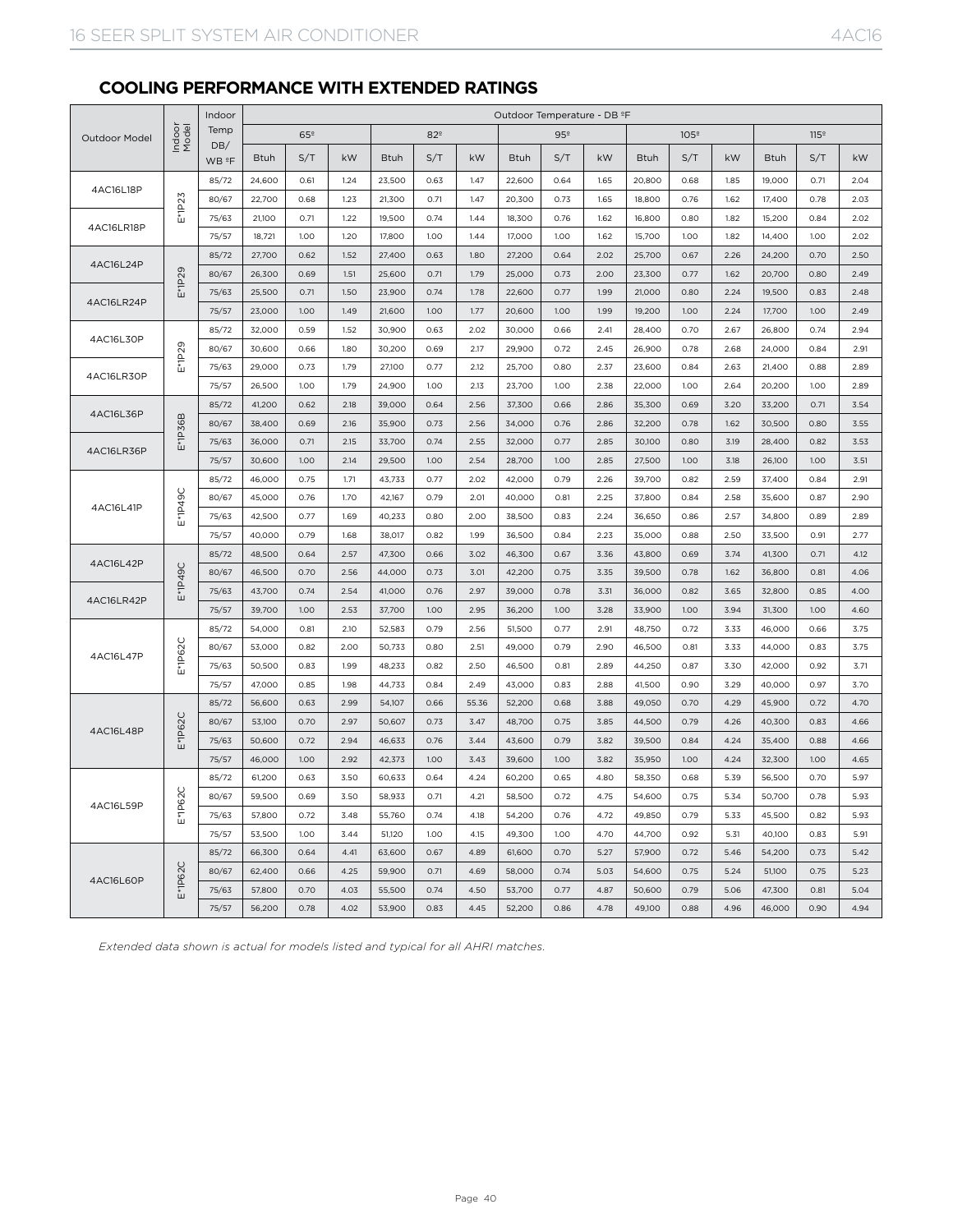#### **ACCESSORIES**

| Description           | Where Used                         | Kit Number                |  |  |  |  |
|-----------------------|------------------------------------|---------------------------|--|--|--|--|
| Crankcase Heater      | All models                         | 93M04                     |  |  |  |  |
|                       | 18                                 | 10J42                     |  |  |  |  |
| Hard Start Kit        | 24, 30, 36, 41, 42, 47, 48, 59, 60 | 88M91                     |  |  |  |  |
| Low Ambient Kit       | All models                         | 34M72                     |  |  |  |  |
| Short Cycle Protector | All models                         | 47J27                     |  |  |  |  |
|                       | 3/8 tubing                         | 93G35                     |  |  |  |  |
| Freezestat            | 5/8 tubing                         | 50A93                     |  |  |  |  |
| Time Delay Relay      | All models                         | 58M81                     |  |  |  |  |
| Loss of Charge Kit    | All models                         | 84M23 (factory installed) |  |  |  |  |
| Sound Blanket         | 18, 24, 30, 36, 41                 | 14W00 (factory Installed) |  |  |  |  |
|                       | 42, 47, 48, 59, 60                 | 14W01 (factory installed) |  |  |  |  |
|                       | 18, 24, 30, 36                     | A4TXV01                   |  |  |  |  |
| TXV Kit               | 42, 48, 60                         | A4TXV02                   |  |  |  |  |

*Kit number needs to be the catalog number.*

*Exception to the above - TXV's, Elect. Heaters can be refered to by the model number.*